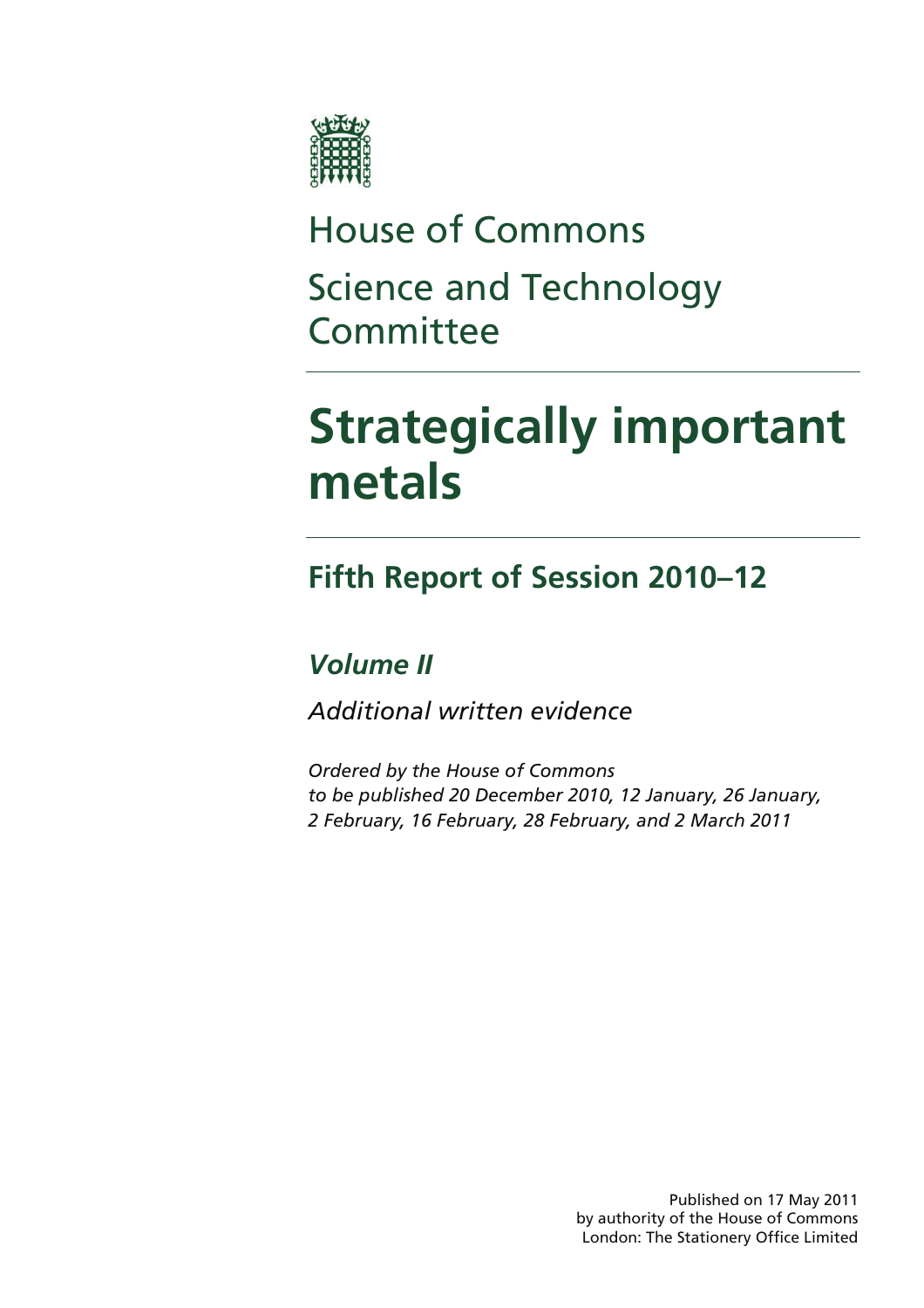## **The Science and Technology Committee**

The Science and Technology Committee is appointed by the House of Commons to examine the expenditure, administration and policy of the Government Office for Science and associated public bodies.

## **Current membership**

Andrew Miller (*Labour, Ellesmere Port and Neston*) *(Chair)* Gavin Barwell (*Conservative, Croydon Central*) Gregg McClymont (*Labour, Cumbernauld, Kilsyth and Kirkintilloch East*) Stephen McPartland (*Conservative, Stevenage*) Stephen Metcalfe (*Conservative, South Basildon and East Thurrock*) David Morris (*Conservative, Morecambe and Lunesdale*) Stephen Mosley (*Conservative, City of Chester*) Pamela Nash (*Labour, Airdrie and Shotts*) Jonathan Reynolds (*Labour/Co-operative, Stalybridge and Hyde*) Graham Stringer (*Labour, Blackley and Broughton*) Roger Williams (*Liberal Democrat, Brecon and Radnorshire*)

Alok Sharma (*Conservative, Reading West*) was a Member of the Committee during part of the inquiry

## **Powers**

The Committee is one of the departmental Select Committees, the powers of which are set out in House of Commons Standing Orders, principally in SO No.152. These are available on the Internet via www.parliament.uk

## **Publications**

The Reports and evidence of the Committee are published by The Stationery Office by Order of the House. All publications of the Committee (including press notices) are on the Internet at http://www.parliament.uk/science. A list of reports from the Committee in this Parliament is included at the back of this volume.

The Reports of the Committee, the formal minutes relating to that report, oral evidence taken and some or all written evidence are available in printed volume(s).

Additional written evidence may be published on the internet only.

## **Committee staff**

The current staff of the Committee are: Glenn McKee (Clerk); Ed Beale (Second Clerk); Farrah Bhatti (Committee Specialist); Xameerah Malik (Committee Specialist); Anthony Walker (POST Intern); Andy Boyd (Senior Committee Assistant); Julie Storey (Committee Assistant); Pam Morris (Committee Assistant); and Becky Jones (Media Officer).

## **Contacts**

All correspondence should be addressed to the Clerk of the Science and Technology Committee, Committee Office, 7 Millbank, London SW1P 3JA. The telephone number for general inquiries is: 020 7219 2793; the Committee's email address is: scitechcom@parliament.uk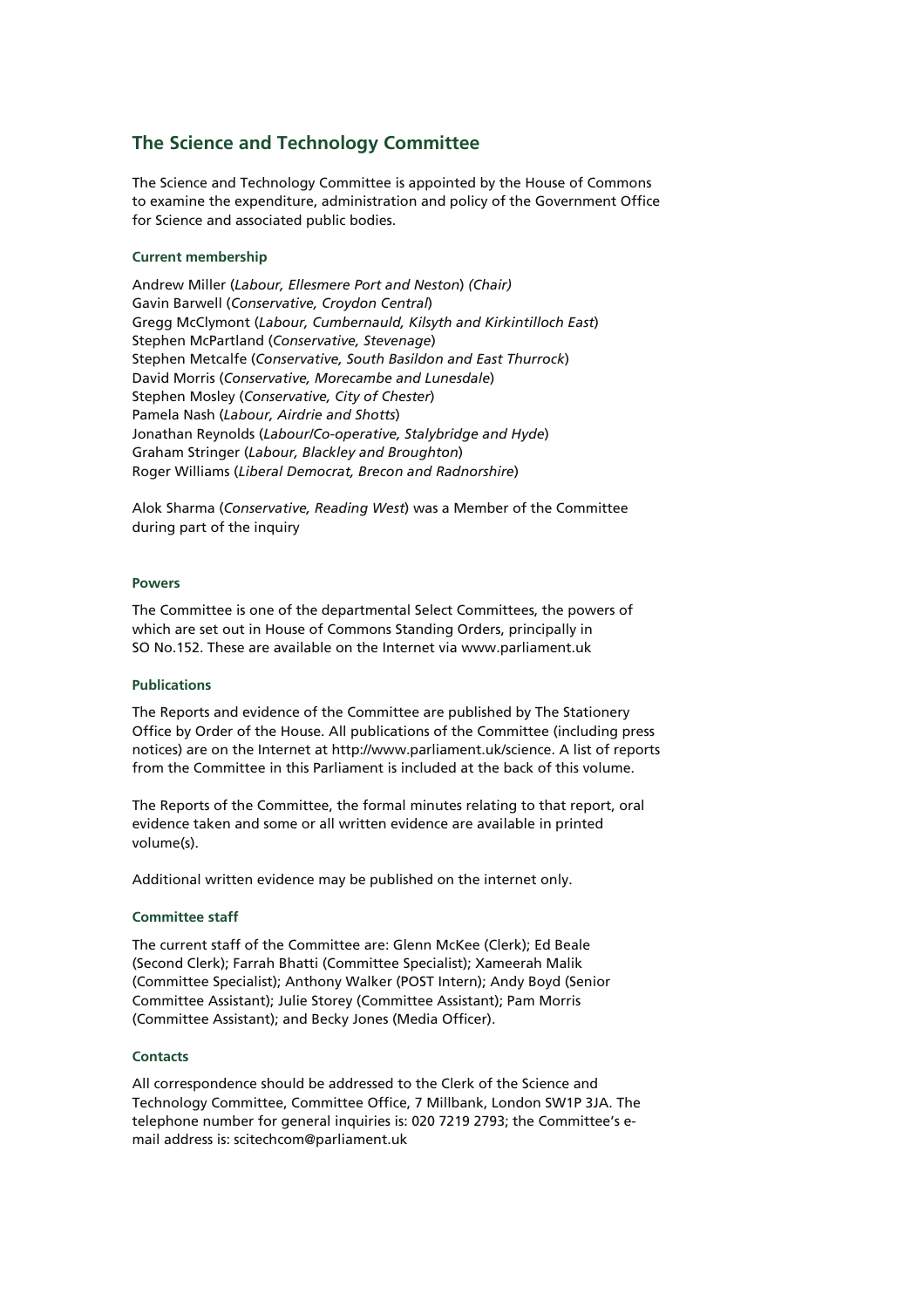## List of additional written evidence

(published in Volume II on the Committee's website www.parliament.uk/science)

|                   |                                                                                                                           | Page             |
|-------------------|---------------------------------------------------------------------------------------------------------------------------|------------------|
| $\mathbf{1}$      | G R Chapman (SIM 01)                                                                                                      | Ev <sub>w1</sub> |
| 2                 | Nicholas Morley (SIM 02)                                                                                                  | Ev $w2$          |
| 3                 | University of Strathclyde and University of Oxford (SIM 04)                                                               | Ev w4            |
| 4                 | Aerospace and Defence Knowledge Transfer Network, Materials and<br>Structures National Technical Committee (NTC) (SIM 05) | Evw10            |
| 5                 | Wolf Minerals Ltd (SIM 06)                                                                                                | Ev $w15$         |
| 6                 | Society of Chemical Industry Materials Chemistry Group (SIM 08)                                                           | Ev $w19$         |
| 7                 | Mineralogical Society of Great Britain and Ireland (SIM 09)                                                               | Ev w20           |
| 8                 | Natural History Museum (SIM 11)                                                                                           | Ev $w22$         |
| 9                 | Construction Materials Group, Society of Chemical Industry (SIM 12)                                                       | Ev $w25$         |
| 10                | Research Councils UK (SIM 13)                                                                                             | Ev w28           |
| 11                | British Standards Institution (BSI) (SIM 15)                                                                              | Ev w34           |
| $12 \overline{ }$ | The Cobalt Development Institute (SIM 16)                                                                                 | Ev $w37$         |
| 13                | Gareth P Hatch (SIM 18)                                                                                                   | Ev w38           |
| 14                | Royal Institution of Chartered Surveyors (RICS) (SIM 22)                                                                  | Ev w44           |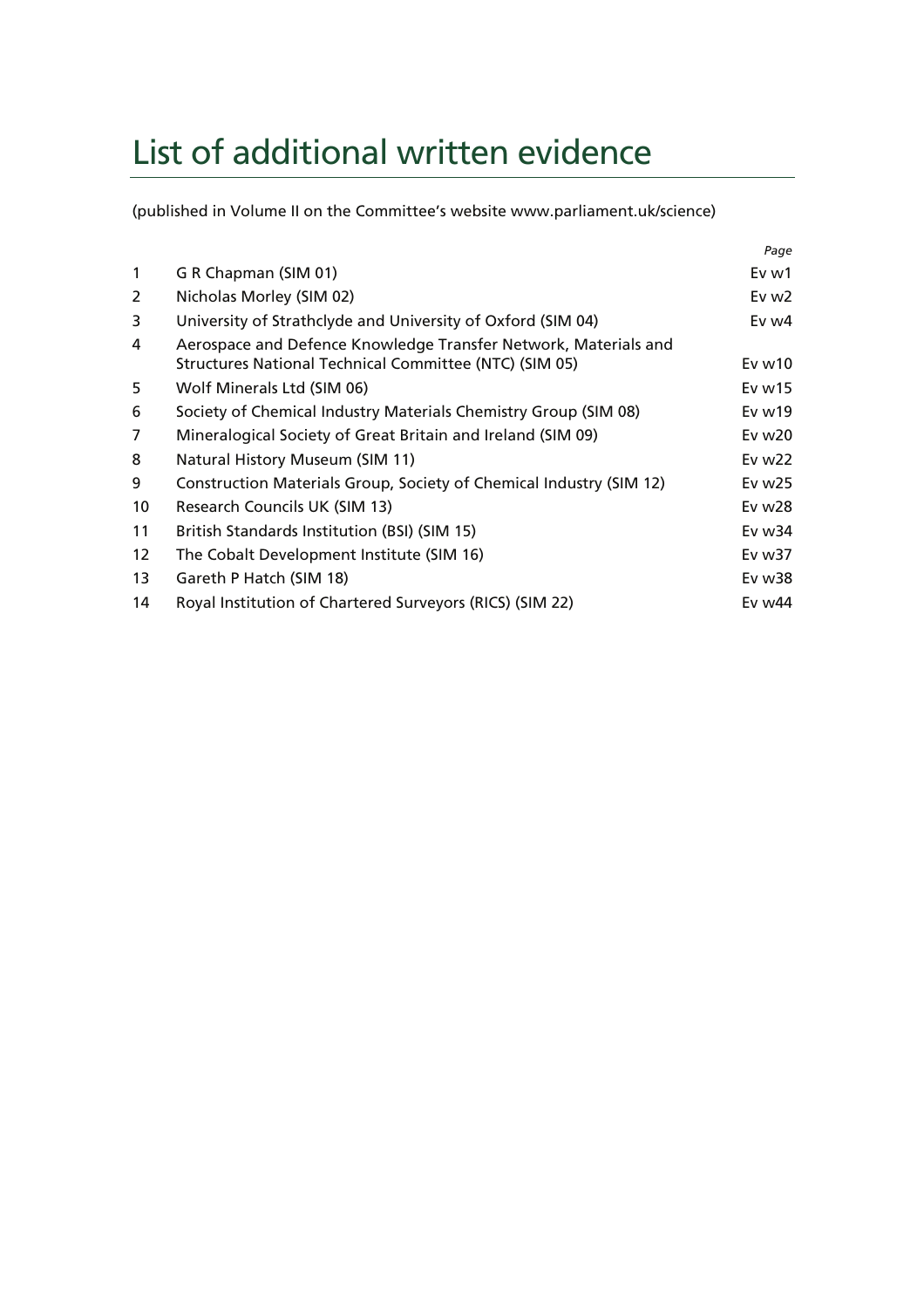# Science a<br>Written evidence<br>Written evidence submitted by G R Ch

Science and Technology Committee: Evidence Ev w1<br> **Written evidence**<br>
Written evidence submitted by G R Chapman (SIM 01)<br>
I worked for 30 years in the British Geological Survey, chiefly on the DTI-funded Minerals Intellige Vritten evidence<br>
Written evidence submitted by G R Chapman (SIM 01)<br>
I worked for 30 years in the British Geological Survey, chiefly on the DTI-funded Minerals Intelligence<br>
ogramme. I advised the DTI on, *inter alia*, th **Programme. I advised the DTI on,** *inter alia***, the strategic stockpile (1983–1996) and was latterly an accredited NATO expert advising that organization's Industrial Policy Committee on raw materials supply.** Written evidence submitted by G R Chapman (SIM 01)<br>
I worked for 30 years in the British Geological Survey, chiefly on the DTI-funded Minerals Int<br>
Programme. I advised the DTI on, *inter alia*, the strategic stockpile (19 Freed for 30 years in the British Geological Survey, chiefly on the DTI-funded Minerals Intelligence<br>nme. I advised the DTI on, *inter alia*, the strategic stockpile (1983–1996) and was latterly an accredited<br>expert advisi For 30 years in the British Geological Survey, chiely on the DT1-funded Minerals Intelligered I advised the DTI on, *inter alia*, the strategic stockpile (1983–1996) and was latterly an accretive and aspects of these issue

- 
- expert advising that organization's Industrial Policy Committee on raw materials supply.<br>
AL REMARKS<br>
 It is important that the Committee should give sufficient weight to the economic and geopolitical<br>
aspects of these is NATO expert advising that organization's Industrial Policy Committee on raw materials supply.<br>
GENERAL REMARKS<br>
— It is important that the Committee should give sufficient weight to the economic and geopolitical<br>
aspects o
- AL REMARKS<br>
 It is important that the Committee should give sufficient weight to the economic and geopolitical<br>
aspects of these issues and not be too engrossed in scientific and technological aspects.<br>
 The methodology It is important that the Committee should give sufficient weight to the economic and geopolitical aspects of these issues and not be too engrossed in scientific and technological aspects.<br>The methodology for selecting the It is important the<br>aspects of these<br>The methodology<br>transparent. Rele<br>high technology<br>of the task.<br>ON THE COMMITI - It is important that the Committee should give surficient<br>aspects of these issues and not be too engrossed in scien<br>- The methodology for selecting the metals to be include<br>transparent. Relevant factors differ markedly b

The Committee is right to state that "the exact impact of such a decline [in availability] on UK<br>
high technology industries is unclear". Assessing this impact is likely to be the most difficult part<br>
of the task.<br>
COMMENT FROMMENTS ON THE COMMITTEE'S TERMS OF REFERENCE<br>
1. Is there a global shortfall etc.<br>
1.1 Historically, global shortfalls have led to upward price movements that in turn lead to increased<br>
production. However in the case o COMMENTS ON THE COMMITTEE'S TERMS OF REFERENCE<br>
1. Is there a global shortfall etc.<br>
1.1 Historically, global shortfalls have led to upward price movements that in turn lead to increased<br>
production. However in the case of COMMENTS ON THE COMMITTEE'S TERMS OF REFERENCE<br>
1. Is there a global shortfall etc.<br>
1.1 Historically, global shortfalls have led to upward price movements that in turn lead to increased<br>
production. However in the case of 1.1 Historically, global shortfalls have led to upward price movements that in turn lead to increased oduction. However in the case of minerals and metals new production capacity can take years to bring on eam. Any decisio

stream. Any decision about new capacity is governed by perceptions about the duration of the supply problem.<br>1.2 For industrial consumers the price of some metals is far less important than reliability of supply.<br>1.3 Obvio

2. For industrial consumers the price of some metals is far less important than reliability of supply.<br>
1.2 For industrial consumers prefer to pay the lowest negotiable prices for raw materials but diversification of<br>
supp 1.3 Obviously consumers prefer to pay the<br>supply with a consequent price "penalty" may<br>2. How vulnerable is the UK to etc.<br>2.1 The USA has kept a stockpile of strategi<br>in scope. It was very costly to maintain.<br>2.2 HM Gover

may be thought worthwhile in order to ensure supply.<br> *How vulnerable is the UK to etc*.<br>
2.1 The USA has kept a stockpile of strategic/critical minerals for several decades, although it is now reduced<br>
scope. It was very 2. How vulnerable is the UK to etc.<br>
2.1 The USA has kept a stockpile of strategic/critical minerals for several decades, although it is now reduced<br>
in scope. It was very costly to maintain.<br>
2.2 HM Government formerly ha A How vulnerable is the UK to etc.<br>
2.1 The USA has kept a stockpile of strategic/critical minerals for several decades, although it is now reduced<br>
in scope. It was very costly to maintain.<br>
2.2 HM Government formerly had 2.1 The USA has kept a stockpile of strategic/critical minerals for several decades, although it is now reduced<br>
in scope. It was very costly to maintain.<br>
2.2 HM Government formerly had a small stockpile of strategic mine 2.1 The USA has kept a stockpile of strategic/critical minerals for several decades, although it is now reduced<br>in scope. It was very costly to maintain.<br>2.2 HM Government formerly had a small stockpile of strategic minera 2.2 HM Government formerly had a small stockpile of strategic minerals. It was set up by the DTI in 1983<br>d its abolition was then announced in November 1984. In fact the last sales were not made until 1996. The<br>taterials c 2.2 Thy Oovernment formerly had a small stockplue of strategic infinerals. It was set up by the DTI in 1965 and its abolition was then announced in November 1984. In fact the last sales were not made until 1996. The materi

and its abontion was then amounced in November 1964. In fact the fast safes were not made until 1990. The<br>materials concerned were never disclosed by the DTI but in its issue of 30th July 1985 the commercial journal<br>"Metal macrials concerned were never discrosed by the DTT out in its issue of 5001 July 1985 the commetetar journal<br>
"Metal Bulletin" published estimates for tomages of certain metals and alloys in the stockpile. The list<br>
compri vietal Bulletin published estimates for domages of certain metals and anoys in the stockpile. The list<br>comprised forms of chromium, cobalt, manganese and vanadium.<br>2.3 You should also be aware of the House of Lords (1982) Compised forms of chromium, cobat, manganese and vanadium.<br>
2.3 You should also be aware of the House of Lords (1982) Strategic Minerals. Report of the Select<br>
Committee on the European Communities. HMSO, London. Although 2.3 You should also be aware of the House of Lords (1982) Strategic Minerals<br>Committee on the European Communities. HMSO, London. Although produced twenty<br>be useful to look at the methodology used to reach its conclusions. be useful to look at the methodology used to reach its conclusions. Essentially this report defined "strategic minerals" on the basis of the twin components of "criticality" and "vulnerability". Criticality was based on th view that the mineral was essential to the national economy. Vulnerability was based on the proportion of domestic consumption, which was imported and the number of overseas supply sources contributing to that supply. The

4. *Are there substitutes for those metals etc.*<br>4. *Are there substitutes for those metals etc.*<br>4. *Are there substitutes for those metals etc.*<br>4. *Are there substitutes for those metals etc.*<br>4. *Are there substitutes* 

How desirable, easy and cost-effective to recover and recycle etc.<br>
3.1 I am not aware that there is any difference between "recover" and "recycle" The former is tending to be<br>
ed by commercial entities as a fashionable ca 3.1 I am not aware that there is any difference between "recover" and "recycle" The former is tending to be used by commercial entities as a fashionable catchword.<br>4. Are there substitutes for those metals etc.<br>4.1 Substit scientifically feasible, but commercially impossible in the short and medium terms for reasons to do with contractual specifications<br>5. What opportunities are there to work internationally etc. 4.1 Substitution lies under similar constraints as investment in new capacity. It may be technically and<br>ientifically feasible, but commercially impossible in the short and medium terms for reasons to do with<br>intractual sp

5.1 I comment on this question simply to point out that it uses the word "substituting" in the vulgar sense scientifically feasible, but commercially impossible in the short and medium terms for reasons to do with<br>contractual specifications<br>5. What opportunities are there to work internationally etc.<br>5.1 I comment on this questi contractual specifications<br>5. What opportunities are there to work internationally etc.<br>5.1 I comment on this question simply to point out that it uses the word<br>used by football commentators. This word does not mean "repla 5. *What opportunities are there to wor*<br>5.1 I comment on this question sim<br>used by football commentators. This v<br>document. In football it doesn't matter<br>*G R Chapman PhD FGS CGeol*<br>*December 2010 December 10*<br> *December 2010*<br> *December 2010*<br> *December 2010*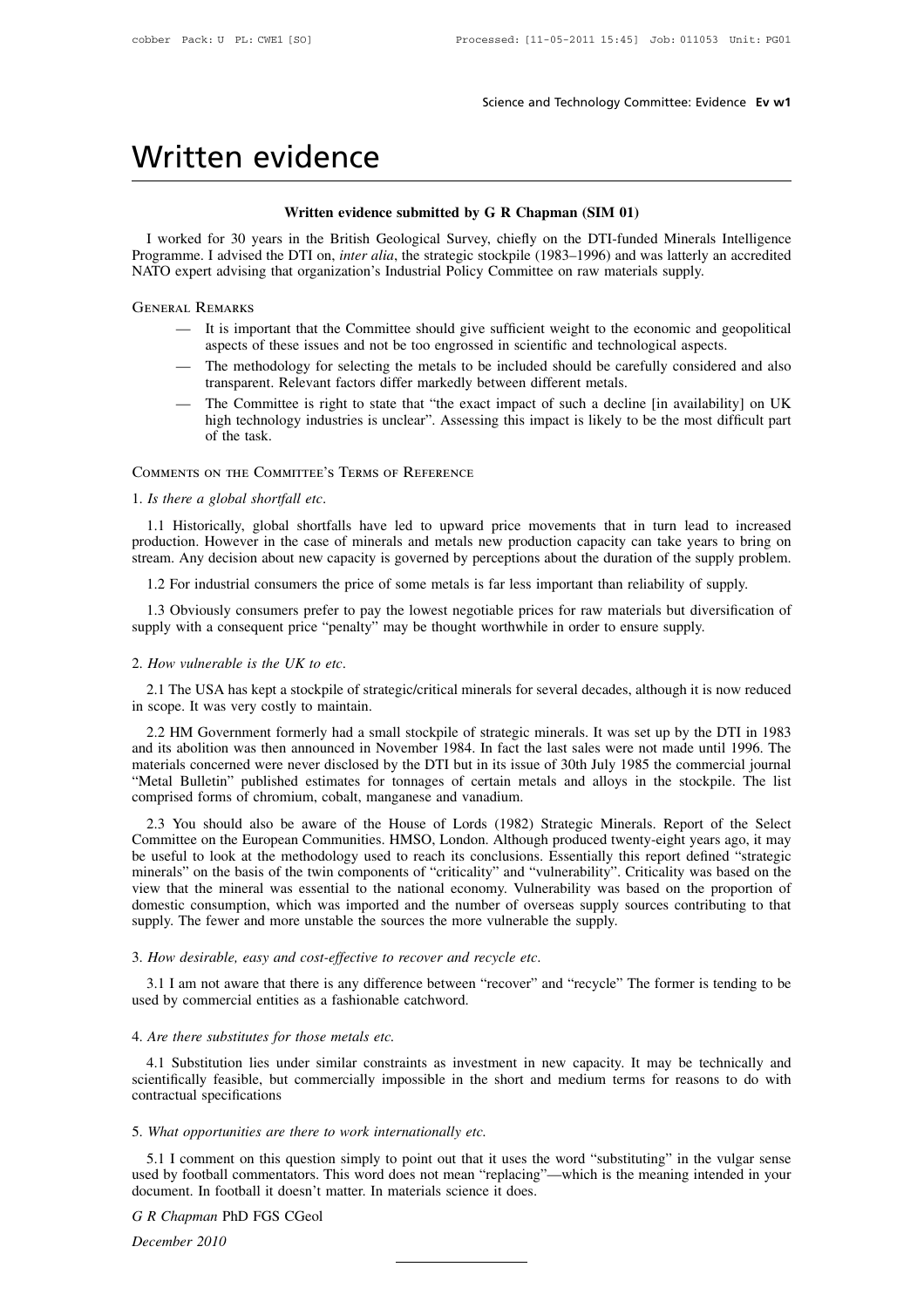**Written evidence submitted by Nicholas Morley (SIM 02)**<br>**Written evidence submitted by Nicholas Morley (SIM 02)**<br>*tfall in the supply and availability of strategically important metals e* 1. *Is there a global shortfall in the supply and availability of strategically important metals essential to the*<br>1. *Is there a global shortfall in the supply and availability of strategically important metals essential production of advanced technology committee. Evidence*<br>*production of advanced technology in the UK?*<br>1.1 In absolute terms, there is no scarcity of metals. Co

**1.1** In absolute terms, there is no scarcity of metals. Copper is the only element where this subject has been in absolute terms, there is no scarcity of metals. Copper is the only element where this subject has been riou **Seriously debated, but the resource submitted by Nicholas Morley (SIM 02)**<br>1. Is there a global shortfall in the supply and availability of strategically important metals essential to the<br>production of advanced technology 1. Is there a glo<br>production of a<br>1.1 In absolut<br>seriously debate<br>at present.<br>1.2 At the st.

Is there a global shortfall in the supply and availability of strategically important metals essential to the<br>oduction of advanced technology in the UK?<br>1.1 In absolute terms, there is no scarcity of metals. Copper is the production of advanced technology in the UK?<br>
1.1 In absolute terms, there is no scarcity of metals. Copper is the only element where this subject has been<br>
seriously debated, but even in this case the resource optimists a 1.1 In absolute terms, there is no scarcity of metals. Copper is the only element where this subject has been<br>seriously debated, but even in this case the resource optimists appear to have the most convincing arguments<br>at are consumed. Both is the state is no scale ty of metals. Copper is the only element where dis stock seriously debated, but even in this case the resource optimists appear to have the most convincing arguments at present.<br> at present.<br>
1.2 At the start of the Industrial Revolution many metals were mined in the same country in which they<br>
were consumed (although of course international trade in certain metals such as tin goes back thousands o 1.2 At the start of the Industrial Revolution many metals were mined in the same country in which they were consumed (although of course international trade in certain metals such as tin goes back thousands of years). Ther 1.2 At the start of the matistrian Revolution many inclusion were inited in the stant country in which they are consumed. (although of course international trade in certain metals such as tin goes back thousands of ars). T were consumed (annotgir or course international trade in ecrtain inctains such as an goes back thousands of years). There is an increasing, long term trend of metals being mined in different countries from which they are c years). There is an increasing, long term tiend of inclusioning initied in the are consumed. Poor governance in some of these countries, limited commodemand for metal resources due to increased population and wealth, and a

mand for metal resources due to increased population and wealth, and use of certain speciality metals in<br>plications important for the "Green Economy" are all factors in the increased interest in strategic metals<br>1.3 China

applications important for the "Green Economy" are all factors in the increased interest in strategic metals<br>
1.3 China is a special case where there is a combination of large speciality metal reserves, a potentially huge<br> 1.3 China is a special case where there is a combination of large speciality metal reserves, a potentially huge<br>internal market for products made from these metals, and an explicit economic development strategy to supply<br>h Formal market for products made from these metals, and an explicit economic development strategy to high value added products rather than commodity metals or their ores.<br>
1.4 New mines typically take 7–10 years to develop. 2.4 Show while added products rather than commodity metals or their ores.<br>
1.4 New mines typically take 7–10 years to develop. Therefore there will a lag between the imposition of<br>
1.4 New mines typically take 7–10 years t

1.4 New mines typically take 7–10 years to develop. Therefore there will a lag between the imposition of short term measures such as quotas and the introduction of new supplies. There is also the complication that many spe I.4 New finites typically take 7-10 years to develop. Included the will a lag between the imposition of short term measures such as quotas and the introduction of new supplies. There is also the complication that many spec short cent measures such as quotas and the infoduction of ficw supplies. There is also the completation that<br>many speciality metals are by-products or co-products from the manufacture of other metals. Hence the output<br>of t ram and specially metals are by-<br>of these metals are influenced<br>1.5 Arguably, UK and Wes<br>has allowed dominant position<br>in rare earths and some other r<br>permanency of free markets for<br>aw material supply risk.<br>1.6 How quotas 1.5 Arguably, UK and Western companies have paid too little recent attention to raw material risk which<br>s allowed dominant positions that China in particular now has in some metals. So to a extent the problems<br>rare earths metals but rather increasing competition between different applications for strategic metals. So to a extent the problems in rare earths and some other metals is caused by what might now be seen in hindsight as a naïve bel

in a mean of the meaning positions that china in pattectual flow has in some inclusions. So to a extent the problems<br>in rare earths and some other metals is caused by what might now be seen in hindsight as a naïve belief i In the cartus and some other metals is caused by what might now be seen in imasignt as a nave better in the permanency of free markets for their raw materials and an unwillingness to pay a premium in order to reduce raw ma permantery of rice markets for their raw materials and an diwiningness to pay a premium in order to reduce<br>raw material supply risk.<br>1.6 How quotas play out in terms of availability of metals can be complex. There may be n From mines with generally poor environmental records and where the other issues of the other inclusion in products where price sensitivity is the least important. There will be increasing competitive advantage for companie 1.6 How quotas play out in terms of availability of metals cometals but rather increasing competition between different applician products where price sensitivity is the least important. There companies located inside Chin Fronties where price sensitivity is the least important. There will be increasing competitive advantage for mpanies located inside China (in the case of rare earths) for both price and availability. This has to be set ains In products where prece sensitivity is the least important. There will be increasing competitive advantage for<br>companies located inside China (in the case of rare earths) for both price and availability. This has to be set Example 18 and the risk of locating factories in China that will<br>from mines with generally poor environmental records a<br>such as intellectual property protection may be significantly<br>as such as intellectual property protec

2. It is intellectual property protection may be significant.<br>
1.7 In the medium to long term we believe that a greater number of mines in different countries will be<br>
developed and the problem will correct itself. In the *metals?* What should the government be doing to safeguard against this and to ensure supply issues with certain metals and consequent price volatility.<br>2. How vulnerable is the UK to a potential decline or restriction in

## *ethically?*

2.1 The impact on the UK is likely to be less than in countries such as Japan and Germany, due to its smaller that is? What should the government be doing to safeguard against this and to ensure supplies are produced incal 2. How vulnerable is the UK to a potential decline or restriction in the supply of strategically important metals? What should the government be doing to safeguard against this and to ensure supplies are produced ethically 2. How vulnerable is the UK to a potential decline or restriction in the supply of strategically important metals? What should the government be doing to safeguard against this and to ensure supplies are produced ethically Entrictions of supply of structure in the supply of structure in potentials? What should the government be doing to safeguard against this and to ensure supplies are produced ethically?<br>
2.1 The impact on the UK is likely *ethically?*<br>
2.1 The impact on the UK is likely to be less than in countries such as Japan and Germany, due to its smaller<br>
high technology manufacturing base. There will be some direct impacts, but we believe that mostly emically:<br>
2.1 The impact on the UK is likely to be less than in countries such as Japan and Germany, due to its smaller<br>
high technology manufacturing base. There will be some direct impacts, but we believe that mostly th 2.1 The impact on the UK is likely to be less than in countries such as Japan and Germany, due to its smaller high technology manufacturing base. There will be some direct impacts, but we believe that mostly the impacts w high technology manufacturing base. There will be some direct impacts, but we believe that mostly the impacts will be indirect through suppliers in other countries. An example is the defence supply chain, which is rightly If we manted unough supplies in other countries. An example is the d<br>neerned about restrictions of supply based on geopolitical issues, and<br>response to material security issues than the UK. We are not aware of studies<br>the more exercised on this issue than<br>the UK apart from a current Def<br>ich will report shortly. Hence it<br>urity issues in our opinion could l<br>2.2 There are four responses possi<br>Negotiate privileged access.<br>Stockpile.

Stockpile.

Substitute.

Resource efficiency measures such as minimise use, extend product lifetime and recycle.<br>Resource efficiency measures such as minimise use, extend product lifetime and recycle.<br>Possible stockpiling at an EU level, similar t Possible stockpiling at an EU level, similar to what occurs in Japan has been proposed, but is generally not<br>Possible stockpiling at an EU level, similar to what occurs in Japan has been proposed, but is generally not<br>efer Stockpile.<br>
Resource efficiency measures such as minimise use, extend product lifetime and recycle.<br>
Possible stockpiling at an EU level, similar to what occurs in Japan has been proposed, but is generally not<br>
preferred i Resource efficiency measures such as minimise use, extend product lifetime and recycle.<br>
Possible stockpiling at an EU level, similar to what occurs in Japan has been proposed, but is generally not<br>
preferred in free marke Resource efficiency measures such as minimise use, extend product lifetime and recycle.<br>Possible stockpiling at an EU level, similar to what occurs in Japan has been proposed, but is generally not<br>eferred in free market ec Resource efficiency measures such as minimise use, extend product lifetime and recycle.<br>
Possible stockpiling at an EU level, similar to what occurs in Japan has been proposed, but is generally not<br>
preferred in free marke

months rather than years) is not sufficiently long to address some of the speciality metal supply issues.<br>2.3 If supplier countries are members of the WTO (such as China), then mechanisms do exist to ence the removal of re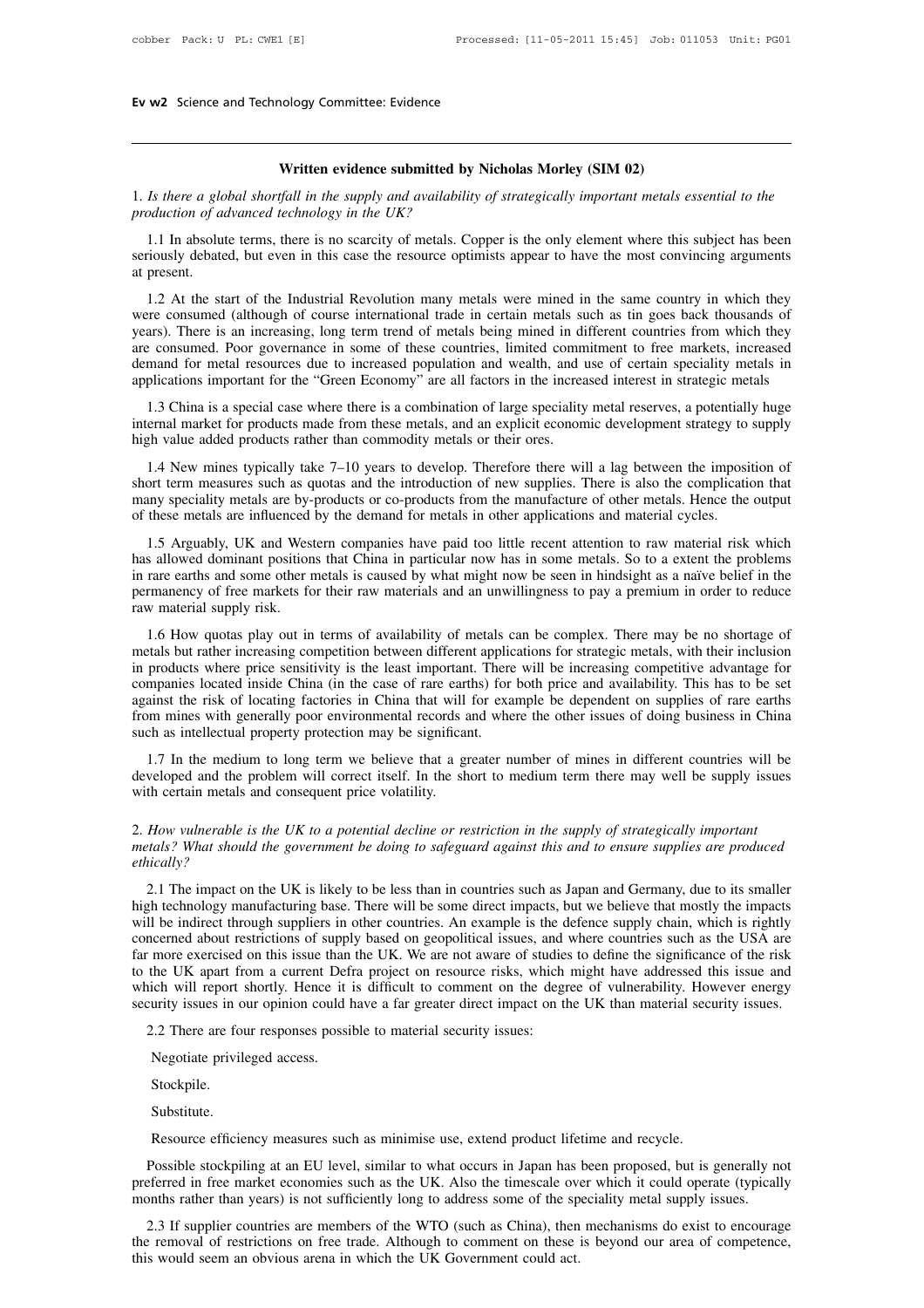Science and Technology Committee: Evidence Ev w3<br>2.4 The Government, through the Technology Strategy Board, could provide innovation funding to develop<br>bstitutes, although the timescales on commercialising these is likely Science and Technology Committee: Evidence Ev w3<br>2.4 The Government, through the Technology Strategy Board, could provide innovation funding to develop<br>substitutes, although the timescales on commercialising these is likel 2.4 The Government, through the Technology Strategy Board, could provide innovation funding to develop<br>substitutes, although the timescales on commercialising these is likely to be of the same order as opening new<br>mines as 2.4 The Government, through the Technology Strategy Board, could provide innovation funding to develop<br>bstitutes, although the timescales on commercialising these is likely to be of the same order as opening new<br>nes as sou

2.4 The Government, through the Technology Strategy Board, could provide innovation funding to develop<br>substitutes, although the timescales on commercialising these is likely to be of the same order as opening new<br>mines as 2.4 The Government, through the Technology Strategy Board, could provide innovation funding to develop<br>substitutes, although the timescales on commercialising these is likely to be of the same order as opening new<br>mines as 2.4 The Government, unough the rechnology strategy Board, could provide inhovation runding to develop<br>substitutes, although the timescales on commercialising these is likely to be of the same order as opening new<br>mines as substitutes, attitudes and commercialising these is likely to be or the same ofter as opening new<br>mines as sources of supply.<br>2.5 A mix of resource efficiency measures could be implemented more quickly and would be a usefu 2.5 A mix of resource efficiency measures could be implemented more quickly and would be a useful role<br>for government and would contribute to security of supply and is highly likely to contribute to overall<br>greenhouse gas greenhouse gas reduction. Likely measures include a combination of design for remanufacturing/recycling, minimisation of use through use of existing substitutes, product longevity strategies such as remanufacturing, volunt for government and would contribute to security of supply and is highly likely to contribute to overall greenhouse gas reduction. Likely measures include a combination of design for remanufacturing/recycling, minimisation greenhouse gas reduction. Likely measures include a combination of design for remanufacturing/recycling, minimisation of use through use of existing substitutes, product longevity strategies such as remanufacturing, volunt minimisation of use through use of existing substitutes, product longevity strategies such as remanufacturing, voluntary closed loop recovery systems and recycling technologies. It is important that resource efficiency is voluntary closed loot<br>not seen as simply r<br>from simple percenta<br>occurring in automo<br>areas such as rare e<br>is such that even hi<br>current supply.<br>2.6 As regards et 2.6 As regards ethical supply, this is difficult when metal producing countries are increasingly separated curring in automotives and in electrical and electronic goods. However one proviso is that in fast growing eas such From simple percentage recycling rate for ELVs and WEEE to one that takes greater account of strategic metals<br>occurring in automotives and in electrical and electronic goods. However one proviso is that in fast growing<br>are

occuring in automotives and in electrical and electrome goods. However one proviso is that in fast growing<br>areas such as rare earths for high strength magnets, the growth of the market and longevity of the products<br>is such areas such as fare earths for high strength magnets, the growth of the market and folgevity of the products<br>is such that even high levels of recycling of discarded materials will only provide a modest proportion of<br>current is such that even ingn levels of lecycling of ulscalued materials will only provide a modest proportion of current supply.<br>
2.6 As regards ethical supply, this is difficult when metal producing countries are increasingly s 2.6 As regards ethical supply, this is difficient supply.<br>
2.6 As regards ethical supply, this is difficult<br>
from the consuming countries and often have<br>
increased use of standards, ecolabels and sustaint<br>
that metals sold from the consuming countries and often have poor environmental and social governance. We propose that an increased use of standards, ecolabels and sustainable public procurement will help to communicate the message that me increased use of standards, ecolabels and sustainable public procurement will help to communicate the message<br>that metals sold in the UK need to be "clean". Thus a business case can be made to producer organisations as<br>wel

## In a suppealing to ethical and environmental motivations. We declare an interest as a contractor helping to deliver the EU Ecolabel within the UK.<br>
3. How desirable, easy and cost-effective is it to recover and recycle met

3.1 Speciality metals typically have high embodied energy, and where manufactured as a contact metally *How* desirable, easy and cost-effective is it to recover and recycle metals from discarded products? How in this be en 3. How desirable, easy and cost-effective is it to recover and recycle metals from discarded products? How can this be encouraged? Where recycling currently takes place, what arrangements need to be in place to ensure it i Their extraction and refining. How desirable, easy and cost-effective is it to recover and recycle metals from discarded products? How can this be encouraged? Where recycling currently takes place, what arrangements need t

3.2 Resource efficiency solutions should not be thought of solely in terms of recycling, although this is the first approach that tends to be suggested by metal-orientated companies because of their familiarity with the se First approach that tends typically and ethically?<br>
3.1 Speciality metals typically have high embodied energy, and where manufactured in countries with carbon-<br>
intensive energy systems, high embodied carbon. They also hav 3.1 Speciality metals typically have high embodied energy, and where manufactured in countries with carbon-<br>intensive energy systems, high embodied carbon. They also have large volumes of resources associated with<br>their ex 3.1 speciality inetals typically have high embodied elergy, and where manufactured in countries with carbon-<br>intensive energy systems, high embodied carbon. They also have large volumes of resources associated with<br>their e mensive energy systems, mgn emoduled carbon. They also have large volumes of resources associated with<br>their extraction and refining. Hence techniques to increase their resource efficient use are recommended.<br>3.2 Resource The further extraction and reming. Trence techniques to increase their resource erricrent use are recommended.<br>
3.2 Resource efficiency solutions should not be thought of solely in terms of recycling, although this is the<br> 3.2 Resource efficiency solutions should not be thought of solely in terms of recycling, although this is the first approach that tends to be suggested by metal-orientated companies because of their familiarity with the se first approach that tends to be suggested by metal<br>secondary metals sector. Since many speciality me<br>can be dissipative, recycling is often very difficu<br>high prices. Hence alternative strategies such as e<br>refurbishment or 3.3 Policy changes may be required to make recovery cost-effective eg changes recycling tartes and the applications in be dissipative, recycling is often very difficult, as evidenced by their often low recycling rates desp ELV Directive to target specific metals rather than an overall percentage may only make economic interactively small amounts of speciality metals.<br>
3.3 Policy changes may be required to make recovery cost-effective eg chan Furbishment or reuse may be a good strategy before materials recycling. When recycling must take place, ategies such as product take-back, design for disassembly will be increasingly required to obtain these atively small

strategies such as product take-back, design for disassembly will be increasingly required to obtain these<br>relatively small amounts of speciality metals.<br>3.3 Policy changes may be required to make recovery cost-effective e relatively small amounts of speciality metals.<br>
3.3 Policy changes may be required to make recovery cost-effective eg changes to the WEEE Directive and<br>
ELV Directive to target specific metals rather than an overall percen 3.3 Policy changes may be required to make recovery cost-effective eg ELV Directive to target specific metals rather than an overall percentage r 3.4 Given the relatively low tonnages of many of these metals, recycl with o V Directive to target specific metals rather than an overall percentage mass recycling target.<br>
3.4 Given the relatively low tonnages of many of these metals, recycling may only make economic sense<br>
th one or two plants wi

3.4 Given the relatively low tonnages of many of these metals, recycling may only make economic sense<br>with one or two plants within the whole of Europe. If exported outside of Europe, recycling may or may not<br>be carried ou 3.4 Given the relatively low tollages of many of these inetais, recycling may omy make economic sense<br>with one or two plants within the whole of Europe. If exported outside of Europe, recycling may or may not<br>be carried ou in the search out in an environmentally and socially responsible way. If the materials are defined as hazardous waste, then controls should be possible under the Basel Convention.<br>
3.5 Oakdene Hollins is currently undertak 4. Are there substitutes for those metals that are in decline substitute and collection requirements (particularly and the BU Raw Materials Initiative as "critical". This will include infrastructure and collection requirem 3.5 Oakdene Hollins is currently undertaking a project funded by Project that is assessing the potential for recovery and recycling of the Raw Materials Initiative as "critical". This will include infrastructure are in the

w Materials Initiative as "critical". This will include infrastructure and collection requirements (particularly<br>the SE of England), carbon impacts of recycling, the demand/supply balance and international best practice.<br>A in the SE of England), carbon impacts of recycling, the demand/supply balance and international best practice.<br>
4. Are there substitutes for those metals that are in decline (sic) in technological products manufactured in<br> optimized over a period of around 25 years and no substitutes of equivalent performance and the UK? How can these substitutes be more widely applied?<br>
4.1 In the case of rare earth elements magnets (a major application for 4. Are there substitutes for those metals that are in decline (sic) in technological products manufactured in<br>the UK? How can these substitutes be more widely applied?<br>4.1 In the case of rare earth elements magnets (a majo A structure encouraged their substitutes be more widely applied?<br>
A 1 In the case of rare earth elements magnets (a major application for rare earths), some substitution is<br>
possible in some applications. However the rare metally the case of rare earth elements magnets (a major application for rare earths), som<br>possible in some applications. However the rare earth magnets based on neodymium iron b<br>optimised over a period of around 25 years possible in some applications. However the rare earth magnets based on neodymium iron boron have been<br>optimised over a period of around 25 years and no substitutes of equivalent performance exist. Generally,<br>substitution a optimised over a period of around 25 years and no<br>substitution across the strategic metals is often difficu<br>have encouraged their substitution with cheaper elementals, where there has been substantial effort to redue<br>5. Wh The encouraged their substitution with cheaper elements if possible. An extreme case is the Platinum Group<br>tals, where there has been substantial effort to reduce its use in catalytic applications.<br>What opportunities are t Frame encouraged their substitution with cheaper elements if possible. An extreme case is the Platinum Group<br>metals, where there has been substantial effort to reduce its use in catalytic applications.<br>5. What opportunitie

research agenda with a great deal of commonality between the US, Japan and Europe

What opportunities are there to work internationally on the challenge of recovering, recycling and<br>bstituting strategically important metals?<br>5.1 A number of criticality studies have been or are currently being undertaken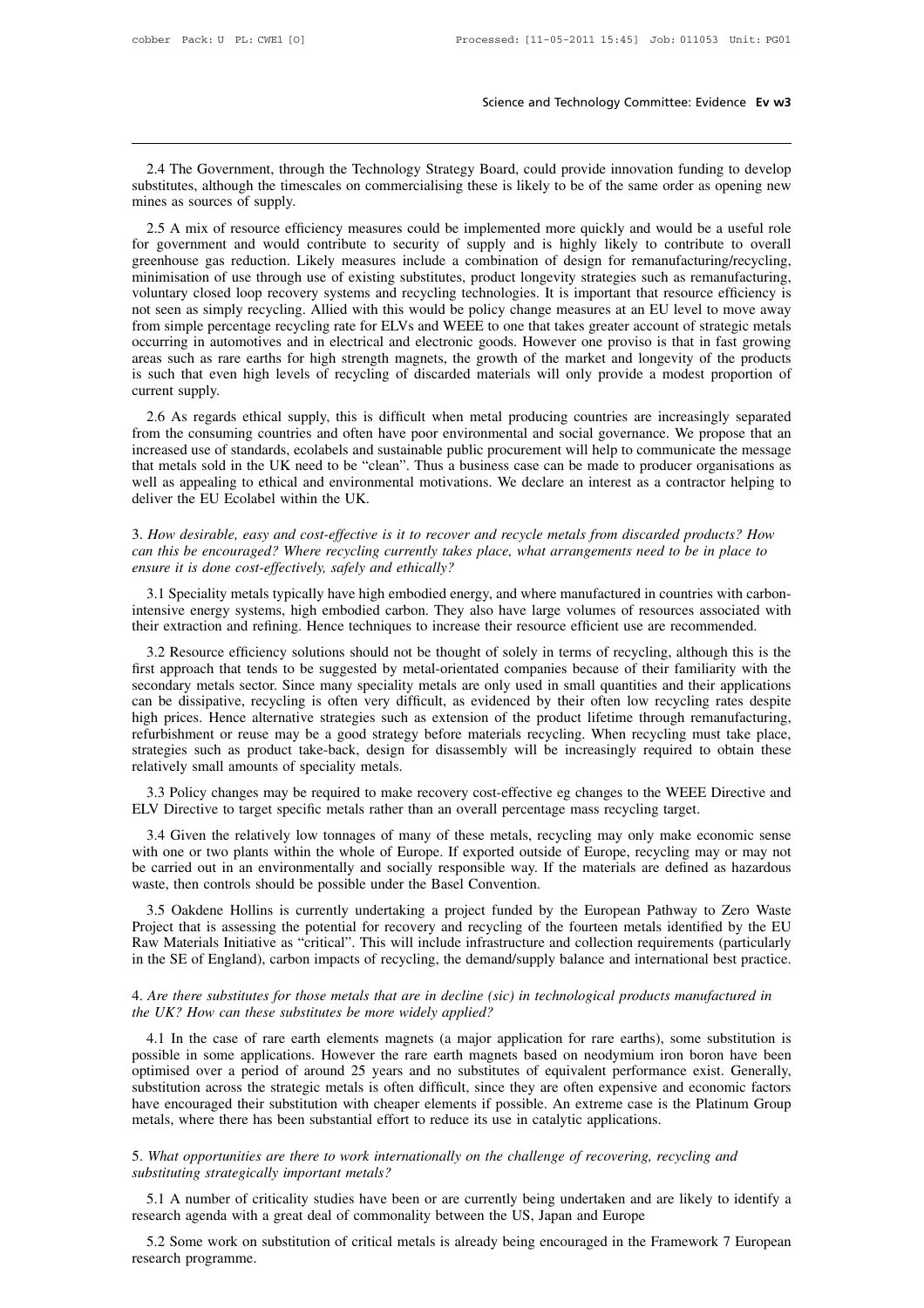we state of networking events have been undertaken on this issue, for example the recent EU-US<br>5.3 A number of networking events have been undertaken on this issue, for example the recent EU-US<br>prkshop on rare earth elemen Ev w4 Science and Technology Committee: Evidence<br>
5.3 A number of networking events have been undertaken on this issue, for example the recent EU-US<br>
workshop on rare earth elements and other critical materials for a clean Ev w4 Science and Technology Committee: Evidence<br>
5.3 A number of networking events have been undertaken on this issue, for example<br>
workshop on rare earth elements and other critical materials for a clean energy future<br>
D

5.3 A number of networking events have been undertaken on this issue, for example the recent EU-US orkshop on rare earth elements and other critical materials for a clean energy future held at MIT on 3 cember. The outputs 5.3 A number of networking events have been undertaken on this issue, for example the recent EU-US workshop on rare earth elements and other critical materials for a clean energy future held at MIT on 3 December. The outpu 5.3 A number of networkshop on rare earth e<br>December. The outputs from<br>5.4 Given the likely mir<br>the visibility of the security<br>to be at an EU level. S.4 Given the likely minimum economic scale of recycling operations, the links to European legislation, and<br>e visibility of the security issues at a European level, the best level of collaboration for the UK would appear<br>b

## 6. Background

The visibility of the security issues at a European level, the best level of collaboration for the UK would appear<br>to be at an EU level.<br>6. BACKGROUND<br>Cakdene Hollins researches and consults on sustainable products and ser When the shown to environmentally solved and services. We also run the Centre for<br>Cakdene Hollins researches and consults on sustainable products and services. We also run the Centre for<br>Remanufacturing and Reuse, the only 6. BACKGROUND<br>
Cakdene Hollins researches and consults on<br>
Remanufacturing and Reuse, the only European<br>
when they can be shown to environmentally<br>
concerned with the EU Ecolabel scheme.<br>
We have carried out the following BACKGROUND<br>
Oakdene Hollins researches and consults on sustainable products and services. We also run the Centre<br>
manufacturing and Reuse, the only European centre of its kind, which promotes those activities with produ<br>
e lene Hollins researches and consults on sustainable products and services. We also run the Centre for unfacturing and Reuse, the only European centre of its kind, which promotes those activities with products they can be s

- uring and Reuse, the only European centre of its kind, which promotes those activities with products<br>can be shown to environmentally beneficial. We are part of UK Ecolabel Delivery, which is<br>ith the EU Ecolabel scheme.<br>arr can be shown to environmentally beneficial. We are part of UK Ecolabel Delivery, which is<br>vith the EU Ecolabel scheme.<br>Carried out the following projects on the issues of strategic metals and materials security:<br>In 2008 ou increasing environmental impacts on the issues of strategic metals and materials security:<br>
In 2008 our report "Material Security: ensuring resource availability for the UK economy" was<br>
published by the Resource Efficienc We have carried out the following projects on the issues of strategic metals and materials security:<br>
— In 2008 our report "Material Security: ensuring resource availability for the UK economy" was<br>
published by the Resour In 2008 our report "Material Security: ensuring resource availability for the UK economy" was published by the Resource Efficiency Knowledge Transfer Network (now the Environmental Sustainability KTN). This concluded that In 2008 our report "Material Security: ensuring resource availability for the UK economy" was<br>published by the Resource Efficiency Knowledge Transfer Network (now the Environmental<br>Sustainability KTN). This concluded that
	- published by the Resource Efficiency Knowledge Transfer Network (now the Environmental<br>Sustainability KTN). This concluded that there were not absolute scarcities of metals, but that the<br>increasing environmental impact of Sustainability KTN). This concluded that there were not absolute scarcities of metals, but that the increasing environmental impact of mining, extraction and purification were likely to lead to limits in production before increasing environmental impact of mining, extraction and purification were likely to lead to limits<br>in production before absolute scarcity became significant.<br>In early 2010 we completed a study on the likely availability in production before absolute scarcity became significant.<br>In early 2010 we completed a study on the likely availability of the rare earth elements for the<br>low carbon economy, including the possibilities of substitution an In early 2010 we completed a study on the likely availability of the rare earth elements for the low carbon economy, including the possibilities of substitution and recycling, for the Department for Transport and for the D low carbon economy, included for Transport and for the L<br>were likely to be short to<br>strength magnets, particular<br>the announcement of a gree<br>increases, and the use of r<br>reported in the press.<br>For the Institute for Energy<br>re for Transport and for the Department for Business, Innovation and Skills. We concluded that there<br>were likely to be short to medium term shortages of certain key rare earth elements for high<br>strength magnets, particularly were likely to be short to medium term shortages of certain key rare earth elements for high<br>strength magnets, particularly if China continued its reduction of export quotas. Since that time,<br>the announcement of a greater
- strength magnets, particularly if China continued its reduction of export quotas. Since that time, the announcement of a greater than expected reduction in Chinese quotas, with consequent price increases, and the use of ra the announcement of a greater than expected reduction in Chinese quotas, with consequent price<br>increases, and the use of rare earths supply in geopolitical disputes with Japan, has been widely<br>reported in the press.<br>For th increases, and the use of rare earths supply in geopolitical disputes with Japan, has been widely<br>reported in the press.<br>— For the Institute for Energy, a Joint Research Centre of the European Commission we are currently<br>r — For the Institute for Energy, a Joint Research Centre of the European Commission we are currently researching critical metals in the materials supply chains of six of the energy generation sectors that form part of the E — For the Im<br>
researchir<br>
that form<br>
sectors an<br>
biofuels.<br>
This response is subr<br>
company policy.<br>
Nicholas Morley that form part<br>sectors are nubiofuels. This<br>This response is submitted<br>company policy.<br>Nicholas Morley<br>14 December 2010

Ectors are nucle<br>biofuels. This rep<br>This response is submitted by<br>company policy.<br>Nicholas Morley<br>14 December 2010

*Uas Morley<br>
Cember 2010*<br>
Written evidence submitted by University of Strathclyde and University of Oxford (SIM 04)<br>
THE MINERALOGICAL LIMITATIONS OF LOW CARBON ENERGY: O<br>Idence submitted by University of Strathclyde and University of Oxford (SIN<br>THE MINERALOGICAL LIMITATIONS OF LOW CARBON ENERGY:<br>RESEARCH TOWARDS A TRULY SUSTAINABLE ENERGY FUTURE O<br>
idence submitted by University of Strathclyde and University of Oxford (SIM 04)<br>
THE MINERALOGICAL LIMITATIONS OF LOW CARBON ENERGY:<br>
RESEARCH TOWARDS A TRULY SUSTAINABLE ENERGY FUTURE<br>
1ARY 14 December 2010<br>
Written evidence submitt<br>
THE MINERA<br>
RESEARCH TO<br>
EXECUTIVE SUMMARY

Written evidence submitted by University of Strathclyde and University of Oxford (SIM 04)<br>
THE MINERALOGICAL LIMITATIONS OF LOW CARBON ENERGY:<br>
RESEARCH TOWARDS A TRULY SUSTAINABLE ENERGY FUTURE<br>
Although the conclusions o THE MINERALOGICAL LIMITATIONS OF LOW CARBON ENERGY:<br>RESEARCH TOWARDS A TRULY SUSTAINABLE ENERGY FUTURE<br>EXECUTIVE SUMMARY<br>Although the conclusions of the Club of Rome report "The Limits to Growth" have now been largely<br>disc THE MINERALOGICAL LIMITATIONS OF LOW CARBON ENERGY:<br>
RESEARCH TOWARDS A TRULY SUSTAINABLE ENERGY FUTURE<br>
EXECUTIVE SUMMARY<br>
Although the conclusions of the Club of Rome report "The Limits to Growth" have now been largely<br> RESEARCH TOWARDS A TRULY SUSTAINABLE ENERGY FUTURE<br>EXECUTIVE SUMMARY<br>Although the conclusions of the Club of Rome report "The Limits to Growth" have now been largely<br>discredited, the introduction of new technologies to sup EXECUTIVE SUMMARY<br>Although the conclusions of the Club of Rome report "The Limits to Growth" have now been largely<br>discredited, the introduction of new technologies to support renewable energy, such as fuel cells, batterie EXECUTIVE SUMMART<br>Although the conclusions of the Club of Rome report "The Limits to Growth" have now been largely<br>discredited, the introduction of new technologies to support renewable energy, such as fuel cells, batterie Although the conclusions of the Club of Rome report "The Limits to Growth" have now been largely discredited, the introduction of new technologies to support renewable energy, such as fuel cells, batteries, PV etc will pla discredited, the introduction of new technologies to support renewable energy, such as fuel cells, batteries, PV etc will place strain on certain strategically important materials. One example is the provision of platinum etc will place strain on certain strategically important materials. One example is the provision of platinum<br>group metals for fuel cells. We **recommend the formation of a research cluster whose objectives will be to**<br>**iden** group metals for fuel cells. We recommend the formation of a research cluster whose objectives will be to identify crucial gaps in materials supply and to propose new research directions, such as alternative materials or e

## **INTRODUCTION**

The arguments promoting the use of clean, renewable sources of energy such as wind, marine, solar and an andamentally important to develop new research lines in this area.<br>TRODUCTION<br>The arguments promoting the use of clea be formed to examine the reliance of clean energy technologies on strategically important minerals. It is<br>fundamentally important to develop new research lines in this area.<br>INTRODUCTION<br>The arguments promoting the use of Fundamentally important to develop new research lines in this area.<br>
INTRODUCTION<br>
The arguments promoting the use of clean, renewable sources of energy such as wind, marine, solar and<br>
bio-derived to replace fossil fuel s INTRODUCTION<br>The arguments promoting the use of clean, renewable sources of energy such as wind, marine, solar and<br>bio-derived to replace fossil fuel sources are so well known that it is hardly necessary to discuss them he INTRODUCTION<br>The arguments promoting the use of clean, renewable sources of energy such as wind, marine, solar and<br>bio-derived to replace fossil fuel sources are so well known that it is hardly necessary to discuss them he The arguments promoting the use of clean, renewable sources of energy such as wind, marine, solar and bio-derived to replace fossil fuel sources are so well known that it is hardly necessary to discuss them here. The envir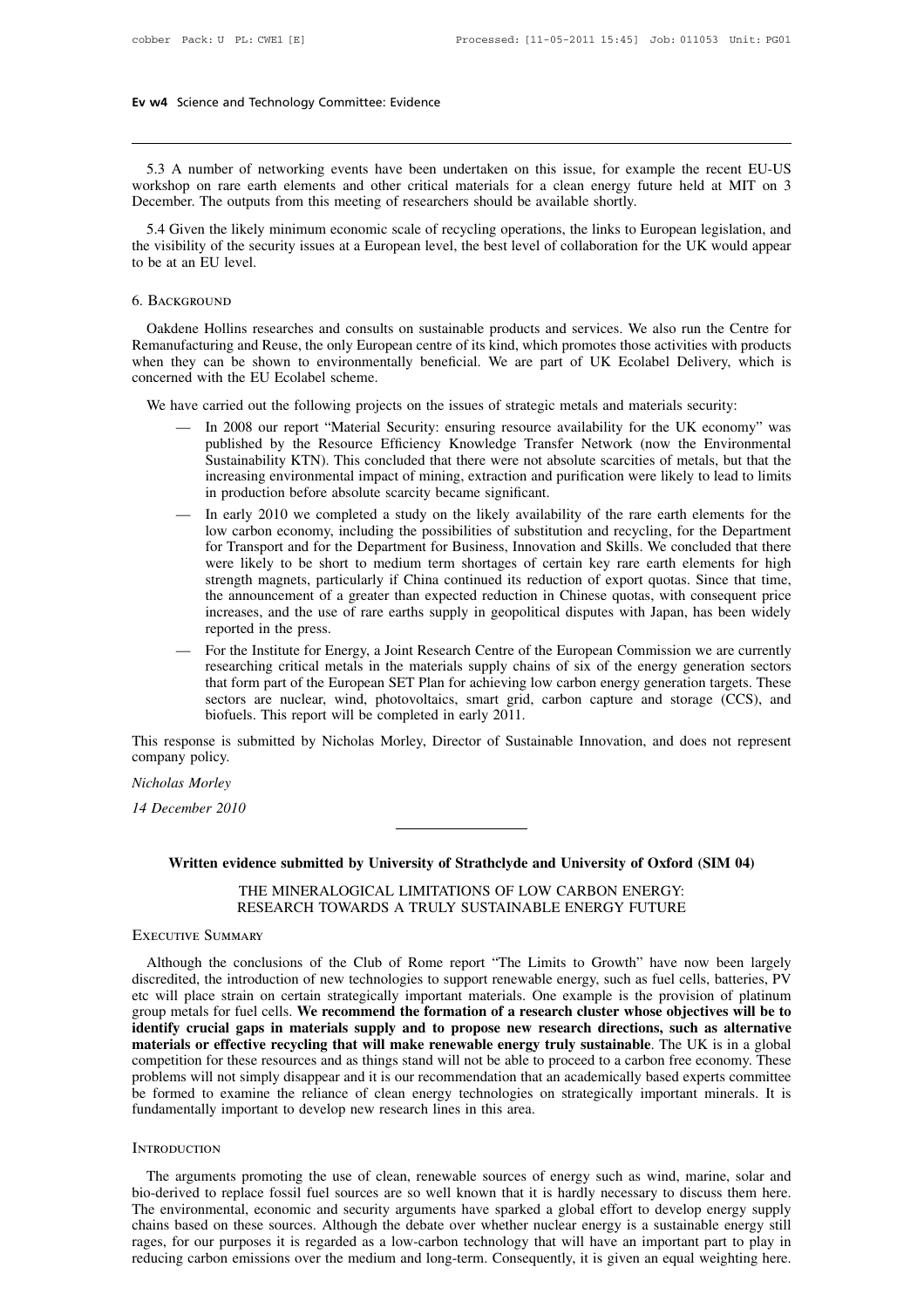Science and Technology Committee: Evidence Ev w5<br>Given the fact that there is more than enough wind, marine, bio and solar energy to satisfy societal needs<br>equestion "Is renewable energy sustainable?" may seem paradoxical. Science and Technology Committee: Evidence Ev w5<br>
Given the fact that there is more than enough wind, marine, bio and solar energy to satisfy societal needs<br>
the question "Is renewable energy sustainable?" may seem paradox Science and Technology Committee: Evidence Ev w5<br>
Civen the fact that there is more than enough wind, marine, bio and solar energy to satisfy societal needs<br>
the question "Is renewable energy sustainable?" may seem paradox Given the fact that there is more than enough wind, marine, bio and solar energy to satisfy societal needs<br>the question "Is renewable energy sustainable?" may seem paradoxical. However, as will be demonstrated here,<br>curren Given the fact that there is more than enough wind, marine, bio and solar energy to satisfy societal needs<br>the question "Is renewable energy sustainable?" may seem paradoxical. However, as will be demonstrated here,<br>curren Given the fact that there is more than enough wind, marine, bio and solar energy to satisfy societal needs equestion "Is renewable energy sustainable?" may seem paradoxical. However, as will be demonstrated here, rrent tec

the development of certain technologies may be completely abandoned.<br>
All of this is set against an increasing global requirement for energy in all of the OECD, BRIC-bloc (Brazil,<br>
Russia, India, China) and developing coun

Frent technological developments in renewable energy rely on mineral sources that are most definitely *not* stainable: A complete reassessment needs to be made of the deployment of such technologies and indeed, e developme sustainable: A complete reassessment needs to be made of the deployment of such technologies and indeed, the development of certain technologies may be completely abandoned.<br>
All of this is set against an increasing global for transport. The solution here is to develop efficient energy in all of the OECD, BRIC-bloc (Brazil, Russia, India, China) and developing countries.<br>
Renewable energy sources have created new challenges but perhaps the h All of this is set against an increasing global requirement for energy in all of the OECD, BRIC-bloc (Brazil,<br>Russia, India, China) and developing countries.<br>Renewable energy sources have created new challenges but perhaps First dial, China) and developing countries.<br>
Renewable energy sources have created new challenges but perhaps the hardest to deal with is their<br>
intermittent or unpredictable nature, or indeed, both. Perhaps the next grea relies on deviation and developing countries.<br>
Renewable energy sources have created new challenges but perhaps the hardest to deal with is their<br>
intermittent or unpredictable nature, or indeed, both. Perhaps the next gre Reflexious chergy solvies have created flow enlancinges our perhaps the naticest to deat what is then<br>ermittent or unpredictable nature, or indeed, both. Perhaps the next greatest challenge is to provide energy<br>transport. merimum. The solution here is to develop efficient energy storage systems. For convenience, technologies of importance here are categorised as hydrogen or electron based. The hydrogen route consists of hydrogen route produ

transmission include superconducting cables. High temperature fuel designs such as PEM fuel cells. The non-hydrogen route production (such as electrolysis), storage and conversion (such as PEM fuel cells). The non-hydrogen or importance nete are early as a hydrogen or electron based. The hydrogen roductions of production (such as electrolysis), storage and conversion (such as PEM fuel cells). The non-hydro<br>relies on devises such as batteries The above list is not exhaustive but represents, superconducting magnetic energy storage and nywheels.<br>Alongside this is the need to develop efficient methods for energy collection, distribution and conversion.<br>amples of e

Alongside this is the need to develop efficient methods for energy collection, distribution and conversion.<br>Examples of energy collection are wind turbines, photovoltaic devices. New technologies for energy<br>transmission in Promysised into the need to a corresponding cables. High temperature fuel celuses. New technologies for energy transmission include superconducting cables. High temperature fuel cell designs such as solid oxide and molten transmission include superconducting cables. High temperature fuel cell designs such as solid oxide and molten carbonate based devices are being developed for the efficient conversion of bio-derived power.<br>The above list i roonate based devices are being developed for the efficient conversion of bio-derived power.<br>The above list is not exhaustive but represents some of the most heavily researched areas of renewable<br>ergy. Each of them relies The above list is not exhaustive but represents some of the most heavily researched areas of renewable<br>energy. Each of them relies to some a greater or lesser extent on increasingly scarce mineral resources. Their<br>potentia

Free above that is not exhibited on tephesents some of the most heavily researched areas of renewable<br>energy. Each of them relies to some a greater or lesser extent on increasingly scarce mineral resources. Their<br>potential energy. Each of dienticles is solid a gredier of lesser extern of increasingly scarce inherial resources. Then<br>potential global deployment would therefore perturb current markets to a corresponding extent that needs to<br>be be analysed in considerable detail.<br>
Before this, it is important to set a reasonable global context for future energy requirements. According to<br>
Energy Information Authority figures, annual global energy utilisation is a be analysed in considerable dotail.<br>
Before this, it is important to set a reasonable global contex<br>
Energy Information Authority figures, annual global energy uti<br>
energy consumption has fallen in the EU, China showed an d globally energy consumption is likely to rise at an annual rate of 2–3%. The time frame considered<br>fifty years; by which time other energy technologies (such a nuclear fusion, which also creates mineralc<br>oblems which are sidered here<br>nineralogical<br>.<br>The USGS<br>al production<br>ted with the

is fifty years; by which time other energy technologies (such a nuclear fusion, which also creates mineralogical<br>problems which are considered here) may well dominate.<br>ESTIMATION OF MINERALS RESERVES<br>Much of the data used problems which are considered here) may well dominate.<br>
ESTIMATION OF MINERALS RESERVES<br>
Much of the data used here is based on the United States Geological Survey (USGS) database<sup>1</sup>. The USGS<br>
make a clear distinction bet ESTIMATION OF MINERALS RESERVES<br>Much of the data used here is based on the United States Geological Survey (USGS) database<sup>1</sup>. The USGS<br>make a clear distinction between the ideas of "Reserve" and Reserve Base". They also l ESTIMATION OF MINERALS RESERVES<br>Much of the data used here is based of<br>make a clear distinction between the ideas<br>rate for most minerals. From these two v<br>unit of years. R/P ratios are commonly if<br>reserves if used at a par Much of the data used here is based on the United States Geological Survey (USGS) database<sup>1</sup>. The USGS<br>ke a clear distinction between the ideas of "Reserve" and Reserve Base". They also list the annual production<br>e for mo or the different or the ideas of "Reserve" and Reserve Base". They also list the annual production<br>rate for most minerals. From these two values a Reserve Tase". They also list the annual production<br>rate for most minerals.

make to common of a commonly used for fossil fuel reserve base? They also het the almatal production tracte for most minerals. From these two values a Reserve to Production (R/P) ratio can be calculated with the unit of ye The USGS definition of Reserve is relatively straightforward and is defined as "A concentration of the lifetime of reserves if used at a particular rate.<br>The USGS definition of Reserve is relatively straightforward and is distort commodities markets and require new minerals deposits to be developed. Consequently, the USGS and require new mineral in or on the Earth's crust in such form and amount that economic extraction of a commodity is cu The USGS definition of Reserve is relatively straightforward and is defined as "A concentration of naturally occurring solid, liquid or gaseous material in or on the Earth's crust in such form and amount that economic extr The USGS definition of Reserve is relatively straightforward and is defined as "A concentration of naturally occurring solid, liquid or gaseous material in or on the Earth's crust in such form and amount that economic extr occurring solid, liquid or gaseous material in or on the Earth's crust in such form and amount that economic<br>extraction of a commodity is currently or potentially feasible". Whilst massively useful in itself this paper<br>dea extraction of a commodity is currently or potentially feasible". Whilst massively useful in itself this paper<br>deals with technologies that will create new demands on mineral resources, a situation which will certainly<br>dist deals with technologies that will create new demands on mineral resources, a situation which will certainly distort commodities markets and require new minerals deposits to be developed. Consequently, the USGS Reserve Base distort commodities markets and require new minerals deposits to be developed. Consequently, the USGS<br>Reserve Base figures are of more use here. Understandably, the definition is a little less clearly defined but is<br>best i Solven that interests are of more use includes the measured in a matter easy change includes the distincted by the following key phrase "The reserve base includes those resources that are currently onomic (reserves). Ther beconomic (reserves), marginally economic (marginal reserves) and some of those reserves that are subeconomic (subeconomic reserves)". Therefore, if unprecedented demands were to be made on a particular mineral, this is a

Exercison, the current constrained the current constrained at the serves) and some of a more conservative, and realistic figure. The USGS also give information about the current utilisation of different minerals, how much the figure for the USA is withheld for commercial reasons. The principal use of Boron is recycled.<br>
As an example consider Boron, the base of a possible hydrogen storage material, Lithium Borohydride. The current global r different minerals, how much is recycled, possible alternative materials and a global distribution of resource<br>As an example consider Boron, the base of a possible hydrogen storage material, Lithium Borohydride.<br>Current g As an example consider Boron, the base of a possible hydrogen storage material, Lithium Borohydride. The rerent global reserve (as  $B_2O_3$ ) is estimated at 170 10<sup>6</sup> Tonnes whereas the Reserve Base is estimated at 410<sup>6</sup> In extending consider the R/P is case of a possible model in the R/P ratio and the figure for the USA is withheld for commercial reasons. The principal use of Boron is for glasses and ceramics (72%) for which there is no

10<sup>6</sup> Tonnes. The current rate of production of Boron (in all forms) is estimated at 4.3 10<sup>6</sup> Tonnes yr<sup>-1</sup>, although the figure for the USA is withheld for commercial reasons. The principal use of Boron is for glasses a For Boron are the USA is withheld for commercial reasons. The principal use of Boron is for glasses and ceramics (72%) for which there is no industrial substitute. A negligible amount of Boron is for glasses and ceramics ( ceramics (72%) for which there is no industrial substitute. A negligible amount of Boron is recycled.<br>The above illustrates a number of features to be discussed. Firstly, the (static) R/P ratio based on Reserves<br>is less th The above illustrates a number of features to be discussed. Firstly, the (static) R/P ratio based on Reserves less than 40 yr but the R/P ratio based on the Reserve Base is almost 100 yr. The fact that a negligible nount o happen if Boron were to act on a large scale as a material for the storage of hydratic Act of act that a negligible amount of Boron is recycled leads to the concept of "minerals entropy" in which relatively concentrated fo

In the notation is recycled leads to the concept of "minerals entropy" in which relatively concentrated forms of Boron are eventually distributed globally leading to an almost irrecoverable loss. Clearly, unless Boron is r amount of Dobin is feejeled reads to the conclept of infineration of Boron are eventually distributed globally leading to an almost irrecoverable loss. Clearly, unless Boron is recycled then it should not be regarded as a is equally distributed gloomly leading<br>recycled then it should not be regarded as a long-term<br>The issue here however, goes well beyond these<br>happen if Boron were to act on a large scale as a mater<br>not enough boron in the w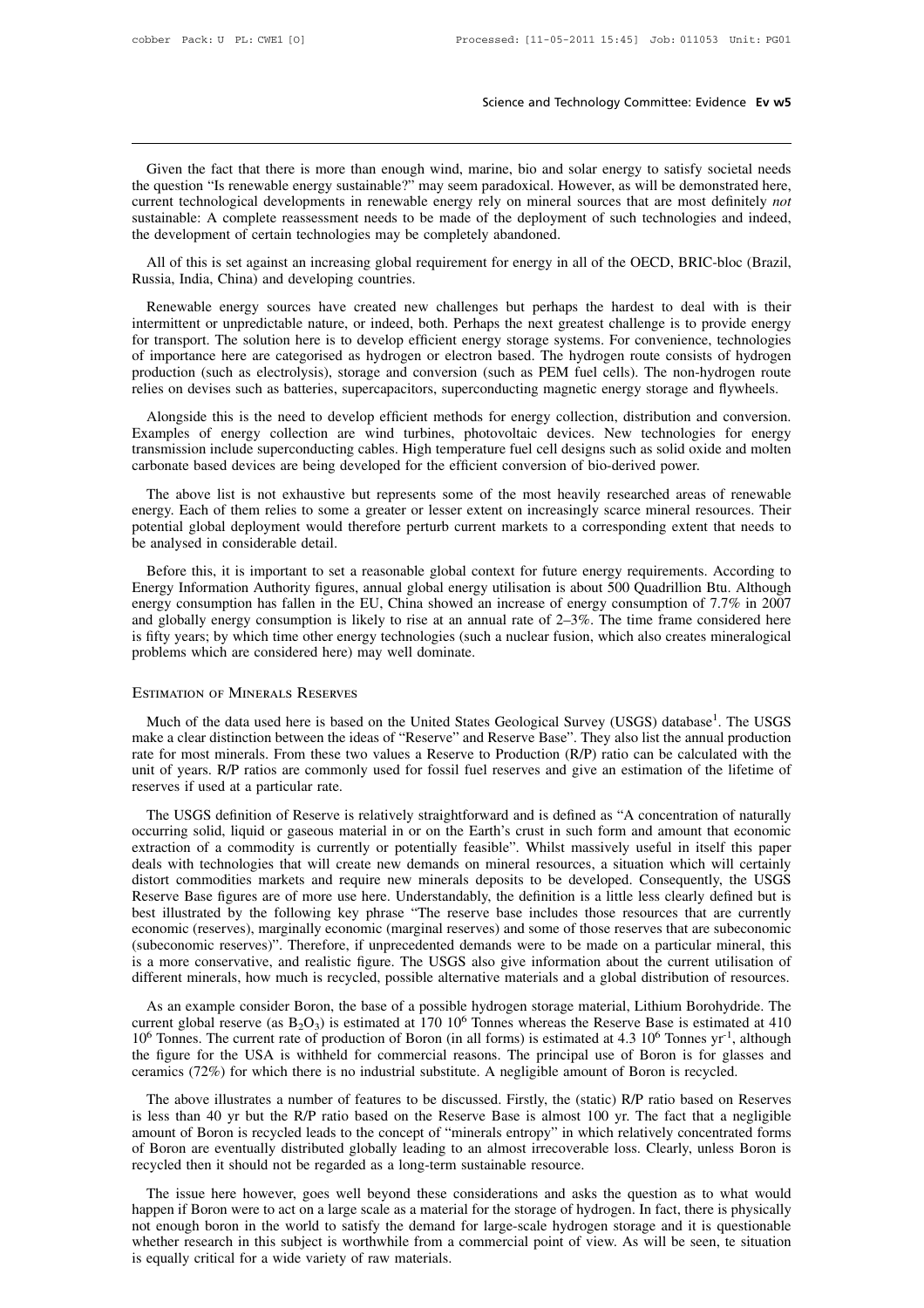w6 Science and Technology Committee: Evidence<br>Although the famous report from the Club of Rome "The Limits to Growth" (1972) is largely discredited,<br>refeel that the issues raised will become a reality within the next forty **Ev w6** Science and Technology Committee: Evidence<br> **EV W6** Science and Technology Committee: Evidence<br>
We feel that the issues raised will become a reality within the next forty years, unless research is taken into<br>
devel Ev w6 Science and Technology Committee: Evidence<br>
<br>
Although the famous report from the Club of Rome "The Limits to Growth" (1972) is largely discredited,<br>
we feel that the issues raised will become a reality within the ne Although the famous report from the Club of Rome "The Limits to Growth" (1972) is largely discredited, we feel that the issues raised will become a reality within the next forty years, unless research is taken into develop Although the famous report from the Club of Rome "The Limits to Growth" (1972) is largely discredited, we feel that the issues raised will become a reality within the next forty years, unless research is taken into develop Although the famous report from the Club of Rome "The Lin<br>we feel that the issues raised will become a reality within the n<br>developing alternative forms of renewable generation, storage<br>research cluster proposed here will We have identified the technologies most at risk from the availability of strategic minerals and the following<br>we have identified the result commence and coordinate this activity within the UK and in close<br>operation with t developing anchiance forms of fencwable generated to present the country in which these issue<br>cooperation with the country in which these issue<br>THE NEED TO DEVELOP NEW ENERGY TECHNOL.<br>We have identified the technologies mo

Superation with the country in which these issues will be even<br>
THE NEED TO DEVELOP NEW ENERGY TECHNOLOGIES<br>
We have identified the technologies most at risk from the availy<br>
we agreed to participate in such a cluster:<br>
— ENEED TO DEVELOP NEW ENERGY TECHNOLOGIES<br>
We have identified the technologies most at risk from the avair<br>
ve agreed to participate in such a cluster:<br>
— Professor Peter Hall (Strathclyde)—energy storage.<br>
— Professor Pete THE NEED TO DEVELOP NEW ENERGY IECHNOLOGIES<br>
We have identified the technologies most at risk from the availability of strategic n<br>
ve agreed to participate in such a cluster:<br>
— Professor Peter Hall (Strathclyde)—energy s We have identified the technologies most at risk from the availability of strategic mineral vearated to participate in such a cluster:<br>
— Professor Peter Hall (Strathclyde)—energy storage.<br>
— Professor Peter Edwards FRS (O

- 
- 
- Professor Peter Hall (Strathclyde)—energy storage.<br>
 Professor Peter Edwards FRS (Oxford)—hydrogen.<br>
 Professor Xiao Guo (UCL)—Chinese links, hydrogen and bi<br>
 Professor George Smith FRS (Oxford)—nuclear fission and 1
- Professor Peter Edwards FRS (Oxford)—hydrogen.<br>
 Professor Xiao Guo (UCL)—Chinese links, hydrogen and biofuel cells.<br>
 Professor George Smith FRS (Oxford)—nuclear fission and fusion mater<br>
 Professor Professor Stuart — Professor Xiao Guo (UCL)—Chinese links, hydrogen and biotuel ce<br>
— Professor George Smith FRS (Oxford)—nuclear fission and fusion n<br>
— Professor Professor Stuart J C Irvine (Glyndŵr University, OpTIC T<br>
— Professor Steph
- ve agreed to participate in such a cluster:<br>
 Professor Peter Hall (Strathclyde)—energy storage.<br>
 Professor Peter Edwards FRS (Oxford)—hydrogen.<br>
 Professor George Smith FRS (Oxford)—nuclear fission and fusion material
- 
- 
- 
- 

— Professor George Smith FRS (Oxford)—nuclear fission and 2<br>
— Professor Professor Stuart J C Irvine (Glyndŵr University, C<br>
— Professor Peter Bruce FRS (St Andrews)—Li batteries.<br>
— Professor Stephen Skinner (Imperial)—hi Frofessor Frofessor Buart J. C. II wile (GIJINAWE CIRVENT), OPTIC Techniquity 1.1.<br>
Trofessor Peter Bruce FRS (St Andrews)—Li batteries.<br>
Trofessor Stephen Skinner (Imperial)—high temperature fuel cells.<br>
Trofessor Nick Ha The society of the problem of the present record of participation of participation of the participation of participation on governmental committees and supplying evidence to parliamentary<br>
Committees. This is essential to - Professor Stephen Skinner (Imperial)—high temperature fuel cells.<br>
- Professor Keith Scott (Newcastle)—low temperature fuel cells.<br>
- Professor Nick Hanley (Stirling)—resource economics.<br>
Each of the cluster members are

— Protessor Ketth Scott (Newcastle)—low temperature tuel cells.<br>
— Professor Nick Hanley (Stirling)—resource economics.<br>
Each of the cluster members are well connected to the energy community in the UK and collectively the — Professor Nick Hanley (Stirling)—resource economics.<br>
Each of the cluster members are well connected to the energy community in the UK and collectively the<br>
group has a track record of participation on governmental commi Each of the cluster members are well connected to the energy community in the UK and collectively the group has a track record of participation on governmental committees and supplying evidence to parliamentary committees. Each of the cluster<br>group has a track recommittees. This is<br>The main activitier<br>workshops. There we<br>gathered and assess<br>companies etc.<br>The subject group mmittees. This is essential to our mission of influencing both future research directions and energy policy.<br>The main activities of the subject will be small meetings; national and international study visits and UK<br>orkshop The main activities of the subject will be small meetings; national and international study visits and UK workshops. There will be differences in the activities of the subject groups to enable specific information to be ga

Ine main activities of the subject will be sinan meetings, national and international study visits and OK<br>workshops. There will be differences in the activities of the subject groups to enable specific information to be<br>ga workshops. There will be differences in the activities of the stoject groups to enable specific imionation to be gathered and assessed, for example to determine information about specific minerals directly from mining comp gainered and assessed, for example to determine information about specific infierals directly from infining<br>companies etc.<br>The subject groups will feed information into the cluster for biannual meetings. The main function companies etc.<br>
The subject groups will feed information into the cluster for biannual meetings. The main function of the<br>
cluster will be to produce two high profile reports. The first produced by the end of the fourth qu The subject groups will leed information into the cluster for biannual meetings. The main function of the stare will be to produce two high profile reports. The first produced by the end of the fourth quarter will be compr cluster will be to produce two mgn profile reports. The first produced by the end of the fourth quarter will be<br>a comprehensive overview on the supply problems of renewable energy to be published in a high impact<br>journal s

a comprenensive overview on the supply problems of renewable energy to be published in a high impact<br>journal such as Science. Additionally, the cluster will formulate and support joint research proposals to EPSRC<br>and ESRC. bound such as science. Additionally, the cluster will fold individual eads support joint research proposals to EPSRC<br>and ESRC. The final high impact report will be a review of the progress made by the cluster in pointing t and ESRC. The final right implying<br>way to a truly sustainable ener<br>The main functions of the<br>organisation and final report as<br>monitoring beyond the scope o<br>and that this will be funded c<br>Society etc of necessary.<br>WORK PROG The work will be divided into two broad (overlapping) phases: but alternative and the dividend three years of that this will be funded out of individual research contracts or by a further proposal to EPSRC, Royal ciety etc

Society etc of necessary.<br>
WORK PROGRAMME<br>
The work will be divided into two broad (overlapping) phases: problem identification and the development<br>
of radical, sustainable alternatives to current paradigms. In general ter Society etc of necessary.<br>Society etc of necessary.<br>WORK PROGRAMME<br>The work will be divided into two broad (overlapping) phases: problem identification and the development<br>of radical, sustainable alternatives to current pa WORK PROGRAMME<br>The work will be divided into two broad (overlapping) phases: problem identification and the development<br>of radical, sustainable alternatives to current paradigms. In general terms, problem identification wi WORK PROGRAMME<br>The work will be divided into two broad (overlapping) phases: problem identification and the development<br>of radical, sustainable alternatives to current paradigms. In general terms, problem identification wi WORK PROGRAMME<br>The work will be divided into two broad (overlapping) phases: problem identification and the development<br>of radical, sustainable alternatives to current paradigms. In general terms, problem identification wi The work will be divided into two broad (overlapping) phases: problem identification and the development<br>of radical, sustainable alternatives to current paradigms. In general terms, problem identification will consist<br>of e of radical, sustainable alternatives to current paradigms. In general terms, problem idention of establishing the relationship between current developing technologies and the avaient materials in terms of the likely global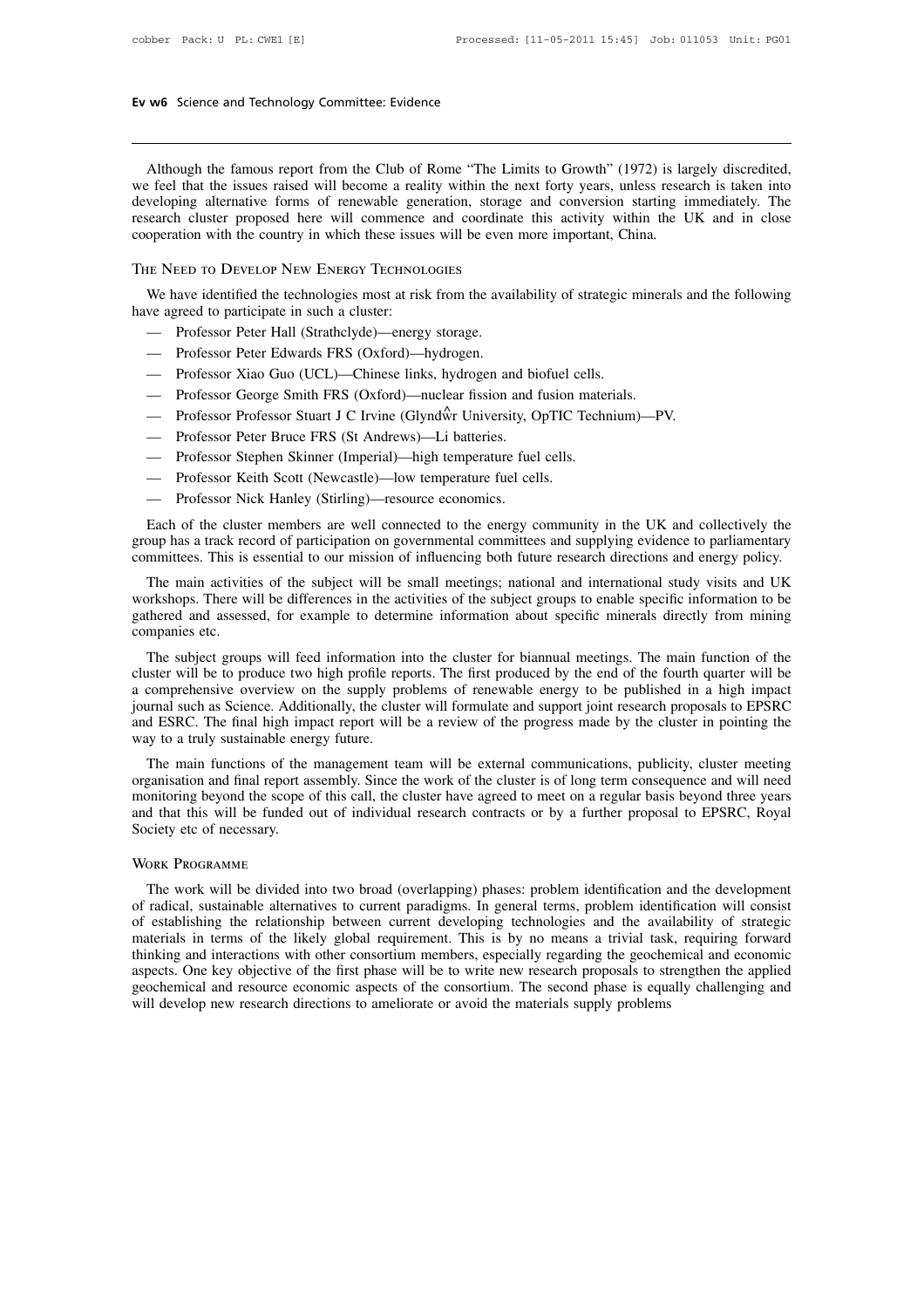

- **energy Storage.** (Peter Hall). Energy storage is also considered in the hydrogen and battery subject groups and this subject is mainly concerned with redox flow batteries and **superconducting magnetic energy storage**. T Energy Storage (Peter Hall). Energy storage is also considered in the hydrogen and battery subject groups and this subject is mainly concerned with redox flow batteries and **superconducting magnetic**<br> **energy storage.** The Energy Storage (Peter Hall). Energy storage is also considered in the hydrogen and battery subject<br>groups and this subject is mainly concerned with redox flow batteries and **superconducting magnetic**<br>**energy storage.** Thes Energy Storage (Peter Hall). Energy storage is also considered in the hydrogen and battery subject groups and this subject is mainly concerned with redox flow batteries and **superconducting magnetic energy storage**. Thes Energy Storage (Peter Hall). Energy storage is also considered in the hydrogen and battery subject<br>groups and this subject is mainly concerned with redox flow batteries and **superconducting magnetic**<br>**energy storage**. Thes groups and this subject is mainly concerned with redox flow batteries and **superconducting magnetic**<br>energy storage. These are two research groups that are under represented in the UK although<br>superconducting technologies **Example 19 Storage.** These are two research groups that are under represented in the UK although superconducting technologies were mentioned in the recent MAT-UK report on transmission and distribution. Research needs to superconducting technologies were mentioned in the recent MAT-UK report on transmission and<br>distribution. Research needs to be conducted into the use and availability of a number of materials<br>such as Yttrium, Strontium, Ba distribution. Research needs to be conducted into the use and availability of a number of materials<br>such as Yttrium, Strontium, Barium and Bismuth amongst others. As the class of high temperature<br>superconductors increases such as Yttrium, Strontium, Barium and Bismuth amongst others. As the class of high temperature<br>superconductors increases annually, it is necessary to produce a summary report relating the scientific<br>progress to metals ava
- superconductors increases annually, it is necessary to produce a summary report relating the scientific<br>progress to metals availability. In the field of **redox batteries** large amounts of materials are needed<br>to produce th progress to metals availability. In the field of **redox batteries** large amounts of materials are needed to produce the large devices needed for storing grid energy. Therefore it is important to relate the different redox to produce the large devices needed for storing grid energy. Therefore it is important to relate the different redox cycles eg vanadium, cerium and zinc based systems to materials availability and safety: Links with China different redox cycles eg vanadium, cerium and zinc based systems to materials availability and safety:<br>Links with China (Xiao Guo) China's rapid and continued rise in economic and technological stances<br>largely influences Links with China (Xiao Guo) China's rapid and continued rise in economic and technological stances largely influences the global resource and climate issues. Close engagements with key scientists, funding bodies and policy largely influences the global resource and climate issues. Close engagements with key scientists, funding bodies and policy makers in China are important to sustain a clean energy economy. While priorities may vary, close funding bodies and policy makers in China are important to sustain a clean energy economy. While priorities may vary, close bilateral discussions and exchanges are beneficial to scientific and technological planning, resou priorities may vary, close bilateral discussions and exchanges are beneficial to scientific and<br>technological planning, resource management and long-term collaborations. In this aspect of the<br>Cluster, we aim to foster UK-C is a technological planning, resource management and long-term collaborations. In this aspect of the Cluster, we aim to foster UK-China interactions by the following strategies: 1) Organisation of bilateral forums on "Clea Cluster, we aim to foster UK-China interactions by the following strategies: 1) Organisation of bilateral<br>forums on "Clean Energy and Resource Implications for Sustainable Low-Carbon Growth", with early<br>involvement and coforums on "Clean Energy and Resource Implications for Sustainable Low-Carbon Growth", with early<br>involvement and co-sponsorships from National Natural Science Foundation of China and Chinese<br>Academies of Sciences and Socia involvement and co-sponsorships from National Natural Science Foundation of China and Chinese<br>Academies of Sciences and Social Sciences, linking to the newly formed National Energy Bureau /<br>Commission; 2) Establishing link Academies of Sciences and Social Sciences, linking to the newly formed National Energy Bureau /<br>Commission; 2) Establishing links with a multidisciplinary group of influential Chinese scientists in<br>social, economic and nat Commission; 2) Establishing links with a multidisciplinary group of influential Chinese scientists in social, economic and natural sciences by exchange visits and focussed discussions, eg via the internet; 3) Identifying t Social, economic and natural sciences by exchange visits and focussed discussions, eg via the internet;<br>
3) Identifying the overall challenges for resources and low-carbon energy technologies and specific<br>
areas for joint 3) Identifying the overall challenges for resources and low-carbon energy technologies and specific areas for joint research projects with co-funding opportunities from funding agencies, eg joint projects from the Ministry
- areas for joint research projects with co-funding opportunities from funding agencies, eg joint projects<br>from the Ministry of Science and Technology and EU Framework Seven.; and 4) Creating a sustainable<br>UK-China network i from the Ministry of Science and Technology and EU Framework Seven.; and 4) Creating a sustainable UK-China network in "Sustainable low-carbon economy—tackling the Mineralogical Limitations and Challenges", which may be ex UK-China network in "Sustainable low-carbon economy—tackling the Mineralogical Limitations and Challenges", which may be extended to other international links, as the Cluster expands over time. Nuclear (George Smith) The m Challenges", which may be extended to other international links, as the Cluster expands over time.<br>Nuclear (George Smith) The materials resource issues involved in nuclear power generation are highly<br>complex, and there are Nuclear (George Smith) The materials resource issues involved in nuclear power generation are highly complex, and there are many uncertainties involved in making forward projections. There are two main technologies to cons complex, and there are many uncertainties involved in making forward projections. There are two<br>main technologies to consider: nuclear fission and nuclear fusion. These involve rather different issues.<br>**Nuclear fission** te main technologies to consider: nuclear fission and nuclear fusion. These involve rather different issues.<br>**Nuclear fission** technology is relatively mature, and the main resource issue is the long-term<br>availability of fuel Nuclear fission technology is relatively mature, and the main resource issue is the long-term availability of fuel materials. With the upsurge of global demand for new nuclear build, important questions arise about the fut availability of fuel materials. With the upsurge of global demand for new nuclear build, important questions arise about the future availability of adequate supplies of uranium minerals. In some countries (eg India), there questions arise about the future availability of adequate supplies of uranium minerals. In some countries (eg India), there is an upsurge of interest in alternative fuel cycles, for example based on thorium. Fuel reprocess countries (eg India), there is an upsurge of interest in alternative fuel cycles, for example based on thorium. Fuel reprocessing will become of increasing importance, and the use of fast reactors to "breed" additional fue thorium. Fuel reprocessing will become of increasing importance, and the use of fast reactors to "breed" additional fuel supplies will need to be re-visited. Elsewhere in the nuclear fission sector, there is increasing emp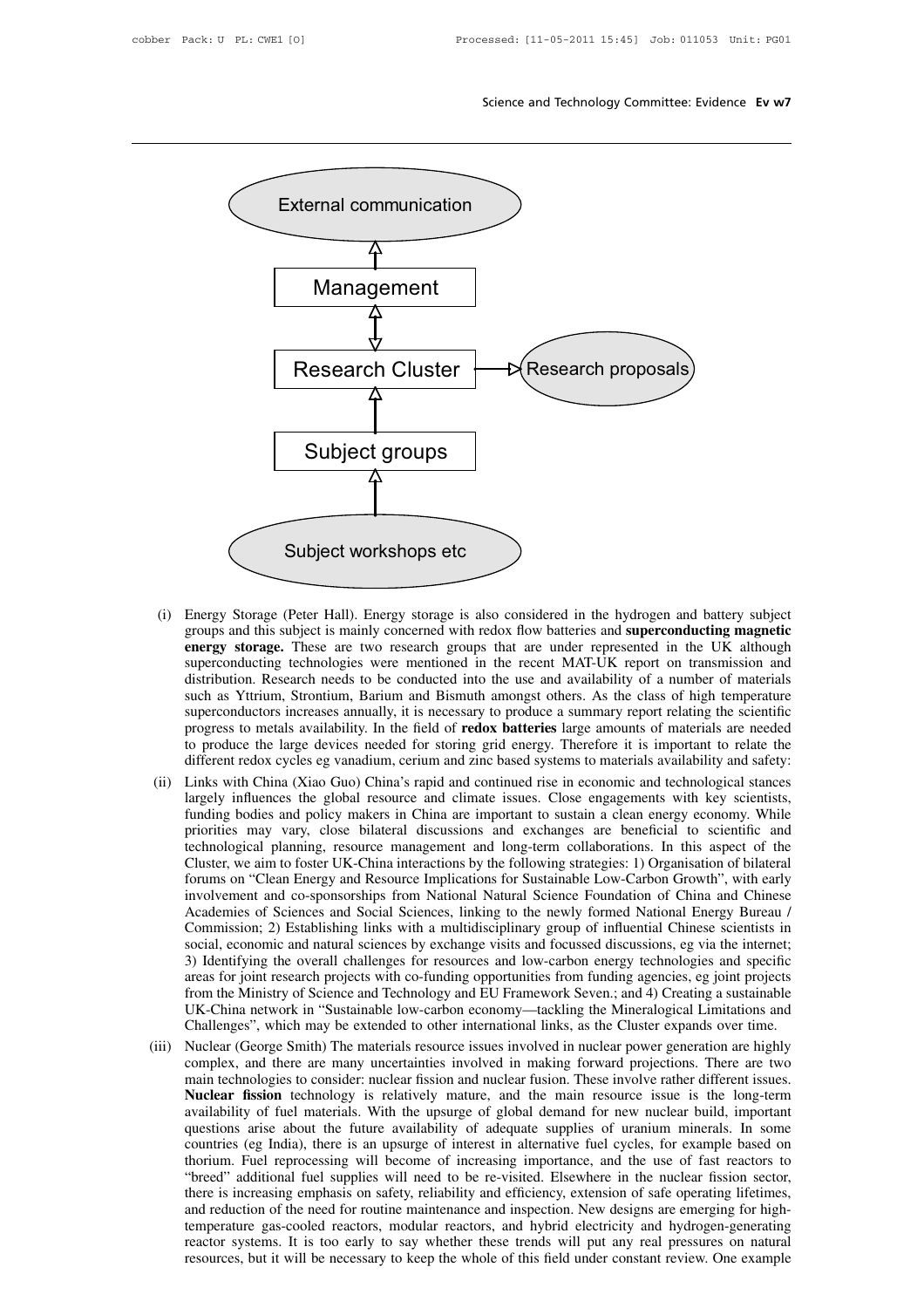From current research will indicate the kind of issues that can arise. It is becoming clear that the stress<br>corrosion cracking resistance of the stainless steels used in reactor primary cooling systems can be<br>markedly impr From current research will indicate the kind of issues that can arise. It is becoming clear that the stress<br>corrosion cracking resistance of the stainless steels used in reactor primary cooling systems can be<br>markedly impr rience and Technology Committee: Evidence<br>from current research will indicate the kind of issues that can arise. It is becoming clear that the stress<br>corrosion cracking resistance of the stainless steels used in reactor pr from current research will indicate the kind of issues that can arise. It is becoming clear that the stress<br>corrosion cracking resistance of the stainless steels used in reactor primary cooling systems can be<br>markedly impr from current research will indicate the kind of issues that can arise. It is becoming clear that the stress corrosion cracking resistance of the stainless steels used in reactor primary cooling systems can be markedly impr from current research will indicate the kind of issues that can arise. It is becoming clear that the stress corrosion cracking resistance of the stainless steels used in reactor primary cooling systems can be markedly impr from current research will indicate the kind of issues that can arise. It is becoming clear that the stress corrosion cracking resistance of the stainless steels used in reactor primary cooling systems can be markedly impr corrosion cracking resistance of the stainless steels used in reactor primary cooling systems can be markedly improved by additions of certain platinum group metals (PGMs). Whilst this may improve the reliability and durab markedly improved by additions of certain platinum group metals (PGMs). Whilst this may improve<br>the reliability and durability of nuclear plant, such a technology change would put additional pressure<br>upon an already stretc the reliability and durability of nuclear plant, such a technology change would put additional pressure<br>upon an already stretched PGM resource sector. In the case of **nuclear fusion**, the materials challenges<br>are far from upon an already stretched PGM resource sector. In the case of **nuclear fusion**, the materials challenges are far from clear, because the field is still at an early stage of development, and the final selection of preferred are far from clear, because the field is still at an early stage of development, and the final selection of preferred materials for commercial-scale fusion energy power systems will not have to be made for one or perhaps t preferred materials for commercial-scale fusion energy power systems will not have to be made for<br>one or perhaps two decades. However, some key issues can already be identified. One concerns the<br>lithium blanket, used to br one or perhaps two decades. However, some key issues can already be identified. One concerns the lithium blanket, used to breed tritium for use in the reactor. It seems likely that large-scale use of lithium in that applic lithium blanket, used to breed tritium for use in the reactor. It seems likely that large-scale use of lithium in that application could put some strain on global resources for this material. Also, if superconducting magne lithium in that application could put some strain on global resources for this material. Also, if superconducting magnet technology is employed, the sheer scale of the magnet engineering required could put pressure on the superconducting magnet technology is employed, the sheer scale of the magnet engineering required could put pressure on the supply chain for the very high quality niobium alloys (or equivalents) that will be required. Fina could put pressure on the supply chain for the very high quality niobium alloys (or equivalents) that will be required. Finally, and perhaps most importantly of all, there is a pressing need to develop new alloys that can will be required. Finally, and perhaps most importantly of all, there is a pressing need to develop new<br>alloys that can withstand unprecedented levels of heat and neutron irradiation without suffering rapid<br>degradation of alloys that can withstand unprecede<br>degradation of mechanical propertie<br>new range of waste storage and<br>consideration, ranging from oxide-<br>exotic metals such as vanadium. In<br>lead to severe shorter-term pressure<br>impact upon degradation of mechanical properties, or becoming excessively radioactive (and thereby generating a<br>new range of waste storage and / or disposal issues). A broad spectrum of materials is under<br>consideration, ranging from o hew range of waste storage and / or disposal issues). A broad spectrum of materials is under<br>consideration, ranging from oxide-dispersion strengthened steels (involving rare earth additions), to<br>exotic metals such as vanad

- consideration, ranging from oxide-dispersion strengthened steels (involving rare earth additions), to exotic metals such as vanadium. In a number of cases, large-scale deployment of such materials could lead to severe shor exotic metals such as vanadium. In a number or cases, large-scale deployment or such materials could<br>lead to severe shorter-term pressure on global production capacity, and perhaps ultimately to significant<br>impact upon glo lead to severe shorter-term pressure on global production capacity, and perhaps ultimately to signineant<br>impact upon global resources.<br>PV (Laurie Peter). Photovoltaic cells based on monocrystalline silicon will be replaced impact upon giobal resources.<br>
PV (Laurie Peter). Photovoltaic cells based on monocrystalline silicon will be replaced at least in part<br>
by cheaper thin film solar cells as the cost of PV power is driven downwards towards PV (Laurie Peter). Photovoltaic cells based on monocrystalline silicon will be replaced at least in part<br>by cheaper thin film solar cells as the cost of PV power is driven downwards towards a level that can<br>compete with po by cheaper thin film solar cells as the cost of **PV** power is driven downwards towards a level that can<br>compete with power generation from fossil fuels. Several technologies are in the running—the most<br>promising for the sh compete with power generation from fossil fuels. Several technologies are in the running—the most<br>promising for the short term being based on cadmium telluride and copper indium diselenide as<br>absorber materials. In the lon promising for the short term being based on cadmium telluride and copper indium diselenide as<br>absorber materials. In the longer term concerns about the toxicity of cadmium and the rapidly<br>increasing price of indium raise i absorber materials. In the longer term concerns about the toxicity of cadmium and the rapidly<br>increasing price of indium raise issues of sustainability. In an effort to address these concerns,<br>Professor Peter's group in Ba increasing price of indium raise issues of sustainability. In an effort to address these concerns,<br>Professor Peter's group in Bath is working on low cost dye-sensitized solar cells as well as on new<br>sustainable inorganic a Professor Peter's group in Bath is working on low cost dye-sensitized solar cells as well as on new sustainable inorganic absorber materials for thin film solar cells. Dye-sensitized solar cells can be fabricated using low sustainable inorganic absorber materials for thin film solar cells. Dye-sensitized solar cells can be fabricated using low cost titanium dioxide and small amounts of sensitizer dyes. This technology is already being used b fabricated using low cost titanium dioxide and small amounts of sensitizer dyes. This technology is already being used by G24i in a newly established plant in Wales, and the Bath group is collaborating with other UK resear already being used by G24i in a newly established plant in Wales, and the Bath group is collaborating<br>with other UK research centres and Corus Coatings to develop dye cells on metal substrates for<br>deployment in roofing are with other UK research centres and Corus Coatings to develop dye cells on metal substrates for deployment in roofing areas. Work on inorganic thin film solar cells continues as part of the recently renewed PV21 SUPERGEN pr deployment in roofing areas. Work on inorganic thin film solar cells continues as part of the recently<br>renewed PV21 SUPERGEN programme. Sustainability is a central platform of the renewal<br>programme, and inorganic materials renewed PV21 SUPERGEN programme. Sustainability is a central platform of the renewal<br>programme, and inorganic materials identified in Bath as potential candidates to replace materials such<br>as copper indium (gallium) disele programme, and inorganic materials identified in Bath as potential candidates to replace materials such<br>as copper indium (gallium) diselenide include the very promising compound copper zinc tin sulfide<br>(CZTS), in which the as copper matum (gallium) diselentic include the very promising compound copper zinc tin sulfide (CZTS), in which the costly indium and gallium are replaced by equal amounts of zinc and tin. CZTS cells with world-leading e (CZTS), in which the costly indium and gallium are replaced by equal amounts of zinc and tin. CZTS<br>cells with world-leading efficiencies have already been fabricated in collaboration with colleagues at<br>Northumbria. Other m
- cells with world-leading efficiencies have already been fabricated in collaboration with colleagues at Northumbria. Other materials that will be explored include copper bismuth sulfide, which has promising properties. The Northumbria. Other materials that will be explored include copper bismuth sulfide, which has<br>promising properties. The search for new materials will be underpinned by a detailed computational<br>exploration of emerging and n promising properties. The search for new materials will be underpinned by a detailed computational<br>exploration of emerging and new materials using the UK Teraflop supercomputer (HPCx) at Daresbury<br>Batteries (Peter Bruce). exploration of emerging and new materials using the UK lerantop supercomputer (HPCx) at Daresbury<br>Batteries (Peter Bruce). There is expected to be a large and continuous increase in the demand for Li<br>**based batteries** ove Batteries (Peter Bruce). There is expected to be a large and continuous increase in the demand for Li<br>based batteries over the next twenty years for transport and grid applications. The dominant<br>technology at present consi **based batteries** over the next twenty years for transport and grid applications. The dominant technology at present consists of a negative electrode formed from carbon (usually graphite), a positive electrode based on  $Li$ technology at present consists of a negative electrode formed from carbon (usually graphite), a positive electrode based on LiCoO<sub>2</sub> and an organic electrolyte based LiPF<sub>6</sub> dissolved in a mixture of alkylcarbonates as the electrode based on LiCoO<sub>2</sub> and an organic electrolyte based LiPF<sub>6</sub> dissolved in a mixture of alkylcarbonates as the electrolyte. Cobalt has been the dominant cathode material in rechargeable lithium batteries since thei alkylcarbonates as the electrolyte. Cobalt has been the dominant cathode material in rechargeable lithium batteries since their introduction. The mining of cobalt is economically viable in only a few locations worldwide an lithium batteries since their introduction. The mining of cobalt is economically viable in only a few locations worldwide and these are politically and economically unstable. In recent years the price of cobalt has increas locations worldwide and these are politically and economically unstable. In recent years the price of cobalt has increased almost tenfold with major implications for the lithium-ion battery industry. The limited availabili cobalt has increased almost tenfold with major implications for the lithium-ion battery industry. The limited availability of Co on the planet means that it is unviable to develop larger scale lithium batteries based on Co limited availability of Co on the planet means that it is unviable to develop larger scale lithium batteries based on Co. Considering cost and abundance, Mn and Fe are the most attractive elements with which to form lithiu batteries based on Co. Considering cost and abundance, Mn and Fe are the most attractive elements with which to form lithium transition oxides suitable as cathodes in future rechargeable lithium batteries. However even the with which to form lithium transition oxides suitable as cathodes in future rechargeable lithium<br>batteries. However even these metals have seen significant increases in cost and demand over recent<br>years. For example, betwe batteries. However even these metals have seen significant increases in cost and demand over recent<br>years. For example, between 2006 and 2008 the demand for Fe ores increased by some 40% so even<br>these materials, regarded p years. For example, between 2006 and 2008 the demand for Fe ores increased by some 40% so even<br>these materials, regarded presently as abundant and cheap, may not continue to be so in the new<br>industrial landscape in which I these materials, regarded presently as abundant and cheap, may not continue to be so in the new<br>industrial landscape in which India and China are major players.<sup>1</sup> Concerning the anode, already the<br>performance limitations industrial landscape in which India and China are major players.<sup>1</sup> Concerning the anode, already the performance limitations of graphite have resulted in the replacement of this material by metal alloys, such as the intro performance limitations of graphite have resulted in the replacement of this material by metal alloys, such as the introduction recently by Sony of a metal alloy anode based on Sn and Co. In addition to the comments made a such as the introduction recently by Sony of a metal alloy anode based on Sn and Co. In addition to<br>the comments made about cobalt above, the supplies of Sn may be exhausted within 20 years. Again<br>we see that even the new the comments made about cobalt above, the supplies of Sn may be exhausted within 20 years. Again<br>we see that even the new generation lithium battery technologies can only have a limited lifetime<br>because of resource implica we see that even the new generation lithium battery technologies can only have a limited lifetime<br>because of resource implications. Although there is no metallic lithium in a lithium-ion battery, lithium<br>is a major compone because of resource implications. Although there is no metallic lithium in a lithium-ion battery, lithium<br>is a major component. There are widely different predictions concerning the planetary resources of<br>lithium (lithium is a major component. There are widely different predictions concerning the planetary resources of lithium (lithium carbonate). A Recent report by R. K. Evans<sup>2</sup> suggests that there are abundant lithium resources correspon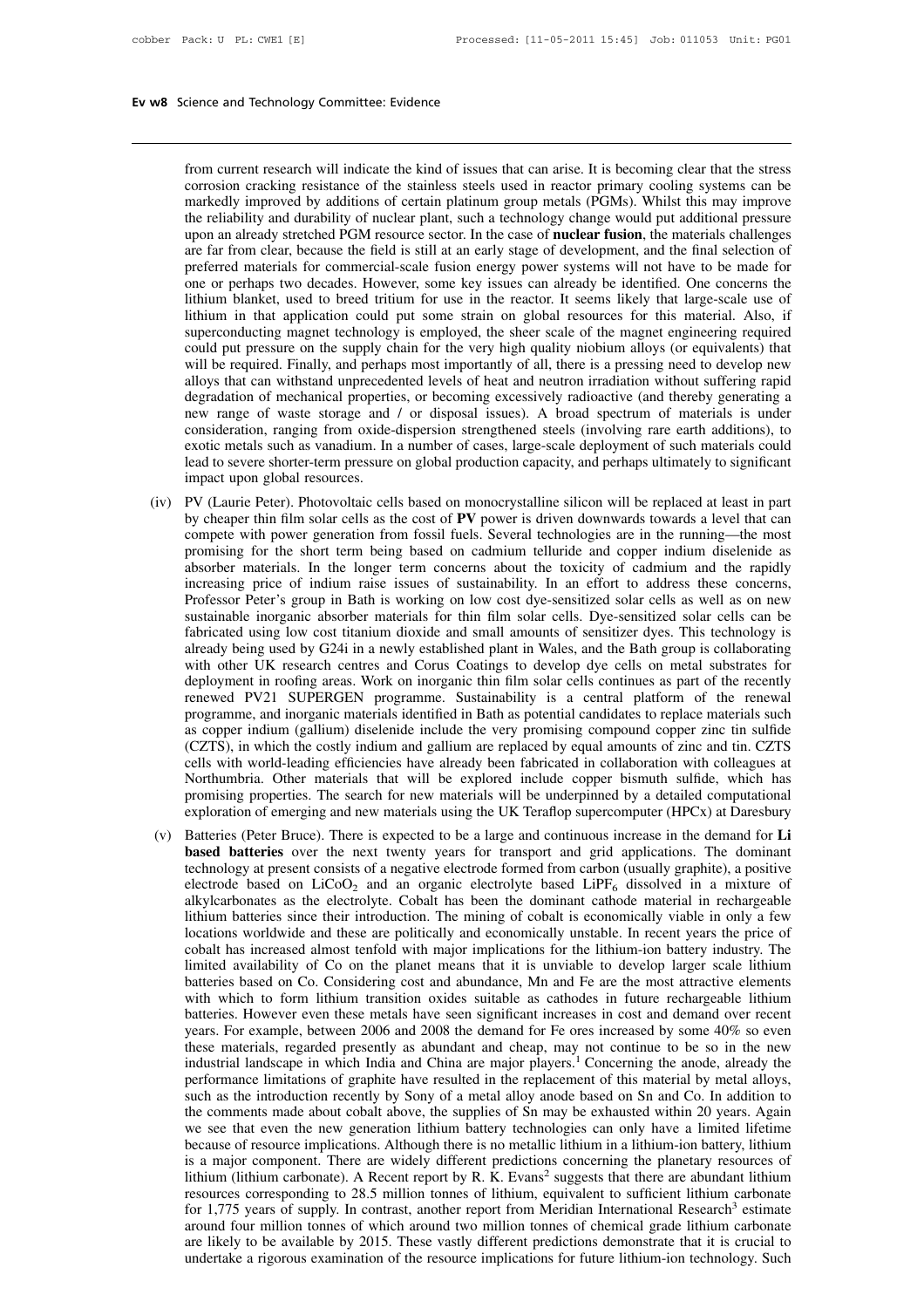Science and Technology Committee: Evidence Ev w9<br>considerations drive towards the development of new lithium-ion battery materials from waste biomass<br>or crops. This could have radical implications for the direction of rese Science and Technology Committee: Evidence Ev w9<br>
considerations drive towards the development of new lithium-ion battery materials from waste biomass<br>
or crops. This could have radical implications for the direction of re Science and Technology Committee: Evidence Ev w9<br>
considerations drive towards the development of new lithium-ion battery materials from waste biomass<br>
or crops. This could have radical implications for the direction of re considerations drive towards the development of new lithium-ion battery materials from waste biomass<br>or crops. This could have radical implications for the direction of research in the field, signalling a<br>move away from in considerations drive towards the development of new lithium-ion battery materials from waste biomass<br>or crops. This could have radical implications for the direction of research in the field, signalling a<br>move away from in considerations drive towards the development of new lithium-ion battery materials from waste biomass<br>or crops. This could have radical implications for the direction of research in the field, signalling a<br>move away from in performance. or crops. This could have radical implications for the direction of research in the field, signalling a<br>move away from inorganic materials to organic based cathodes and anodes. Given the critical nature<br>of this technology move away from inorganic materials to organic based cathodes and anodes. Given the critical nature<br>of this technology in addressing global warming it is vital that a group of scientists, engineers and<br>geoscientists, knowle

- or this technology in addressing global warming it is vital that a group of scientists, engineers and<br>geoscientists, knowledgeable on lithium batteries, their materials requirements and mineral resources,<br>examine the signi geoscientists, knowledgeable on lithium batteries, their materials requirements and mineral resources, examine the significance of raw materials and tension them against the drivers of cost and performance.<br>High temperatur examine the significance of raw materials and tension them against the drivers of cost and<br>performance.<br>High temperature fuel cells (Stephen Skinner) **Solid oxide fuel cells** (SOFCs) are a technology area<br>that has been in performance.<br>High temperature fuel cells (Stephen Skinner) **Solid oxide fuel cells** (SOFCs) are a technology area<br>that has been in development for many years and has now reached a point of maturity where viable<br>large-scale High temperature fuel cells (Stephen Skinner) **Solid oxide fuel cells** (SOFCs) are a technology area<br>that has been in development for many years and has now reached a point of maturity where viable<br>large-scale commercialis that has been in development for many years and has now reached a point of maturity where viable large-scale commercialisation is imminent. Indeed in the UK, for example, utilities such as Centrica have entered partnership that has been in development for many years and has now reached a point of maturity where viable large-scale commercialisation is imminent. Indeed in the UK, for example, utilities such as Centrica have entered partnershi have entered partnerships with fuel cell developers to deploy 30,000 units over the next five years and<br>in the US, it is anticipated that annual spending on fuel cells will reach \$975 million by 2012, growing<br>by 600% from in the US, it is anticipated that annual spending on fuel cells will reach \$975 million by 2012, growing<br>by 600% from current values. The high temperature SOFCs are based on the development of ceramic<br>oxides (functional o by 600% from current values. The high temperature SOFCs are based on the development of ceramic oxides (functional oxides) that overcome some of the concerns with low temperature fuel cells that rely on high Pt contents. H oxides (functional oxides) that overcome some of the concerns with low temperature fuel cells that<br>rely on high Pt contents. However bulk oxide development and deployment of SOFCs raises concerns<br>over the availability, and rely on high Pt contents. However bulk oxide development and deployment of SOFCs raises concerns<br>over the availability, and security of supply, of many of the materials currently considered as state-of-<br>the-art. These incl over the availability, and security of supply, of many of the materials currently considered as state-of-<br>the-art. These include rare earth stabilised zirconia, and Gd-doped  $CeO<sub>2</sub>$  amongst others. To address<br>these co the-art. These include rare earth stabilised zirconia, and Gd-doped  $CeO<sub>2</sub>$  amongst others. To address<br>these concerns the group at Imperial College is investigating a number of approaches: development<br>of new oxide and these concerns the group at Imperial College is investigating a number of approaches: development<br>of new oxide and related materials with greater ionic conduction, implementation of nano-fabrication<br>to reduce materials req of new oxide and related materials with greater ionic conduction, implementation of nano-fabrication<br>to reduce materials requirements and enhance properties, investigation of complementary technologies<br>(eg proton conductor to reduce materials requirements and enhance properties, investigation of complementary technologies<br>(eg proton conductors). Much of this work is performed in conjunction with the SUPERGEN fuel cell<br>consortium, and is focu (eg proton conductors). Much of this work is performed in conjunction with the SUPERGEN fuel cell<br>consortium, and is focussed on the durability of fuel cell components. These programmes are<br>concerned with the long term vi consortum, and is rocussed on the durability of ruel cell components. Inese programmes are<br>concerned with the long term viability of materials solutions and involve the interaction with materials<br>simulation experts to iden concerned with the long term viability of materials solutions and involve the interaction with materials<br>simulation experts to identify potential new components. We are also actively involved in developing<br>epitaxial thin f
- simulation experts to identity potential new components. We are also actively involved in developing<br>epitaxial thin film technology and deposited heterostructures with groups in Europe and the US.<br>Further complementing our epitaxial thin film technology and deposited neterostructures with groups in Europe and the US.<br>Further complementing our activities are linkages with groups in Beijing focusing on new technologies<br>including BaCoO<sub>3</sub> catho Further complementing our activities are inkages with groups in Beijing rocusing on new technologies<br>including BaCoO<sub>3</sub> cathodes and SrTiO<sub>3</sub> anodes.<br>**Hydrogen storage** (Peter Edwards). Hydrogen storage is one of the most mcluding BaCoO<sub>3</sub> cathodes and ST10<sub>3</sub> anodes.<br> **Hydrogen storage** (Peter Edwards). Hydrogen storage is one of the most complex subjects in the area<br>
of renewable energy. A wide variety of systems have been evaluated for p **Hydrogen storage** (Peter Edwards). Hydrogen storage is one of the most complex subjects in the area of renewable energy. A wide variety of systems have been evaluated for potential development and it is still not clear wh of renewable energy. A wide variety of systems have been evaluated for potential development and it<br>is still not clear which system will come to dominate. As has been noted earlier, the sever limitation<br>in supply of certai is still not clear which system will come to dominate. As has been noted earlier, the sever limitation<br>in supply of certain materials such as boron may exclude their future development and indeed an<br>analysis of the availab in supply of certain materials such<br>analysis of the availability of strateg<br>most promising systems are based a<br>need to be doped with a catalyst to i<br>either a transition metal or a Pt grou<br>relate the loading of these additi analysis of the availability of strategic materials will help clarity research directions in this area. The<br>most promising systems are based around light metals such as Li and Mg but to be effective they<br>need to be doped w most promising systems are based around light metals such as Li and Mg but to be effective they<br>need to be doped with a catalyst to reduce hydriding temperature or to improve kinetics. This can be<br>either a transition metal
- need to be doped with a catalyst to reduce hydriding temperature or to improve kinetics. This can be either a transition metal or a Pt group metal. Therefore, one obvious research direction would be to relate the loading o ether a transition metal or a Pt group metal. I nerefore, one obvious research direction would be to<br>relate the loading of these additional metals to their availability and to estimate their impact on global<br>production rat relate the loading of these additional metals to their availability and to estimate their impact on global<br>production rates and recycling.<br>**Low temperature fuel cells** (Keith Scott). Fuel cells and electrolysers for hydrog production rates and recycling.<br> **Low temperature fuel cells** (Keith Scott). Fuel cells and electrolysers for hydrogen production are<br>
prime examples of technologies where resource availability will have a major impact. No **Low temperature fuel cells** (Keith Scott). Fuel cells and electrolysers for hydrogen production are prime examples of technologies where resource availability will have a major impact. Notably combating the resource limit prime examples of technologies where resource availability will have a major impact. Notably combating the resource limitation of Pt. Achieved by researching alternative materials with alternative cell technology or operat combating the resource limitation of Pt. Achieved by researching alternative materials with alternative cell technology or operating conditions. The issues for both technologies are similar and can be tackled using similar cell technology or operating conditions. The issues for both technologies are similar and can be tackled<br>using similar strategies. For **Hydrogen PEMFC** technology there is interest in the application of<br>alternative electro using similar strategies. For **Hydrogen PEMFC** technology there is interest in the application of alternative electrocatalysts to Pt such as Raney nickel (Ag may be suitable) and inter-cell connectors based on stainless st alternative electrocatalysts to Pt such as Raney nickel (Ag may be suitable) and inter-cell connectors based on stainless steel, such as Ni. **High temperature PEMFCs** can increase conductivity and improve electrode kinetic based on stainless steel, such as Ni. **High temperature PEMFCs** can increase conductivity and improve electrode kinetics, which can provide the opportunity for alternative electrocatalysts. Alternatives are based on pallad improve electrode kinetics, which can provide the opportunity for alternative electrocatalysts. Alternatives are based on palladium; but again resource limitation may exist. Research is also taking place to further reduce Alternatives are based on palladium; but again resource limitation may exist. Research is also taking place to further reduce the PT content and alternatives based on non-precious metals such as W may be possible. For the place to further reduce the PT content and alternatives based on non-precious metals such as W may<br>be possible. For the cathodes, there is large interest in Pd and Au based catalysts but alternative non-<br>precious metal cat be possible. For the cathodes, there is large interest in Pd and Au based catalysts but alternative non-<br>precious metal catalysts should be investigated. In the field of **electrolysers** hydrogen production by<br>water electro precious metal catalysts should be investigated. In the field of **electrolysers** hydrogen production by water electrolysis is based on one of two technologies; alkaline electrolytes and solid polymer electrolytes (SPE). Cu water electrolysis is based on one of two technologies; alkaline electrolytes and solid polymer<br>electrolytes (SPE). Currently the dominant (lower cost) route to hydrogen is alkaline electrolysis. The<br>use of a solid polymer electrolytes (SPE). Currently the dominant (lower cost) route to hydrogen is alkaline electrolysis. The use of a solid polymer electrolyte (SPE) in water electrolysis enables hydrogen production from pure (demineralised) w use of a solid polymer electrolyte (SPE) in water electrolysis enables hydrogen production from pure (demineralised) water and electricity. Proton exchange membrane (PEM) water electrolysis systems offer advantages over tr (demineralised) water and electricity. Proton exchange membrane (PEM) water electrolysis systems offer advantages over traditional technologies; greater energy efficiency, higher production rates (per unit electrode area), offer advantages over traditional technologies; greater energy efficiency, higher production rates (per unit electrode area), and more compact design. Like proton exchange membrane (PEM) fuel cells; catalysts used are base unit electrode area), and more compact design. Like proton exchange membrane (PEM) fuel cells;<br>catalysts used are based on precious metals: Pt for the cathode and a mixture of Ru; Ir; Ti (with<br>possibly Sn; Pt) oxides for t catalysts used are based on precious metals: Pt for the cathode and a mixture of Ru; Ir; Ti (with possibly Sn; Pt) oxides for the anode. The anode catalyst cannot be supported on carbon as it oxidises at the potential for possibly Sn; Pt) oxides for the anode. The anode catalyst cannot be supported on carbon a<br>at the potential for oxygen generation. Thus catalysts are unsupported typically deposit<br>membrane. Anode electrocatalyst connectors at the potential for oxygen generation. Thus catalysts are unsupported typically deposited onto the<br>membrane. Anode electrocatalyst connectors need to based on an inert metal such as Ti or Ta. Alkaline<br>(hydroxide conductin membrane. Anode electrocatalyst connectors need to based on an inert metal such as 11 or 1a. Alkaline (hydroxide conducting) membrane electrolysers; combine the advantages of the PEM electrolyser and the alkaline electroly (nyaroxiae conducting) memorane electrolysers; combine the advantages of the PEM electrolyser and<br>the alkaline electrolyte electrolyser. The application of alternative electrocatalysts to Pt such as raney<br>nickel (is Ag sus
-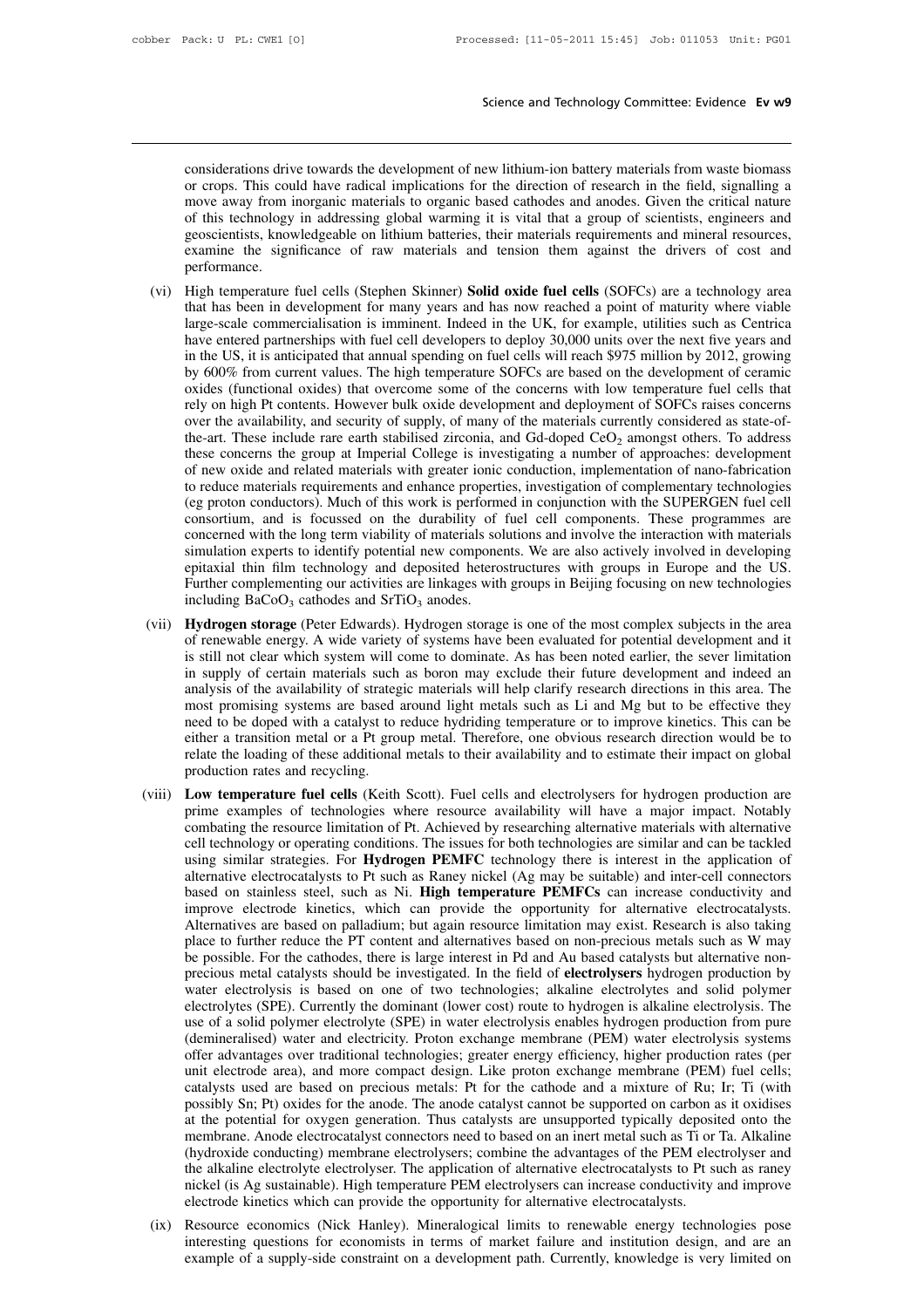Science and Technology Committee: Evidence<br>the extent to which market forces will smooth the transition towards a low-carbon economy, in the<br>presence of government interventions such as tradeable carbon credits and green c **Science and Technology Committee: Evidence**<br>the extent to which market forces will smooth the transition towards a low-carbon economy, in the<br>presence of government interventions such as tradeable carbon credits and green Science and Technology Committee: Evidence<br>the extent to which market forces will smooth the transition towards a low-carbon economy, in the<br>presence of government interventions such as tradeable carbon credits and green c the extent to which market forces will smooth the transition towards a low-carbon economy, in the presence of government interventions such as tradeable carbon credits and green certificates for renewable electricity. Poss the extent to which market forces will smooth the transition towards a low-carbon economy, in the presence of government interventions such as tradeable carbon credits and green certificates for renewable electricity. Poss the extent to which market forces will smooth the transition towards a low-carbon economy, in the presence of government interventions such as tradeable carbon credits and green certificates for renewable electricity. Poss the extent to which market forces will smooth the transition towards a low-carbon economy, in the presence of government interventions such as tradeable carbon credits and green certificates for renewable electricity. Poss presence of government interventions such as tradeable carbon credits and green certificates for<br>renewable electricity. Possible causes of market failure with respect to supply-side constraints include<br>(i) public good aspe renewable electricity. Possible causes of market failure with respect to supply-side constraints include (i) public good aspects of R&D into alternative sources of inputs and alternative technologies (ii) information asymm (i) public good aspects of R&D into alternative sources of inputs and alternative technologies (ii) information asymmetries (iii) externalities connected with the supply chain and (iv) private sector discount rates being h information asymmetries (iii) externalities connected with the supply chain and (iv) private sector discount rates being higher than the social rate of discount. In addition, the distributional impacts of supply-side issue discount rates being higher than the social rate of discount. In addition, the distributional impacts of supply-side issues may lead the government to intervene in market adjustments on non-efficiency grounds. Three main a supply-side issues may lead the government to intervene in market adjustments on non-efficiency<br>grounds. Three main activities are envisaged. The first is the organisation of an international workshop<br>on the economics of r grounds. Three main activities are envisaged. The first is the organisation of an international workshop<br>on the economics of renewable energy, focussing on supply-side factors and innovative policy<br>solutions to problems id on the economics of renewable energy, focussing on supply-side factors and innovative policy solutions to problems identified. This will bring together economists from across Europe and the US with an interest in renewable solutions to problems identified. This will bring together economists from across Europe and the US with an interest in renewable energy, and will result in publication of a workshop proceedings. We will also seek to publi with an interest in renewable energy, and will result in publication of a workshop proceedings. We<br>will also seek to publish this collection as an edited book, for example the the Routledge series on<br>"Explorations in Envir will also seek to publish this collection as an edited book, for example the the Routledge series on "Explorations in Environmental Economics", for which NDH is the series editor. A smaller group of economists will then ta "Explorations in Environmental Economics", for which NDH is the series editor. A smaller group of economists will then take the most promising ideas contained within the workshop proceedings, and work them up into a series economists will the<br>work them up into<br>will draw on non-e<br>the publication of ;<br>the issue of instrui<br>report will then be<br>award period.<br>sces 1 United States Geological Survey, Mineral Commodity Summaries Report (2008)<br>
2 R. K Evans, An Abundance of Lithium (2008) report will then be launched at a stakeholder<br>award period.<br>REFERENCES<br><sup>1</sup> United States Geological Survey, Mineral Commodity<br><sup>2</sup> R. K Evans, An Abundance of Lithium (2008)<br><sup>3</sup> The Trouble with Lithium 2, Meridian Internat

## **REFERENCES**

**REFERENCES**<br><sup>1</sup> United States Geological St<br><sup>2</sup> R. K Evans, An Abundance<br><sup>3</sup> The Trouble with Lithium 2<br>*Professor Peter J. Hall*<br>Department of Chemical and

<sup>1</sup> United States Geological Survey, Mineral Commodity Summaries Report (2008)<br>
<sup>2</sup> R. K Evans, An Abundance of Lithium (2008)<br>
<sup>3</sup> The Trouble with Lithium 2, Meridian International Research, Les Legers, France (2008).<br> <sup>1</sup> United States Geological Survey, Mineral Commodity Summaries Report (2008)<br>
<sup>2</sup> R. K Evans, An Abundance of Lithium (2008)<br>
<sup>3</sup> The Trouble with Lithium 2, Meridian International Research, Les Legers, France (2008).<br>

<sup>2</sup> R. K Evans, An Abundance of Litl<sup>3</sup> The Trouble with Lithium 2, Meri<br>*Professor Peter J. Hall*<br>Department of Chemical and Proces<br>*Professor Peter P. Edwards*<br>Department of Chemistry, Universit <sup>2</sup> R. K Evans, An Abundance of Lithium (2008)<br>
<sup>3</sup> The Trouble with Lithium 2, Meridian International Research, Les Legers, France (2008).<br> *Professor Peter J. Hall*<br>
Department of Chemical and Process Engineering Univer *Professor Peter J. Hall*<br>*Professor Peter J. Hall*<br>*Professor Peter P. Edwards*<br>Department of Chemistry, Uni<br>16 December 2010

## **Written evidence submitted by Aerospace and Defence Knowledge Transfer Network, Materials and<br>Written evidence submitted by Aerospace and Defence Knowledge Transfer Network, Materials and<br>Structures National Technical Com Structures National Technical Committee (NTC) (SIM 05)**<br> **Structures National Technical Committee (NTC) (SIM 05)**

## **DISCLAIMER**

Written evidence submitted by Aerospace and Defence Knowledge Transfer Network, Materials and<br>Structures National Technical Committee (NTC) (SIM 05)<br>The Materials and Structures National Technical Committee (NTC) membershi Written evidence submitted by Aerospace and Defence Knowledge Transfer Network, Materials and<br>Structures National Technical Committee (NTC) (SIM 05)<br>DISCLAIMER<br>The Materials and Structures National Technical Committee (NTC Written evidence submitted by Aerospace and Defence Knowledge Transfer Network, Materials and<br>
Structures National Technical Committee (NTC) (SIM 05)<br>
DISCLAIMER<br>
The Materials and Structures National Technical Committee ( **Structures National Technical Committee (NTC) (SIM 05)**<br>
DISCLAIMER<br>
The Materials and Structures National Technical Committee (NTC) membership is drawn from industry,<br>
academics, government agencies and independent exper DISCLAIMER<br>The Materials and Structures National Technical Committee (NTC) membership is drawn from industry,<br>academics, government agencies and independent experts with activities or an interest in the UK Aerospace<br>and De DISCLAIMER<br>The Materials and Structures National Technical Committee (NTC) membership is drawn 1<br>academics, government agencies and independent experts with activities or an interest in the U<br>and Defence Industries. The vi The method of the factors which are likely to impact on the provisions of the consenses clusted by Carel and do not necessarily reflect the views of the organizations to which its membership is affiliated.<br>This every care

## 1. Introduction

main strategic metal elements within the UK aerospace and defence supply chain as information.<br>
1. INTRODUCTION<br>
This report aims to review the factors which are likely to impact on the provision and sustainability of the<br> This context of the business environment risks, strategic risks, financial and operational risks faced by UK industry. This is a high level strategic consideration of the issues rather than a detailed analysis at product l I. INTRODUCTION<br>
This report aims to review the factors which are likely to impact on the provision and sustainability of the<br>
main strategic metal elements within the UK aerospace and defence supply chain, and to consider cannot be held responsible for any errors, omissions or subsequent use of this information.<br>
1. INTRODUCTION<br>
1. INTRODUCTION<br>
1. THIS report aims to review the factors which are likely to impact on the provision and susta The global economic recession of the last two years has impacted the provision and sosailare these within<br>in strategic metal elements within the UK aerospace and defence supply chain, and to consider these within<br>e context

For all metal connument risks, strategic risks, financial and operational risks faced by UK<br>industry. This is a high level strategic consideration of the issues rather than a detailed analysis at product level.<br>2. STRATEGI industry. This is a high level strategic consideration of the issues rather than a detailed analysis at product level.<br>
2. STRATEGIC METALS FOR THE AEROSPACE AND DEFENCE INDUSTRIES<br>
The global economic recession of the las 2. STRATEGIC METALS FOR THE AEROSPACE AND DEFENC<br>2. STRATEGIC METALS FOR THE AEROSPACE AND DEFENC<br>The global economic recession of the last two years has<br>forecasts for all metal commodities. Whilst generally cor-<br>individua STRATEGIC METALS FOR THE AEROSPACE AND DEFENCE INDUSTRIES<br>The global economic recession of the last two years has impacted the production, selling price and market<br>recasts for all metal commodities. Whilst generally consis forecasts for all metal commodities. Whilst generally consistent, there are differences in the extent to which<br>individual markets have been affected, and the time scales over which they are projected to recover. It is thus

## 2.1 *Chromium*

orth noting these effects separately for each metal.<br>
Metals perceived to be of the highest concern for the aerospace and defence sector are Cobalt, Hafnium,<br>
I Chromium<br>
South Africa and Kazakhstan account for about 62% o Metals perceived to be of the highest concern for the aerospace and defence sector are Cobalt, Hafnium,<br>Platinum and Rhenium.<br>2.1 Chromium<br>South Africa and Kazakhstan account for about 62% of global chromite production, wh South Africa and Kazakhstan account for about 62% of global chromite production, which is equivalent to approximately 70% of global ferrochrome production. Chromium-containing products include ferrochromium, chromium-metal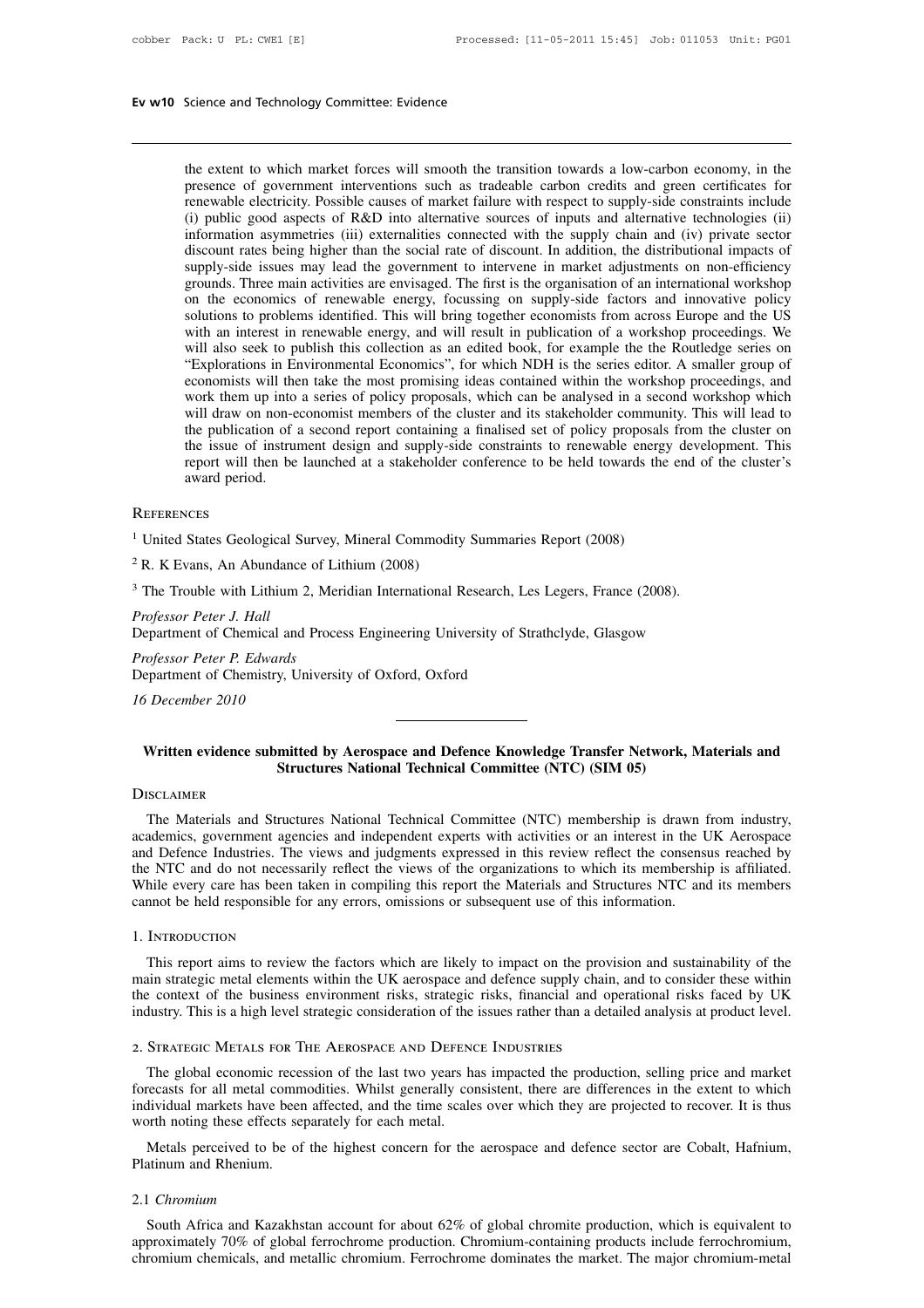Science and Technology Committee: Evidence Ev w11<br>producing countries in the world are France, Russia, China, and the United Kingdom for aluminothermic<br>chromium metal and the United States and Russia for electrolytic chrom Science and Technology Committee: Evidence Ev w11<br>producing countries in the world are France, Russia, China, and the United Kingdom for aluminothermic<br>chromium metal and the United States and Russia for electrolytic chrom producing countries in the world are France,<br>chromium metal and the United States and Russ<br>dominates global production, about 95%. producing countries in the web-<br>chromium metal and the Unite<br>dominates global production,<br>Security of Supply<br>There are no substitutes for

oducing countries in the world are France, Russia, China, and the United Kingdom for aluminothermic<br>romium metal and the United States and Russia for electrolytic chromium metal. The aluminothermic process<br>minates global p environmental and the United States and Russia for electrolytic chromium metal. The aluminothermic process<br>dominates global production, about 95%.<br>Security of Supply<br>There are no substitutes for chromium metal in stainless dominates global production, about 95%.<br>Security of Supply<br>There are no substitutes for chromium metal in stainless steel and super-alloy production. With the restriction<br>environmental restrictions on hexavalent chromium a Security of Supply<br>There are no substitutes for chromium metal in stainless steel and super-alloy production. With the restriction<br>environmental restrictions on hexavalent chromium alternatives to chromium plating for surf Security of Supply<br>There are no substitutes for chromium metal in stainless steel and super-alloy production. With the restriction<br>environmental restrictions on hexavalent chromium alternatives to chromium plating for surf Steturly of Suppry<br>There are no substitutes for chromium metal in stainless steel and super-alloy production. With the restriction<br>environmental restrictions on hexavalent chromium alternatives to chromium plating for surf There are no substitutes for chromium metal in stainless steel and super-alloy production. With the restriction<br>environmental restrictions on hexavalent chromium alternatives to chromium plating for surface protection are<br> environmental restrictions on hexavalent chromium alternatives to chromium plating for surface protection are beginning to become available. Given South Africa's dominance in chromite production, any disruption there can i beginning to become available. Given South Africa's dominance in chromite production, any disruption there can impact significantly on global availability and price. In 2007–08, electricity disruptions also impacted on glo average value in the preceding 12 months. Kazakhstan, like South Africa, is ranked "borderline" on the Failed<br>States index, and in the poorest 15% of countries performing according to the Policy Potential index. Both<br>score

## 2.2 *Cobalt*

scores suggest a moderate-to-high degree of risk associated with on-going production from both countries,<br>however, global reserves suggest there is enough economically recoverable chromite for many years to come.<br>2.2 *Coba* Australia and Russia. China is the world's leading producer of refined chromite for many years to come.<br>
2.2 *Cobalt*<br>
Cobalt is a common alloying addition in steels, magnetic, wear resistant and high strength alloy system From cobalt is a common alloying addition in steels, magnetic, wear resistant and high strength alloy systems eg<br>superalloys. The Democratic Republic of Congo dominates global production, followed by Canada, Zambia,<br>Austra 2.2 *Cobalt*<br>Cobalt is a common alloying addition in steels, magnetic, we<br>superalloys. The Democratic Republic of Congo dominates g<br>Australia and Russia. China is the world's leading producer of<br>from cobalt-rich ore and pa Cobalt is a common alloyir<br>superalloys. The Democratic<br>Australia and Russia. China i<br>from cobalt-rich ore and partia<br>Chinese investment in Africar<br>Security of Supply<br>Cobalt is mostly produced istralia and Russia. China is the world's leading producer of refined cobalt, and much of its production is<br>sim cobalt-rich ore and partially refined cobalt imported from the Democratic Republic of Congo (this reflects<br>inn

From cobalt-rich ore and partially refined cobalt imported from the Democratic Republic of Congo (this reflects<br>Chinese investment in African minerals more generally).<br>Security of Supply<br>Cobalt is mostly produced as a co-p Chinese investment in African minerals more generally).<br>
Security of Supply<br>
Cobalt is mostly produced as a co-product of other base metals, notably copper and nickel. Cobalt demand<br>
has focused attention on the reprocessi Security of Supply<br>Cobalt is mostly produced as a co-product of other base metals, notably copper and nickel. Cobalt demand<br>has focused attention on the reprocessing of copper tailings to recover cobalt. Waste processing c Security of Supply<br>Cobalt is mostly produced as a co-product of other base metals, notably copper and nickel. Cobalt demand<br>has focused attention on the reprocessing of copper tailings to recover cobalt. Waste processing c Cobalt is mostly produced as a co-product of other base metals, notably copper and nickel. Cobalt demand<br>has focused attention on the reprocessing of copper tailings to recover cobalt. Waste processing costs are a<br>variable Cobalt is mostly produced as a co-product of other base metals, notably copper and nickel. Cobalt demand<br>has focused attention on the reprocessing of copper tailings to recover cobalt. Waste processing costs are a<br>variable has focused attention on the reprocessing of copper tailings to recover cobalt. Waste processing costs are a variable, but this has not stopped considerable international joint-ventures in this area, to help stabilize glob variable, but this has not stopped considerable international joint-ventures in this area, to help stabilize global<br>supply. The lower production figures in other countries, such as Australia, reflect the lower grade of cob supply. The lower production figures in other countries, such as Australia, reflect the lower grade of cobalt in<br>run-of-mine ores. The ability to ramp up cobalt production in countries other than the Democratic Republic of run-of-mine ores. The ability to ramp up cobalt production in countries other than the Democratic Republic of Congo is dependent on market demand for the primary coproducts. The Democratic Republic of Congo "Failed State" Congo is depende<br>State" index posi<br>interference, corr<br>in that country. S<br>Cobalt and its co<br>by technology in<br>metal's use.<br>2.3 Hafnium World primary production figures for hafnium are not available. It is produced as a coproduct of zirconium<br>World primary production figures for hafnium are not available. It is produced as a coproduct of zirconium<br>World pr

## 2.3 *Hafnium*

From the titanium rich mineral sands industry. The hafnium are not available. It is produced as a coproduct of zirconium<br>The titanium rich mineral sands industry. The hafnium to zirconium ratio is about 1:50, and physical<br> Separation is difficult. However, it is production figures for hafnium are not available. It is produced as a coproduct of zirconium from the titanium rich mineral sands industry. The hafnium to zirconium ratio is about 1: 2.3 *Hafnium*<br>World primary production figures for hafnium are not available. It is produced as a coproduct of zirconium<br>from the titanium rich mineral sands industry. The hafnium to zirconium ratio is about 1:50, and phys 2.3 *Hafnium*<br>World primary production figures for hafnium are not available. It is produced as a coproduct of zirconium<br>from the titanium rich mineral sands industry. The hafnium to zirconium ratio is about 1:50, and phys E.5 *Hajniam*<br>World primary production figures for hafnium are not available. It is produced as<br>from the titanium rich mineral sands industry. The hafnium to zirconium ratio is<br>separation is difficult. However, it is possi separation is difficult. However, it is possible to get an indicative picture of hafnium production from the US<br>Geological Surveys for zirconium, coupled to an indication of hafnium reserves. This results in an estimated<br>g Fological Surveys for zirconium, coupled to an indication of hafnium reserves. This results in an estimated<br>bbal production to be of the order of 100 metric tonnes. Australia and South Africa dominate production.<br>the indus

global production to be of the order of 100 metric tonnes. Australia and South Africa dominate production.<br>Both industries are well-developed, with the necessary infrastructures in place..<br>Security of Supply<br>The nuclear in Both industries are well-developed, with the necessary infrastructures in place..<br>Security of Supply<br>The nuclear industry dominates hafnium usage (56%)with the aerospace industry using a further 33%. With<br>the anticipated g Security of Supply<br>The nuclear industry dominates hafnium usage (56%)with the aerospace industry using a further 33%. With<br>the anticipated growth in nuclear technology for power generation, there will be an increased deman Security of Supply<br>The nuclear industry dominates hafnium usage (56%)with the aerospace industry using a further 33%. With<br>the anticipated growth in nuclear technology for power generation, there will be an increased deman Free nuclear indust<br>the anticipated grows<br>hafnium. Also, the se<br>demand, coupled to<br>minor co-product in industry inertia.<br>Using the 1:50 me The intertain mustry dominates namium usage (50%) and the actospace mustry using a run exercition and exercition. Also, the semi-conductor industry is looking to hafnium as a (partial) substitute for similar and, coupled

## 2.4 *Lithium*

Using the 1:50 metric, there is no shortage of hafnium reserves into the medium term.<br>Using the 1:50 metric, there is no shortage of hafnium reserves into the medium term.<br>4 Lithium<br>Chile is the leading lithium producer, f Using the 1:50 metric, there is no shortage of hafnium reserves into the medium term.<br>
2.4 Lithium<br>
Chile is the leading lithium producer, followed by Argentina. Both countries recover the lithium from brine<br>
pools. In the Using the 1:50 metric, there is no shortage of hafnium reserves into the medium term.<br>
2.4 Lithium<br>
Chile is the leading lithium producer, followed by Argentina. Both countries recover the lithium from brine<br>
pools. In the 2.4 *Lithium*<br>Chile is the leading lithium producer, followed by Argentina. Both countries recover the lithium from brine<br>pools. In the United States lithium is recovered from brine pools in Nevada. Nearly half the world's 2.4 *Lithium*<br>Chile is the leading lithium producer, followed by Argentina. Both countries recover the lithium from brine<br>pools. In the United States lithium is recovered from brine pools in Nevada. Nearly half the world's ZET Landam<br>
Chile is the leading lithium producer, followed by Argentina. Both countries recover the lithium from brine<br>
pools. In the United States lithium is recovered from brine pools in Nevada. Nearly half the world's Chile is the leading lithium producer,<br>pools. In the United States lithium is re<br>reserves are located in Bolivia. In 2009 l<br>begin extraction. China may emerge as :<br>There is potential production of up to 55,<br>In the aeerospa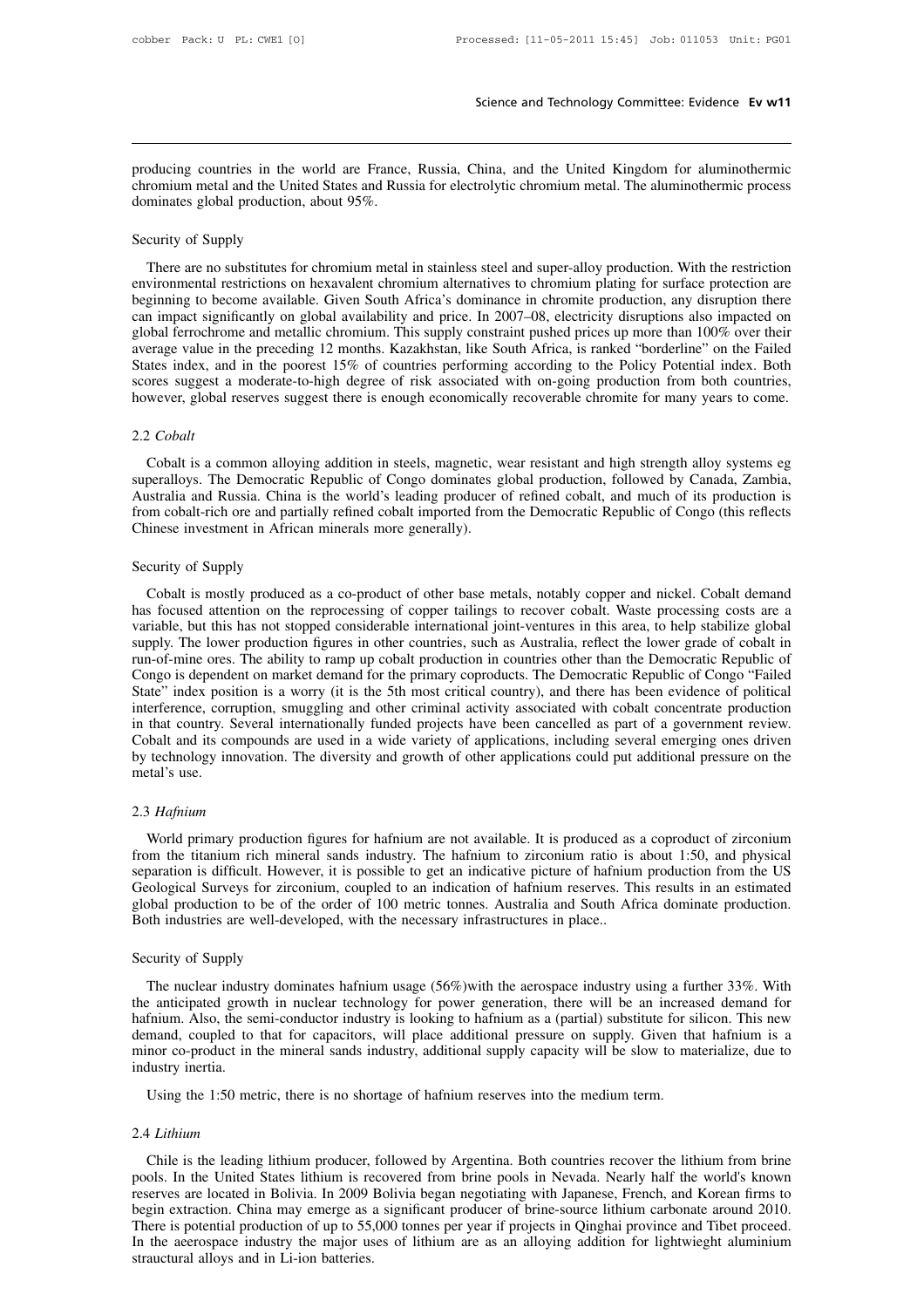Ev w12 Science and Technolog<br>
Security of Supply<br>
There is currently no shorta **There is currently no shortage of lithium and it is thought that world supply can comfortably meet demand.**<br>There is currently no shortage of lithium and it is thought that world supply can comfortably meet demand.<br>Neveve Security of Supply<br>There is currently no shortage of lithium and it is thought that world supply can comfortably meet demand.<br>However this will change isf significant numbers of electric and hybrid cars start to be manufac Security of Supply<br>There is currently no shortage of lithium and it is thought that world supply can comfortably meet demand.<br>However this will change isf significant numbers of electric and hybrid cars start to be manufac Security of Supply<br>There is currently no shortage of lithium and it is thought that world supply can comfortably meet demand.<br>However this will change isf significant numbers of electric and hybrid cars start to be manufac Security of Supply<br>There is currently no shortage of lithium and it is thought that world supply can comfortably meet demand.<br>However this will change isf significant numbers of electric and hybrid cars start to be manufac There is currently no shortage of lithium and it is thought that world supply can comfortably meet demand.<br>However this will change isf significant numbers of electric and hybrid cars start to be manufactured. The total<br>am There is currently no shortage of lithium and it is thought that world supply can comfortably meet demand.<br>However this will change isf significant numbers of electric and hybrid cars start to be manufactured. The total<br>am

## 2.5 *Nickel*

The biggest reserve of nickel are in Australia, which has a well-developed mining infrastructure, and minerals<br>The biggest reserve of nickel are in Australia, which has a well-developed mining infrastructure, and minerals<br> approximately 320 million electric cars with a 53kWh battery. This typeof demand may lead to sugnificant<br>shortage of supply for structural metallic application s and for batteries in other industries.<br>2.5 Nickel<br>The bigges shortage of supply for structural metallic application s and for batteries in other industries.<br>
2.5 Nickel<br>
The biggest reserve of nickel are in Australia, which has a well-developed mining infrastructure, and minerals<br>
i 2.5 Nickel<br>The biggest reserve of nickel are in Australia, which has a well-developed mining infrastructure, and minerals<br>investments are relatively low-risk; however, production in Canada, Indonesia and Russia now exceede 2.5 Nickel<br>The biggest reserve of nickel are in Australia, which has a well-developed mining infrastructure, and minerals<br>investments are relatively low-risk; however, production in Canada, Indonesia and Russia now exceede The biggest reserve of nickel are in Australia, which has a well-developed mining infrastructure, and minerals<br>investments are relatively low-risk; however, production in Canada, Indonesia and Russia now exceeded that<br>in A In Australia. Other significant reserves include South Africa and Cuba. There was minimal fall-off in production<br>in 2008 over the previous year which suggests that the demand for nickel has bottomed-out, and demand will<br>li

Korea. Of these, only China mines some of its primary ore. Close to 70% of the global flow goes to stainless steel manufacture, and 60% of discarded nickel is recycled within the nickel and stainless steel industries. The in Tussiani. Once the previous year which suggests that the demand for nickel has bottomed-out, and demand will<br>likely increase as the global economy recovers. Roskill Metals and Minerals Reports, based on projections for<br> It is the global economy recovers. Roskill Metals and Minerals Reports, based on projections for stainless steel growth, predict a 3–5% increase in demand for nickel beyond 2010.<br>The global market is dominated by six count neely message as the global market is dominated by six countries; The USA, China, Japan, Germany, Taiwan and South Korea. Of these, only China mines some of its primary ore. Close to 70% of the global flow goes to stainles The global manufacture, The global manufacture, copper).<br>Secret manufacture, total dissipative lover its life cycle and copper). Sorea. Of these, only China F<br>steel manufacture, and 60% of<br>total dissipative loss is 14%<br>over its life cycle is reasona<br>and copper).<br>Security of Supply<br>Whilst there is some poten

al dissipative loss is 14% of the discarded amount. This global picture suggests that nickel management<br>er its life cycle is reasonably good (certainly compared to other metal commodities such as aluminium<br>d copper).<br>Whils over its life cycle is reasonably good (certainly compared to other metal commodities such as aluminium<br>and copper).<br>Security of Supply<br>Whilst there is some potential to reduce nickel content of certain austenitic stainles Security of Supply<br>
Whilst there is some potential to reduce nickel content of certain austenitic stainless steel applications in<br>
construction, it is unclear whether similar reductions could be achieved in more specialist Security of Supply<br>Whilst there is some potential to reduce nickel content of certain austenitic stainless steel applications in<br>construction, it is unclear whether similar reductions could be achieved in more specialist a Security of Supply<br>Whilst there is some potential to reduce nickel content of certain austenitic stainless steel applications in<br>construction, it is unclear whether similar reductions could be achieved in more specialist a Whilst there is some potential to reduce nickel content of certain austenitic stainless steel applications in construction, it is unclear whether similar reductions could be achieved in more specialist areas, e.g. superall Whilst there is some potential to reduce nickel content of certain austenitic stainless steel applications in construction, it is unclear whether similar reductions could be achieved in more specialist areas, e.g. superall construction, it is unclear whether similar reductions could be achieved in more specialist areas, e.g. superalloys, without invoking supply constraints for other specialty metals such as titanium or chromium. According to superalloys, without invoking supply constraints for other specialty metals such as titanium or chromium.<br>According to the Failed States Index Australia belongs to the subset of "most stable" countries. Canada is<br>described According to the Failed States Index Australia belongs to the subset of "most stable" countries. Canada is described as "stable". Russia, Indonesia and Cuba are all described as "in danger", and South Africa is "borderline described as "stable". Russia, Indonesia and Cuba are all described as "in danger", and South Africa is "borderline". This picture does not change when the policy potential index is invoked. Here, Indonesia, Russia and Sou "borderline". This picture does not change when the policy potential index is invoked. Here, Indonesia, Russia and South Africa are all in the bottom quartile. Cuba is not ranked. The situation is compounded by other perfo and South Africa are all in the bottom quartile. Cuba is not ranked. The situation is compounded by other performance measures. South Africa provides a good example of some of these. Firstly, its nickel deposits are associ associated with the largest global reserves of platinum group metals, and it is the refining of the latter which drives the production of nickel, copper and cobalt. Secondly, the country's electricity supply network is at

## 2.6 *Platinum*

gatively on its metal output—not just for nickel and platinum.<br>
Overall the supply of nickel seems secure.<br>
S Platinum<br>
Global supply of platinum is dominated by South Africa's. The primary ore is a nickel, copper, cobalt<br> deposit, with a platinum is dominated by South Africa's. The primary ore is a nickel, copper, cobalt deposit, with a platinum group metal concentration of less than 5 ppm platinum and palladium. Major uses are in coatings Overall the supply of nickel seems secure.<br>
2.6 *Platinum*<br>
Global supply of platinum is dominated by South Africa's. The primary ore is a nickel, coppe<br>
deposit, with a platinum group metal concentration of less than 5 pp 2.6 *Platinum*<br>Global supply of platinum<br>deposit, with a platinum group<br>in coatings for corrosion prote<br>Security of Supply<br>South Africa's problems wi

Global supply of platinum is dominated by South Africa's. The primary ore is a nickel, copper, cobalt posit, with a platinum group metal concentration of less than 5 ppm platinum and palladium. Major uses are coatings for deposit, with a platinum group metal concentration of less than 5 ppm platinum and palladium. Major uses are<br>in coatings for corrosion protection, catalysis, electrical contacts, electrodes and thermocouples.<br>Security of S in coatings for corrosion protection, catalysis, electrical contacts, electrodes and thermocou<br>Security of Supply<br>South Africa's problems with infrastructure provision (electricity and water), its relatively<br>on mine safety Security of Supply<br>
South Africa's problem<br>
on mine safety, and po<br>
instabilities and supply p<br>
2.7 *Rare Earths*<br>
Global supply of rare

South Africa's problems with infrastructure provision (electricity and water), its relatively poor track record<br>mine safety, and political interference in mining operations, have, in the past, all contributed to price<br>tabi on mine safety, and political interference in mining operations, have, in the past, all contributed to price<br>instabilities and supply problems. These pose the greatest threat to security of supply.<br>2.7 Rare Earths<br>Global s instabilities and supply problems. These pose the greatest threat to security of supply.<br>
2.7 Rare Earths<br>
Global supply of rare earths is dominated by China with over 98.9% of world production (>124,000 tonnes<br>
as oxide p 2.7 Rare Earths<br>
Global supply of rare earths is dominated by China with over 98.9% of world production (>124,000 tonnes<br>
as oxide per annum). Significant deposits exist in Russia and the United States but at the moment th 2.7 Rare Earths<br>
Global supply of rare earths is dominated by China with over 98.9% of world production (>124,000 tonnes<br>
as oxide per annum). Significant deposits exist in Russia and the United States but at the moment th Global supply of rare earths is dominated by China with over 98.9% of world production (>124,000 tonnes as oxide per annum). Significant deposits exist in Russia and the United States but at the moment these are not being Global supply of rare earths is dominated by China with over 98.9% of world production (>124,000 tonnes as oxide per annum). Significant deposits exist in Russia and the United States but at the moment these are not being as oxide per annum). Significant deposits exist in Russia and the United States but at the mo<br>being worked. Smaller amounts are produced by India, South Africa and Malaysia. Rare e<br>alloying additions to a variety of produc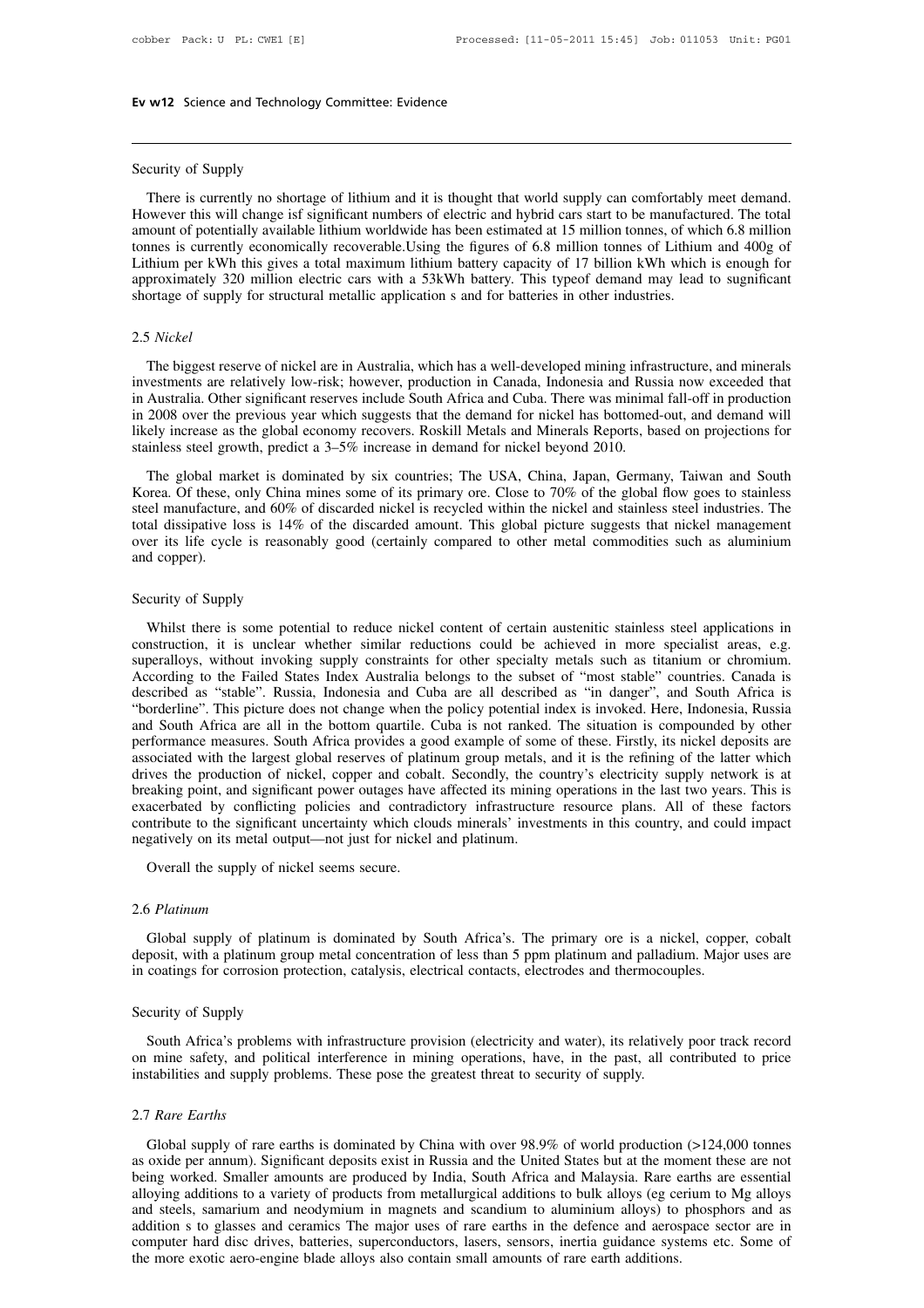Security of Supply<br>The rare earth market is c Science and Technology Committee: Evidence Ev w13<br>
The rare earth market is complicated because of the large number of elements and their broad range of<br>
plications for which demand fluctuates over time, largely as a resul Security of Supply<br>The rare earth market is complicated because of the large number of elements and their broad range of<br>applications for which demand fluctuates over time, largely as a result of technological developments Security of Supply<br>The rare earth market is complicated because of the large number of elements and their broad range of<br>applications for which demand fluctuates over time, largely as a result of technological developments Security of Supply<br>The rare earth market is complicated because of the large number of elements and their broad range of<br>applications for which demand fluctuates over time, largely as a result of technological developments Security of Supply<br>
The rare earth market is complicated because of the large number of elements and their broad range of<br>
applications for which demand fluctuates over time, largely as a result of technological developmen The rare earth market is complicated because of the large number of elements and their broad range of plications for which demand fluctuates over time, largely as a result of technological developments. The arket has a his The rate earth market is compineded because of the rate intimeted of elements and their broad range of applications for which demand fluctuates over time, largely as a result of technological developments. The market has a market has a history of abrupt change, eg in the 1960 samarium was the dominant rare earth due to the demand<br>for samarium-cobalt magnets, by the 1980s this position had changed and a major demand was for neodymium<br>in magne

From a samarium-cobalt magnets, by the 1980s this position had changed and a major demand was for neodymium<br>magnets has developed alongside the demand for samarium.<br>Rare earth elements are not openly traded commodities and

in magnets has developed alongside the demand for samarium.<br>
Rare earth elements are not openly traded commodities and there are low levels of transparency and a<br>
general lack of market information. However, prices are ver Rare earth elements are not openly traded commodities and there are low levels of transparency and a general lack of market information. However, prices are very volatile and spikes in excess of 300% have been observed.<br>
H Kate eatli elements are not openly traded commo<br>general lack of market information. However, prices<br>been observed.<br>Historically the balance of supply and demand has<br>market has changed from a position of oversupply to<br>forec en observed.<br>Historically the balance of supply and demand has been fairly stable. However in the last three years the trket has changed from a position of oversupply to one of demand shortages Also significant growth is r Historically the balance of supply and demand has been fairly stable. However in the last three years the market has changed from a position of oversupply to one of demand shortages Also significant growth is forecast in m

Thistoricany the batance of supply and definant has been fairly stable. However in the fast three years the market has changed from a position of oversupply to one of demand shortages Also significant growth is forecast in market has changed from a position of over-<br>forecast in most sectors of rare earth consum<br>growth rates of 10–15 and 15–20 % respective<br>Although China's rare earth production ha<br>quotas due to increasing domestic demand. Ch<br> by increased demand and concern over China's effective control of the rare earths and their oxides.<br>Spurred by increasing domestic demand. China has also increased tariffs on the rare earths and their oxides.<br>Spurred of op Although China's rare earth production has been increasing in recent years it has been reducing export quotas due to increasing domestic demand. China has also increased tariffs on the rare earths and their oxides. Closure

Atthough China's Tate earth production has been increasing in recent years it has been reducing export<br>quotas due to increasing domestic demand. China has also increased tariffs on the rare earths and their oxides.<br>Closure quotas due to increasing domestic demand. Cinia has also increased tarrits on the rate earths and then oxides.<br>Closure of operations due to environmental concerns has further reduced supply. There is thus growing concern<br>a Crosule of operations due to environmental concerns has funner reduced supply. There is thus growing concern<br>about the security of supply from China.<br>Spurred by increased demand and concern over China's effective control o Spurred by increased demand and concern over China's effective control of the rare earth market, searches for alternative sources in Australia, Brazil, Canada, South Africa and the United States are ongoing. Mines in these Spurred by increased demand and concern over China's effective control of the rare earth market, searches for alternative sources in Australia, Brazil, Canada, South Africa and the United States are ongoing. Mines in these for alternative sources in A<br>these countries were closed<br>restart production. One exa<br>Other significant sites unde<br>remote Hoidas Lake projec<br>project has the potential to<br>America every year<br>Currently it is thought t See countries were closed when China undercut world prices in the 1990s, and it will take a few years to start production. One example is the Mountain Pass mine in California, which is projected to reopen in 2011. Her sign

demand.

## 2.8 *Rhenium*

The neutrical every year<br>
Currently it is thought that of the rare earths of interest here only the neodymium supply may not meet<br>
Thenium<br>
Rhenium<br>
Rhenium is associated with the production of molybdenum, and principally Currently it is thought that of the rare earths of interest here only the neodymium supply may not meet<br>demand.<br>2.8 *Rhenium*<br>Rhenium is associated with the production of molybdenum, and principally from copper porphyry de demand.<br>
2.8 *Rhenium*<br>
Rhenium is associated with the production of molybdenum, and principally from copper porphyry deposits.<br>
Its production is dominated by countries with significant copper mining and processing activi 2.8 *Rhenium*<br>
Rhenium is associated with the production of molybdenum, and principally from copper porphyry deposits.<br>
Its production is dominated by countries with significant copper mining and processing activity. Chile 2.8 *Rhenium*<br>Rhenium is associated with the p<br>Its production is dominated by c<br>dominates primary production, wit<br>80% of production is consumed in<br>catalysts is a growing market.<br>Security of Supply Rhenium is associated with<br>Its production is dominated<br>dominates primary production<br>80% of production is consum<br>catalysts is a growing market.<br>Security of Supply<br>Price volatility is the hallma minates primary production, with close to 50%, in 2008, followed by Kazakhstan and the USA. Close to % of production is consumed in super alloy manufacture for use predominantly in gas turbines. Its use in talysts is a gro

the 30% of production is consumed in super alloy manufacture for use predominantly in gas turbines. Its use in<br>catalysts is a growing market.<br>Security of Supply<br>Price volatility is the hallmark of the rhenium market. Based extractalysts is a growing market.<br>Security of Supply<br>Price volatility is the hallmark of the rhenium market. Based on a 10 year market average price (1997–2007),<br>this range is close to 30-fold. The peak in 2008 was a symp Security of Supply<br>
Price volatility is the hallmark of the rhenium market. Based on a 10 year market average price (1997–2007),<br>
this range is close to 30-fold. The peak in 2008 was a symptom of continued demand for super Security of Supply<br>Price volatility is the hallmark of the rhenium market. Based on a 10 year market average price (1997–2007),<br>this range is close to 30-fold. The peak in 2008 was a symptom of continued demand for super-a Security of Supply<br>Price volatility is the hallmark of the rhenium market. Based on a 10 year market average price (1997–2007),<br>this range is close to 30-fold. The peak in 2008 was a symptom of continued demand for super-a France industry to review its dependence on rhenium. The main issue with security of supply is the fact<br>at the availability of rhenium concentrate is dependent on copper and molybdenum refining. The price of<br>the availabili

## 2.9 *Ruthenium*

that the availability of rhenium concentrate is dependent on copper and molybdenum refining. The price of these primary metals dictates the dynamics of rhenium production.<br>
2.9 *Ruthenium*<br>
Global production figures for ru Annual production figures for ruthenium are not available. However, production */* reserve figures can be estimated based on those of platinum are not available. However, production */* reserve figures can be estimated bas From the platinum<br>
2.9 Ruthenium<br>
Global production figures for ruthenium are not available. However, production / reserve figures can be<br>
estimated based on those of platinum as ruthenium is present in platimun group meta 2.9 Ruthenium<br>Global production figures for ruthenium are not available. However, production / reserve figures can be<br>estimated based on those of platinum as ruthenium is present in platimun group metal ores at less than 1 2.9 *Rainentum*<br>Global production figures for ruthenium are not available. However, production / reserve figures can be<br>estimated based on those of platinum as ruthenium is present in platimun group metal ores at less than From the platinum analysis and apply equally to ruthenium. Dominant uses are in electrical applications and rd-drives. Use in superalloys has been contemplated but the economics are prohibitive. The demand in such applicat and a hard-drives. Use in superalloys has been contemplated but<br>an application would rapidly exceed supply, leading to ext<br>2.10 Tantalum<br>Global supply of tantalum is dominated by Australia,<br>addition to steels and superallo

## 2.10 *Tantalum*

Global supply of tantalum is dominated by Australia, followed by Brazil. Major uses are as an alloying<br>addition to steels and superalloys and for capacitors.<br>Security of Supply<br>Events over the last 12 months have precipita

Global supply of tantalum is dominated by Australia, followed by Brazil. Major uses are as an alloying<br>dition to steels and superalloys and for capacitors.<br>curity of Supply<br>Events over the last 12 months have precipitated Global supply of tantalum is dominated by Australia, followed by Brazil. Major uses are as an alloying<br>addition to steels and superalloys and for capacitors.<br>Security of Supply<br>Events over the last 12 months have precipita supply (Australia delivers about 70% of global production), has suspended its mining about 20 and analying Events over the last 12 months have precipitated a crisis in the tantalum supply industry, despite reduced demand. supply (Australia delivers about 70% of global production), has suspended its mining operations due to an expected continued decline in demand. This, coupled to a run down of global inventories, and growing calls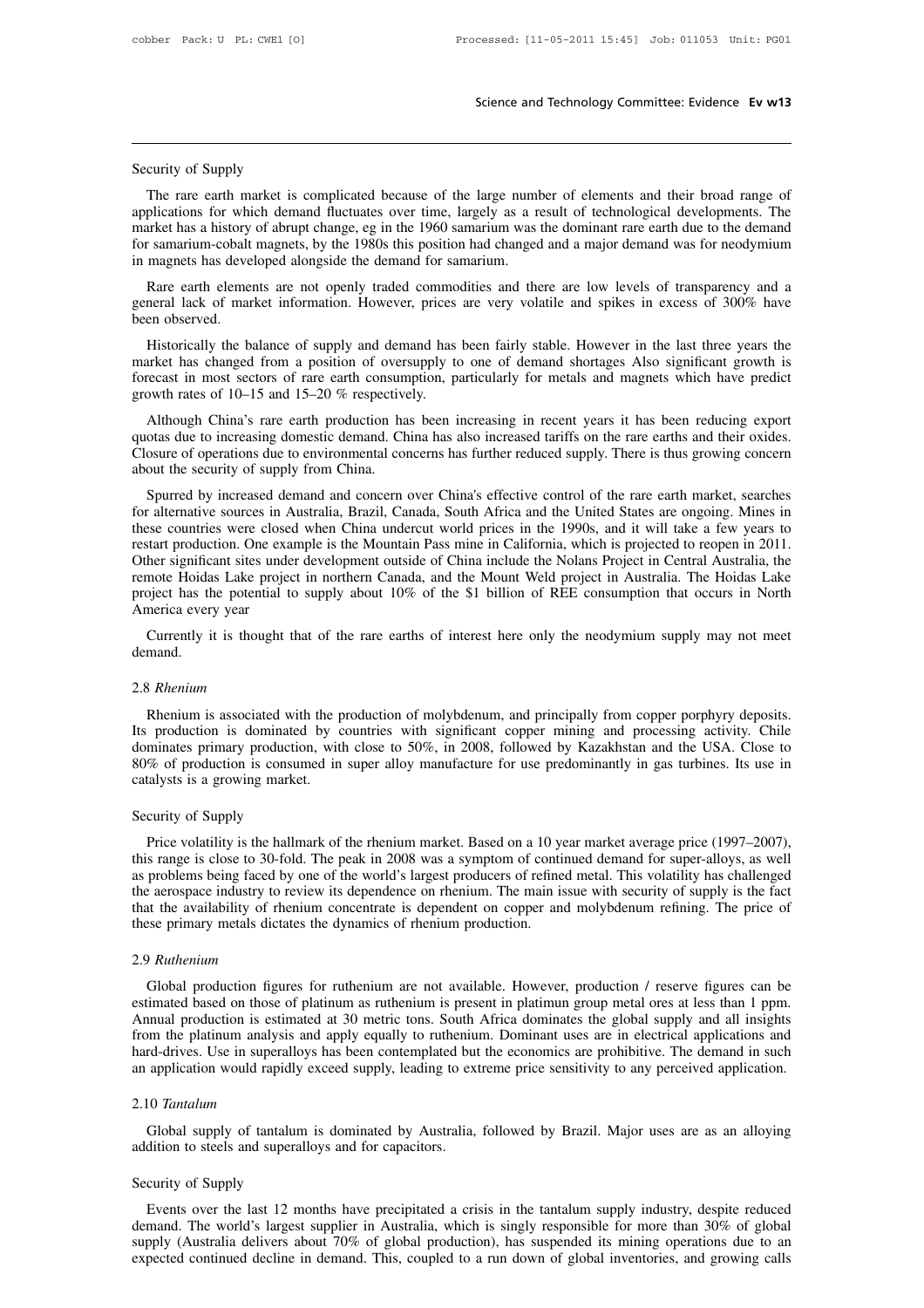Ev w14 Science and Technology Committee: Evidence<br>
to embargo purchases from central and east Africa, means that the tantalum industry faces considerable<br>
uncertainty until at least 2012. Ev w14 Science and Technology Con<br>
to embargo purchases from centra<br>
uncertainty until at least 2012.

## 2.11 *Titanium*

embargo purchases from central and east Africa, means that the tantalum industry faces considerable<br>certainty until at least 2012.<br>11 Titanium<br>The world production of titanium metal is based in the US, Russia, Japan, China to embargo purchases from central and east Africa, means that the tantalum industry faces considerable<br>uncertainty until at least 2012.<br>2.11 Titanium<br>The world production of titanium metal is based in the US, Russia, Japan The world production of titanium metal is based in the US, Russia, Japan, China, UK, Franculation is in metallic structural systems for land, sea and air applications. 2.11 *Ittanum*<br>The world production of tit<br>Ukraine, and Germany and ov<br>The major application is in m<br>Security of Supply<br>Although supply is predicte

The world production of titanium metal is based in the US, Russia, Japan, China, UK, France, Kazakhstan, Graine, and Germany and overall world production is predicted to exceed demand for the foreseeable future.<br>
ie major Ukraine, and Germany and overall world production is predicted to exceed demand for the foreseeable future.<br>The major application is in metallic structural systems for land, sea and air applications.<br>Security of Supply<br>Alt The major application is in metallic structural systems for land, sea and air applications.<br>Security of Supply<br>Although supply is predicted to exceed demand globally there is an increasing demand on the high quality<br>aerosp Security of Supply<br>Although supply is predicted to exceed demand globally there is an increasing demand on the high quality<br>aerospace grades that UK aerospace and defence industry relies on. The UK titanium industry is foc Security of Supply<br>Although supply is predicted to exceed demand globally there is an increasing demand on the high quality<br>aerospace grades that UK aerospace and defence industry relies on. The UK titanium industry is foc Although supply is predicted to exceed demand globally there is an increasing demand on the high quality aerospace grades that UK aerospace and defence industry relies on. The UK titanium industry is focused on these grade Although supply is predicted to exceed demand globally there is an increasing demand on the high quality aerospace grades that UK aerospace and defence industry relies on. The UK titanium industry is focused on these grade

## 2.12 *Vanadium*

certainty this position may change quite suddenly. China is also expanding its capabilities and is investing<br>avily in production and research and development facilities, mainly for domestic use but with an increasing<br>pridn production and research and development racilities, mainly for domestic use but with an increasing<br>world-wide presence.<br>2.12 Vanadium<br>wandium is mined mostly in China South Africa and , Russia. In 2007 these three countr 85% of vanadium is mined mostly in China South Africa and, Russia. In 2007 these three countries mined more than 95 % of the 58,600 tonnes of produced vanadium, with China dominating production. Approximately allow and tit 2.12 vanaatum<br>Vanadium is mined mostly<br>than 95 % of the 58,600 ton<br>85% of vanadium produced is<br>Security of Supply<br>World production of vanadi

vanadium is mined mostly in China South Africa and, Kussia. In 2007 these three countries mined more<br>an 95 % of the 58,600 tonnes of produced vanadium, with China dominating production. Approximately<br>% of vanadium produced than 95 % of the 58,000 tonnes of produced vanadium, with China dominating production. Approximately 85% of vanadium produced is used as ferrovanadium or as a alloying addition in steels and titanium alloys.<br>Security of Su So% or vanadum produced is used as rerrovanadum or as a alloying addition in steels and titanium alloys.<br>Security of Supply<br>World production of vanadium grew by more than 7% per annum from 2003 to 2008. Initially, producti Security of Supply<br>World production of vanadium grew by more than 7% per annum from 2003 to 2008. Initially, production<br>increases were met by taking up spare capacity at existing operations but from 2006, capacity had to b Security of Supply<br>World production of vanadium grew by more than 7% per annum from 2003 to 2008. Initially, production<br>increases were met by taking up spare capacity at existing operations but from 2006, capacity had to b World production of vanadium grew by more than 7% per annum from 2003 to increases were met by taking up spare capacity at existing operations but from increased to meet demand. Most of this expansion, however, was also at Treases were met by taking up spare capacity at a<br>creased to meet demand. Most of this expansion,<br>tably in China. In the next few years additional sup<br>indimurra, a new mine and plant in Brazil, further ex<br>by-product output

## 3. SUBSTITUTION

by-product output from uranium processing in the USA and South Africa.<br>
Overall the supply of vanadium seems secure.<br>
SUBSTITUTION<br>
All the elements discussed above cannot easily be substituted in the aerospace and defence University of vanadium seems secure.<br>
2. SUBSTITUTION<br>
All the elements discussed above cannot easily be substituted in the aerospace and defence industries. The<br>
unique properties they engender in materials cannot be repl Them with other elements discussed above cannot easily be substituted in the aerospace and defence industries. The<br>
unique properties they engender in materials cannot be replicated by either using less of them or by repla 3. SUBSTITUTION<br>All the elements discussed above cannot easily be substituted in the aerospace and defence industries. The<br>unique properties they engender in materials cannot be replicated by either using less of them or b 3. SUBSTITUTION<br>All the elements discussed above cannot easily be substituted in the aerospace and defence industries. The<br>unique properties they engender in materials cannot be replicated by either using less of them or b All the elements discussed above cannot easily be substituted in the aerospace and defence industries. The unique properties they engender in materials cannot be replicated by either using less of them or by replacing them All the elements discussed above cannot easily<br>unique properties they engender in materials cannot<br>them with other elements. It is thus essential to U.<br>materials. An example would be Rhenium and R<br>single crystal turbine bl It is difficult to discuss recycling for a diverse group of metals like this as their use, and hence recycling<br>It is difficult to discuss recycling for a diverse group of metals like this as their use, and hence recycling<br>

## 4. Recycling

challenge, because of the economic constraints use has not been made of Ruthenium additions and<br>Rhenium content alloys are being developed.<br>4. RECYCLING<br>It is difficult to discuss recycling for a diverse group of metals li

- (1) Recycling<br>
(1) Bulk materials—eg steels, titanium alloys, nickel alloys, magnets etc. In these cases the materials are<br>
(1) Bulk materials—eg steels, titanium alloys, nickel alloys, magnets etc. In these cases the mate Example ifficult to discuss recycling for a diverse group of metals like this as their use, and hence recycling<br>
e, differs depending upon the metal. They can however be grouped into two main types:<br>
Bulk materials—eg stee Example if ficult to discuss recycling for a diverse group of metals like this as their use, and hence recycling<br>
e, differs depending upon the metal. They can however be grouped into two main types:<br>
Bulk materials—eg ste is difficult to discuss recycling for a diverse group of metals like this as their use, and hence recycling llenge, differs depending upon the metal. They can however be grouped into two main types:<br>
(1) Bulk materials—eg
- where the strategic metals are widely strategic metals are widely used and in a bulk materials --eg steels, titanium alloys, magnets extered. In these cases the materials are widely used and in a bulk form. Recycling is th and are difficult to identify. In these cases it is often restricted to within a company. It is in particularly scan example and recycling are organised on a large scale and the industry actively supports these activities Bulk materials—eg steels, titanium alloys, nickel alloys, magnets etc. In these cases the materials are widely used and in a bulk form. Recycling is thus relatively straightforward as removal, collection and recycling are widely used and in a bulk form. Recycling is thus relatively straightforward as removal, collection<br>and recycling are organised on a large scale and the industry actively supports these activities today.<br>Minor /trace addit and recycling are organised on a large scale and the industry actively supports these activities today.<br>Minor /trace additions, eg low alloying additions and trace amounts. These are more difficult to deal<br>with as the stra Minor /trace additions, eg low alloying additions and trace amounts. These are more difficult to deal<br>with as the strategic metals are widely dispersed, both physically and chemically, used in small<br>amounts and are difficu a a readificult to identify. In these cases it is often uneconomic to attempt recovery and<br>they are lost to the production chain. Only where an element has an unusually high value or is<br>particularly scare is this attempted amounts and are difficult to identify. In these cases it is often uneconomic to attempt recovery and<br>they are lost to the production chain. Only where an element has an unusually high value or is<br>particularly scare is this

they are lost to the production chain. Only where an element has an unusually high value or is particularly scare is this attempted and even then this is often restricted to within a company. It is in this area that most w these materials more feasible, and recycling plants are currently operating in Japan, where there is an estimated 300,000 tons of rare earths stored in unused electronics.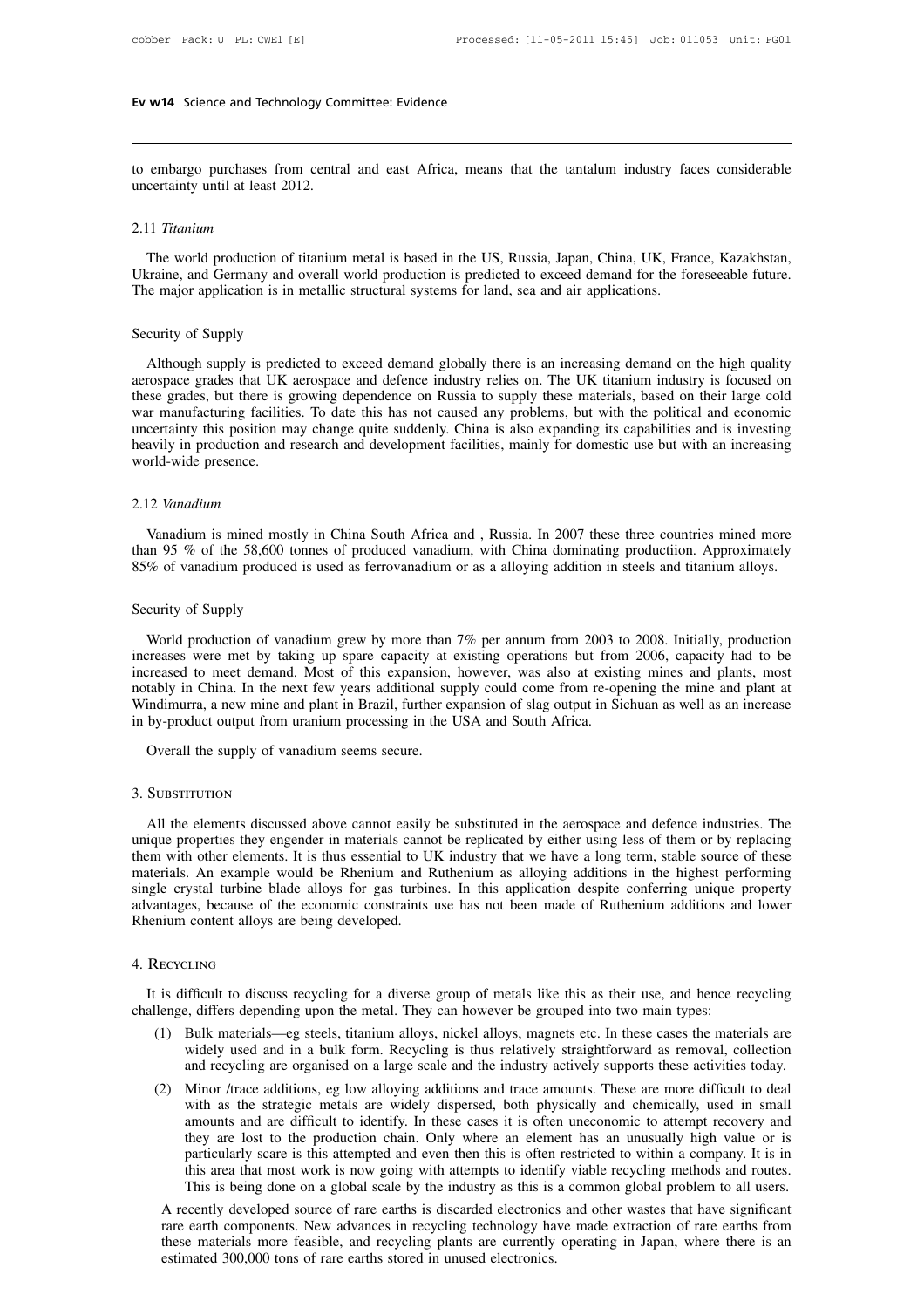## 5. Mitigating Actions

Science and Technology Committee: Evidence Ev w15<br>MITIGATING ACTIONS<br>The uses of the majority of these elements are specific to particularly industries and hence the responsibility<br>t taking mitigating actions lies with the 5. MITIGATING ACTIONS<br>The uses of the majority of these elements are specific to particularly industries and hence the responsibility<br>for taking mitigating actions lies with the major players in these sectors. In many case underway. 5. MITIGATING ACTIONS<br>The uses of the majority of these elements are specific to partic<br>for taking mitigating actions lies with the major players in the<br>underway.<br>Aerospace and Defence Knowledge Transfer Network<br>Materials 5. MITIGATING ACTIONS<br>The uses of the majority of these elements are specific to particularl<br>for taking mitigating actions lies with the major players in these se<br>underway.<br>Aerospace and Defence Knowledge Transfer Network<br> The uses of the majority of<br>for taking mitigating actions<br>underway.<br>Aerospace and Defence Know<br>Materials and Structures National<br>16 December 2010

Exposible Superly Max and Technical Committee (NTC)<br> **Written evidence submitted by Wolf Minerals Ltd (SIM 06)** 

## 1.0 Introduction

Written evidence submitted by Wolf Minerals Ltd (SIM 06)<br>
1.0 This submission to the Select Committee is made by Wolf Minerals Ltd. Wolf Minerals is based in Perth,<br>
1.0 This submission to the Select Committee is made by W Written evidence submitted by Wolf Minerals Ltd (SIM 06)<br>1.0 INTRODUCTION<br>1.0 This submission to the Select Committee is made by Wolf Minerals Ltd. Wolf Minerals is based in Perth,<br>Western Australia and listed on the Austr Written evidence submitted by Wolf Minerals Ltd (SIM 06)<br>1.0 INTRODUCTION<br>1.0 This submission to the Select Committee is made by Wolf Minerals Ltd. Wolf Minerals is based in Perth,<br>Western Australia and listed on the Austr Written evidence submitted by Wort Minerals Ltd (SIM 06)<br>1.0 INTRODUCTION<br>1.0 This submission to the Select Committee is made by Wolf Minerals Ltd. Wolf Minerals is based in Perth,<br>Western Australia and listed on the Austr 1.0 INTRODUCTION<br>1.0 This submission to the Select Committee is made by Wolf Minerals Ltd. Wolf Minerals is based in Perth,<br>Western Australia and listed on the Australian stock exchange. The principle business of the Compa minerals. 1.2 The EU Commission has identified (June 2010) tungsten as being one of the 14 most critical mineral exerem Australia and listed on the Australian stock exchange. The principle business of the Company is the velopment of research russianal and medicid content and medicid divelopment of deposits of tungsten. The Company has assets in Australia, but the principle asset is<br>Hemerdon tungsten deposit in Devon UK. This submission deals specifica a broad framework of where the UK government may need to take action on all strategic or critical metal<br>minerals.<br>1.2 The EU Commission has identified (June 2010) tungsten as being one of the 14 most critical mineral<br>raw m

1.2 The EU Commission has identified (June 2010) tungsten as being one of the 14 most critical mineral<br>w materials essential to the European economy but which are under threat of restricted availability.<br>e Hemerdon Deposit 1.2 The EU Commission has identified (June 2010) tungsten as being one of the 14 most critical mineral<br>raw materials essential to the European economy but which are under threat of restricted availability.<br>The Hemerdon Dep The Hemerdon Deposit<br>The Hemerdon Deposit<br>1.3 The Hemerdon deposit has been described (British Geological Survey, in press) as "one of the largest<br>tungsten resources in the western world", with a total ore tonneage of 218. The Hemerdon Deposit<br>1.3 The Hemerdon deposit has been described (British Geological Survey, in press) as "one of the largest<br>tungsten resources in the western world", with a total ore tonneage of 218.53 million tonnes con The Hemerdon Deposit<br>1.3 The Hemerdon deposit has been described (British Geological Survey, in press) as "one of the largest<br>tungsten resources in the western world", with a total ore tonneage of 218.53 million tonnes con 1.3 The Hemerdon Deposit has been described (British Geological Survey, in press) as "one of the largest tungsten resources in the western world", with a total ore tonneage of 218.53 million tonnes containing 318,800 tonne 1.3 The Hemerdon deposit has been described (British Geological Survey, in press) as "one of the largest tungsten resources in the western world", with a total ore tonneage of 218.53 million tonnes containing 318,800 tonne tungsten resources in the western world", with a total ore tonneage of 218.53 million tonnes containing 318,800 tonnes of tungsten. The deposit is currently being taken forward with the prospect of the first production of tonnes of tungsten. The deposit is currently being taken forward with the prospect of the first prod<br>concentrate in 2013. The operation will involve the development of the first modern open pit meta<br>the UK, provide 200 ski 1.4 The Hemerdon deposit has a valid commenced planning permission which is currently and produce incentrate for onward shipping to a processing plant in Europe. There is currently no tungsten processing and in the UK. Aro by provides the concentrate of onward by 540 metres and to a depth of 200 metres. Primary plant on site will produce<br>concentrate for onward shipping to a processing plant in Europe. There is currently no tungsten processin

shape, ences by that a solution of a depth of 200 method. That y plant of the win product concentrate for onward shipping to a processing plant in Europe. There is currently no tungsten processing plant in the UK. Around 4 plant in the UK. Around 4,500 tones of concentrate, e<br>plant in the UK. Around 4,500 tones of concentrate, e<br>metal, will be produced each year, sufficient to contribut<br>1.4 The Hemerdon deposit has a valid commenced pl<br>by De The Hemerdon deposit has a valid commenced planning permission which is currently being upgraded<br>
Devon County Council through a Modification Order, with the full support of Wolf Minerals. As part of<br>
a Modification Order,

1.4 The Hemerdon deposit has a valid commenced planning permission which is currently being upgraded<br>by Devon County Council through a Modification Order, with the full support of Wolf Minerals. As part of<br>that process Wol and the ability Council through a Modification Order, with the full support of Wolf Minerals. As part of that process Wolf Minerals has offered a Unilateral Undertaking to provide further amenity and environmental works. O numies and the term is a model and protectation of the minisal state or harmonic state or that process Wolf Minerals has offered a Unilateral Undertaking to provide further amenity and environmental works. Other regulatory mark process wor Enfinence in solicited a Unitatival Undertaking to provide fainter amendy and environmental<br>works. Other regulatory permits are being pursued.<br>1.5 The Hemerdon deposit lies between Dartmoor and Plymouth an is that the metal mineral resources in the UK can be utilised for our economic benefit, without harm to amenity of the external amenity and environmental impacts to be managed in a manner which prevents nuisance or harm. T protection areas. The development of this mine confirms the high prospectivity of parts of the UK for metals and the ability of the external amenity and environmental impacts to be managed in a manner which prevents nuisan The ability of the external amenity and environmental impacts to be managed in a manner which prevents isance or harm. There has been a perception that metal mining is neither economically viable nor vironmentally acceptab therefore very limited when we was a several minimizary of the metal minimizate or harm. There has been a perception that metal mining is neither economically viable nor environmentally acceptable in our crowded and protec

environmentally acceptable in our crowded and protected country. The actuality, as evidenced by Hemerdon, is that the metal mineral resources in the UK can be utilised for our economic benefit, without harm to amenity or t Extinct the metal mineral resources in the UK can be utilised for our economic benefit, without harm to amenity<br>or the environment.<br>1.6 There is also a perception that metal mineral resources in the UK are fully known and therefore very limited opportunity to provide metal from within the UK. This perception, alongside that of "peak metal" (the concept that global reserves are fully known and will run out in a few decades), is not correct. 1.6 There is also a perception that metal mineral resources in the UK are fully known and that there is<br>refore very limited opportunity to provide metal from within the UK. This perception, alongside that of<br>eak metal" (th Therefore very limited opportunity to provide metal from within the UK. This perception, alongside that of "peak metal" (the concept that global reserves are fully known and will run out in a few decades), is not correct.

Superior Conservance of the concept that global reserves are fully known and will run out in a few decades), is not correct. In most of the prospective areas within the UK the mineral potential is unknown at economic depth From the two correct. In most of the prospective areas within the UK the mineral potential is unknown at economic depths and there are indications of substantial targets.<br>
1.7 Given that the planning and regulatory systems shorted. In most of the prospective ducial wireline of the infinite potential is different at vectionity and there are indications of substantial targets.<br>
1.7 Given that the planning and regulatory systems in the UK are b 1.7 Given that the planning and regular<br>resources not only provides income, em<br>sustainability, makes economic sense, a<br>and societies elsewhere in the world. De<br>shoring of environmental and health cos<br>agreements from a stro 1.8 Wolf Minerals is not a tungsten processor. The processing of tungsten is a specialisty but also complies with stainability, makes economic sense, and reduces the pressure on weaker regulatory regimes, environments d so operation. However, the scale of annual production from Hemerdon supplemented by small arisings from the same and societies elsewhere in the world. Developing our own resources both enables the UK to minimise the off-<br>shor

and societies elsewhere in the world. Developing our own resources both enables the UK to minimise the off-<br>shoring of environmental and health costs to other nations, but also ensures that the UK to minimise the off-<br>shor deposits which could then become viable, and scrap for recycling from the UK can negotiate trade agreements from a strong position.<br>
1.8 Wolf Minerals is not a tungsten processor. The processing of tungsten is a specialist all 1.8 Wolf Minerals is not a tungsten processor. The processing of tungsten is a specialist and cost intensive<br>operation. However, the scale of annual production from Hemerdon might provide an incentive for a processor<br>t 1.8 Wolf Minerals is not a tungsten processor. T<br>operation. However, the scale of annual production<br>to build a new plant in the UK taking production fi<br>deposits which could then become viable, and scra<br>plant would need to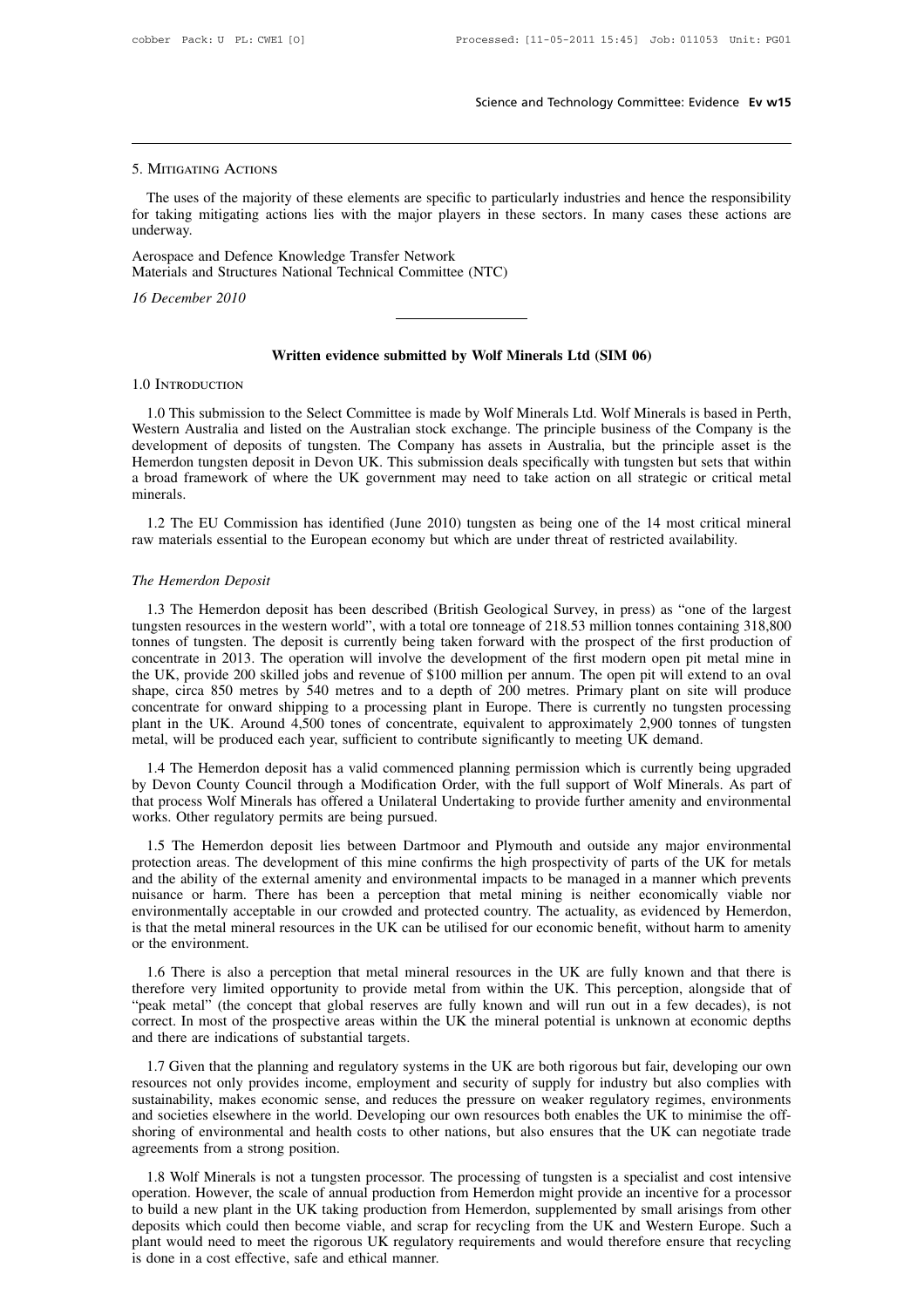## 2.0 Tungsten

## *Tungsten*

2.1 Tungsten<br>
2.1 Tungsten constitutes only 0.00013% of the Earth's crust. Economic minerals containing tungsten are<br>
imarily Wolframite and Scheelite. Tungsten has the highest melting point (3422°C) of all elements except **Primarily Wolframite and Scheelite. Tungsten has the Earth's crust. Economic minerals containing tungsten are primarily Wolframite and Scheelite. Tungsten has the highest melting point (3422<sup>°</sup>C) of all elements except c** 2.0 Tungsten<br>
Tungsten<br>
2.1 Tungsten constitutes only 0.00013% of the Earth's crust. Economic minerals containing tungsten are<br>
primarily Wolframite and Scheelite. Tungsten has the highest melting point  $(3422^{\circ}C)$  of a 2.0 TUNGSTEN<br>
Tungsten<br>
2.1 Tungsten constitutes only 0.00013% of the<br>
primarily Wolframite and Scheelite. Tungsten has<br>
carbon but also has excellent high temperature n<br>
all metals. With its density of 19.25 g/cm<sup>3</sup>, tun % of the Earth's crust. Economic minerals containing tungsten are<br>gsten has the highest melting point  $(3422^{\circ}C)$  of all elements except<br>rature mechanical properties and the lowest expansion coefficient of<br>, tungsten is Tungsten<br>2.1 Tungsten constitutes only 0.00013% of the Earth's crust. Economic minerals containing tungsten are<br>primarily Wolframite and Scheelite. Tungsten has the highest melting point  $(3422^{\circ}C)$  of all elements exce 2.1 Tungsten constitutes only 0.00013% of the<br>primarily Wolframite and Scheelite. Tungsten has<br>carbon but also has excellent high temperature mall metals. With its density of 19.25  $g/cm^3$ , tungste<br>vapour pressure of all m

## *Reserves*

metals. With its density of 19.25 g/cm<sup>3</sup>, tungsten is also among the heaviest metals. Tungsten has the lowest<br>pour pressure of all metals, very high moduli of compression and elasticity, very high thermal creep resistance vapour pressure of all metals, very high moduli of compression and elasticity, very high thermal creep resistance<br>and high thermal and electrical conductivity.<br>Reserves<br>2.2 The United States Geological Survey estimates glo and high thermal and electrical conductivity.<br> *Reserves*<br>
2.2 The United States Geological Survey estimates global tungsten reserves (proven, workable deposits and<br>
excluding Hemerdon) at 2.8Mt. China accounts for over 60 Reserves<br>2.2 The United States Geological Survey estimates global tungsten reserves (proven, workable deposits and<br>excluding Hemerdon) at 2.8Mt. China accounts for over 60% of world reserves. Other countries with reserves<br> Reserves<br>
2.2 The United States Geologica<br>
excluding Hemerdon) at 2.8Mt. Ch<br>
of tungsten, typically a tenth of the<br>
probably considerably overstated.<br>
Latin America and Australia. 2.2 The United States Geological Survexcluding Hemerdon) at 2.8Mt. China according Hemerdon) at 2.8Mt. China according tensilism and Australia.<br>Production, Demand and Shortfall<br>Production, Demand and Shortfall<br>2.3 Primary

tungsten, typically a tenth of the reserves of China, include Canada, the CIS and the USA. CIS reserves are obably considerably overstated. Other limited reserves are located in Asia, with smaller deposits in Europe, tin A probably considerably overstated. Other limited reserves are located in Asia, with smaller deposits in Europe,<br>Latin America and Australia.<br>Production, Demand and Shortfall<br>2010, of which China produced over 80%. Demand fo Latin America and Australia.<br> *Production, Demand and Shortfall*<br>
2.3 Primary global tungsten production increased steadily from 35,650t in 1998 to an estimated 66,000t in<br>
2010, of which China produced over 80%. Demand fo Production, Demand and Shortfall<br>
2.3 Primary global tungsten production increased steadily from 35,650t in 1998 to an estimated 66,000t in<br>
2010, of which China produced over 80%. Demand for tungsten tends to correlate cl Production, Demand and Shortfall<br>2.3 Primary global tungsten production increased steadily from 35,650t in 1998 to an estimated 66,000t in<br>2010, of which China produced over 80%. Demand for tungsten tends to correlate clos



urce: ITIA<br>2.4 Given the historical relationship between tungsten demand and GDP, future tungsten consumption will<br>2.4 Given the historical relationship between tungsten demand and GDP, future tungsten consumption will<br>3.4 Source: ITIA<br>
2.4 Given the historical relationship between tungsten demand and GDP, future tungsten consumption will<br>
closely follow GDP growth at both the global and regional levels. For the period 2010 to 2015, demand a Source: ITIA<br>2.4 Given the historical relationship between tungsten demand and GDP, future tungsten consumption will<br>closely follow GDP growth at both the global and regional levels. For the period 2010 to 2015, demand at Source: ITIA<br>
2.4 Given the historical relationship between tungsten demand and GDP, future tungsten consumption will<br>
closely follow GDP growth at both the global and regional levels. For the period 2010 to 2015, demand a Source: ITIA<br>
2.4 Given the historical relationship between tungsten de<br>
closely follow GDP growth at both the global and regional l<br>
world level is estimated (Roskill) to grow annually by 6–79<br>
2015. However, existing pro

## *Uses*

2.5 Tungsten's very high density and its high temperature properties are what make it unique and allow it be used in a wide variety of applications. There are six main end-uses for tungsten, which in order of volume use a 2015. However, existing production capacity and production capacity from all current new projects is likely to fall short of that demand, creating a growing shortfall.<br>
Uses<br>
2.5 Tungsten's very high density and its high t fall short of that<br>
Uses<br>
2.5 Tungsten's<br>
to be used in a w<br>
of use are:<br>
— Cemented -<br>
2.5 Tungsten's very high density and its hibe used in a wide variety of applications. The<br>
use are:<br>
— Cemented carbides (hardmetals).<br>
— Alloy steels. es<br>2.5 Tungsten's very hi<br>be used in a wide varie<br>use are:<br>— Cemented carbide<br>— Alloy steels.<br>— Fabricated produc 2.5 Tungsten's very high<br>be used in a wide variety<br>use are:<br>— Cemented carbides (<br>— Alloy steels.<br>— Fabricated products.

- 
- 
-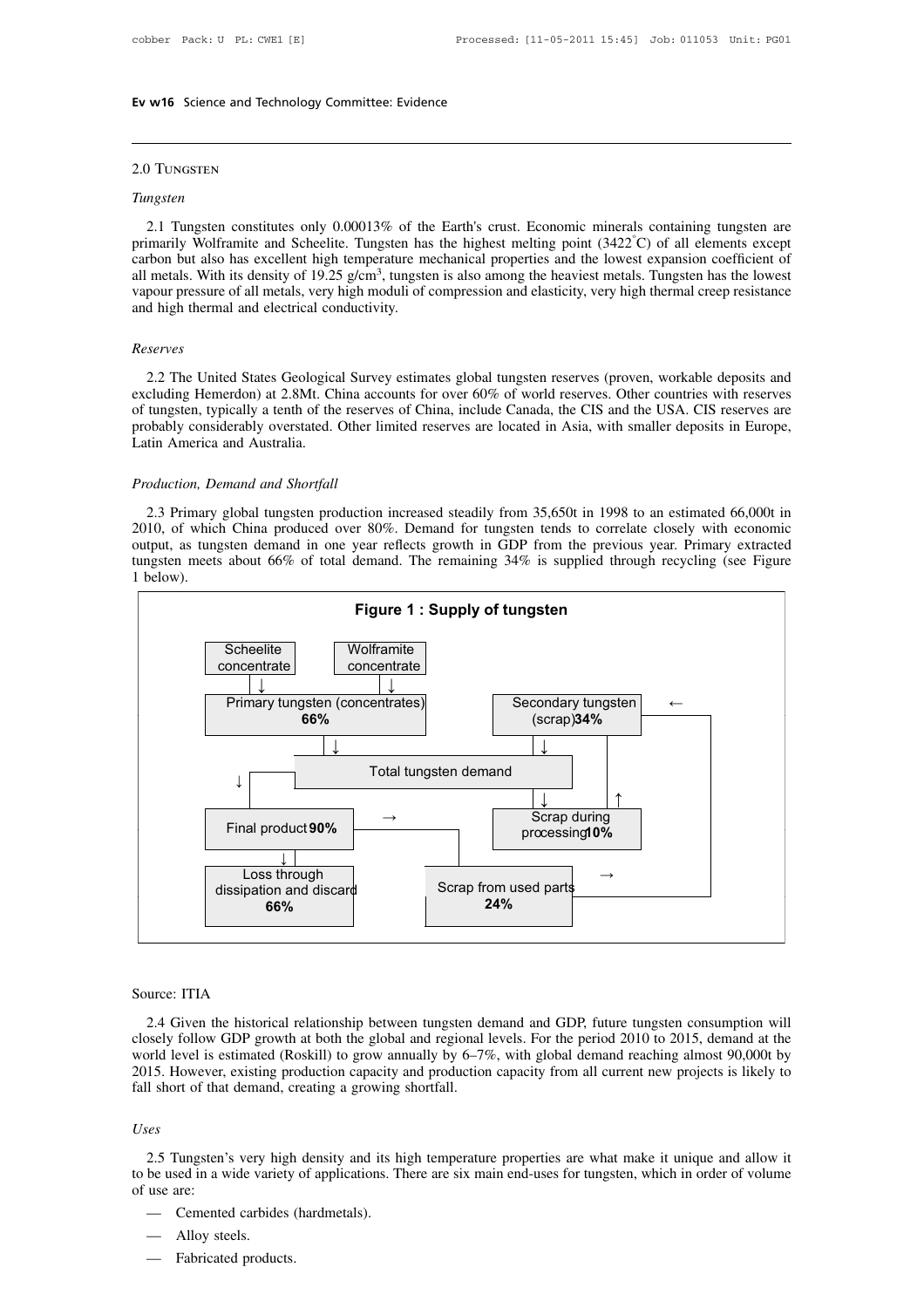- 
- Superalloys.<br>— Heavy alloys. — Superalloys.<br>— Heavy alloys.<br>— Chemicals. — Superalloys.<br>
— Heavy alloys.<br>
— Chemicals.
- 

— Superalloys.<br>
— Heavy alloys.<br>
— Chemicals.<br>
Cemented Carbides<br>
2.6 Cemented carbides, or 2.6 Cemented Carbides,<br>
2.6 Cemented carbides, or hardmetals, are very hard, refractory, wear resistant materials that consist of metal<br>
2.6 Cemented carbides, or hardmetals, are very hard, refractory, wear resistant mater Cemented Carbides<br>
2.6 Cemented carbides held in a bonding matrix. Cemented carbides are the main end-use application for tungsten.<br>
2.7 Tungsten carbide exhibits extreme hardness and high resistance to abrasion up to very

2.6 Cemented carbides, or hardmetals, are very hard, refractory, wear resistant materials that consist of metal<br>
2.7 Tungsten carbide exhibits extreme hardness and high resistance to abrasion up to very high temperatures.<br> Cemented Carbides<br>
2.6 Cemented carbides, or hardmetals, are very hard, refractory, wear resistant materials that consist of metal<br>
carbides held in a bonding matrix. Cemented carbides are the main end-use application for Committee Carbides, or hardmetals, are very hard, refractory, wear resistant materials that consist of metal<br>carbides held in a bonding matrix. Cemented carbides are the main end-use application for tungsten.<br>2.7 Tungsten 2.6 Cemented carbides, or hardmetals, are very hard, refractory, wear resistant materials that consist of m carbides held in a bonding matrix. Cemented carbides are the main end-use application for tungsten.<br>2.7 Tungsten c 2.7 Tungsten carbide exhibits extreme hardness and high resistance to abrasion up to very high temperatures.<br>It is produced for widespread applications in "high-tech" tools, wear parts and, significant to the consideration is produced for widespread applications in "high-tech" tools, wear parts and, significant to the considerations<br>the Committee, mining tools, as well as for many sectors of the engineering industry. Tungsten in cemented<br>rbi

of the Committee, mining tools, as well as for many sectors of the engineering industry. Tungsten in cemented<br>carbides mining tools is therefore essential in ensuring access to all other critical or strategic metals.<br>Alloy carbides mining tools is therefore essential in ensuring access to all other critical or strategic metals.<br>Alloy Steels<br>2.8 Steel is an important end-use for tungsten, representing around 20–25% of global consumption, alth Alloy Steels<br>
2.8 Steel is an important end-use for tungster<br>
there are large variations in demand between<br>
resistance and higher toughness. Alloy steels co<br>
and heat-resisting steels, and alloy steels.<br>
Februaried Product 2.8 Steel is an important e<br>there are large variations in<br>resistance and higher tough<br>and heat-resisting steels, and<br>Fabricated Products<br>2.9 Significant amounts of

Figure 2.9 Significant amounts of tungsten are used in the manufacture of tungsten rontributes to the increased hardness, wear sistance and higher toughness. Alloy steels comprise three distinct markets for tungsten; tool Fabricated Products<br>and heat-resisting steels, and alloy steels comprise three distinct markets for tungsten; tool steels, stainless<br>and heat-resisting steels, and alloy steels.<br>Fabricated Products<br>2.9 Significant amounts Fabricated Products<br>
2.9 Significant amounts of tungsten are used in the manufacture of tungsten metal products such as lighting<br>
filaments and electrical and electronic contacts. Demand for tungsten has been affected by t Fabricated Products<br>2.9 Significant amounts of tungsten are used in the manufacture of tungsten metal products such as lighting<br>filaments and electrical and electronic contacts. Demand for tungsten has been affected by the Fabricated Products<br>2.9 Significant amounts of tungster<br>filaments and electrical and electronic<br>the traditional light bulb. However, t<br>discharge lamp systems and arc lamp<br>effect on tungsten consumption.<br>2.10 Tungsten is al 2.9 Significant amounts of tungsten are used in the manufacture of tungsten metal products such as lighting aments and electrical and electronic contacts. Demand for tungsten has been affected by the phasing out of e tradi 2.9 Sigmineant amounts of tangsten are used in the manufacture of tangsten ine filaments and electrical and electronic contacts. Demand for tungsten has been aff the traditional light bulb. However, tungsten is also used a

## Superalloys

2.10 Tungsten is also used in electrical and electronic contacts because it is able to withstand arcing caused<br>hen circuits are made and broken, and it is resistant to wear and corrosion.<br>peralloys<br>2.11 Superalloys are nic 2.10 Tungsten is also used in electrical and electronic contacts because it is able to withstand arcing caused<br>when circuits are made and broken, and it is resistant to wear and corrosion.<br>Superalloys<br>2.11 Superalloys are when circuits are made and broken, and it is resistant to wear and corrosion.<br>
Superalloys<br>
2.11 Superalloys are nickel, cobalt or iron based alloys with high contents of tungsten, molybdenum, tantalum<br>
and rhenium. Their 2.11 Superalloys are nickel, cobalt or iron based alloys with high contents of tungsten, molybdenum, tantalum<br>and rhenium. Their important properties include, high-temperature strength, high creep strength at high<br>temperat peralloys<br>2.11 Superalloys are nickel, cobalt or iron based alloys with high contents of tungsten, molybdenum, tantalum<br>d rhenium. Their important properties include, high-temperature strength, high creep strength at high<br> 2.11 Superalloys are nickel, cobalt or iron based alloys wand rhenium. Their important properties include, high-<br>temperature, high thermal fatigue resistance, good oxidati<br>melting capability, air or argon remelting capabil temperature, high ther<br>melting capability, air<br>2.12 Superalloys are<br>and vanes, exhaust gas<br>Heavy Alloys<br>2.13 Tungsten heav

2.12 Superalloys are used in aircraft engines, marine vehicles, and stationary power units as turbine blades<br>d vanes, exhaust gas assemblies and burner liners.<br>2.13 Tungsten heavy alloys are a group of two-phase composites 2.12 Superalloys are used in aircraft engines, marine vehicles, and stationary power units as turbine blades<br>and vanes, exhaust gas assemblies and burner liners.<br>Heavy Alloys<br>2.13 Tungsten heavy alloys are a group of two-p and vanes, exhaust gas a<br>Heavy Alloys<br>2.13 Tungsten heavy<br>strength and ductility. A<br>radiation shielding.<br>2.14 Other alloys inclu extry Alloys<br>2.13 Tungsten heavy alloys are a group of two-phase composites with the properties of high density, high<br>ength and ductility. Applications include counterweights in aircraft, rotating inertia members, x-ray an The 2.13 Tungsten heavy alloys are a group of two-phase composites with the properties of high density, high strength and ductility. Applications include counterweights in aircraft, rotating inertia members, x-ray and radi 2.13 Tungsten hettength and ductil<br>and and ductil<br>radiation shielding.<br>2.14 Other alloys<br>tungsten forms sol<br>and tantalum.

## Chemicals

2.14 Other alloys include those alloyed with cobalt, molybdenum and rhenium; and refractory alloys, where<br>ngsten forms solid solution alloys with a number of other high melting point elements, notably niobium<br>d tantalum.<br>2 tungsten forms solid solution alloys with a number of other high melting point elements, notably niobium<br>and tantalum.<br>Chemicals<br>2.15 The main tungsten chemical end uses are as a catalyst and in other uses such as the manu and tantalum.<br>
Chemicals<br>
2.15 The main tungsten chemical end uses are as a catalyst and in other uses such as the manufacture of<br>
semiconductor devices, in pigments, as a corrosion inhibitor, in phosphors (lasers, fluores Chemicals<br>
2.15 The main tungsten c<br>
semiconductor devices, in<br>
oscilloscopes, colour televisi<br>
and for hard surfacing.<br>
2.16 Tungsten has a numb 2.15 The main tungsten chemical end uses are as a catalyst and<br>miconductor devices, in pigments, as a corrosion inhibitor, i<br>cilloscopes, colour television tubes), in absorbent gels, as oil addi<br>d for hard surfacing.<br>2.16 The main tungsten chemical end uses are as a catalyst and in other uses such as the manufacture of<br>
nductor devices, in pigments, as a corrosion inhibitor, in phosphors (lasers, fluorescent tubes,<br>
copes, colour television

- 
- mature of distribution and the productor devices, in pignents, as a corrosion inhibitor, in phosphors (lasers, nuorescent tubes, copes, colour television tubes), in absorbent gels, as oil additives, for fireproofing, as a s, colour television tubes), in absorbent gels, as oli additives, for inteproofing, as a fluxing agent<br>surfacing.<br>the sten has a number of roles at a catalyst including:<br>DeNOx catalysts for the removal of nitrogen oxides f surfacing.<br>
sten has a number of roles at a<br>
DeNOx catalysts for the remov<br>
Catalysts for hydrocracking, hy<br>
maximizing recovery of lig<br>
environmentally friendly.<br>
Other catalysts for dehydrog<br>
dehydration hydroxylation en Tungsten has a number of roles at a catalyst including:<br>
— DeNOx catalysts for the removal of nitrogen oxides from combustion power plant stack gases.<br>
— Catalysts for hydrocracking, hydrodesulphuration and hydrodenitrific DeNOx catalysts for the removal of nitrogen<br>Catalysts for hydrocracking, hydrodesulphura<br>maximizing recovery of light fuels from<br>environmentally friendly.<br>Other catalysts for dehydrogenation, isome<br>dehydration, hydroxylati
-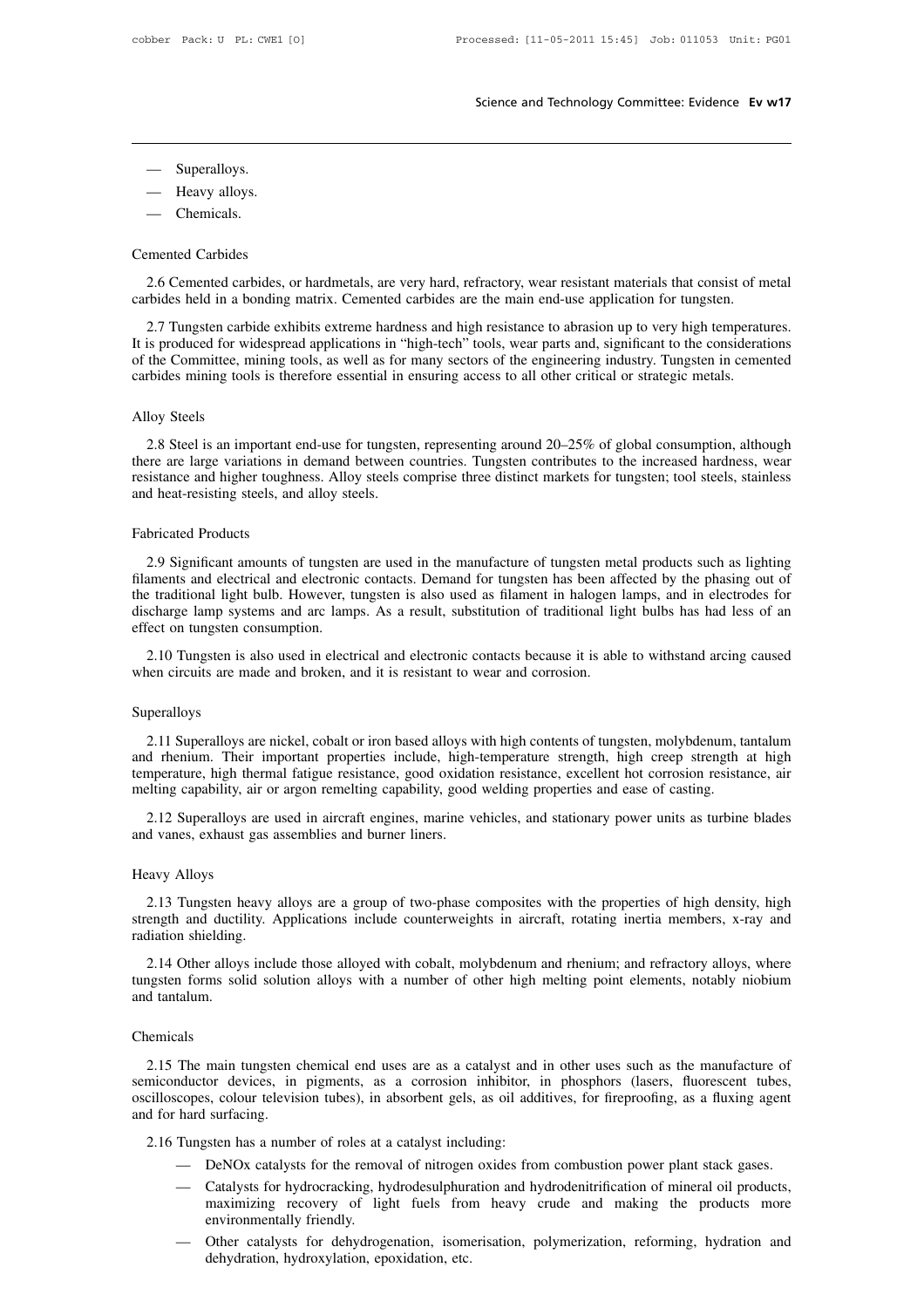**Ev w18** Science and Technology<br> *Tungsten Substitution*<br>
2.17 Due to its unique propert 2.17 Due to its unique properties, there is relatively little opportunity, or incentive, to substitute tungsten in<br>2.17 Due to its unique properties, there is relatively little opportunity, or incentive, to substitute tung Tungsten Substitution<br>2.17 Due to its unique properties, there is relatively little opportunity, or incentive, to substitute tungsten in<br>its major applications. Tungsten is relatively price inelastic (ie demand for tungste Tungsten Substitution<br>2.17 Due to its unique properties, there is relatively little opportunity, or incentive, to substitute tungsten in<br>its major applications. Tungsten is relatively price inelastic (ie demand for tungste Tungsten Substitution<br>2.17 Due to its unique properties, there is relatively little opportunity, or incentive, to substitute tungsten in<br>its major applications. Tungsten is relatively price inelastic (ie demand for tungste major applications. Tungsten is relatively price inelastic (ie demand for tungsten does not automatically fall<br>then prices rise). Tungsten-based products may face competition from products based on other materials but<br>reas

## *Recycling*

When prices rise). Tungsten-based products may face competition from products based on other materials but<br>increases in the tungsten price have less of an impact.<br>Recycling<br>2.18 Tungsten scrap, due to its high tungsten con Franceases in the tungsten price have less of an impact.<br>
Recycling<br>
2.18 Tungsten scrap, due to its high tungsten content in comparison to ore, is a very valuable raw material.<br>
Overall about a third of tungsten demand is Recycling<br>2.18 Tungsten scrap, due to its high tungsten content in comparison to ore, is a very valuable raw material.<br>Overall about a third of tungsten demand is supplied from recyclate; this also enables the recovery of Recycling<br>
2.18 Tungsten scrap, due to its high tungsten content in comparison to ore,<br>
Overall about a third of tungsten demand is supplied from recyclate; this als<br>
critical and strategic metals such as cobalt, tantalum The advanced strategic metals such as cobalt, tantalum and niobium. Increasing recycling would reduce to a degree the need for new primary extraction of tungsten. However, the growth in demand means that even a very large From a strategic metals such as cobalt, tantalum and niobium. Increasing recycling would reduce to a degree the need for new primary extraction of tungsten. However, the growth in demand means that even a very large rate o

A 1.1 The concept of a shortfall in the supply and availability of strategically important metals essential to the polaction of advanced technology in the UK?<br>A1.1 The concept of a shortfall in strategically important meta 3.0 ANSWERS TO SPECIFIC QUESTIONS RAISED BY THE COMMITEE<br>Q1. Is there a global shortfall in the supply and availability of strategically important metals essential to the<br>production of advanced technology in the UK?<br>A1.1 T 3.0 ANSWERS TO SPECIFIC QUESTIONS RAISED BY THE COMMITEE<br>Q1. Is there a global shortfall in the supply and availability of strategically important metals essential to the<br>production of advanced technology in the UK?<br>A1.1 Q1. Is there a global shortfall in the supp<br>production of advanced technology in the<br>A1.1 The concept of a shortfall in strat<br>not just in relation to our existing technolca<br>shortfall on those developing, and await<br>develop oduction of advanced technology in the UK?<br>A1.1 The concept of a shortfall in strategically important metals, such as tungsten needs to be considered<br>t just in relation to our existing technology industries. Perhaps of gre

A1.1 The concept of a shortfall in strategically important metals, such as tungsten needs to be considered<br>not just in relation to our existing technology industries. Perhaps of greater significance is the future impact of ATT The concept of a shortian in strategically important incluss, such as tungsten nects to be constrained<br>not just in relation to our existing technology industries. Perhaps of greater significance is the future impact of not just in relation to our existing technology muastries. I emaps or greater significance is the ruture impact of a shortfall on those developing, and awaiting development, technology industries that we may not be able to develop because of restricted access.<br>A1.2 Conceptually, research into new technologies in the UK would not be constrained initial access to tungsten. While the traditional end use market for tungsten remains strong (new c A1.2 Conceptually, research into new technologies in the UK would not be constrained by shortfalls or inted access to tungsten. While the traditional end use market for tungsten remains strong, new technologies ew catalyst First Conceptually, research mild hew detinologies in the OK would not be constrained by shortans of limited access to tungsten. While the traditional end use market for tungsten remains strong, new technologies (new catal

minca access to dingsten. While the diadutohan end use market for dingsten remains stong, new technologies (new catalysts, new alloys, new uses in nanotechnology) based on the unique physical and chemical properties of tun has also restricted operations within the country, limited mining licences, restricted properties and chemical properties of tungsten are under research and development. Any limitation of access to tungsten would inhibit d or tangster are under research and development. Any immation<br>development of the resulting technologies into industrial scale applicati<br>A1.3 There is a developing global shortfall in relation to proven rese<br>recoverable and A1.3 There is a developing global shortfall in relation to proven reserves of tungsten that are economically recoverable and "available", in the sense that there are no restrictions on extraction or sales. This shortfall f *metals* and "available", in the sense that there are no restrictions on extraction or sales. This shortfall flows from, and is exacerbated by, the dominance of China in reserves, production and consumption. China has also

## *ethically?*

Access and shifted export quotas to favour "added value" products.<br>
And the UK is already to a potential decline or restriction in the supply of strategically important<br>
A2.1 The UK is already vulnerable and affected by re Q2. How vulnerable is the UK to a potential decline or restriction in the supply of strategically important metals? What should the Government be doing to safeguard against this and to ensure supplies are produced ethicall Q2. How vulnerable is the UK to a potential decline or restriction in the supply of strategically important metals? What should the Government be doing to safeguard against this and to ensure supplies are produced ethicall Same time; as China improves its regulation of environmental, health and to ensure supplies are produced ethically?<br>A 2.1 The UK is already vulnerable and affected by restrictions in the supply of tungsten. As China indus of its minimized with the substrated by restrictions in<br>thically?<br>A2.1 The UK is already vulnerable and affected by restrictions in<br>industrialises it will naturally seek to retain a greater percentage of tungste<br>the "added A2.1 The UK is already vulnerable and affected by restrictions in the supply of tungsten. As China<br>dustrialises it will naturally seek to retain a greater percentage of tungsten for its own consumption, maximise<br>e "added v Ex.1 The GK is ancady vaniciable and articled by testrictions in the supply of dingster. As China<br>industrialises it will naturally seek to retain a greater percentage of tungsten for its own consumption, maximise<br>the "adde

mausuranses it will naturally seek to cleant a gicalce percentage of unigsten for its own consumption, maximise<br>the "added value" potential of any exports and seek sales agreements to recover scrap back to China. At the<br>sa of strategic minerals to our economy is to provide them from our own resources. Such action clearly removes the world. This regime fits within a local democratic process and fair planning and regulatory regimes in the Worl same time; as China improves its regulation of environmental, health and social impacts associated with some of its mining industry; the available supply from China may shrink.<br>
A2.2 The UK has one of the most rigorous and A2.2 The UK has one of the most rigorous and fair planning and regulatory regimes in the World. This gime fits within a local democratic process and within a stable and trusted national political framework.<br>here the UK has Azz The UK has one of the most rigorous and ran planning and regulatory regimes in the world. This regime fits within a local democratic process and within a stable and trusted national political framework.<br>Where the UK ha

legal metal minerals to our economy is to provide them from our own resources. Such action clearly removes of strategic minerals to our economy is to provide them from our own resources. Such action clearly removes or redu Whete the OK has itsources and reserves of strategic infinerast, the most culical inction of ensuring supplies<br>of strategic minerals to our economy is to provide them from our own resources. Such action clearly removes<br>or or strategic initials to our coolonity is to provide them from our own resources. Such action clearly removes<br>or reduces any threat of external controls on supply to the UK.<br>A2.3 Unfortunately, policy for the identificatio A2.3 Unfortunately, policy for the identification, management and development of the metal minerals for<br>the UK economy has relied for decades on the laissez-faire concept that other nations will provide. This has<br>the UK ec developing metal supply vulnerability are now being understood. What is therefore urgently required of government is strong "ownership" within government of metal minerals (and indeed all strategic non-energy minerals) and Eurement is strong "ownership" within government of metal minerals (and indeed all strategic non-energy<br>minerals) and clear policy on the importance that the UK government attaches to providing minerals from our<br>own resour

As How desirable, easy and cost-effective is it to recover and recycle metals from discarded products? How<br>
A3.1 As described above a substantial level of recycling of tungsten already takes place. Currently tungsten<br>
A3.1

Q3. How desirable, easy and cost-effective is it to recover and recycle metals from discarded products? How<br>can this be encouraged? Where recycling currently takes place, what arrangements need to be in place to<br>ensure it Q3. How desirable, easy and cost-effective is it to recover and recycle metals from discarded products? How can this be encouraged? Where recycling currently takes place, what arrangements need to be in place to ensure it Let the method of the encouraged? Where recycling currently takes place, what arrangements need to be in place to ensure it is done cost-effectively, safely and ethically?<br>A 3.1 As described above a substantial level of re Figure it is done costant<br>ansure it is done costand that<br>scrap from the UK is<br>ethical issues are le-<br>tungsten processing<br>ore from Hemerdon.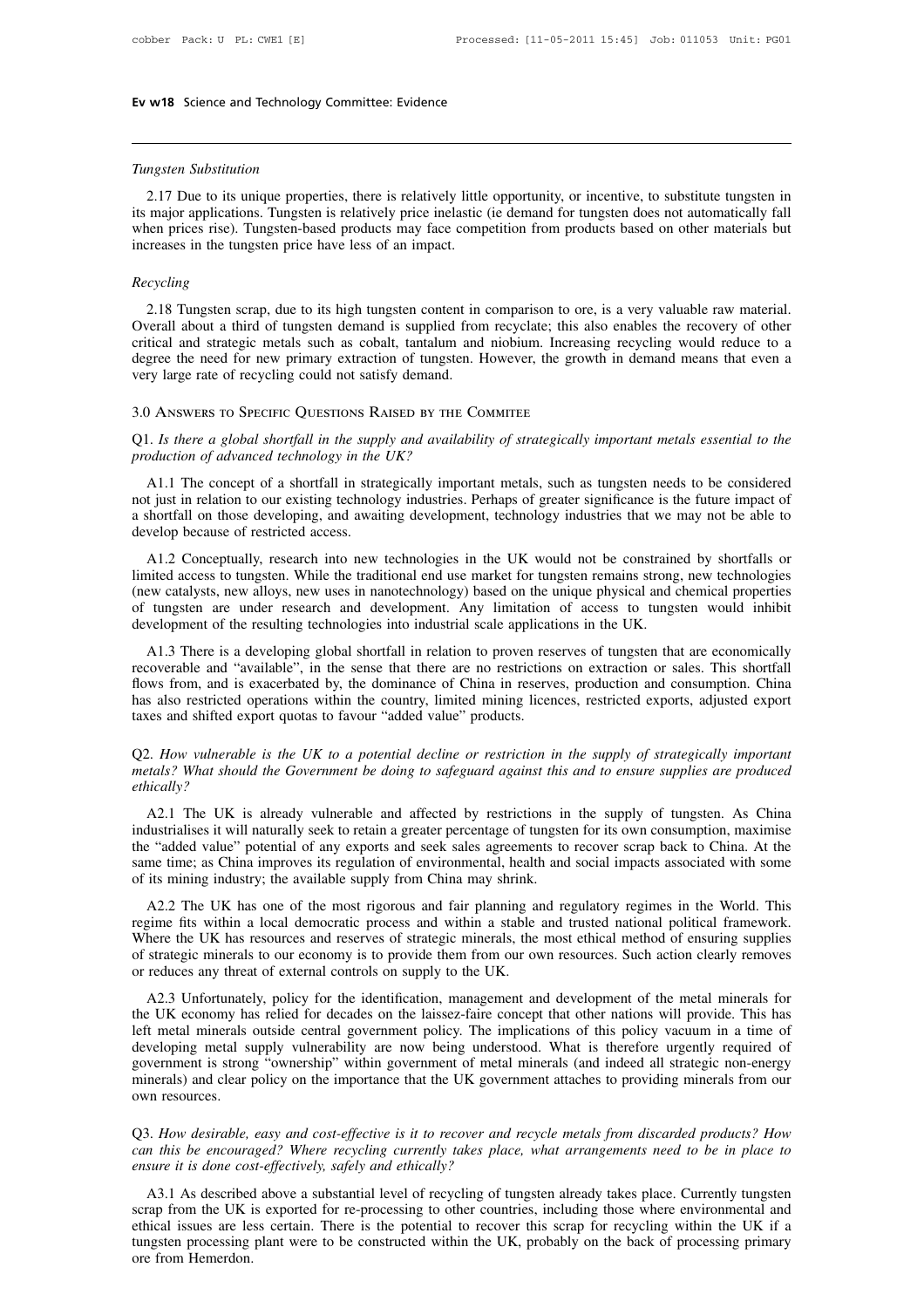Science and Technology Committee: Evidence Ev w19<br>Q4. Are there substitutes for those metals that are in decline in technological products manufactured in the<br>UK? How can these substitutes be more widely applied? Science an<br>
Q4. Are there substitutes for those metals that are in decline in te<br>
UK? How can these substitutes be more widely applied?<br>
A4.1 As a general rule the concept of substitution only transfe

A. Are there substitutes for those metals that are in decline in technological products manufactured in the K? How can these substitutes be more widely applied?<br>A4.1 As a general rule the concept of substitution only trans Q4. Are there substitutes for those metals that are in decline in technological products manufactured in the UK? How can these substitutes be more widely applied?<br>A4.1 As a general rule the concept of substitution only tra Q4. Are there substitutes for those metals that are in decline in technological products manufactured in the UK? How can these substitutes be more widely applied?<br>
A4.1 As a general rule the concept of substitution only tr

A 4.1 As a general rule the concept of substitution only transfers demand from one strategic mineral to ther strategic mineral. Further the development of new technologies, such as related to energy sources, pears to incre DR? How can mese substitutes be more widely applied?<br>
A4.1 As a general rule the concept of substitution only transfers demand from one strategic mineral to<br>
another strategic mineral. Further the development of new techno appears to increase demand on strategic metals creating more pressure or a new shortfall position.<br>A4.2 There is very limited scope for substitution of tungsten by other metals in the primary end uses.<br>Developing new techn appears to increase demand on strategic metals creating more pressure or a new shortfall position.<br>A4.2 There is very limited scope for substitution of tungsten by other metals in the primary end uses.<br>Developing new techn A4.2 There is very limited scope for substitution<br>Developing new technologies suggest that the demand<br>properties are non-substitutable.<br>Q5. What opportunities are there to work international<br>substituting strategically impo

Eveloping new technologies suggest that the demand on tungsten will increase because its valued and specific<br>poperties are non-substitutable.<br>5. What opportunities are there to work internationally on the challenge of reco properties are non-substitutable.<br>
Q5. What opportunities are there to work internationally on the challenge of recovering, recycling and<br>
substituting strategically important metals?<br>
A5.1 The primary objective should be Q5. What opportunities are there to work internationally on the challenge of recovering, recycling and substituting strategically important metals?<br>A5.1 The primary objective should be to work with our European partners on Q5. What opportunities are there to work internationally on the challenge of recovering, recycling and substituting strategically important metals?<br>A5.1 The primary objective should be to work with our European partners on Actions *Substituting strategically important metals?*<br>
Abstituting *strategically important metals?*<br>
A5.1 The primary objective should be to work with our European partners on all aspects of securing supply<br>
of strategic A5.1 The primary objective should be to of strategically important metals. However recycling or substitution. Substitution often illusory solution. Recovery and recycling cations of seeking more efficient and less recovery As trategically important metals. However, for many metals the challenge cannot be restricted to recovery, eycling or substitution. Substitution often translates supply problems from metal "A" to metal "B" and is an usory or stategically important meaths. The vector, for many meaths are entancing calmed "A" to metal "E<br>recycling or substitution. Substitution often translates supply, but increasing demand, often arising fractions of seeking

## 4.0 Conclusion

A5.2 The bigger challenge (bigger, because other solutions are favored more, but less effective), is the need<br>ensure that national policy addresses the need for primary supply from our own resources.<br>1.1 Wolf Minerals beli AS.2 The bigger challenge (bigger, because other solutions are favored more, but less effective), is the need<br>to ensure that national policy addresses the need for primary supply from our own resources.<br>4.0 CoNCLUSION<br>4.1 to ensure that national policy addresses the need for primary supply from our own resources.<br>
4.0 CoNCLUSION<br>
4.1 Wolf Minerals believes that the supply of critical and strategic metal minerals is now a significant issue<br> 4.0 Concluston<br>4.1 Wolf Minerals believes that the supply of critical and strategic metal minerals is now a significant issue<br>for the UK and welcomes the review. The call for evidence by the Committee comes at an apposite 4.0 Conclusion<br>4.1 Wolf Minerals believes that the supply of critical and strategic metal minerals is now a sig<br>for the UK and welcomes the review. The call for evidence by the Committee comes at an app<br>the UK. The outcome 4.1 Wolf Minerals believes<br>for the UK and welcomes the<br>the UK. The outcomes of the<br>opportunities. The outcomes<br>within government and the ne<br>Wolf Minerals Ltd<br>17 December 2010 for the UK and welcomes the<br>the UK. The outcomes of the<br>opportunities. The outcomes or<br>within government and the ne<br>Wolf Minerals Ltd<br>17 December 2010

## Wolf Minerals Ltd<br>Wolf Minerals Ltd<br>17 December 2010<br>Written evidence submitted by the Society of Chemical Industry Materials Chemistry Group (SIM 08)<br>BACKGROUND

## **BACKGROUND**

(11) Tritten evidence submitted by the Society of Chemical Industry Materials Chemistry Group (SIM 08)<br>
(11) Materials Chemistry is a special interest group of the Society of Chemical Industry; it has approximately<br>
(1) Th Written evidence submitted by<br>BACKGROUND<br>[1] Materials Chemistry is a sp<br>400 members drawn from:<br>(i) The industrial sector,<br>manufacturing and proce

- (i) The industrial sector, which represent a broad spectrum of basic research and development,<br>
(i) The industrial sector, which represent a broad spectrum of basic research and development,<br>
(i) The industrial sector, whi manufacturing and processing technology as well as senior managers and directors who are responsible<br>for wide ranging policy development.<br>Academics and amerging voung scientists that constitute a core responsible for wide For Muslim Chemistry is a special interest group<br>the distribution and the industrial sector, which represent a<br>manufacturing and processing technology as<br>for wide ranging policy development.<br>Academics and emerging young sc (i) Materials Chemistry is a special interest group of the Society of Chemical Industry; it has approximately<br>
(i) The industrial sector, which represent a broad spectrum of basic research and development,<br>
manufacturing a Abour members drawn from:<br>
(i) The industrial sector, which represent a broad spectrum of basic research and development,<br>
manufacturing and processing technology as well as senior managers and directors who are responsibl
	-

(i) The industrial sector, which represent a broad spectrum of basic research and development,<br>manufacturing and processing technology as well as senior managers and directors who are responsible<br>for wide ranging policy de manufacturing and processing technology as well as senior managers and directors who are responsible<br>for wide ranging policy development.<br>(ii) Academics and emerging young scientists that constitute a core segment of UK fu for wide ranging policy development.<br>
(ii) Academics and emerging young scien<br>
applied research and technology transf<br>
[2] The Group, through the Society, is a major<br>
disciplines, fostering exchanges of ideas, for<br>
directi

The Group, through the Society, is a major forum for bringing together groups of scientists from specific<br>
(2) The Group, through the Society, is a major forum for bringing together groups of scientists from specific<br>
scip applied research and technology transfer.<br>
[2] The Group, through the Society, is a major forum for bringing together groups of scientists from specific<br>
disciplines, fostering exchanges of ideas, forming research and tech [2] The Group, through the Society, is a majdisciplines, fostering exchanges of ideas, folirection and formulating strategic policy.<br>Through beneficial collaborations with the land Mining and the Institute of Physics it pr Exercis and formulating strategic policy.<br>Through beneficial collaborations with the Royal Society of Chemistry, the Institute of Materials, Minerals<br>d Mining and the Institute of Physics it provides the main UK spine of i method and formulating strategic policy.<br>
Through beneficial collaborations with the Royal Society of Chemistry, the Institute of Materials, Minerals<br>
and Mining and the Institute of Physics it provides the main UK spine o Through beneficial collaboration<br>and Mining and the Institute of Ph<br>Materials Chemistry and related n<br>The Group and the Society me<br>metals and alternative materials to<br>to contribute to this enquiry.<br>[3] We note the well est

Forming and the institute of Priystes it provides the main OK spine of interaction for an those interested in<br>terials Chemistry and related matters.<br>The Group and the Society membership is therefore a major source of knowl Materials Chemistry and related matters.<br>
The Group and the Society membership is therefore a major source of knowledge and opinion relating to<br>
metals and alternative materials technologies; for this reason we wish to reg The Group and the Society membersing is therefore a major source of knowledge and opmion relating to etals and alternative materials technologies; for this reason we wish to register our interest and our willing contribute

[3] We note the well established major general increase in the consumption of metals which began in the st century, shows no sign of abating and is likely to be exacerbated by high-volume emerging economies.<br>[4] We note al

Iast century, shows no sign of abating and is likely to be exacerbated by high-volume emerging economies.<br>
[4] We note also the potentially vulnerable position of the UK in that present sources of metals required to fulfil [4] We note also the potentially vulnerable position of the UK in that present sources of metals required to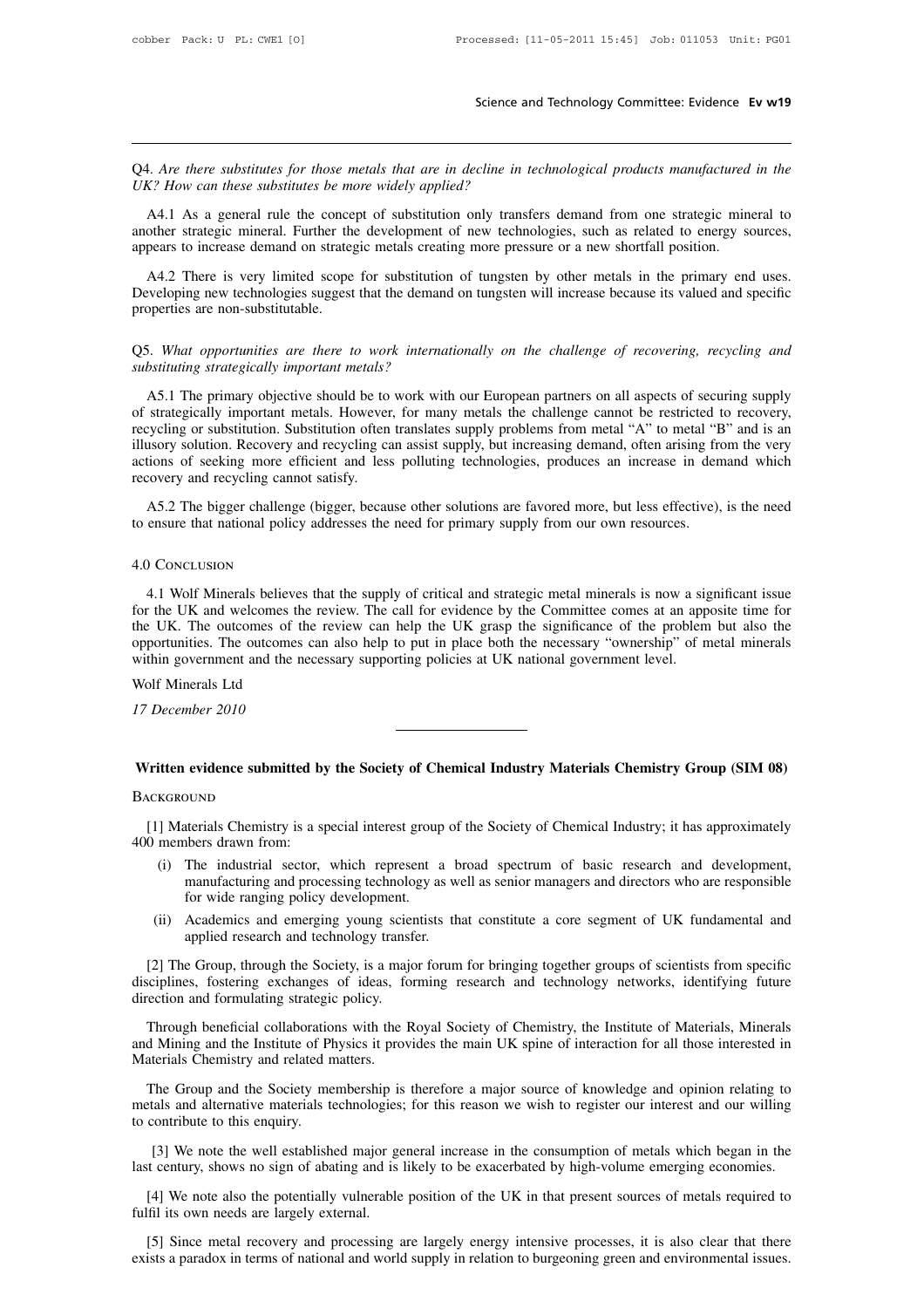ECIFIC MATERIALS CHEMISTRY ISSUES<br>
[6] The Group and Society interest and expertise impinge on Strategic Metals in a number of key areas,<br>
see are described below. SPECIFIC MATERIALS CHEMISTR<br>SPECIFIC MATERIALS CHEMISTR<br>[6] The Group and Society if<br>these are described below.<br>[7] Metallurgists and other so

ECIFIC MATERIALS CHEMISTRY ISSUES<br>[6] The Group and Society interest and expertise impinge on Strategic Metals in a number of key areas,<br>see are described below.<br>[7] Metallurgists and other scientists working directly in t SPECIFIC MATERIALS CHEMISTRY ISSUES<br>
[6] The Group and Society interest and expertise impinge on Strategic Metals in a number of key areas,<br>
these are described below.<br>
[7] Metallurgists and other scientists working direct SPECIFIC MATERIALS CHEMISTRY I<br>
[6] The Group and Society inte<br>
these are described below.<br>
[7] Metallurgists and other scient<br>
for strategic planning and new te<br>
deciding lead policy matters.<br>
[8] An additional but critic [6] The Group and Society interest and expertise impinge on Strategic Metals in a number of key areas,<br>see are described below.<br>[7] Metallurgists and other scientists working directly in the metal sector and specifically t

these are described below.<br>
[7] Metallurgists and other scientists working directly in the metal sector and specifically those responsible<br>
for strategic planning and new technologies; clearly these have a critical role in [7] Metallurgists and other scientists working directly in the metal sector and specifically those responsible<br>for strategic planning and new technologies; clearly these have a critical role in both problem solving and<br>dec If we all metal dispersion for extensions working unectly in the inetal sector and specifically those responsible<br>for strategic planning and new technologies; clearly these have a critical role in both problem solving and<br> deciding lead policy matters.<br>
[8] An additional but critical area is that of alternative materials; here, to give but a few examples, composites<br>
provide alternative structural materials, hard coatings (such as diamond an [8] An additional but critical area is that of alternative materials; here, to give but a few examples, composites ovide alternative structural materials, hard coatings (such as diamond and other plasma CVD methods) offer [6] All additional but critical area is that of attentiative materials, here, to give but a few examples, composites<br>provide alternative structural materials, hard coatings (such as diamond and other plasma CVD methods) of provide attenuative sutcurian<br>wear-resistance and bearing si<br>in metal dispersion for catal<br>metal technologies.<br>[9] Related to [8] are emeritieds or offer new routes<br>and extraction methods.<br>[10] Finally, there are related

metal dispersion for catalyst systems all have a huge amount to offer in relieving pressure on essential<br>tal technologies.<br>[9] Related to [8] are emerging alternative processing technologies which increase efficiency in ex metal technologies.<br>
[9] Related to [8] are emerging alternative processing technologies which increase efficiency in existing<br>
methods or offer new routes to end products with less waste etc. A typical example is low ener [9] Related to [8]<br>methods or offer new<br>and extraction metho<br>[10] Finally, there<br>which in the mid to<br>metal solutions.<br>[11] In short, it is exthods or offer new routes to end products with less waste etc. A typical example is low energy separation<br>d extraction methods.<br>[10] Finally, there are related policy issues of fundamental research, technology developmen insolution methods.<br>
Insulty, there are related policy issues of fundamental research, technology development and transfer<br>
which in the mid to long term both improve greater efficiency in, and provide viable alternatives [10] Finally, there are related<br>which in the mid to long term b<br>metal solutions.<br>[11] In short, it is our opinior<br>insoluble and that, amongst othe<br>*Professor Bob Bradley*<br>(Chair SCI Materials Chemistry<br>Dept. Of Materials

insoluble and that, amongst others, the membership of the SCI has a critical contribution to make.<br> *Professor Bob Bradley*<br>
(Chair SCI Materials Chemistry Group)<br>
Dept. Of Materials<br>
University of Oxford metal solutions.<br>
[11] In short, it is our op<br>
insoluble and that, amongst<br> *Professor Bob Bradley*<br>
(Chair SCI Materials Chem<br>
Dept. Of Materials<br>
University of Oxford<br>
Materials [11] In short, it is our opinion<br>insoluble and that, amongst othe<br>*Professor Bob Bradley*<br>(Chair SCI Materials Chemistry<br>Dept. Of Materials<br>University of Oxford<br>16 December 2010 *16 insoluble and that, amongst of*<br>*Professor Bob Bradley*<br>(Chair SCI Materials Chemist<br>Dept. Of Materials<br>University of Oxford<br>16 December 2010 *Written evidence submitted by the Mineralogical Society of Great Britain and Ireland (SIM 09)*<br> *Written evidence submitted by the Mineralogical Society of Great Britain and Ireland (SIM 09)*<br> **WRITEND OF INTERESTS** (Chair SCI Materials Chemistry Group)<br>Dept. Of Materials<br>University of Oxford<br>16 December 2010<br>Written evidence submitted by t<br>DECLARATION OF INTERESTS

Viction evidence submitted by the Mineralogical Society of Great Britain and Ireland (SIM 09)<br>ECLARATION OF INTERESTS<br>1. The Mineralogical Society of Great Britain and Ireland (Mineralogical Society hereafter) is a learned **Society of Great Britain and Ireland (SIM 09)**<br>DECLARATION OF INTERESTS<br>1. The Mineralogical Society of Great Britain and Ireland (Mineralogical Society hereafter) is a learned<br>society that aims to advance the knowledge o Written evidence submitted by the Mineralogical Society of Great Britain and Ireland (SIM 09)<br>DECLARATION OF INTERESTS<br>1. The Mineralogical Society of Great Britain and Ireland (Mineralogical Society hereafter) is a learne ECLARATION OF INTERESTS<br>2. The Mineralogical Society of Great Britain and Ireland (Mineralogical Society hereafter) is a learned<br>2. The Mineralogical Society the knowledge of the science of mineralogy, and its application

DECLARATION OF INTERESTS<br>1. The Mineralogical Society of Great Britain and Ireland (Mineralogical Society hereafter) is a learned<br>society that aims to advance the knowledge of the science of mineralogy, and its application 1. The Mineralogical Society of Great Britain and Ireland (Mineralogical Society hereafter) is a learned society that aims to advance the knowledge of the science of mineralogy, and its application to a range of subjects, The Mineralogical Society of Oreat Binani and field (Mineralogical Society fieldate) is a featured society that aims to advance the knowledge of the science of mineralogy, and its application to a range of subjects, includ society that all as to advance the Khowledge of the science of inheralogy, and its application to a range of subjects, including among others the exploitation, processing and recycling of economic minerals.<br>2. The Mineralo Subjects, including among others the exploriation, processing and 2. The Mineralogical Society has approximately 1,000 m researchers and academics from universities and other scientift Many of these scientists work in fiel 3. Strategically important or "critical" metals have been the subject of a recent report and concentrated;<br>traction methods; metallurgy; and mineral processing. The Mineralogical Society has a number of Special<br>terest Grou

## **OVERVIEW**

(EU), which identified a list of critical raw materials, we processed by which idey including an applied Mineralogy Group.<br>The Mineralogical Society has a number of Special Interest Groups, including an Applied Mineralogy materials (critical) independent of "critical" metals have been the subject of a recent report by the European Union (EU), which identified a list of critical" metals have been the subject of a recent report by the Europea Strangly important or "critical" metals have been the subject of a recent report by the European Union<br>(EU), which identified a list of critical raw materials for the EU (http://ec.europa.eu/enterprise/policies/raw-<br>materi OVERVIEW<br>3. Strategically important or "critical" metals have been the subject of a recent report by the European Union<br>(EU), which identified a list of critical raw materials for the EU (http://ec.europa.eu/enterprise/pol 3. Strategically important or "critical" metals have been the subject of a recent report by the European Union (EU), which identified a list of critical raw materials for the EU (http://ec.europa.eu/enterprise/policies/raw 3. Strategically important or "ctyle"<br>(EU), which identified a list of comaterials/critical/index\_en.htm).<br>strongly to the EU list. The UK<br>indigenous sources, although pote<br>is the Hemerdon tungsten deposit<br>to security of s 2. Research carried out by scientists within the UK has the potential to address many aspects of critical specifical intervals/critical/index\_en.htm). This submission assumes that the list of critical metals for the UK cor materialsocritical/moex\_en.ntm<br>strongly to the EU list. The<br>indigenous sources, although p<br>is the Hemerdon tungsten depoto<br>to security of supply issues.<br>4. Research carried out by<br>metal supply, including:<br>— Understanding t ous sources, although potentially economic deposits of some metals do exist in this country; an example<br>
(emerdon tungsten deposit in Devon. The lack of indigenous production means that the UK is vulnerable<br>
rity of supply

- recommended the UK is vulnerable<br>f supply issues.<br>th carried out by scientists within the UK has the potential to address many aspects of critical<br>in characteristical metals on the critical metals on the EU list have only is a f supply issues.<br>
She carried out by scientists within the UK has the potential to address many aspects of critical,<br>
it is including:<br>
Understanding the processes by which ore deposits are formed, and identifying hit esearch carried out by scientists within the UK has the potential to address many aspects of critical upply, including:<br>
— Understanding the processes by which ore deposits are formed, and identifying hitherto unrecognised In carried out by scientists whilm the Or<br>i, including:<br>Understanding the processes by which<br>unrecognised deposits. Many of the critica<br>important in recent times, and thus their de<br>Understanding of mineral properties, whi<br> — Understanding the processes by which ore dep<br>unrecognised deposits. Many of the critical metals of<br>important in recent times, and thus their deposits ha<br>— Understanding of mineral properties, which is fun<br>waste streams
- Important in recent times, and thus their deposits have been the subject of limited research.<br>
 Understanding of mineral properties, which is fundamental to recovery of critical metals<br>
waste streams and through recycling
	-

5. Although the known global reserves of critical metals may be limited to recovery of critical metals from<br>
5. Although the known global reserves of critical metals may be limited at this point in time, it is anticipated<br> waste streams and through recycling.<br>
— Development of substitutes for critical metals.<br>
Q1: *Is there a global shortfall in the supply and availability of strategically important metals?*<br>
5. Although the known global res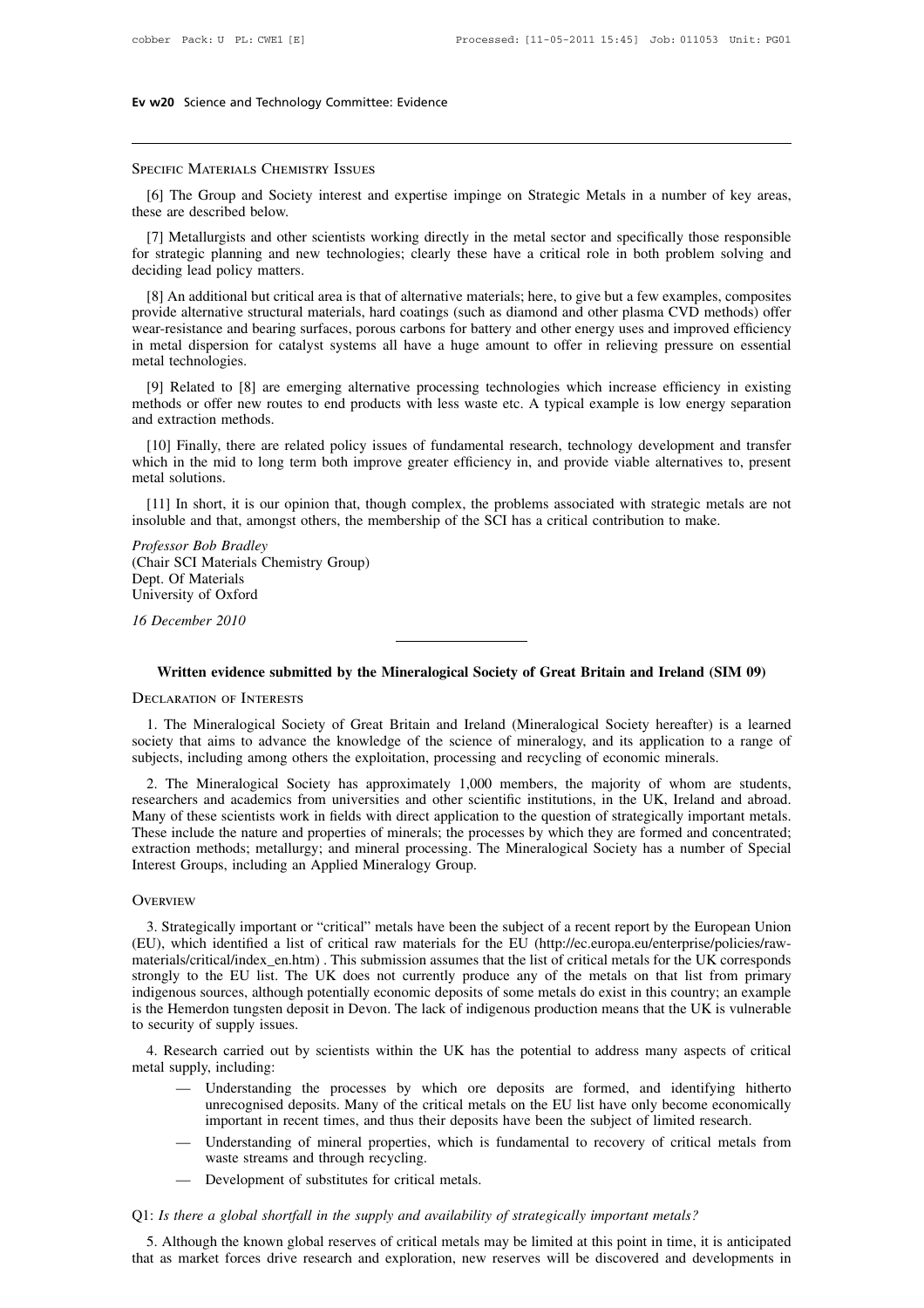Science and Technology Committee: Evidence Ev w21<br>
Extraction and processing will allow these to be exploited. Global geological resources of these metals are<br>
thought to be considerable, although estimation of the total e Science and Technology Committee: Evidence Ev w21<br>extraction and processing will allow these to be exploited. Global geological resources of these metals are<br>thought to be considerable, although estimation of the total ext Science and Technology Committee: Evidence Ev w21<br>extraction and processing will allow these to be exploited. Global geological resources of these metals are<br>thought to be considerable, although estimation of the total ext extraction and processing will allow these to be exploited. Global geological resources of these metals are thought to be considerable, although estimation of the total extractable resource is difficult. In the short term, extraction and processing will allow these to be exploited. Global geological resources of these metals are thought to be considerable, although estimation of the total extractable resource is difficult. In the short term, extraction and processing will allow these to be exploited. Global geol<br>thought to be considerable, although estimation of the total extractable re<br>geographical and political factors are of more concern: many critical me<br>n thought to be considerable, although estimation of the total extractable resource is difficed geographical and political factors are of more concern: many critical metals are only a number of sources, some of which are in

mber of sources, some of which are in the world's more unstable countries. The EU is almost entirely<br>pendent on imports of most of the critical metals. There is thus a possibility that supply and availability of<br>y of these dependent on imports of most of the critical metals. There is thus a possibility that supply and availability of<br>any of these metals could be limited at times in the next few years.<br>Q2: How vulnerable is the UK to a potent any of these metals could be limited at times in the next few years.<br>
Q2: How vulnerable is the UK to a potential decline or restriction in supply?<br>
6. The UK currently has no production of any of the critical metals from Q2: How vulnerable is the UK to a potential decline or restriction in supply?<br>
6. The UK currently has no production of any of the critical metals from a primary source. UK supplies of<br>
these critical metals are dominantly 7. The UK currently has no production of any of the critical metals from a primary source. UK supplies of these critical metals are dominantly from non-EU sources, and many critical metals are supplied from only one two co

6. The UK currently has no production of any of the critical metals from a primary source. UK supplies of these critical metals are dominantly from non-EU sources, and many critical metals are supplied from only one or two also potential metals are dominantly from non-EU sources, and many critical metals are supplied from only one<br>or two countries; for instance, almost all the world's tantalum is produced in the Democratic Republic of<br>Congo. restricted mining in these areas in recent years. Clearly, exploration and mining of critical metals to the UK.<br>T. The UK is considered to have significant reserves of some of the critical metals, particularly in the histo The UK is considered to have significant reserves of some of the critical metals, particularly in the historical mining area of SW England, although areas such as the Highlands of Scotland and parts of Wales also potential 7. The UK is<br>7. The UK is<br>historical mining<br>also potentially verticed mining<br>the UK would p<br>rural areas.<br>8. Despite the From the current lack of metalliferous mining within the UK, the UK is still a global centre of metallity contain exploitable deposits. Issues of cost, environmental considerations, and planning have stricted mining in the finance and mining and exploration companies and mining consultancies, of a range of sizes, based in the UK would provide the country with some security exploration and mining of critical metals within the UK would provide

many other mining in these areas in recent years. Clearly, exploration and mining of critical metals within the UK would provide the country with some security of supply, as well as bringing economic benefits to rural area The UK would provide the country with some security of supply, as well as bringing economic benefits to rural areas.<br>
8. Despite the current lack of metalliferous mining within the UK, the UK is still a global centre for m the UK would provide the country with some security of supply, as well as bringing economic benefits to rural areas.<br>
8. Despite the current lack of metalliferous mining within the UK, the UK is still a global centre for m 8. Despite the current lack of metalliferous mining within the UK, the UK is still a global centre for mining<br>ance and home to two of the world's largest mining companies (Rio Tinto and Anglo American). There are<br>any other In the word of the world's largest mining whall the OK, the OK Is sud a global centre for liming and home to those of the world's largest mining companies (Rio Tinto and Anglo American). There are many other mining and exp

mance and none to two of the world's largest infining companies (Rio Time and Yugo Timerican). There are many other mining and exploration companies and mining consultancies, of a range of sizes, based in the UK.<br>They are If they are working und captoration companes and iming constantness, or a range of sizes, based in the OK.<br>They are working worldwide on a range of resources including critical metals, are contributing to the UK<br>economy, a They are working workwide on a range of resources including erricant inclusive,<br>economy, and are in a position to aid the supply of critical metals for UK industry.<br>9. The UK has a reasonably strong research base in ore de 9. The UK has a reasonably strong research base in ore deposit geology, is currently directed into this area. Furthermore, only one university engineering or graduate course in mining geology (Camborne School of Mevel of o 1. The Course is a customer of this area. Furthermore, only one university offers a degree course in mining gineering or graduate course in mining egology (Camborne School of Mines, University of Exeter), and the vel of or suppression and the use of resources in minima geology (Camborne School of Mines, University of Exeter), and the evel of ore deposit geology taught as part of mainstream undergraduate geology courses is variable. To ensure

deposit geology taught as part of mainstream undergraduate geology courses is variable. To ensure that the UK retains the skills and knowledge needed to identify and exploit resources of strategic raw materials, it is esse This "geometallurgy" needs interdisciplinary research between geologists, mineralogists, specialists in geostatistics, minerals and mining engineers.<br>This "geometallurgy" needs interdisciplinary research between geologists that the UK retains the skills and knowledge needed to identify and exploit resources of strategic raw materials,<br>it is essential that research and education in these areas is supported.<br>10. Promoting more rapid routes fro 10. Promoting more rapid routes from exploration to exploitation of deposits is vital in ensuring security of<br>pply. Efficient use of resources requires comprehensive understanding at the exploration stage of how a<br>posit wi is responsibly managed and social environmental in a depositive interaction of the elements of how a deposit will perform when processed through mining, concentration and extraction of the elements of interest.<br>This "geome

Exercise of resolution when processed through mining, concentration and extraction of the elements of interest.<br>This "geometallurgy" needs interdisciplinary research between geologists, mineralogists, specialists in geosta exposit will perform when processed unough mining, concentration and extraction of the effections of interest.<br>This "geometallurgy" needs interdisciplinary research between geologists, mineralogists, specialists in<br>geostat Firms geometaniary recess interdisciplinary research octwoch geologists, mineratogists, specialists in geostatistics, minerals and mining engineers.<br>
11. On the subject of ethical production, it is important that mining of 11. On the subject of ethical production, it is important that mining of critical<br>is responsibly managed and associated with positive financial, social and enviro<br>it is possible to use a scientific approach to "fingerprint Is responsibly managed and associated with positive financial, social and environmental in<br>it is possible to use a scientific approach to "fingerprint" materials and identify their source<br>example, the German geological sur

If the German geological survey has used a variety of analytical techniques to "fingerprint" tantalum<br>
In Africa. Many organisations are working on methods to ensure responsible sourcing, and more<br>
In Africa. Many organisa ores from Africa. Many organisations are working on methods to ensure responsible sourcing, and more research is needed to identify the best ways in which this can be ensured.<br>
Q3: *How desirable, easy and cost-effective i* research is needed to identify the best ways in which this can be ensured.<br>
Q3: How desirable, easy and cost-effective is it to recover and recycle metals?<br>
12. Recycling is one important strand of critical metal supply. H Q3: *How desirable, easy and cost-effective is it to recover and recycle m*<br>12. Recycling is one important strand of critical metal supply. Howe<br>only recently become important in components for new technologies, a<br>recycled 12. Recycling is one important strand of critical metal supply. However, many of the critical metals have ly recently become important in components for new technologies, and thus the resource available to be eycled is lim

recycled is limited. Further research into recycling processes is needed to increase efficiency.<br>
13. Substitutes for those metals that are in decline?<br>
13. Substitutes have not yet been identified for many of the critical Q4: *Are there substitutes for those metals that are in decline?*<br>13. Substitutes have not yet been identified for many of the critical metals that are used in new technology<br>applications. Further research in this subject Q4: *Are there substitutes for those metals that are in a*<br>13. Substitutes have not yet been identified for man<br>applications. Further research in this subject is urgent!<br>Q5: *What opportunities are there to work internati* 

13. Substitutes have not yet been identified for many of the critical metals that are used in new technology<br>plications. Further research in this subject is urgently needed.<br>For What opportunities are there to work interna applications. Further research in this subject is urgently needed.<br>
Q5: What opportunities are there to work internationally on the challenge of recovering, recycling and<br>
substituting strategically important metals?<br>
14. Q5: What opportunities are there to work internationally<br>substituting strategically important metals?<br>14. Many scientists working in these fields already collab<br>in industry from around the world. The UK scientific comm<br>the Q5: What opportunities are there to work internationally on t<br>substituting strategically important metals?<br>14. Many scientists working in these fields already collaborate<br>in industry from around the world. The UK scientifi <sup>14</sup> Many scienting analogue<br>
<sup>14</sup> Many scienting<br>
<sup>17</sup> December 2010<br>
<sup>17</sup> December 2010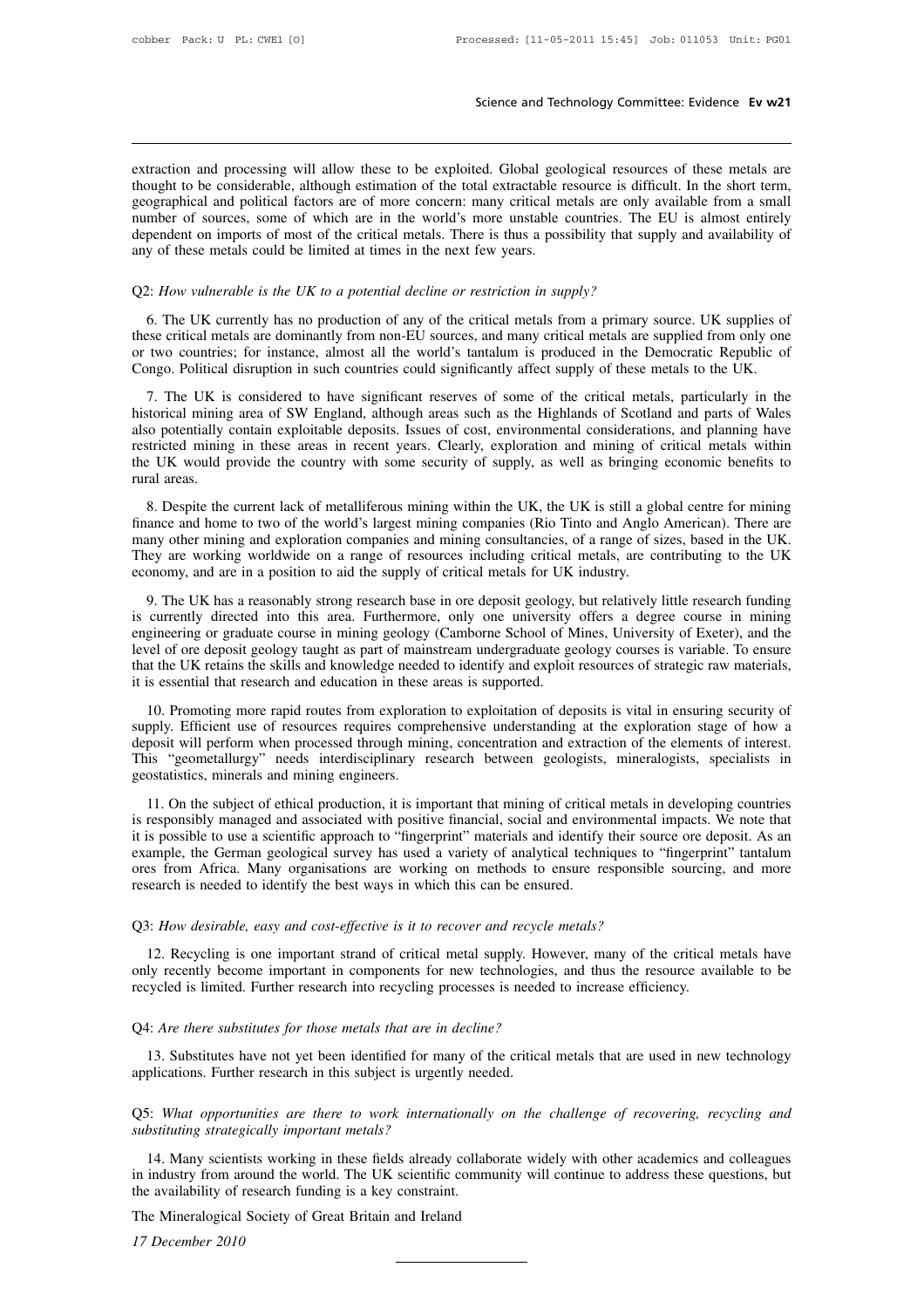## **Written evidence submitted by the Natural History Museum (SIM 11)**

**1.** Written evidence submitted by the Natural History Museum (SIM 11)<br>1. The Natural History Museum (NHM) has a mission to maintain and develop its natural history collections<br>be used to promote the discovery, understandi **to be used to promote the discovery, understanding, responsible use and enjoyment of the natural history collections**<br>to be used to promote the discovery, understanding, responsible use and enjoyment of the natural world.

**EXECT WRITE STRONG WATERESTS**<br>2. The Natural History Museum (NHM) has a mission to maintain and develop its natural history collections<br>be used to promote the discovery, understanding, responsible use and enjoyment of the WHERESTS<br>
1. The Natural History Museum (NHM) has a mission to maintain and develop its natural history collections<br>
to be used to promote the discovery, understanding, responsible use and enjoyment of the natural world.<br> EXAGROUND AND INTERESTS<br>
1. The Natural History Museum (NHM) has a mission to maintain and develop its natural history collections<br>
to be used to promote the discovery, understanding, responsible use and enjoyment of the n

1. The Natural History Museum (NHM) has a mission to maintain and develop its natural history collections<br>be used to promote the discovery, understanding, responsible use and enjoyment of the natural world.<br>2. The NHM has to be used to promote the discovery, understanding, responsible use and enjoyment of the natural world.<br>
2. The NHM has strong links to the mineral deposits research community in the UK through its association<br>
with the Mi 2. The NHM has strong links to the mineral deposits research community in the UK through its association with the Mineral Deposits Studies Group (MDSG), the Mineralogical Society and the Geological Society, and its scient 2. The NHM has strong links to the inheral deposits research community in the OK through its association<br>with the Mineral Deposits Studies Group (MDSG), the Mineralogical Society and the Geological Society, and<br>its scienti with the Mineral Deposits studies Group (MDSO), the Mineralogical society and the Geological society, and<br>its scientists have contributed to other submissions to the Committee from these groups.<br>3. The Department of Minera down and how metals are incorporated into the NHM pro-<br>created into naturally occurring minerals, rocks and or<br>collection of specimens of minerals rocks and ores, co<br>mineral species identified worldwide. These collections<br> 5. The Department of Mineratogy at the NriM provides a hadional capability in the characterisation and earth into naturally occurring minerals, rocks and ores. The Museum's collections are de facto the national llection of research into naturally occurring infierals, tocks and ores. The Museum's conections are de racto the hational<br>collection of specimens of minerals rocks and ores, containing more than 550 type specimens of the 4~4500<br>miner

conection of specifield worldwide. These collections form the basis for active research programmes where there is a fundamental need to understand the natural geodiversity of minerals, how they form, how they break down an nimeral species identified worldwide. These conections form the basis for active research programmes where<br>there is a fundamental need to understand the natural geodiversity of minerals, how they form, how they break<br>down there is a fundamental need to understand the hadral geodiversity of influential, now they form, now they break<br>down and how metals are incorporated into them.<br>4. Research and curation scientists in the Department of Miner down and now metals are incorpored<br>
4. Research and curation scient<br>
and international mineralogical for<br>
internationally respected web-base<br>
natural mineral species and their<br>
curation efforts at the Museum m<br>
combined fa 4. Research and curation scientists in the Department of Mineratogy are influential members of OK-based<br>d internationally respected web-based resource Mindat, which now forms an authoritative reference database of<br>tural mi and mieralional mineralogical forums; for example we have a representative on the management group of the insternationally respected web-based resource Mindat, which now forms an authoritative reference database of natural

mernationary respected web-based resource Mindat, which how forms an authoritative reference database of natural mineral species and their worldwide provenance. World-class laboratories underpin the research and curation e matural initial species and their worldwide provenance. World-class<br>curation efforts at the Museum meaning it has the capability to fully<br>combined facility in the UK.<br>5. The NHM is active with both research and consulting mbined facility in the UK.<br>
5. The NHM is active with both research and consulting projects with the minerals industry worldwide and<br>
provides advice on diverse issues related to mineral occurrence and methodologies of pro

5. The NHM is active with both research and consulting projects with the minerals industry worldwide and<br>so provides advice on diverse issues related to mineral occurrence and methodologies of processing. The NHM<br>works wit S. The NHM is active with both research and consuming projects with the inherals mustuy worldwide and<br>so provides advice on diverse issues related to mineral occurrence and methodologies of processing. The NHM<br>works with o so provides advice of diverse issues related to filmeral occurrence and inethodologies of processing. The NHM<br>works with other UK agencies, for example it has provided specialists to work on contract projects with the<br>Brit itish Geological Survey, where in-house expertise was lacking.<br>
6. The Centre for Russian and Central Eurasian Mineral Studies (CERCAMS) is embedded in the Department<br>
Mineralogy and is a research network that covers the C 6. The Centre for Russian and Central Eurasian Mineral Studies (CERCAMS) is embedded in the Department of Mineralogy and is a research network that covers the CIS (Russia, Central Asia), Mongolia and China; all key emergin 6. The Centre for Russian and Central Eurasian Mineral Studies (CERCAMS) is embedded in the Department<br>of Mineralogy and is a research network that covers the CIS (Russia, Central Asia), Mongolia and China; all<br>key emergin

Rey energing supplies of metals to world makets. CERCANIS holds advanced knowledge of the infielal wealth of these regions and has an unparalleled collaborative network established with institutions in the region.<br>
7. The *the inportant host-rocks for Niobium and Tantalum deposits as well as containing vast reserves of Rare Earth*<br>*Elements (REE).*<br>*Question 1: Is there a global shortfall in the supply and availability of strategically impo* 

8. Projections suggest that there may be shortfalls of supply of some commodities which are the mediate the ments (REE).<br>
also containing vast reserves of Rare Earth<br>
ements (REE).<br>
also a section 1: Is there a global sho indicated by the EU ad-hoc working group which reviewed "Critical raw materials" in 2010<sup>1</sup>. However, the production of advanced technology in the UK?<br>8. Projections suggest that there may be shortfalls of supply of some c *Example 1*<br>*Etals essential*<br>dium term as<br>. However, it<br>of the energy<br>pplies of most Show 1: Is there a global shortfall in the supply and availability of strategically important metals essential<br>to the production of advanced technology in the UK?<br>8. Projections suggest that there may be shortfalls of supp Question 1: *Is there a global shortfall in the supply and availability of strategically important metals essential<br>to the production of advanced technology in the UK?<br>8. Projections suggest that there may be shortfalls of* Question 1. *Is there a global shortjall in the supply and avaliability of strategically important metals essentiat<br>to the production of advanced technology in the UK?<br>8. Projections suggest that there may be shortfalls o* to the production of davanced technology in the UK?<br>
8. Projections suggest that there may be shortfalls of supply<br>
indicated by the EU ad-hoc working group which reviewed "<br>
should be pointed out that in general terms li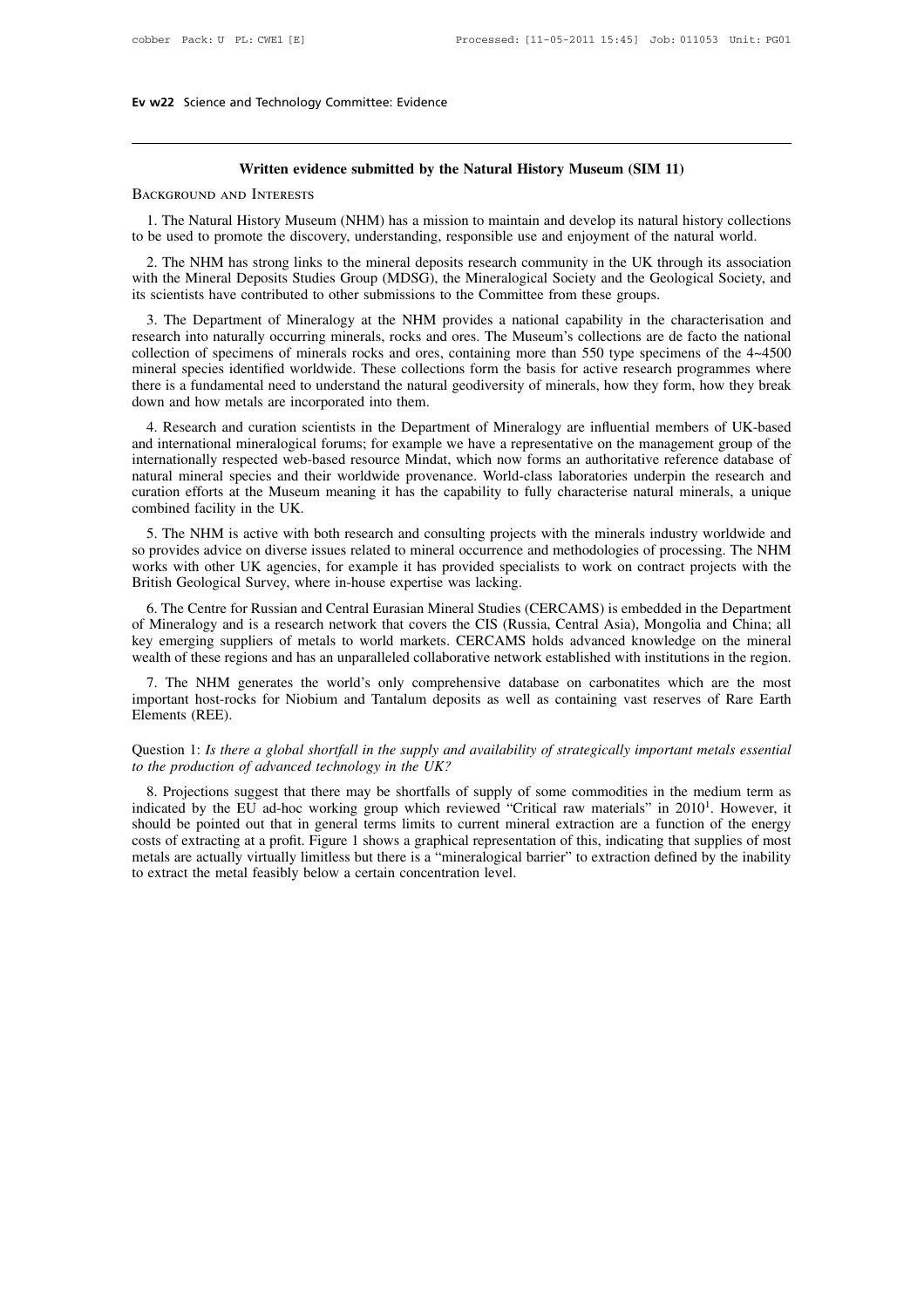

*current extraction levels (at high mineral grade). The yellow area indicates where the bulk of the planet's*<br>*current extraction levels (at high mineral grade). The yellow area indicates where the bulk of the planet's*<br>*r Mineral grade*<br>*<i>rigure 1—Graphic representation of distribution of elements on the planet. Red area shows the limit to***<br>***current extraction levels (at high mineral grade). The yellow area indicates where the bulk of the costare 1—Graphic representation of distribution of elements on the planet. Red area shows the limit to* current extraction levels (at high mineral grade). The yellow area indicates where the bulk of the planet's resource **gure 1**—Graphic representation of distribution of elements on the planet. Red area shows the limit to<br>rrent extraction levels (at high mineral grade). The yellow area indicates where the bulk of the planet's<br>sources of me

Figure 1—Graphic representation of distribution of elements on the planet. Red area shows the limit to<br>current extraction levels (at high mineral grade). The yellow area indicates where the bulk of the planet's<br>resources o current extraction levels (at high mineral grade). The yellow area indicates where the bulk of the planet's<br>resources of metal lie, at concentrations either uneconomic or unfeasible to extract, largely a result of energy<br>c resources of metal lie, at concentrations either uneconomic or unfeasible to extract, largely a result of energy<br>costs (sourced from HCSS Report No. 02/1/10 Scarcity of Minerals<sup>2</sup>).<br>9. Shortfalls in supply are often due t costs (sourced from HCSS Report No. 02/1/10 Scarcity of Minerals<sup>2</sup>).<br>9. Shortfalls in supply are often due to industrial reliance on specific mineral commodities which provide<br>the metal of interest to an existing establis 9. Shortfalls in supply are often due to industrial reliance on specific mineral commodities which provide the metal of interest to an existing established commercial process. In many cases a high specificity of the minera 9. Shortfalls in supply are often due to industrial reliance on specific mineral commodities which provide the metal of interest to an existing established commercial process. In many cases a high specificity of the minera the metal of interest to an existing established commercial process. In many c<br>mineral commodity mined and traded can result in either corporate or geograpl<br>in some case both. This is because often the rare mineral commodi 10. Some case both. This is because often the rare mineral commodities are only economically concentrated in riticular parts of the earths crust. A specific example would be the REE, which are essential for the nunfacture particular parts of the earths crust. A specific example would be the REE, which are essential for the manufacture of the magnets in such diverse products as computer disk-drives and new wind-turbines. 93% of REE supply is

manufacture of the magnets in such diverse products as computer disk-drives and new wind-turbines. 93% of REE supply is currently from China. A similar case exists for Niobium, essential to many electronic components, for REE supply is currently from China. A similar case exists for Niobium, essential to many electronic components, for which Brazil currently supplies 92% of world production.<br>10. We need to develop a better knowledge of the

11. Industry responds to supply pressures with investigation of new supply streams, either by utilising substitute minerals from which the element is sourced or in some cases substituting another element (eg Palladium subs 10. We need to develop a better knowledge of the diversity of minerals containing the specific metal needed<br>and their worldwide distribution. This knowledge would enable us to identify new locations for the potential<br>suppl and their worldwide distribution. This knowledge would enable us to identify new locations for the potential<br>supply of future metal needs. Characterised collections of naturally occurring mineral species such as those<br>held can be pursued in industry-academic partnerships. One fruitful area of research would be to seek new mineral sources for strategic metals which may be held in known but currently unexploited deposits (or waste materials). held at the NHM form important research resources for this type of initiative.<br>
11. Industry responds to supply pressures with investigation of new supply streams, either by utilising<br>
substitute minerals from which the el 11. Industry responds to supply pressures with investigation of new supply streams, either by utilising substitute minerals from which the element is sourced or in some cases substituting another element (eg Palladium subs 11. Industry responds to supply pressures with investigation of new supply streams, either by utilising substitute minerals from which the element is sourced or in some cases substituting another element (eg Palladium subs substitute minerals from which the element is sourced or in some cases substituting another element (eg<br>Palladium substituting for Platinum in vehicle catalytic converters). However, such work needs research which<br>can be p Palladium substituting for Platinum in vehicle catalytic converters). However, such work needs research which<br>can be pursued in industry-academic partnerships. One fruitful area of research would be to seek new mineral<br>sou can be pursued in industry-academic partnerships. One fruitful area of research would be to seek new mineral sources for strategic metals which may be held in known but currently unexploited deposits (or waste materials). sources for strategic metals which may be held in known but currently unexploited deposits (or waste materials). The key to unlocking these potential supplies is the development of alternative processing technologies that materials). The key to unlocking these potential supplies is the development of alternative processing technologies that might successfully be employed on the new resource streams. An example of this is a project—hosted at technologies that might successfully be employed on the new resource streams. An example of this is a project—hosted at the NHM—in which the application of new hydrometallurgical technologies to the processing of oxide Nic project—hosted at the NHM—in which the application of new hydrometallurgical technologies to the processing of oxide Nickel ores (a technology pioneered by a UK-based Plc) is being investigated by our mineralogists. This w processing of oxide Nickel ores (a technology pioneered by a UK-based Plc) is being investigated by our mineralogists. This work results in formerly uneconomic sources of Nickel, which are actually abundant in the eastern mineralogists. This work results in formerly uneconomic sources of Nickel, which are actually abundant in the eastern Mediterranean area of Europe, becoming attractive for future processing. Another good example is the NHM eastern Mediterranean area of Europe, becoming attractive for future processing. Another good example is the NHM mineralogical work on the new Lithium mineral Jadarite, also carried out for a UK-based Plc. Lithium is curre NHM mineralogical work on the new Lithium mineral Jadarite, also carried out for a UK-based Plc.<br>is currently sourced from the mineral spodumene which is mined in Canada and Australia but also fre<br>brines in South America. ines in South America. The recent identification of a potential new source of Lithium in Europe means that<br>alternative supply from a previously unknown source is possible, should the alternatives become unavailable.<br>ith mo

is an alternative supply from a previously unknown source is possible, should the alternatives become unavailable.<br>With more encouragement, more of this type of work could cover the full range of strategic metals, establis With more encouragement, more of this type of work could cover the full range of strategic metals, establishing<br>a complete "geodiversity" inventory of strategic metal mineral species that may form future extractable<br>reserv a complete "geodiversity" inventory of strategic metal mineral species that may form future extractable<br>reserves, which might be mapped against diversity of supply, cost of recovery and other factors.<br>12. A vertically inte reserves, which might be mapped against diversity of supply, cost of recovery and other factors.<br>
12. A vertically integrated approach to mineral deposit research is needed with linkages between geologists,<br>
metallurgists 12. A vertically integrated approach to mineral deposit research is needed with linkages between geologists, metallurgists and engineers in order to be able develop new innovative processing techniques. This combined resea 12. A vertically integrated approach to mineral deposit research is needed with linkages benefillurgists and engineers in order to be able develop new innovative processing technique research of "geometallurgy" could allow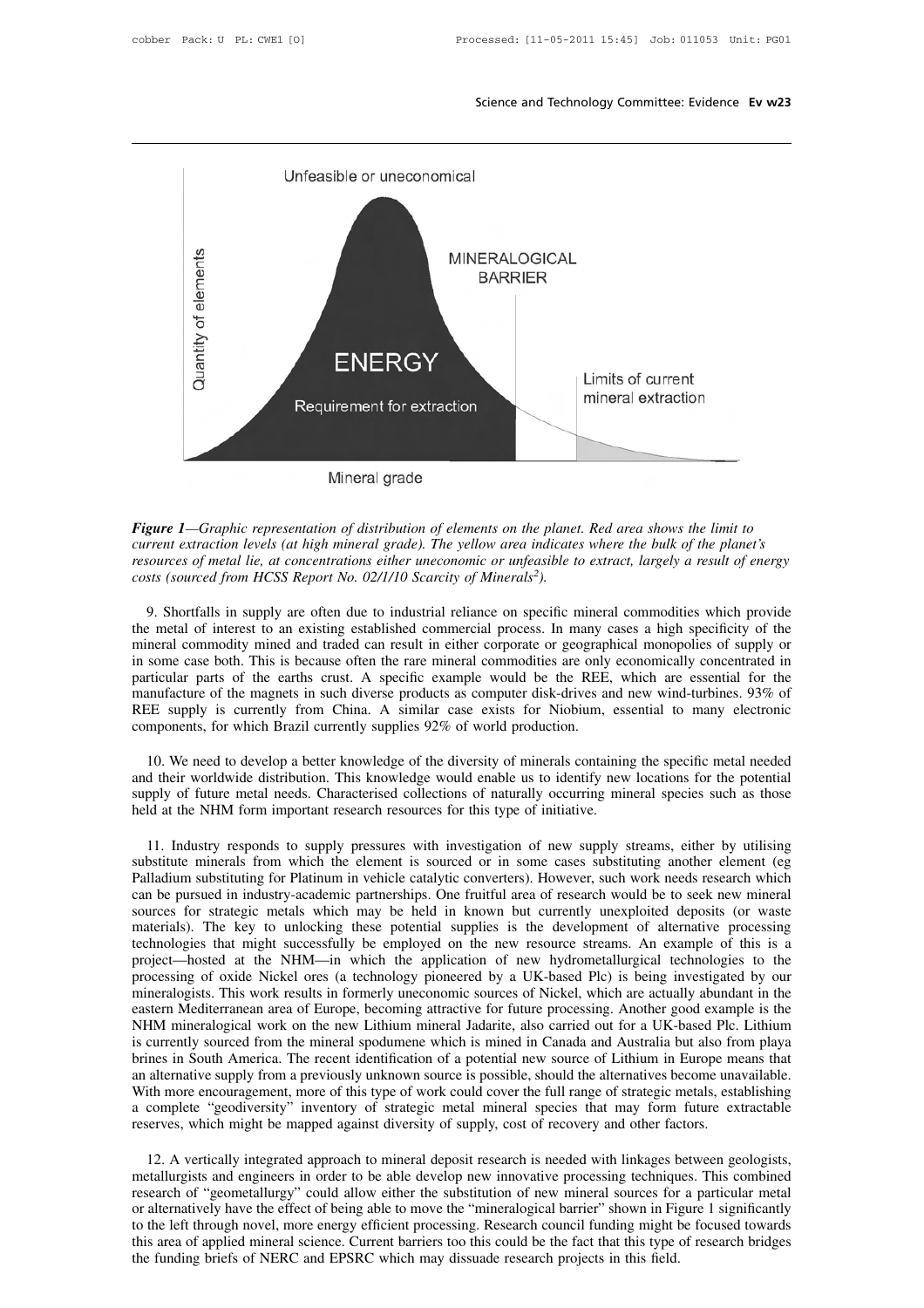Ev w24 Science and Technology Committee: Evidence<br>
<br>
Question 2: *How vulnerable is the UK to a potential decline or restriction in the supply of strategically*<br>
important metals? What should the Government be doing to saf **is the VM24** Science and Technology Committee: Evidence<br>*Question 2: How vulnerable is the UK to a potential decline or restriction in the supply of strategically<br>important metals? What should the Government be doing to s* **Formal Example 19 Science and Technology Committee:** Evidence<br> **produced** ethically *important metals? What should the Government be doing to safeguard against this and to ensure supplies are produced ethically?<br> produce* 

13. The UK is vulnerable is the UK to a potential decline or restriction in the supply of strategically portant metals? What should the Government be doing to safeguard against this and to ensure supplies are produced ethi Question 2: How vulnerable is the UK to a potential decline or restriction in the supply of strategically<br>important metals? What should the Government be doing to safeguard against this and to ensure supplies are<br>produced Question 2: How vulnerable is the UK to a potential decline or restriction in the supply of strategically<br>important metals? What should the Government be doing to safeguard against this and to ensure supplies are<br>produced Example in the UK is vulnerable to restriction of strategically important minerals. The UK currently produces are produced ethically?<br>
13. The UK is vulnerable to restriction of strategically important minerals. The UK cur Tungsten but no Niobium, Tantalum, REE or Platinum Group Elements (PGE). It is therefore imperative that UK institutions, like the NHM who have specialist knowledge and skills applicable to the development of secure resour 13. The UK is vulnerable to restriction of strategically important minerals. The UK currently produces none<br>the strategic metals and the secured sources within the EU yield only minor amounts of Antimony and<br>mgsten but no For the strategic metals and the secured sources within the EU yield only minor amounts of Antimony and<br>Tungsten but no Niobium, Tantalum, REE or Platinum Group Elements (PGE). It is therefore imperative that<br>UK institutio

Fungsten but no Niobium, Tantalum, REE or Platinum Group Elements (PGE). It is therefore imperative that UK institutions, like the NHM who have specialist knowledge and skills applicable to the development of secure resour Last interest and consequently it is still even now difficult to ascertain accurate development of secure resource streams play a role in research projects where such commodities are being evaluated.<br>
14. A key problem in example PGE supply was a state secret in Russia until 2005). The NHM's CERCAMS group in energy deposits are being evaluated.<br>
14. A key problem in assessing the reserve and resource issues that face strategic metals is the Make the state of the measure of the measure projects where start commonities are deng cyntatica.<br>
14. A key problem in assessing the reserve and resource issues that face strategic metals is the current patchy<br>
14. A key 14. A key problem in assessing the reserve and resource issues that face strategic metals is the current patchy<br>level of knowledge about resources on a global scale. Whilst the "western" economies are relatively transparen level of knowledge about resources on a global scale. Whilst the "western" economies are relatively transparent<br>about their resources, key countries such as Russia and China have historically considered resource statistics about their resources, key countries such as Russia and China have historically considered resource statistics<br>as state secrets and consequently it is still even now difficult to ascertain accurate data for these territori as state secrets and consequently it is still even now difficult to ascertain accurate data for these territories (for example PGE supply was a state secret in Russia until 2005). The NHM's CERCAMS group in collaboration w example PGE supply was a state secret in Russia until 2005). The NHM's CERCAMS group in collaboration<br>with Russian other CIS state entities has developed a internationally recognised expertise in generating deposit<br>and res and resource information for the CIS, China and Mongolia. It is apparent that commodity companies from Asian manufacturing economies of China, Korea and Japan are aggressively acquiring interests in both mineral deposits w Asian manufacturing economies of China, Korea and Japan are aggressively acquiring interests in both mineral deposits worldwide and taking large equity stakes in international resource companies, including UK-based compani deposits worldwide and taking<br>companies (eg Chinalco 12%<br>transparency in their review o<br>"*it is important that we increase*<br>have changed their investment<br>and strategic importance by li<br>Investment Law—2008).<br>15. With regard Insparency in their review of strategic metal supply for German industry and announced in April 2010 that<br>is important that we increase transparency in the resource markets". In the last five years some countries<br>we change using information on their chemistries and associations. It may be possible to implement a network changed their investment and mining laws to protect resource markets". In the last five years some countries have changed t

In the understandant minimism and strategic importance but have changed their investment and mining laws to protect resources that are seen as being of national economic and strategic importance by limiting international i and strategic importance by limiting international investment in key deposits (eg Russia's Foreign Strategic<br>Investment Law—2008).<br>15. With regard to ethical supply, it is possible to provenance ("fingerprint") certain min Investment Law—2008).<br>
15. With regard to ethical supply, it is possible to provenance ("fingerprint") certain mineral commodities<br>
using information on their chemistries and associations. It may be possible to implement a and is the most high-profile of this type of initiative. The US has partially resulted from zones of confligential susing information on their chemistries and associations. It may be possible to implement a "certificate of 15. With regard to ethical supply, it is possible to provenance ("fingerprint") certain mineral commodities using information on their chemistries and associations. It may be possible to implement a "certificate of origin" using information on their chemistries and associations. It may be possible to implement a "certificate of origin" scheme that could track minerals along the supply chain from mine to market. Industry-led efforts in this f origin" scheme that could track minerals along the supply chain from mine to market. Industry-led efforts in<br>this field include pilot schemes by the Electronics Industry Citizenship Coalition and the International Tin<br>Rese this field include pilot schemes by the Electronics Industry Citizenship Coalition and the International Tin Research Institute. The Kimberley Process, set up in 2003, addresses the trade in so-called blood diamonds and is Research Institute. The Kimberley Process, set up in 2003, addresses the trade in so-called blood diamonds and is the most high-profile of this type of initiative. The US has partially responded to ethical issues of minera 16. New minerals provided as new sources of supply by recently introducing the Reform and Consumer Protection Act (July 2010), which requires any USted company to publicly disclose whether its products contain materials so Later Company to publicly disclose whether its products contain materials sourced from zones of conflict. The<br>type of forensic mineralogy to track where minerals might be sourced from zones of conflict. The<br>information fro

type of forensic mineralogy to track where minerals might be sourced from demands good analytical<br>information from material, cross-referenced with well characterised and provenanced samples. The laboratories<br>and national information from material, cross-referenced with well characterised and provenanced samples. The laboratories and national collections of the NHM can provide both the analyses and reference material for such an initiative and national collections of the NHM can provide both the analyses and reference material for such an initiative<br>16. New minerals can be substituted as new sources of supply, on example is the extraction of Nickel from<br>late In the minerals can be substituted as hew solices of supply, on example is the extraction of Nickel rion lateritic ores which is set to overtake the amount of Nickel extracted from sulphide ores in the next three to five y *How can this be encouraged?* Where recycling currently takes place, what arrangements need to be in place to ensure it is done cost-effectively, safely and ethically? ("geodiversity") of the strategic metals so that a bet

Invertigary and the more information about the inherarch metals so that a better assessment can be made concerning their despointed and the metally occurr<br>*the ensures.* Again, characterised collections of these naturally Fraction 3: How desirable, easy and cost-effective is it to recover and recycle metals from discarded products?<br>
the recouraged? Where recycling currently takes place, what arrangements need to be in place<br>
ensure it is do Question 3: How desirable, easy and cost-effective is it to recover and recycle metals from discarded products?<br>How can this be encouraged? Where recycling currently takes place, what arrangements need to be in place<br>to en

18. Wastern in startight and this be encouraged? Where recycling currently takes place, what arrangements need to be in place<br>
ensure it is done cost-effectively, safely and ethically?<br>
17. The recycling of metals from dis potential supply of strategic metals not only from recycled products is essential. However, another source of metals may be waste mineral products.<br>
18. Waste mineral products in some cases can form a future resource. We t may be in the form of metals from discarded products is essential. However, another source of metals may be waste mineral products.<br>
18. Waste mineral products in some cases can form a future resource. We therefore need an 17. The recycling of metals from discarded products is essential. However, another source of metals may be waste mineral products.<br>
18. Waste mineral products in some cases can form a future resource. We therefore need an and elsewhere such waste mineral products in some cases can form a future resource. We therefore need an assessment of potential supply of strategic metals not only from recycled products but also from discarded mine waste The material products in some cases can form a future resource. We therefore need an potential supply of strategic metals not only from recycled products but also from discarded mine may be in the form of unprocessed mine potential supply of strategic metals not only from recycled products out also from discarded infine waste. Wastemay be in the form of unprocessed mine rock dumps or slimes produced during the processing of other commoditie *inay be in the form of unprocessed mine rock dumps or simes producommodities and may actually be an untapped resource of some of the stand elsewhere such waste material may exist but needs careful characterisa careful inv* 

19. as stated in point 16 above, an understanding of the full geodiversity of possible natural sources.<br>
19. As stated in point 16 above, an understanding of the full geodiversity of possible natural source materials<br>
19. Careful inventory of waste materials should be made to assess suitability as new resources.<br>Question 4: Are there substitutes for those metals that are in decline in technological products manufactured<br>in the UK? How can t Question 4: *Are there*<br>in the UK? How can<br>19. As stated in poi<br>(minerals) is needed to<br>to future trends.<br>20. The application 20. The application of substitutes be more widely applied?<br>
19. As stated in point 16 above, an understanding of the full geodiversity of possible natural source materials<br>
inerals) is needed to be able to assess our futur In the OK: How can these substitutes be more wately applied:<br>
19. As stated in point 16 above, an understanding of the full geodiversity of possible natural source materials<br>
(minerals) is needed to be able to assess our f 19. As stated in point 16 above, an understanding of the full geodiversity of possible natural source materials (minerals) is needed to be able to assess our future commodity needs to enable UK industry to rapidly respond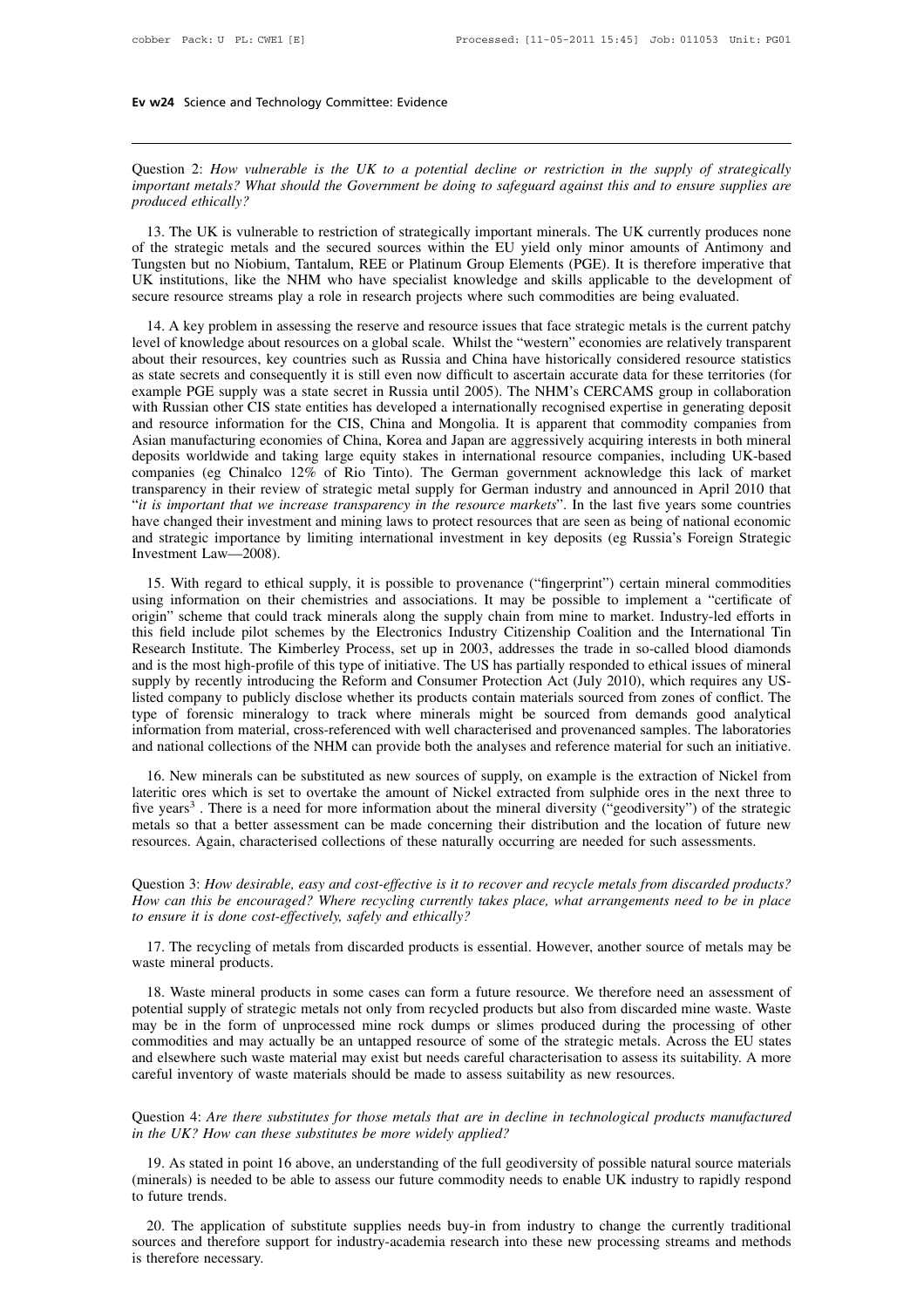Science and Technology Committee: Evidence Ev w25<br>Question 5: *What opportunities are there to work internationally on the challenge of recovering, recycling and*<br>abstituting strategically important metals? *substituting strategically important metals?*

21. Applied research into mineral deposits clearly aids the exploration for new resources. UK academic by the exploration for new resources. UK academic stitutions have a strong track record in collaborative research proje institutions have a strong track record in contractionally on the challenge of recovering, recycling and<br>substituting strategically important metals?<br>21. Applied research into mineral deposits clearly aids the exploration Question 5: What opportunities are there to work internationally on the challenge of recovering, recycling and<br>substituting strategically important metals?<br>21. Applied research into mineral deposits clearly aids the explor Question 5: What opportunities are there to work internationally on the challenge of recovering, recycling and<br>substituting strategically important metals?<br>21. Applied research into mineral deposits clearly aids the explor Development of new resource streams. Encouragement to create vertically integrated research into mineral deposits clearly aids the exploration for new resources. UK academic institutions have a strong track record in colla Substituting strutegically important metals?<br>
21. Applied research into mineral deposits clearly aids the exploration for new resources. UK academic<br>
institutions have a strong track record in collaborative research projec 21. Applied research into mineral deposits clearly aids the exploration for new resources. UK academic institutions have a strong track record in collaborative research projects with UK-based international mining companies institutions have a strong track record in collaborative research projects with UK-based international mining<br>companies at a range of levels. The UK government must ensure support for this research is strengthened from<br>the companies at a range of le<br>the current low base via f<br>development of new reso<br>look at metal sources fr<br>management strategy is es<br>unites geologists, minerale<br>extraction of metals.<br>22. Waste streams fron Examely of new resource streams. Encouragement to create vertically integrated research which would be at metal sources from their discovery through to formation of a successful processing and waste unagement strategy is e Substitute sources from their discovery through to formation of a successful processing and wasted management strategy is essential and we highlight the emerging research discipline of "geometallurgy" which unites geologis

From the strategy is essential and we highlight the emerging research discipline of "geometallurgy" which unites geologists, mineralogists, metallurgists and mineral processing engineers in the search for the efficient ext management stategy is essential and we inginight the enterging research discipline of geoinetantity winth<br>unites geologists, mineralogists, metallurgists and mineral processing engineers in the search for the efficient<br>ext annes geologists, inneralogists, inetalingists and initial processing eigencers in the search for the efficient<br>extraction of metals.<br>22. Waste streams from past mining and metal processing in the UK and elsewhere could po Extraction of metals.<br>
22. Waste streams from past mining an<br>
substitute sources for some of the strategi<br>
identified by CERCAMS at the NHM is<br>
potential alternative source for PGEs and<br>
countries where large industrial wa identified by CERCAMS at the NHM is the extensive waste dumps from copper mining in Central Asia, a<br>potential alternative source for PGEs and thus the development of better collaborative research links with<br>countries where

## **CONCLUSIONS**

CONCLUSIONS<br>
CONCLUSIONS<br>
23. In conclusion, the UK should act swiftly to implement measures or make specific recommendations in<br>
23. In conclusion, the UK should act swiftly to implement measures or make specific recommen links between all parties involved in the field of "general measures or make specific recommendations in order to mitigate some of the supply issues faced. Much of this can be done by encouraging closer research links betw Conclusions<br>
23. In conclusion, the UK should act swiftly to implement measures or make specific recommendations in<br>
order to mitigate some of the supply issues faced. Much of this can be done by encouraging closer researc CONCLUSIONS<br>
23. In conclusion, the UK should act swiftly to implement measures or make specific recommendations in<br>
order to mitigate some of the supply issues faced. Much of this can be done by encouraging closer researc It using our existing research centres of excellence, such as the NHM. The NHM is ready to help contribute<br>towards these aims and would welcome the chance to discuss this further.<br>24. Underpinning the national research cap 25. In conclusion, the OK should act swiftly to implement measures of make specific recommendations in<br>der to mitigate some of the supply issues faced. Much of this can be done by encouraging closer research<br>ks between all Find the support of the supply issues raced. Much of this can be done by encouraging closer research<br>initiatives may be warranted in the field of "geometallurgy" where the UK could make a greater contribution<br>using our exi

initiatives may be warranted in the field of "geometallurgy" where the UK could make a greater contribution using our existing research centres of excellence, such as the NHM. The NHM is ready to help contribute towards th mutatives may be warranted in the field of geometaningy where the OK collid make a greater contribution<br>using our existing research centres of excellence, such as the NHM. The NHM is ready to help contribute<br>towards these towards these aims and would welcome the chance to discuss this further.<br>
24. Underpinning the national research capability relating to the resource sector is essential to secure facilities<br>
and expertise to advise on stra dowards these anns and would wercome the chance to discuss this further.<br>24. Underpinning the national research capability relating to the resource sector is essential to secure facilities<br>and expertise to advise on strate 24. Underpinning the national research capability relating to the resource sector is essential to secure facilities and expertise to advise on strategic metal sources and supply. Focused government support for the mineral and expertise to advise on strategic metal sources and supply. Focused government support for the mineral deposit research base in the UK public sector, including the NHM and in universities needs to be maintained and in s processing. 25. In line with other EU states (eg Germany and France), the UK government might consider installing a alified advisory group (agency, commission, committee) bringing together the best expertise from, for the maintenance For the different advisory in a state of capacity and shorter in electing valid to this. Research in this sector is critical both for the maintenance of capacity and also for tackling the challenges of efficient extraction

may onage between research council remns. We arge there to be note attention part to uns. Research in this sector is critical both for the maintenance of capacity and also for tackling the challenges of efficient extractio Sector is critical both for the manneriality sustainable way, with less waste generation and more carbon neutral<br>processing.<br>25. In line with other EU states (eg Germany and France), the UK government might consider instal or resources in an environmentary sustainable way, while processing.<br>
25. In line with other EU states (eg Germany and France),<br>
qualified advisory group (agency, commission, committee)<br>
example, the British Geological Sur example, the British Geological Survey, universities, the NHM, other research institutions, NERC and EPSRC together with experts from the UK-based minerals industry, commodity traders, metal processors and the end users in European Commission, July 2010: http://ec.europa/enterprise/policies/raw-materials/documents/index\_en.htm<br>
<sup>1</sup> Critical Raw Materials for the EU, Report of the ad-hoc Working Group on defining critical raw materials,<br>
<sup>1</sup>

## **REFERENCES**

users in order to regularly monitor and advise on issues.<br>
<sup>1</sup> Critical Raw Materials for the EU, Report of the ad-hoc Working Group on defining critical raw materials,<br>
European Commission, July 2010: http://ec.europa/ent REFERENCES<br>
<sup>1</sup> Critical Raw Materials for the EU, Report of the ad-hoc Working Group on defining critical raw materials,<br>
European Commission, July 2010: http://ec.europa/enterprise/policies/raw-materials/documents/index\_ <sup>1</sup> Critical Raw Materials for the EU, Report of the ad-hoc Working Group (European Commission, July 2010: http://ec.europa/enterprise/policies/raw-ma<br><sup>2</sup> Scarcity of Minerals: A strategic security issue, 2009: The Hague C

European Commission, July 2010: http://www.fat.com/<br>2 Scarcity of Minerals: A strategic sec<br>3 The Past and the Future of Nickel L<br>Dalvi; Dr W Gordon Bacon; Mr Robe<br>Department of Mineralogy<br>Natural History Museum Example Commission, sary 2010; impire<br>
<sup>2</sup> Scarcity of Minerals: A strategic security<br>
<sup>3</sup> The Past and the Future of Nickel Lateri<br>
Department of Mineralogy<br>
Natural History Museum<br>
17 December 2010 <sup>3</sup> The Past and the Future of Nickel Laterites: PDAC 2004 International Convention presentation: Dr Ashok D Dalvi; Dr W Gordon Bacon; Mr Robert C Osborne, Inco Limited<br>Department of Mineralogy<br>Natural History Museum<br>17 De

## Written evidence submitted by Construction Materials Group,<br>Society of Chemical Industry (SIM 12) **Society of Chemical Industry (SIM 12)**<br>
Society of Chemical Industry (SIM 12)<br> *Le supply and availability of strategically import*

17 *December 2010*<br> **1.** *Is there a global shortfall in the supply and availability of strategically important metals essential to the***<br>
production of advanced technology in the UK?<br>
<b>1. Is the UK?** *production of advanced technology in the UK?*<br>**production of advanced technology in the UK?**<br>**production of advanced technology in the UK?**<br>[1] Yes—and not just in metals. For example, the last

**Example 10** Written evidence submitted by Construction Materials Group,<br> *Is there a global shortfall in the supply and availability of strategically important metals essential to the oduction of advanced technology in th* **Society of Chemical Industry (SIM 12)**<br>
1. Is there a global shortfall in the supply and availability of strategically important metals essential to the<br>
production of advanced technology in the UK?<br>
[1] Yes—and not just Society of Chemical Industry (SIM 12)<br>
1. Is there a global shortfall in the supply and availability of strategically important metals essential to the<br>
production of advanced technology in the UK?<br>
[1] Yes—and not just in 1. Is there a global shortfall in the supply and availability of strategically important metals essential to the production of advanced technology in the UK?<br>
[1] Yes—and not just in metals. For example, the last remaining Figure a global shortpatt in the supply and avaliability of strategically important production of advanced technology in the UK?<br>
[1] Yes—and not just in metals. For example, the last remaining UK fluorite mine<br>
been clos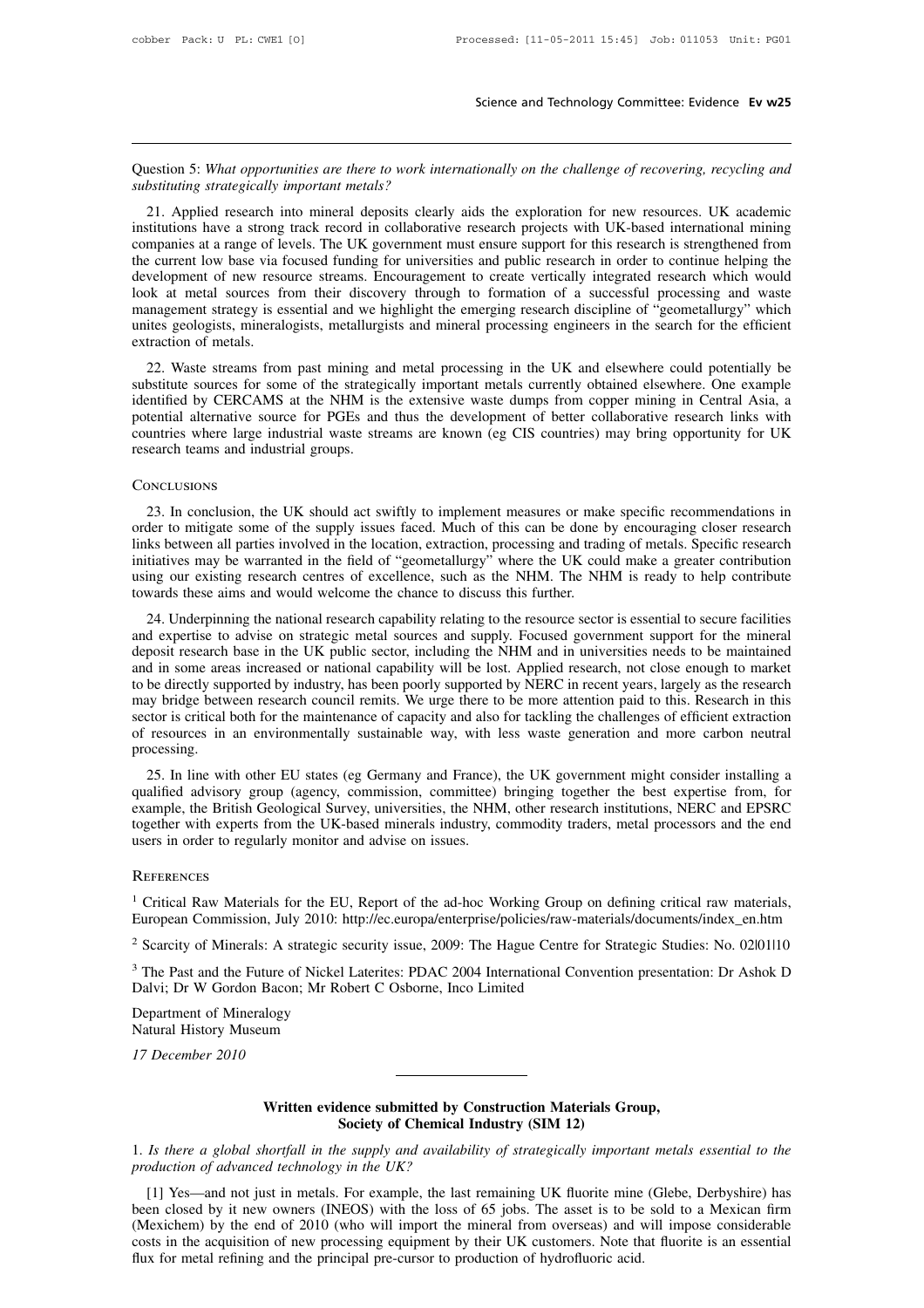w26 Science and Technology Committee: Evidence<br>
[2] In considering supply and availability, we must distinguish between primary and secondary production<br>
d between home and overseas sources. Our indigenous metals reserves, **Ev w26** Science and Technology Committee: Evidence<br>
[2] In considering supply and availability, we must distinguish between primary and secondary production<br>
and between home and overseas sources. Our indigenous metals re **Ev w26** Science and Technology Committee: Evidence<br> **Considering supply and availability**, we must distinguish between primary and secondary production<br>
and between home and overseas sources. Our indigenous metals reserve [2] In considering supply and availability, we must distinguish between primary and secondary production<br>and between home and overseas sources. Our indigenous metals reserves, though once extensive, are now<br>considerably de [2] In considering supply and availability, we must distinguish between primary and secondary production<br>and between home and overseas sources. Our indigenous metals reserves, though once extensive, are now<br>considerably de [2] In considering supply and availability, we must distinguish between primary and secondary production and between home and overseas sources. Our indigenous metals reserves, though once extensive, are now considerably de [2] In considering supply and availability, we must distinguish between primary and secondary production and between home and overseas sources. Our indigenous metals reserves, though once extensive, are now considerably de and between home and overseas sources. Our indigenous metals reserves, though once extensive, are now considerably depleted, being worked extensively from the dawn of the industrial revolution to the present. We are depend considerably dep<br>are dependent on<br>UK has reduced<br>(Britannia) our n<br>Xstrata (formerly<br>dependent on ove<br>we discard.<br>[3] As to the i External on the import of metals non overseas. Over the last decade, our ability to fellie inetas in the X has reduced markedly; seeing the closure of our last copper smelter (James Bridge) our last zinc Smelter ritannia) The imaginary, see the costal of our hast copper sinctual (James Bridge) our hast zine since (Britannia) our major aluminium refiner (Anglesey) and the withdrawal from the secondary lead business by Xstrata (formerly Brita

(Britania) our major mainmain reiner (Vinglesey) and the while which we discolledly lead business by<br>Xstrata (formerly Britannia Refines Metals on the Kent coast). These changes leave the country increasingly<br>dependent on Existing to overseas markets and technologies and severely limiting our ability to recycle the metals which<br>we discard.<br>[3] As to the impact on *"the production of advanced technology in the UK"* we can only speculate abou undoubtedly restricted by the lack of opportunity to develop R&D ideas with industrial sponsors, as strategically important businesses have been allowed technology in the UK" we can only speculate about the impact of the l [3] As to the impact on "*the production of advanced technology* if the impact of the loss of skills, facilities and knowledge to this countripate to the several technology in the availability of strategic metals has no c the impact of the loss of skills, facilities and knowledge to this country. In terms of technological development<br>(at which we still excel) the availability of strategic metals has not yet had a major impact on our R&D<br>cap (at which we still excel) the availability of strategic metals has not yet had a major impact on our R&D capability. However, our demonstrable inability to develop world-class research into profitable business is undoubted

doubtedly restricted by the lack of opportunity to develop R&D ideas with industrial sponsors, as<br>ategically important businesses have been allowed to decline.<br>How vulnerable is the UK to a potential decline or restriction trategically important businesses have been allowed to decline.<br>
2. How vulnerable is the UK to a potential decline or restriction in the supply of strategically important metals?<br>
What should the Government be doing to sa 2. How vulnerable is the UK to a potential decline or restriction in the supply of strategically important metals?<br>What should the Government be doing to safeguard against this and to ensure supplies are produced ethically 2. How vulnerable is the UK to a potential decline or restriction in the supply of strategically important metals?<br>What should the Government be doing to safeguard against this and to ensure supplies are produced ethically 2. How vanished is the OK to a potential accurte of restriction in the suppry of strategically important metals.<br>What should the Government be doing to safeguard against this and to ensure supplies are produced ethically?<br> If the mean include the coverance of metals whose supply limits industrial growth. Indium for display technology; lithium for high energy density batteries; the rare earth elements terbium, lanthanum and neodymium, are al [4] There are numerous examples of metals whose supply limits industrial growth. Indium for display technology; lithium for high energy density batteries; the rare earth elements terbium, lanthanum and neodymium, are all a technology; lithium for high energy density batteries; the rare earth elements terbium, lanthanum and neodymium, are all at the forefront of technological development and all are in short supply. There are two drivers to t neodymium, are all at the forefront of technological development and all are in short supply. There are two drivers to this. The "less common" light metals, lithium and titanium are abundant in the earth, but are difficult drivers to this. The "less common" light metals, lithium and ittanium are abundant in the earth, but are difficult<br>and energy-intensive to refine. The UK is at the forefront of titanium refining R&D (see the FFC process<sup>i</sup> and energy-intensive to refine. The UK is at the forefront of titanium refining R&D (see the FFC process<sup>i</sup>) and<br>lithium is produced and recycled by Umicore in Belgium amongst others. On a recent visit to Umicore I was<br>uns lithium is produced and recycled by Umicore in Belgium amongst others. On a recent visit to Umicore I was unsurprised to hear that the greatest restriction on the efficient recovery of lithium from batteries is that they a drawer! There is an obvious initiative the government could take to increase the supply of this metal—any<br>incentive to recycle mobile phone and other batteries would offer huge savings over refining lithium from<br>minerals s Fractive Considerable sum for a mook phone impais a sense of value in its owner, ich persists long after it has ceased to be used. Most of the redundant phones in the western world lie in a wwer! There is an obvious initia which persists ong anter it has ceased to be used. Most of the reductional phones in the western word he in a<br>drawer! There is an obvious initiative the government could take to increase the supply of this metal—any<br>incent

elements also. Much of our "green" technology depend on them, including wind turbines, low-energy light bulk is mined in Bolivia, with Australia, Chile, Afghanistan and China holding considerable reserves.<br>
[5] The issue o minerals such as spodumene. The UK does not have economic deposits of lithium, the bulk is mined in Bolivia, with Australia, Chile, Afghanistan and China holding considerable reserves.<br>
[5] The issue of Rare earth Elements If the start as spotular of the control of the contribution of the start is much in the start is much in the start is much further from our control. The automobile industry uses tens of thousands of tons of rare earth elem what Australia, Clinc, Argualansian and Clinia holding considerable reserves.<br>
[5] The issue of Rare earth Elements is much further from our control. The automobile industry uses tens<br>
of thousands of tons of rare earth el [5] The issue of Rare ea<br>of thousands of tons of ra<br>elements also. Much of ou<br>bulbs and hybrid car batte<br>threatened to stop, or seve<br>problem is that at present,<br>recycling worthwhile. elements also. Much of our "green" technology depend on them, including wind turbines, low-energy light<br>bulbs and hybrid car batteries. Of the 17 REE elements known, China holds 97% of the reserves and has<br>threatened to st *can this and hybrid car batteries.* Of the 17 REE elements known, China holds 97% of the reserves and has threatened to stop, or severely restrict their export, preferring to export them as high-value products. The proble

## *ensure in threatened to stop, or severely restrict their export, preterring* problem is that at present, there is an insufficient quantity of recycling worthwhile.<br> *a. How desirable, easy and cost-effective is it to reco*

Expling worthwhile.<br>
How desirable, easy and cost-effective is it to recover and recycle metals from discarded products? How<br>
in this be encouraged? Where recycling currently takes place, what arrangements need to be in pl 3. How desirable, easy and cost-effective is it to recover and recycle metals from discarded products? How can this be encouraged? Where recycling currently takes place, what arrangements need to be in place to ensure it i S. How desirable, easy and cost-effective is it to recover and recycle metals from discarded products? How can this be encouraged? Where recycling currently takes place, what arrangements need to be in place to ensure it i Strategy Board and their expective is a to recover that regele has the same this be encouraged? Where recycling currently takes place, what ensure it is done cost-effectively, safely and ethically?<br>
[6] It is relatively ea Sure it is done cost-effectively, safely and ethically?<br>
[6] It is relatively easy to recover elements from products, but this comes with an energy penalty and often<br>
nerates wastes which often have no practical use. Devel [6] It is relatively easy to recover elements from products, but this comes with an energy penalty and often generates wastes which often have no practical use. Developments in recycling technologies have been supported in

For all metal wastes which often have no practical use. Developments in recycling technologies have been<br>supported in the UK through the Research Councils, the Knowledge Transfer Networks and Technology<br>Strategy Board and generates wastes which order have no praetical dse. Develops<br>supported in the UK through the Research Councils, the Kno<br>Strategy Board and their continued success should be safeguarde<br>[7] To increase the recycling of metal The increase the recycling of metals generally, a strategic review of the efficiency with which industries<br>d local authorities deal with their waste inventory in needed. This should be followed by compulsory sorting<br>all me

[7] To increase the recycling of metals generally, a strategic review of the efficiency with which industries and local authorities deal with their waste inventory in needed. This should be followed by compulsory sorting o Figure increase the very engage of metals, a strategie concert of the embedding with which massiness of all metal wastes from households and businesses by the consumer and collection by local authorities. It is indefensibl are neither in use, nor in the recycling circuit. It would be in the nation's interest to minimize this quantity of each metal in the national waste inventory and then to identify routes to their recovery. Once we understa or all metal wastes from hoasthough<br>indefensible in a modern society<br>[8] We need a national review<br>metal in the national waste inver<br>nature of the problem, we will be<br>are neither in use, nor in the recy<br>though recycling in [8] We need a national review of metallic wastes in the UK, quantifying the amounts and locations of each<br>tatal in the national waste inventory and then to identify routes to their recovery. Once we understand the<br>ture of The metal in the national waste inventory and then to identify routes to their recovery. Once we understand the mature of the problem, we will be in a position to address it. At present a large, but unknown quantity of met

able when trading metal waste inventory and then to held in y loades to them recovery. Once we understand the nature of the problem, we will be in a position to address it. At present a large, but unknown quantity of metal battery has potentially great toxicological impact. Thankfully, it takes a very long time before it is adequately of metals are neither in use, nor in the recycling circuit. It would be in the nation's interest to minimize discolved and this is often sufficient for its impact to be diluted and dispersed. By and large, induction is method in provision for a VAT discount on new phones;<br>available when trading in an old one. The safety of recycl [9] You ask how recycling can be encouraged and this is effective by both carrot and stick. To impose fines on people discarding metal waste is one option as would be the provision of a VAT discount on new phones; availabl [9] You ask<br>on people disc<br>available when<br>battery has po<br>dissolved and<br>is excellent in<br>accounted for.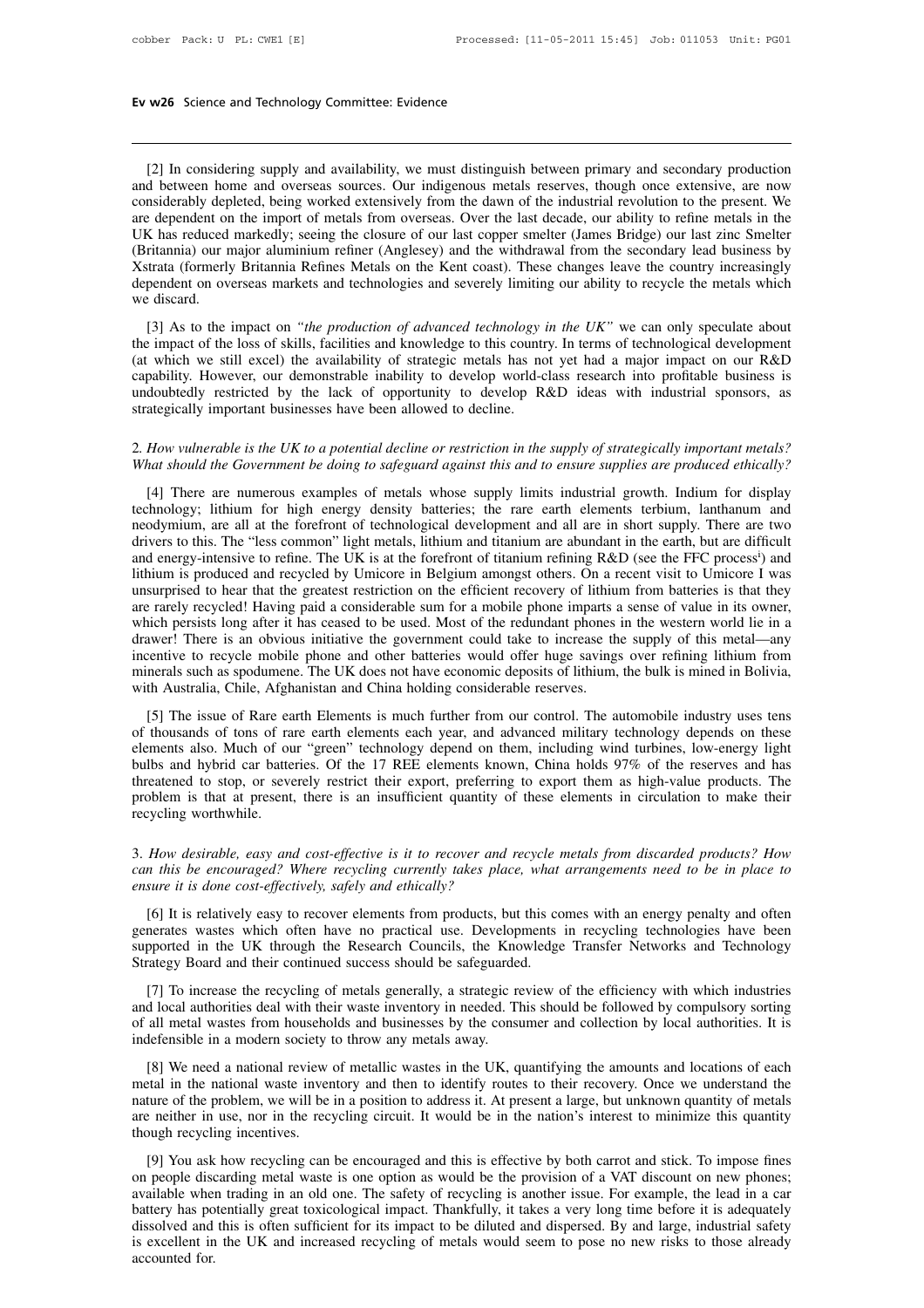Science and Technology Committee: Evidence Ev w27<br>
[10] Lastly, the ethics of recycling are occasionally very poor indeed. We have all seen waste ground where<br>
insulation has been burned from (often stolen) cables, prior t Science and Technology Committee: Evidence Ev w27<br>[10] Lastly, the ethics of recycling are occasionally very poor indeed. We have all seen waste ground where<br>the insulation has been burned from (often stolen) cables, prior Science and Technology Committee: Evidence Ev w27<br>
[10] Lastly, the ethics of recycling are occasionally very poor indeed. We have all seen waste ground where<br>
the insulation has been burned from (often stolen) cables, pri [10] Lastly, the ethics of recycling are occasionally very poor indeed. We have all seen waste ground where the insulation has been burned from (often stolen) cables, prior to their sale as scrap copper. This localized and [10] Lastly, the ethics of recycling are occasionally very poor indeed. We have all seen waste ground where the insulation has been burned from (often stolen) cables, prior to their sale as scrap copper. This localized and [10] Lastly, the ethics of recycling are occasionally very poor indeed. We have all seen waste ground where the insulation has been burned from (often stolen) cables, prior to their sale as scrap copper. This localized and Inclusion has been builded from (often stolen) cables, phot to their sale as scrap copper. This localized and<br>relatively small-scale crime is very difficult to prevent. Similarly, the export by sea of huge quantities of me relatively small-scale crime is very difficult to prevent. Similarly, the export by sea of huge quantities of metals<br>has ethical implications in that their initial "reprocessing" in India, China and the Philippines is ofte

Events ethically unsound practice in the UK, but once out of our control becomes very difficult to manage.<br> *Are there substitutes for those metals that are in decline in technological products manufactured in the UK?*<br> *W* Figures and the substitutes for those metals that are in decline in technological products manufactured in the UK?<br>How can these substitutes be more widely applied?<br>[11] Current technologies do not provide suitable alterna 4. Are there substitutes for those metals that are in decline in technological products manufactured in the UK?<br>How can these substitutes be more widely applied?<br>[11] Current technologies do not provide suitable alternativ 4. Are there substitutes for those metals that are in decline in technological products manufactured in the UK?<br>
How can these substitutes be more widely applied?<br>
[11] Current technologies do not provide suitable alternat How can these substitutes be more widely applied?<br>
[11] Current technologies do not provide suitable alternatives to the rare earth elements, which are of<br>
increasing concern. As stated above the opportunities for their re [11] Current technologies do not provide suitable alternatives to the rare earth elements, which are of increasing concern. As stated above the opportunities for their recycling are very limited at present. We do have the [11] Current technologies do not provide suitable alternatives to the rare earth elements, which are of increasing concern. As stated above the opportunities for their recycling are very limited at present. We do have the increasing concern. As stated above the opportunities for their recycling are very limited at present. We do have the facility for recycling platinum group metals from exhaust catalysts through Johnson Matthey, but the bus have the facility for recycling platinum group metals from exhaust catalysts throusiness is dependent on global car sales. At present, it is not very attractive to operators in the UK, they should be encouraged. Globally, streamed are to the challenge of recovering, the challenge of recovering, respectively and about recovery of PGM dust from road gulley waste and various proposals have been made to address this. Again, this is an area ripe reserves of platinum group metals and is the dominant force in their primary extraction. Much has been said<br>about recovery of PGM dust from road gulley waste and various proposals have been made to address this.<br>Again, thi

Figure 1.12] The UK R&D community depends in part, on the strength of our government officials in effective and bestituting strategically important metals?<br>
[12] The UK R&D community depends in part, on the strength of our S. What opportunities are there to work internationally on the challenge of recovering, recycling and<br>substituting strategically important metals?<br>[12] The UK R&D community depends in part, on the strength of our governmen 5. What opportunities are there to work internationally on the challenge of recovering, recycling and substituting strategically important metals?<br>[12] The UK R&D community depends in part, on the strength of our governmen 5. What opportunities are there to work internationally on the challenge of recovering, recycling and substituting strategically important metals?<br>
[12] The UK R&D community depends in part, on the strength of our governme substituting strategically important metals?<br>
[12] The UK R&D community depends in part, on the strength of our government officials in effective<br>
lobbying in Europe. Through the European Technology Platforms, we have an o [12] The UK R&D community depends in part, on the strength of oulobbying in Europe. Through the European Technology Platforms, we hartners in Europe in shaping the political agenda for strategic material representatives ar bying in Europe. Through the European Technology Platforms, we have an opportunity to work with<br>trtners in Europe in shaping the political agenda for strategic materials R&D. We need to ensure our<br>presentatives are well-ve partners in Europe in shaping the political agenda for strategic materials R&D. We need to ensure our representatives are well-versed in science and technology and are in an informed position to conduct these negotiations

representatives are well-versed in science and technology and are in an informed position to conduct these megotiations to this country's long-term advantage. There is no room for weakness here, as the German, Dutch and Sc negotiations to this country's long-term advantage. There is no room for weakness here, as the German, Dutch<br>and Scandinavian representatives seem especially able in this respect.<br>[13] Perhaps the greatest return for the t and Scandinavian representatives seem especially able in this respect.<br>
[13] Perhaps the greatest return for the taxpayer's money would be to provide the TSB or KTNs with the<br>
resources necessary to find prospective partne ITAT Perhaps the greatest return for the taxpayer's money would be to provide the TSB or KTNs with the resources necessary to find prospective partners and opportunities in Europe and to maximize the participation of the U [13] Perhaps the greatest return for the taxpayer's money would be to provide the TSB or KTNs with the resources necessary to find prospective partners and opportunities in Europe and to maximize the participation of the U resources necessary to find prospective partners and opportunities in Europe and to maximize the participation<br>of the UK research community. This would require a small group of people to monitor both the "Official<br>Journal" of the UK research<br>Journal" and "Frame<br>involvement with the<br>information transfer<br>easy step for the governation<br>austerity and informations<br>least in Europe.<br>[14] In conclusion volvement with the Directorates General and Technology Platforms will provide a valuable conduit for<br>formation transfer in both directions. The larger UK companies do this commercially and it would be an<br>sy step for the go information transfer in both directions. The larger UK companies do this commercially and it would be an easy step for the government to take, involving little cost for potentially great rewards. In these times of both aus

elsewhere omes at a cost to both the economy and environment. Moreover, it leaves us increasing our international collaboration, at least in Europe.<br>
[14] In conclusion, Britain no longer meets its own needs in terms of me to the fluctuations overload, this might go some way to increasing our international collaboration, at least in Europe.<br>
[14] In conclusion, Britain no longer meets its own needs in terms of metal extraction and its abilit [14] In conclusion, Britain no longer meets its own needs in terms of metal extraction and its ability to cycle the metals it has used has declined considerably in recent years. Exporting our metals for recycling expertenc

[14] In conclusion, Britain no longer meets its own needs in terms of metal extraction and its ability to recycle the metals it has used has declined considerably in recent years. Exporting our metals for recycling elsewhe recycle the metals it has used has declined considerably in recent years. Exporting our metals for recycling elsewhere comes at a cost to both the economy and environment. Moreover, it leaves us increasingly vulnerable to elsewhere comes at a cost to both the economy and environment. Moreover, it leaves us increasingly vulnerable<br>to the fluctuations of the international metals markets and the political whim of monopoly supplier nations.<br>[15 to the fluctuations of the international metals markets and the political v<br>[15] Our greatest asset is in expertise across the entire supply chain, f<br>and smelting, to novel technologies for recycling of secondary metals<br>so sought anti- graduates in these technologies and has generated a wealth of knowledge rat greater than inight<br>be expected for our relatively small population. Our R&D assets in these critically important areas should be<br>pro

## **REFERENCE**

The Calcium Chloride". Our Next Deasts in these chiteany important and protected at all costs to ensure the materials security of the nation.<br>
REFERENCE<br>
<sup>1</sup> G Z Chen, D J Fray, T W Farthing (2000). "Direct Electrochemical

## Independent Consultant in Geochemistry and Geomaterials<br>
Visiting Professor, Coventry University<br>
Visiting Professor, Coventry University

Currently:

DECLARATION OF INTERESTS: MARK TYRER B.SC.<br>Currently:<br>Independent Consultant in Geochemistry and Geor<br>Visiting Professor, Coventry University<br>Principal Research Fellow, University College, Lo<br>Honorary Senior Research Fello DECLARATION OF INTERESTS. MARK TTREK B.SC. M.SC. TH.D. TV<br>Currently:<br>Independent Consultant in Geochemistry and Geomaterials<br>Visiting Professor, Coventry University<br>Principal Research Fellow, University College, London<br>Hon Currently:<br>Independent Consultant in Geochemistry and Geomaterials<br>Visiting Professor, Coventry University<br>Principal Research Fellow, University College, London<br>Honorary Senior Research Fellow, Imperial College, London<br>Pro Independent Consultant in Geochemistry and Geomaterials<br>Visiting Professor, Coventry University<br>Principal Research Fellow, University College, London<br>Honorary Senior Research Fellow, Imperial College, London<br>Project Manage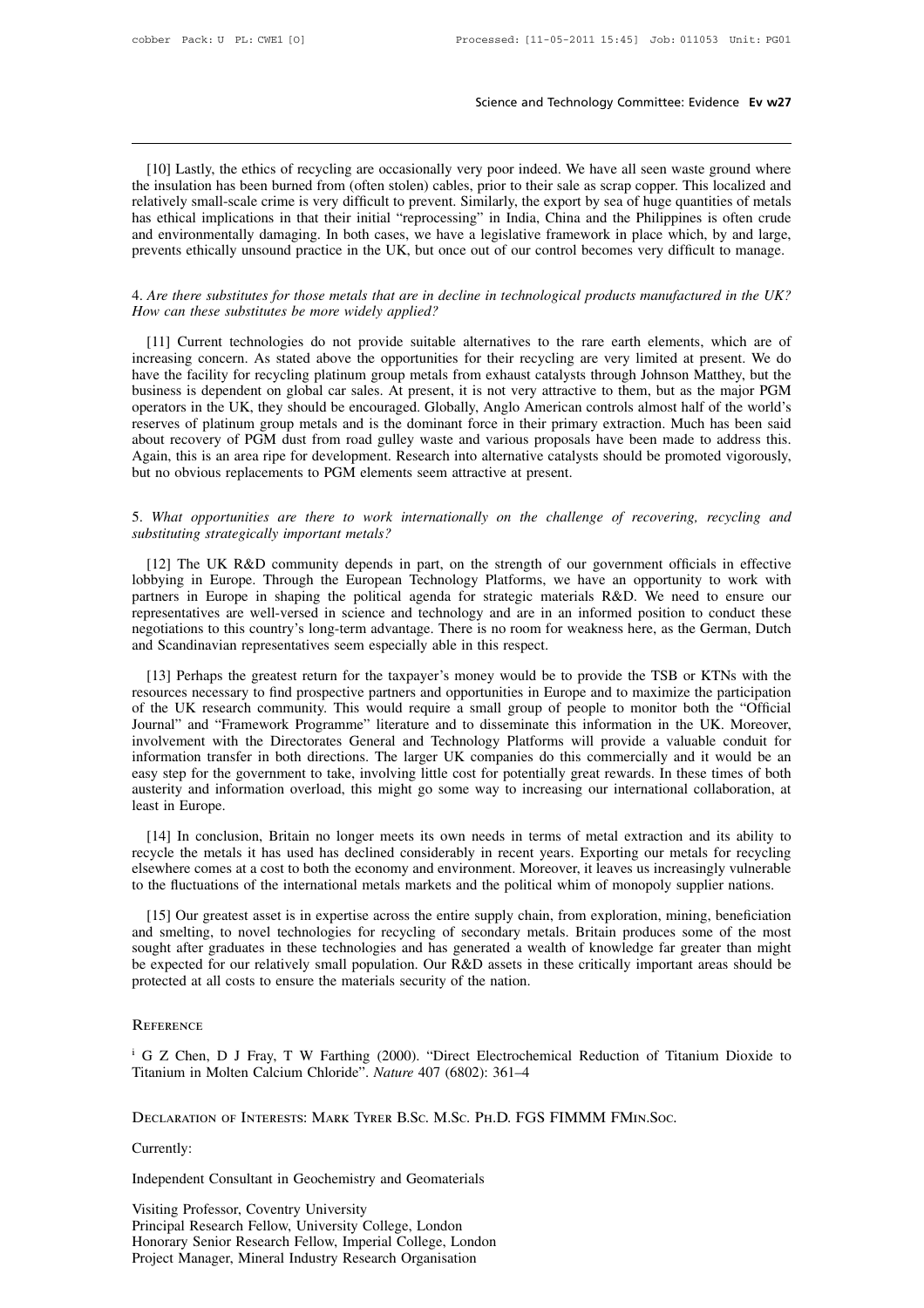Ev w28 Science and Technology Committee: Evidence<br>
Chairman, Construction Materials Group, Society of Chemical Industry<br>
Director: The Association of Consulting Scientists, London

Ev w28 Science and Technology Committee: Evidence<br>
Chairman, Construction Materials Group, Society of Chemical Industry<br>
Director: The Association of Consulting Scientists, London<br>
Company Associate: Land & Minerals Consul Chairman, Construction Materials Group, Society of Chemical Industry<br>Director: The Association of Consulting Scientists, London<br>Company Associate: Land & Minerals Consulting, Ltd. Bristol and Quarry Design Ltd. Bristol<br>Com Company Associate: Land & Minerals Consulting, Ltd. Bristol and Quarry Design Ltd. Bristol<br>Company Associate: Quintessa Ltd. Henley-on-Thames, Oxfordshire<br>Editorial Board member—*Mineral Processing & Extractive Metallurgy* Director: The Association of Consulting Scientists, London<br>Company Associate: Land & Minerals Consulting, Ltd. Bristol and Quarry Design Ltd. Bristol<br>Company Associate: Quintessa Ltd. Henley-on-Thames, Oxfordshire<br>Editoria

Company Associate: Land & Minerals Consulting, Ltd. Bristol and Quarry Design Ltd. Bristol<br>Company Associate: Quintessa Ltd. Henley-on-Thames, Oxfordshire<br>Editorial Board member—*Mineral Processing & Extractive Metallurgy* Company Associate: Land & Minerals Consulting, Ltd. Bristol and Quarry Design Ltd. Bristol<br>Company Associate: Quintessa Ltd. Henley-on-Thames, Oxfordshire<br>Editorial Board member—*Mineral Processing & Extractive Metallurgy* Company Associate: Quintessa Ltd. Henley-on-Thames, Oxfordshire<br>Editorial Board member—*Mineral Processing & Extractive Metallurgy* M<br>Committee member: Cementitious Materials Group, Institute of Materials<br>Committee member: Editorial Board member—*Mineral Processing & Extractive Metallurgy* Maney Pul<br>Committee member: Cementitious Materials Group, Institute of Materials, Mineral<br>Committee member: Materials Chemistry Group, Institute of Materi Editorial Board member—*Mineral Processing & Extractive Metallurgy* Maney P<br>Committee member: Cementitious Materials Group, Institute of Materials, Mineral<br>Committee member: Materials Chemistry Group, Institute of Material Committee member: Materials Chemistry Group, Institute of Materials, Minerals & Mining, London<br>
Committee member: Geochemistry Group, Geological Society<br>
Committee member: Applied Mineralogy Group, Mineralogical Society<br>
C Committee member: Materials Chemistry Group, Histate of Materials, Committee member: Geochemistry Group, Geological Society Committee member: Applied Mineralogy Group, Mineralogical Society Committee member: Standard "B/51

Chairman **Committee member: Applied Committee member: Standard** *Dr. Mark Tyrer***<br>***Dr. Mark Tyrer***<br>Chairman<br>Construction Materials Group.<br>***17 December 2010* Chairman<br>Construction Materials Group, So<br>*17 December 2010*<br>**Written evi<br>EXECUTIVE SUMMARY** 

## **Written evidence submitted by Research Councils UK (SIM 13)**

- Written evidence submitted by Research Councils UK (SIM 13)<br>TIVE SUMMARY<br>— Much of the concern over physical exhaustion of geological reserves of strategically important<br>metals is likely to be misplaced, though there are n Written evidence submitted by Research Councils UK (SIM 13)<br>SUMMARY<br>Much of the concern over physical exhaustion of geological reserves of strategica<br>metals is likely to be misplaced, though there are no grounds for compla
- Written evidence submitted by Research Councils UK (SIM 13)<br>
TIVE SUMMARY<br>
 Much of the concern over physical exhaustion of geological reserves of strategically important<br>
metals is likely to be misplaced, though there ar SUMMARY<br>Much of the concern over physical exhaustion of geological reserves of strategically important<br>metals is likely to be misplaced, though there are no grounds for complacency.<br>Due to the combination of 100% dependenc SUMMARY<br>Much of the concern over physical exhaustion of geolometals is likely to be misplaced, though there are no gro<br>Due to the combination of 100% dependence on imp<br>production in relatively few countries and low substit
- Much of the concern over physical exhaustion of geological reserves of strategically important<br>metals is likely to be misplaced, though there are no grounds for complacency.<br>
 Due to the combination of 100% dependence o metals is likely to be misplaced, though there are no grounds for complacency.<br>
Due to the combination of 100% dependence on imported supplies, a high concentration of<br>
production in relatively few countries and low substi Due to the combination of 100% dependence on imported supplies, a high concentration of production in relatively few countries and low substitutability and recycling rates, the UK is vulnerable to restrictions in supply of Due to the combination of 100% dependence on mip<br>production in relatively few countries and low substitt<br>vulnerable to restrictions in supply of some metals.<br>New technologies required to develop the Green Econom<br>some strat vulnerable to restrictions in supply of some metals.<br>
— New technologies required to develop the Green Economy will create a new sou<br>
some strategically important metals. To ensure such technologies contribute to th<br>
carbo New technologies required to develop the Green Economy will create a new source of demand for<br>some strategically important metals. To ensure such technologies contribute to the Green Economy,<br>carbon emissions and other env is trategically important metals. To ensure such technologies contribute to the Green Economy,<br>on emissions and other environmental impacts associated with mining and processing of<br>gically important metals should be minimi
- 
- Scientific research has a critical role to play in numerous areas including:<br>
 Understanding earth processes and properties that produce mineral deposits and developing<br>
new mineral exploration technology, both to expand Scientific research has a critical role to play in numerous areas including:<br>
— Understanding earth processes and properties that produce mineral deposits and developing<br>
new mineral exploration technology, both to expand — Understanding earth processes and properties that produce mineral deposits and developing<br>new mineral exploration technology, both to expand existing reserves and identify new<br>resources.<br>— Assessing the environmental imp
	- Assessing the environmental implications of exploiting minerals important for the Green<br>Economy, including whether extraction can be undertaken with a lower carbon footprint.<br>— Developing alternative or replacement mater
	-
	-

## **INTRODUCTION**

1. Research Councils UK (RCUK) is a strategic partnership set up to champion the research supported by<br>
1. Research Councils UK (RCUK) is a strategic partnership set up to champion the research supported by<br>
1. Research Co The seven UK Research Councils UK (RCUK) is a strategic partnership set up to champion the research supported by<br>the seven UK Research Councils. RCUK was established in 2002 to enable the Councils to work together more<br>eff EXECTIVE 1 INTRODUCTION<br>
1. Research Councils UK (RCUK) is a strategic partnership set up to champion the research supported by<br>
the seven UK Research Councils. RCUK was established in 2002 to enable the Councils to work t INTRODUCTION<br>1. Research Councils UK (RCUK) is a strategic partnership set up to champion the research supported by<br>the seven UK Research Councils. RCUK was established in 2002 to enable the Councils to work together more<br> INTRODUCTION<br>
1. Research Councils UK (RCU<br>
the seven UK Research Councils. I<br>
effectively to enhance the overall i<br>
contributing to the delivery of th<br>
available at www.rcuk.ac.uk.<br>
2. This evidence is submitted by 1. Research Councils UK (RCUK) is a strategic partnership set up to champion the research supported by eseven UK Research Councils. RCUK was established in 2002 to enable the Councils to work together more evertively to en the seven UK Research Councils. RCUK was established in 2002 to enable the Councils to work together more effectively to enhance the overall impact and effectiveness of their research, training and innovation activities, c

effectively to enhance the overall impact and effectiveness of their research, training and innovation activities,<br>contributing to the delivery of the Government's objectives for science and innovation. Further details are Councils: Example and Wet Science is submitted by RCUK on behalf of the Research Councils list<br>dent views. It does not include or necessarily reflect the views of the Knov<br>Department for Business, Innovation and Skills. The submissi is evidence is submitted by RCUK on behalf of the Research dent views. It does not include or necessarily reflect the vie Department for Business, Innovation and Skills. The subm ls:<br>
— Engineering and Physical Sciences Re in the Department for Business, Innovation and Skills. The submission is made on behalf of the following<br>
Councils:<br>
— Engineering and Physical Sciences Research Council (EPSRC).<br>
— Natural Environment Research Council (NE

- 
- 
- 

3. Matural Environment Research Council (CPSRC).<br>
3. NERC comments were provided by the British Geological Survey, NERC Swindon Office and Professor<br>
3. NERC comments were provided by the British Geological Survey, NERC Sw — Engineering and Physical Sciences Research Council (EPSRC).<br>
— Natural Environment Research Council (NERC).<br>
— Science and Technology Facilities Council (STFC).<br>
3. NERC comments were provided by the British Geological S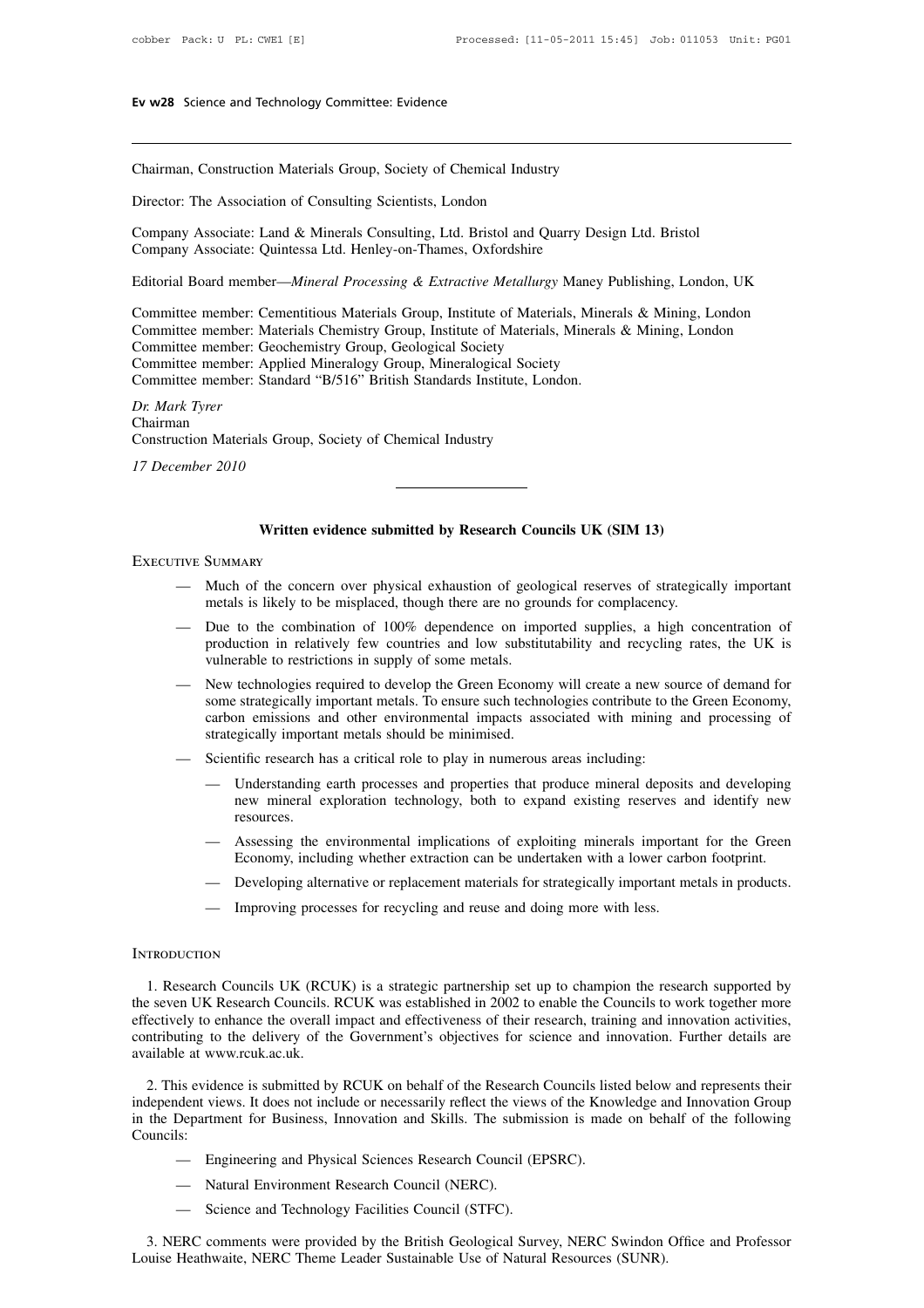## **BACKGROUND**

Science and Technology Committee: Evidence Ev w29<br>
4. Recent studies in the EU, USA, Japan, UK and elsewhere have attempted to identify the most "critical"<br>
tals and minerals<sup>1, 2, 3, 4</sup> so called because of their increasi BACKGROUND<br>4. Recent studies in the EU, USA, Japan, UK and elsewhere have attempted to identify the most "critical"<br>metals and minerals<sup>1, 2, 3, 4</sup> so called because of their increasing economic importance and high risk of BACKGROUND<br>4. Recent studies in the EU, USA, Japan, UK and elsewhere have attempted to identify the<br>metals and minerals<sup>1, 2, 3, 4</sup> so called because of their increasing economic importance an<br>supply shortage. Hitherto, gl

SuckGROUND<br>
4. Recent studies in the EU, USA, Japan, UK and elsewhere have attempted to identify the most "critical"<br>
stals and minerals<sup>1, 2, 3, 4</sup> so called because of their increasing economic importance and high risk o BACKGROUND<br>
4. Recent studies in the EU, USA, Japan, UK and elsewhere have attempted to identify the most "critical"<br>
metals and minerals<sup>1, 2, 3, 4</sup> so called because of their increasing economic importance and high risk 4. Recent studies in the EU, USA, Japan, UK and elsewhere have attempted to identify the most "critical" metals and minerals<sup>1, 2, 3, 4</sup> so called because of their increasing economic importance and high risk of supply sh F. Recent staties in the E.C. 63A, stapan, OK and essewhere have antempted to identify the most Critical metals and minerals<sup>1, 2, 3, 4</sup> so called because of their increasing economic importance and high risk of supply sh supply shortage. Hitherto, global consumption of critical metals has been relatively small.<br>
5. The NERC British Geological Survey (BGS) has monitored global metal production and trade for almost<br>
100 years. This knowledge 5. The NERC British Geological Survey (BGS) has monitored global metal production and trade for almost 0 years. This knowledge and experience, together with BGS' active participation in the recent EC study on fining critic The rights betweed and experience, together with BGS' active participation in the recent EC study on defining critical raw materials<sup>1</sup> leads us to suggest the following are considered the most "critical" strategically im

For years. Fins knowledge and experience, together with Deta active participation in the feeding certical"<br>defining critical raw materials<sup>1</sup> leads us to suggest the following are considered the most "critical"<br>strategical denting errical Taw Inaccials Leads a<br>strategically important metals: antimony,<br>platinum group metals, rare earths, rhenium<br>6. Consideration of future demand for<br>technologies required to develop the greee<br>different metals) mony, beryllium, cobalt, gallium, germanium, indium, lithium, niobium, rhenium, tantalum, tungsten.<br>
and for these metals is important, a major source of which will be new<br>
are green economy (see Annex 1 for examples of d strategically important inctars. antimony, ocrymam, coolar, gamulin, germanium, matum, matum, moorum, platinum group metals, rare earths, rhenium, tantalum, tungsten.<br>6. Consideration of future demand for these metals is i prannal group metals, rate cartis, memann, tandatum, tangsten.<br>
6. Consideration of future demand for these metals is important, a major source of which will be new<br>
technologies required to develop the green economy (see programme on "Mineral resources: security of supply in a changing environment" led by the  $SUNR<sup>5</sup>$  theme 6. Consideration of future demand for these metals is important, a major source of which will be new technologies required to develop the green economy (see Annex 1 for examples of driving technologies for different metal technologies required to develop the green economy (see Annex 1 for examples of driving technologies for different metals). For example, demand for gallium in emerging technologies may increase by a factor of more than 20 different metals). For example, demand for gallium in emerging technologies may increase by a factor of more<br>than 20 between 2006 and 2030<sup>1</sup>. For indium, germanium and neodymium, the factors are 8, 8 and 7,<br>respectively, 2. Industry will make choices to use specific materials for a proposed for million major research or Nineral resources: security of supply in a changing environment" led by the SUNR<sup>5</sup> theme r NERC. The focus would be to u Expectively, over the same period. This concern is the tocus of a proposed zo fillmon inajor research<br>programme on "Mineral resources: security of supply in a changing environment" led by the SUNR<sup>5</sup> theme<br>for NERC. The fo

for NERC. The focus would be to understand formation processes of metals important to the green economy<br>and the environmental implications of their extraction and whether this can be undertaken with a lower<br>carbon footprin For NERC. The focas would be to understand formation processes of inclusion<br>and the environmental implications of their extraction and whether this ca<br>carbon footprint.<br>7. Industry will make choices to use specific materia footprint.<br>
dustry will make choices to use specific materials for a particular application, device or product, based<br>
any factors—for example prior experience, availability, performance and cost. There is a strong role<br>
e y will make choices to use specific mate<br>factors—for example prior experience,<br>i science and engineering researchers to<br>ch has a critical role (often supported the<br>Replacement materials—developing alte<br>demonstrating perfor distry with make enotes to disc specific materials for a particular application, device of product, based<br>any factors—for example prior experience, availability, performance and cost. There is a strong role<br>erials science

- 
- networs—tor example prior experience, availability, performance and cost. There is a strong fore science and engineering researchers to expand the options available to companies. The two areas ch has a critical role (often reduction).

Replacement materials—developing alternative materials with the required characteristics and then<br>demonstrating performance in use.<br>Though outside the recycling and reuse—in order to recover strategically important materia demonstrating performance in use.<br>
— Processes for recycling and reuse—in order to recover strategically important materials, reduce the<br>
need for primary extraction of materials or achieve other environmental benefit (eg For future research and reuse—in order to recover strategically important materials, reduce the<br>need for primary extraction of materials or achieve other environmental benefit (eg energy<br>reduction).<br>8. Though outside the s and it is alternative technologies to overcome the stategically important<br>are actively outside the scope of this Inquiry, there is concern over the shortage of Hel<br>neutron detectors such as the STFC ISIS facility and in MR 8. Though outside the scope of this Inquiry, there is concern over the shortage of Helium 3 and 4 used in neutron detectors such as the STFC ISIS facility and in MRI scanners in hospitals. This is a potential limitation fo 8. Though outside the scope of this Inquiry, there is concern over the neutron detectors such as the STFC ISIS facility and in MRI scanners in here for future research and clinical applications, particularly related to lun For future research and clinical application<br>are actively developing alternative technical are actively developing alternative technical<br>Cluestian 1. Is there a global shortfall is<br>essential to the production of advanced<br>P

9. Before considering unchinated element gives to overtestive the fitting starting.<br>
1. Is there a global shortfall in the supply and availability of strategically important metals<br>
1. Is the production of advanced technol Question 1. Is there a global shortfall in the supply and availability of strategically important metals<br>essential to the production of advanced technology in the UK?<br>Physical Availability of Metals<br>9. Before considering U Question 1. *Is there a global shortfall in the supply and availability of strategically important metals*<br>essential to the production of advanced technology in the UK?<br>Physical Availability of Metals<br>9. Before considering essential to the production of advance<br>Physical Availability of Metals<br>9. Before considering UK supply,<br>metals in the Earth's crust. The rea<br>reserve levels have remained largely<br>earth metals in US deposits<sup>6,7</sup>.<br>10. Concer Superior Systeal Availability of Metals<br>
9. Before considering UK supply, it is necessary to address the generic issue of physical availability of<br>
tetals in the Earth's crust. The reality is that despite increasing metal 9. Before considering UK supply, it is necessary to address the generic issue of physical availability of metals in the Earth's crust. The reality is that despite increasing metal production over the past 50 years, reserve

by a buote considering of supply, it is necessary to address the generic issue of physical availability of metals in the Earth's crust. The reality is that despite increasing metal production over the past 50 years, reser receive levels have remained largely unchanged<sup>2</sup>. Indeed, recent reports suggest there is ample supply of rare earth metals in US deposits<sup>6,7</sup>.<br>10. Concerns regarding physical exhaustion of metals may be based on an over earth metals in US deposits<sup>6,7</sup>.<br>
10. Concerns regarding physical exhaustion of metals may be based on an over-simplistic view of the<br>
relationship between reserves and consumption (ie number of years supply remaining equ Exam Inclusion 10.<br>
10. Concerns regarded by annual consumption<br>
by annual consumption<br>
economically with e<br>
Consumption and respectively<br>
(a) Scientific a<br>
previously reviously (a) Concerns regarding physical exhaustion of metals may be based on an over-simplistic view of the tionship between reserves and consumption (ie number of years supply remaining equals reserves divided annual consumption) hip between reserves and consumption (ie number of years supply remaining equals reserves divided<br>il consumption). Metals of which we know the precise location, tonnage and which we can extract<br>cally with existing technolo

I consumption). Metals of which we know the precise location, tonnage and which we can extract<br>cally with existing technology—known as "reserves"—are tiny in comparison to the total amount.<br>totion and reserves change conti cally with existing technology—known as "reserves"—are tiny in comparison to the total amount.<br>
totion and reserves change continually in response to a) scientific advances and b) market forces, as<br>
below.<br>
Scientific adva Consumption and reserves change continually in response to a) scientific advances and b) market forces, as<br>outlined below.<br>(a) Scientific advances—As our scientific understanding improves, we can replenish reserves from<br>p previously undiscovered resources. For example, mineral deposit types which were largely unknown<br>50 years ago (such as porphyry deposits which are now the principal sources of copper, molybdenum<br>and rhenium) contribute sig 50 years ago (such as porphyry deposits which are now the principal sources of copper, molybdenum<br>and rhenium) contribute significantly to global reserves. These were discovered and developed largely<br>as a result of improv

<sup>&</sup>lt;sup>1</sup> European Commission (2010) Critical Raw Materials for the EU. Report of the ad-hoc working group on defining critical raw

press/data/pdf/080328Guidelines.pdf<br>Oakdene Hollins (2008) Material security for the UK economy. Report for DBIS (Technology Strategy Board) http://

www.oakdenehollins.co.uk/pdf/material\_security.pdf

<sup>5</sup> http://www.nerc.ac.uk/research/themes/resources/

Mational Research Council (2008) Minerals, Critical Minerals and the US Economy. National Academies Press, Washington.<br>
Ministry of Economy, Trade and Industry Japan (2008) Guidelines for securing national resources. http: Ministry of Economy, Trade and Industry Japan (2008) Guidelines for securing national resources. http://www.meti.go.jp/english/<br>press/data/pdf/080328Guidelines.pdf<br>Oakdene Hollins (2008) Material security for the UK econom press/data/pdf/080328Guidelines.pdf<br>
4 Oakdene Hollins (2008) Material security for the UK economy. I<br>
www.oakdenehollins.co.uk/pdf/material\_security.pdf<br>
5 http://www.nerc.ac.uk/research/themes/resources/<br>
6 The Principal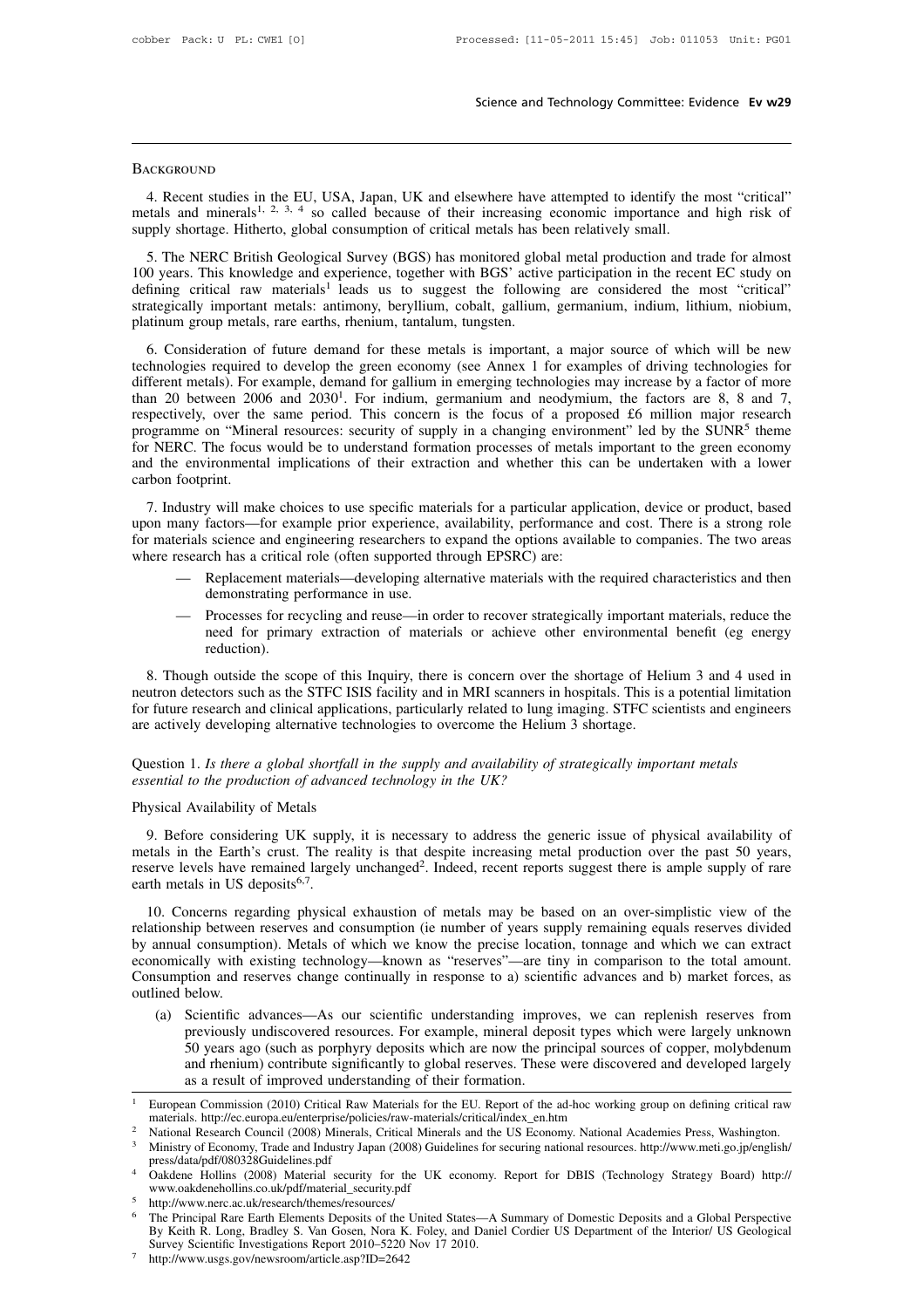(b) Market forces—Market forces influence reserve size as most metals occur in graded deposits: if prices<br>rise, reserves will extend to include lower grade ore; if prices fall, reserves will contract to include<br>only higher Science and Technology Committee: Evidence<br>
Market forces—Market forces influence reserve size as most metals occur in graded deposits: if prices<br>
rise, reserves will extend to include lower grade ore; if prices fall, rese Ev w30 Science and Technology Committee: Evidence<br>
(b) Market forces—Market forces influence reserve size as most metals occur in graded deposits: if prices<br>
rise, reserves will extend to include lower grade ore; if prices 11. Although physical exhaustion of primary metal supply is very unlikely, there are no grounds for the Machaustion of primary metal supply is very unlikely, there are no grounds for the material.<br>
11. Although physical ex

(b) Market forces—Market forces influence reserve size as most metals occur in graded deposits: if prices<br>rise, reserves will extend to include lower grade ore; if prices fall, reserves will contract to include<br>only higher (b) Market forces—Market forces influence reserve size as most metals occur in graded deposits: if prices rise, reserves will extend to include lower grade ore; if prices fall, reserves will contract to include only higher Fig. 2013. Through physical exhaustion of primary metal supply is very unlikely, there are no grounds for complacency. Our knowledge of transport and concentration processes of many strategically important metals is very p research in the UK and overseas, in conjunction with academia and industry, there are no grounds for complacency. Our knowledge of transport and concentration processes of many strategically important metals is very poor; omy migner grade materiar.<br>
11. Although physical exhaustion of primary metal supply is very unlikely, there are no grounds for<br>
complacency. Our knowledge of transport and concentration processes of many strategically imp is very poor; consequently collaborative science is vital in predicting and finding deposits of strategically important metals. Through its "Metals and Minerals for Environmental Technology" project, BGS carries out resear is very poor; consequently collaboration<br>important metals. Through its "Metals<br>research in the UK and overseas, in<br>properties that produce mineral deposi<br>on rare earths) and on new mineral exp<br>Environmental Considerations<br> 12. The environmental considerations<br>
12. The environmental resources of mineral deposits, on novel resources for environmental technology (initially focusing<br>
12. The environmental Considerations<br>
12. The environmental co

Environmental considerations<br>properties that produce mineral deposits, on novel resources for environmental technology (initially focusing<br>on rare earths) and on new mineral exploration technology.<br>Environmental Considerat total global energy demand is used solely to crush rock for mineral extraction, processing and use present a long term threat to UK supply. It is critically important to understand how to decarbonise the extraction process Environmental Considerations<br>12. The environmental costs of mineral resource extraction, processing and use present a long term threat to<br>UK supply. It is critically important to understand how to decarbonise the extractio Environmental Considerations<br>
12. The environmental costs of mineral resource extraction, processing and use pres<br>
UK supply. It is critically important to understand how to decarbonise the extraction<br>
total global energy 12. The environmental costs of mineral resource extraction, processing and use present a long term threat to K supply. It is critically important to understand how to decarbonise the extraction process. Around 3% of al glo 12. The environmental costs of initieral resource extraction, processing and use present a long term uneat to UK supply. It is critically important to understand how to decarbonise the extraction process. Around 3% of tota

Environmental impact can be minimised, such processes may significantly extend the resource base by allowing or<br>total global energy demand is used solely to crush rock for mineral extraction; carbon emitted as a consequenc total global energy demand is used solely to crush rock for mineral extraction; carbon emitted as a consequence<br>represents a significant environmental limit to our resource use. Major research and innovation is required in der to break the current link between metal use and greenhouse gas emissions.<br>
13. Current examples of low carbon resource extraction technology include in-situ leach mining (eg of<br>
ninium) and microbial bio-leaching (eg o 13. Current examples of low carbon resource extraction technology include in-situ leach mining (eg of uranium) and microbial bio-leaching (eg of copper and nickel) from extracted ores. As long as the environmental impact c

14. The proposed NERC SUNR programme on "Mineral Resources" (see paragraph 6) will (if funded),<br>pport research designed to minimise the carbon and environmental footprint of future use of mineral<br>sources.<br>5. Uneven resourc

support research designed to minimise the carbon and environmental footprint of future use of mineral resources.<br>Resource Distribution and Geopolitics<br>15. Uneven resource distribution and geopolitics present threats to UK demand from emerging economies are existed and environmental receptive resources.<br>
Resource Distribution and Geopolitics<br>
15. Uneven resource distribution and geopolitics present threats to UK supply<br>
distributed across th 15. Uneven resource distribution and geopolitics present threats to UK supply. Metal deposits are unevenly<br>15. Uneven resource distribution and geopolitics present threats to UK supply. Metal deposits are unevenly<br>16. The

Resource Distribution and Geopolitics<br>15. Uneven resource distribution and geopolitics present threats to UK supply. Metal deposits are unevenly<br>distributed across the globe and patterns of supply and demand shift continua reserves<sup>8</sup>. This should be exercised in conjunction with other EU member states, the US and Japan in order neven resource distribution and geopolitics present threats to UK supply. Metal deposits are unevenly and across the globe and patterns of supply and demand shift continually. There is rapidly increasing from emerging econ The formulation and geoponics positivated across the globe and patterns of supply a<br>demand from emerging economies such as Brazil, Ru<br>16. The likelihood is that tensions over resources<br>has a world-class capability to moni definant from emerging economies such as Diazri, reassia, multi and emita.<br>
16. The likelihood is that tensions over resources will increase over the next few years. The UK currently<br>
has a world-class capability to monito *i*mportant metals? What should the Government be doing to safeguard against this and to ensure supplies are production, consumption, trade and reserves<sup>8</sup>. This should be exercised in conjunction with other EU member stat *produced as a world-class capability*<br>*reserves<sup>8</sup>. This should be exerto forecast future security of sumportant metals? What should produced ethically?*<br>*Produced ethically?*<br>*UK Imports & Reliance* 

## Exercises Altride Sciences Associates to forecast future security of supp<br>Question 2. How vulnerable is the<br>important metals? What should the<br>produced ethically?<br>UK Imports & Reliance<br>17. The table in Annex 2 should be FU

17. The table in Annex 2 shows data on imports of strategically aportant metals? What should the Government be doing to safeguard against this and to ensure supplies are protocol et thically?<br>
17. The table in Annex 2 show Question 2. How vulnerable is the UK to a potential decline or restriction in the supply of strategically<br>important metals? What should the Government be doing to safeguard against this and to ensure supplies are<br>produced important metals? What should the Government be doing to safeguard against this and to ensure supplies are<br>produced ethically?<br>UK Imports & Reliance<br>17. The table in Annex 2 shows data on imports of strategically important produced ethically?<br>UK Imports & Reliance<br>17. The table in Annex 2 shows data on imports of strategically important metals into the UK and, for<br>comparison, into the EU 32. Note that both the UK and the EU are currently 100 UK Imports & Reliance<br>17. The table in Annex 2 shows data on imports of strategically important metals into the UK and, for<br>comparison, into the EU 32. Note that both the UK and the EU are currently 100% dependant for supp The table in Annex 2 shows data on imports of strategically important metals into the UK comparison, into the EU 32. Note that both the UK and the EU are currently 100% dependant for these metals, as such, the UK is vulner 17. The table in Almex 2 shows data on imports of strategically important metals into the UK and, for mparison, into the EU 32. Note that both the UK and the EU are currently 100% dependant for supply of see metals, as suc comparison, into the EU 32. Note that both the UK and the EU are currently 100% dependant for supply of these metals, as such, the UK is vulnerable to decline or restriction in their supply. A major deficiency in these fig is that they do not show imports embodied in finished and semi-finished goods (such as cobalt and<br>contained in rechargeable batteries). To our knowledge no reliable statistical data exists on this and<br>re it is difficult to

- imported in rechargeable batteries). To our knowledge no reliable statistical data exists on this and<br>s difficult to quantitatively assess our overall vulnerability to decline or restriction.<br>have been and will be many imp is difficult to quantitatively assess our overall vulnerability to decline or restriction.<br>
have been and will be many important technological developments which incorporate strategically<br>
etals, for example:<br>
The UK is a have been and will be many important technological developmer<br>etals, for example:<br>The UK is a world leader in the manufacture of auto-catalysts<br>imported from South Africa and Russia. Import levels and con<br>are even greater, metric is a world leader in the manufacture of auto-catalysts based on platinum group metals<br>
imported from South Africa and Russia. Import levels and consequent vulnerabilities in the EU<br>
are even greater, and pose a sign East, for example.<br>The UK is a world leader in the manufacture of auto-catalys<br>imported from South Africa and Russia. Import levels and co<br>are even greater, and pose a significant risk to UK manufacture<br>components and fini — The OK Is a world leader in the manufacture of alto-catalysts based on platinum group metals<br>
imported from South Africa and Russia. Import levels and consequent vulnerabilities in the EU<br>
are even greater, and pose a si are even greater, and pose a significant risk to UK manufacturers and consumers who import vital<br>components and finished goods from elsewhere in Europe.<br>— There is an enormous projected growth in the demand for lithium for
	-
	-

19. Components and finished goods from elsewhere in Europe.<br>
20. There is an enormous projected growth in the demand for lithium for electric vehicle batteries,<br>
20. The technology required to deliver the government's plan There is an enormous projected growth in the demand for lithium for electric vehicle batteries,<br>including Nissan's plans to manufacture them in the UK.<br>— The technology required to deliver the government's plans to build a including Nissan's plans to manufacture them in the UK.<br>
— The technology required to deliver the government's plans to build a "green manufacturing" sector<br>
eg solar cells, depends on the availability of some strategicall The technology required to deliver the government's plans to build a "green manufacturing" sector<br>
eg solar cells, depends on the availability of some strategically important metals.<br>
19. Research Council funding (via EPSR improved construction and engineering applications of newly created alloys.<br>
19. Research Council funding (via EPSRC) has facilitated the development of new materials and that rely on the inclusion of strategically importa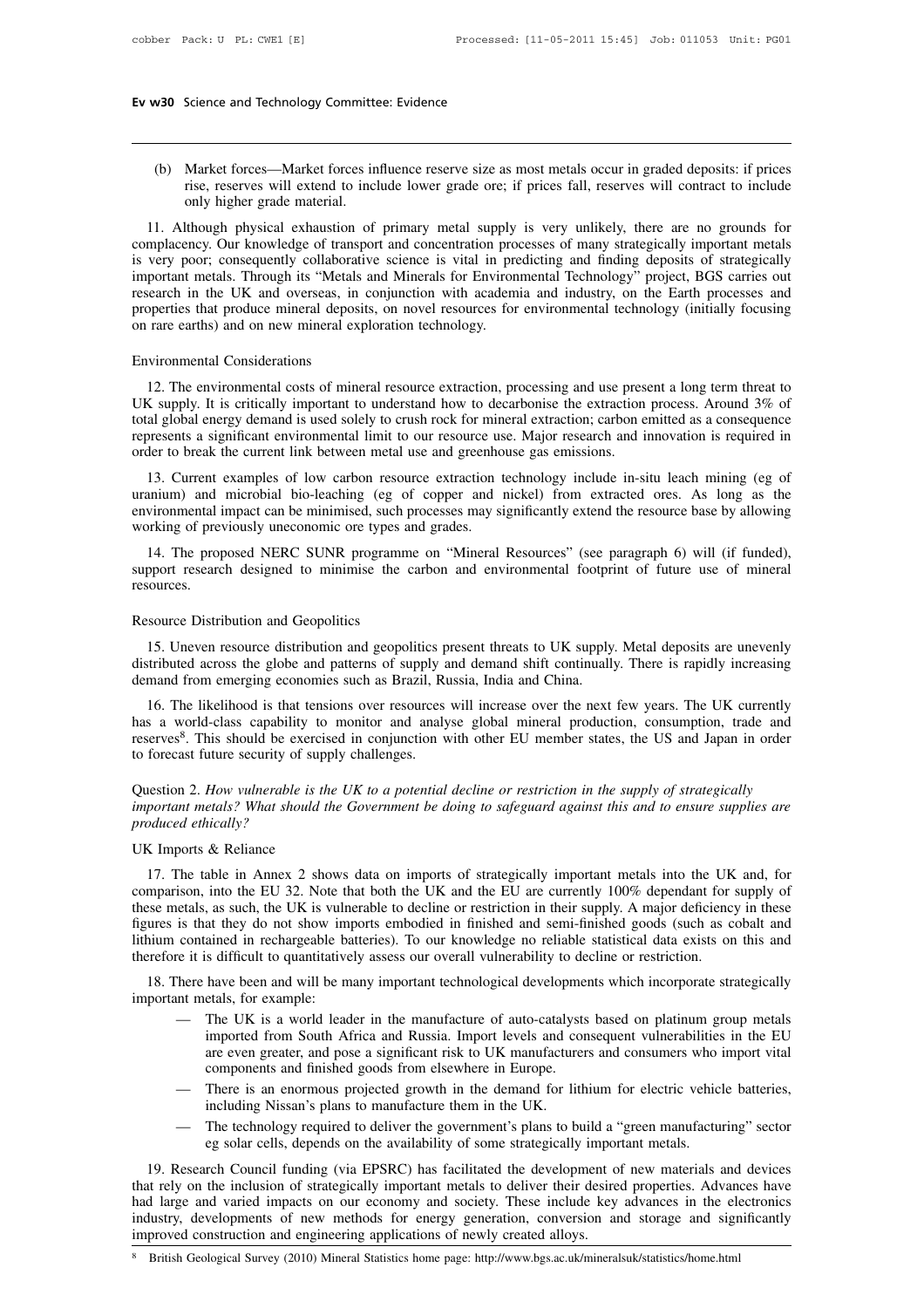20. Shortages in the supply of Rare Earths and other strategically important materials would have a negative pact on the development of key UK-based large scientific facilities, such as Diamond and ISIS, operated by FC and Science and Technology Committee: Evidence Ev w31<br>20. Shortages in the supply of Rare Earths and other strategically important materials would have a negative<br>impact on the development of key UK-based large scientific faci Science and Technology Committee: Evidence Ev w<br>
20. Shortages in the supply of Rare Earths and other strategically important materials would have a negati<br>
impact on the development of key UK-based large scientific facili

20. Shortages in the supply of Rare Earths and other strategically important materials would have a negative pact on the development of key UK-based large scientific facilities, such as Diamond and ISIS, operated by FC and 20. Shortages in the supply of Rare Earths and other strategically important materials would have a negative impact on the development of key UK-based large scientific facilities, such as Diamond and ISIS, operated by STFC 20. Shortages in the supply of Rare Earths and other strategically important materials would have a negative<br>impact on the development of key UK-based large scientific facilities, such as Diamond and ISIS, operated by<br>STFC mpact on the development of key UK-based large scientific facilities, such as Diamond and ISIS, operated by STFC and its partners, as well in other areas eg the development of the next generation of solar cells.<br>21. Some s product should demand increase independently of the carrier metal.<br>
The carrier metals' from ores in which they present in low concentrations<br>
aluminium ore) and germanium (found in zinc ore). Production from the<br>
by deman 21. Some stategreamy import<br>of "carrier metals" from ores in<br>aluminium ore) and germanium<br>by demand for the carrier metal<br>product should demand increase<br>Safeguarding Supply<br>22. In general, we would sub

minium ore) and germanium (tound in zinc ore). Production from these ore types is predominantly driven<br>demand for the carrier metal. This factor may constrain any possible increase in production of the coupled<br>oduct should by demand for the carrier metal. This factor may constrain any possible increase in production of the coupled<br>product should demand increase independently of the carrier metal.<br>Safeguarding Supply<br>22. In general, we would Better knowledge of indigenous resources, improved and consistent the recent EU Critical Raw Materials<br>report<sup>9</sup> as a way forward in addressing potential decline or restriction in supply. Recommendations include<br>better kno Safeguarding Supply<br>22. In general, we would subscribe to the recommendations made in the recent EU Critical Raw Materials<br>report<sup>9</sup> as a way forward in addressing potential decline or restriction in supply. Recommendation Safeguarding Supply<br>22. In general, we would subscribe to the recommendations made in the recent EU Critical Raw Materials<br>report<sup>9</sup> as a way forward in addressing potential decline or restriction in supply. Recommendation 22. In general, we would subscribe to the recommendations made in the recent EU Critical Raw Materials report<sup>9</sup> as a way forward in addressing potential decline or restriction in supply. Recommendations include better kno 22. In general, we would subscribe to the recommendations made in the recent EU Critical Raw Materials report<sup>9</sup> as a way forward in addressing potential decline or restriction in supply. Recommendations include better kno ther knowledge of indigenous resources, improved and consistent statistics on mass flows, proactive trade<br>licy with regard to strategically important metals (this needs to be carried out at the EU level in order to<br>hieve s policy with regard to strategically important metals (this needs to be carried out at the EU level in order to<br>achieve sufficient critical mass when negotiating with other powerful trading groups) and policies to encourage increase and resource efficient critical mass when negotiating with other powerful trading groups) and policies to encourage<br>recycling, reuse and resource efficiency. It should be noted however, this report is primarily co

External and a resolute enterting. It should be holded however, this report is printially concerned with cross to raw materials and not to understanding their life cycle or implications of use on the environment.<br>23. An em 23. An emerging alternative approach to maintaining supply is collaboration or even vertical integration of<br>mining companies and industrial consumers. This provides certainty for the metal producers and security of<br>supply

25. The cheral and industrial consumers. This provides certainty for the metal producers and security of pply for manufacturers<sup>10</sup>.<br>24. In the past, stockpiling has been used by governments as a mechanism to reduce vulner Supply for manufacturers<sup>10</sup>.<br>
24. In the past, stockpiling has been used by governments as a mechanism to reduce vulnerability. Whilst this<br>
approach has been seen as expensive and ineffective, some countries and private 24. In the past, stockpiling has been used by governments as a mechanism to reduce vulnerability. Whilst this<br>approach has been seen as expensive and ineffective, some countries and private companies retain stockpiles.<br>25. 24. In the past, stockpiling has been used by governments as a mechanism to reduce vulnerability. Whilst this approach has been seen as expensive and ineffective, some countries and private companies retain stockpiles.<br>25. income above are a sexpensive and ineffective, some countries and private companies retain stockpiles.<br>
25. The Research Councils engage with forums such as the Materials Knowledge Transfer Network (KTN),<br>
the Chemistry In 25. The Research Councils engage with forums such as the Materials Knowledge Transfer Network (KTN), the Chemistry Innovation KTN and the Inter-Departmental Materials Coordination (IMC) group—a cross government group led b NPL, the Technology Strategy Board and other partners. These interactions allow us to feed in relevant<br>information about current research and new developments and thus to develop a strategic approach to<br>addressing the issu

FL, the Technology Strategy Board and other partners. These interactions allow us to feed in relevant<br>formation about current research and new developments and thus to develop a strategic approach to<br>dressing the issue.<br>26 mformation about current research and new developments and thus to develop a strategic approach to<br>addressing the issue.<br>Ethical Production<br>26. Wealth released as a result of minerals extraction is simultaneously an opport Ethical Production<br>
26. Wealth released as a result of minerals extraction is simultaneously an opportunity and a threat to the<br>
development prospects of a country. It is likely that the bulk of primary supply of strategic Ethical Production<br>26. Wealth released as a result of minerals extraction is simultaneously an opportunity and a threat to the<br>development prospects of a country. It is likely that the bulk of primary supply of strategical development prospects of a country. It is likely that the bulk of primary supply of strategically important metals will come from the developing world. Although mineral endowments should enable poorer countries to embark o 26. Wealth released as a result of minerals extraction is simultaneously an opportunity and a threat to the velopment prospects of a country. It is likely that the bulk of primary supply of strategically important metals I development prospects of a country. It is likely that the bulk of primary supply of strategically important metals will come from the developing world. Although mineral endowments should enable poorer countries to embark o

will come from the developing world. Although mineral endowments should enable poorer countries to embark<br>on a path to economic development, the evidence shows that resource- rich developing countries to embark<br>on a path t on a path to economic development, the evidence shows that resource- rich developing countries often move<br>in the opposite direction toward poverty and instability.<br>27. Inter-governmental agreements (such as the UK-led Extr in the opposite direction toward poverty and instability.<br>
27. Inter-governmental agreements (such as the UK-led Extractive Industries Transparency Initiative) and<br>
the rise of corporate responsibility initiatives amongst the rise of corporate responsibility initiatives amongst the western mining sector (such as the Global Mining<br>Initiative) have made major advances in improving the social and environmental impact of mining in the<br>developin 28. Although formalised extraction by large enterprises is the familiar face of mining sector (such as the Global Mining itative) have made major advances in improving the social and environmental impact of mining in the v Initiative) have made major advances in improving the social and environmental impact of mining in the developing world. A serious challenge to this improvement is the rise of mining enterprises based in large emerging eco

developing world. A serious challenge to this improvement is the rise of mining enterprises based in large emerging economies, but operating word-wide, which can adhere to different ethical standards to those established i emerging economies, but operating word-wide, which can adhere to different ethical standards to those established in developed economies.<br>
28. Although formalised extraction by large enterprises is the familiar face of min established in developed economies.<br>
28. Although formalised extraction by large enterprises is the familiar face of mining in the west, informal<br>
artisanal and small-scale mining (ASM) is a major extractive activity in th 28. Although formalised extraction by large enterprises is the familiar face of mining in the west, informal artisanal and small-scale mining (ASM) is a major extractive activity in the developing world. Of the listed crit 28. Although formalised extraction by large enterprises is the familiar face of mining in the west, informal artisanal and small-scale mining (ASM) is a major extractive activity in the developing world. Of the listed crit and and small-scale mining (ASM) is a major extractive activity in the developing world. Of the liste critical metals, only tantalum-niobium (sometimes known as "coltan") is produced in any quantity by ASM. The long-runnin The long-tummig civit wat in the Congo is, in part, caused by conflict over control sinan-scale cotan innes.<br>
Millions of people worldwide are economically dependent on ASM and the social, environmental and economic<br>
issue *products* of people worldwide are economically dependent on ASM and the social, environmental and economic issues associated with ASM pose a considerable developmental challenge. Aid donors (including the UK) must recogni

*be in place to ensure it is done cost-effectively, safely and environmental per* environmental per and NGOs in developing countries to improve the social and environmental per Question 3. How desirable, easy and cost-effe 29. Recycling, substitution and resource effective is it to recover and recycle metals from discarded oducts? How can this be encouraged? Where recycling currently takes place, what arrangements need to in place to ensure Question 3. How desirable, easy and cost-effective is it to recover and recycle metals from discarded<br>products? How can this be encouraged? Where recycling currently takes place, what arrangements need to<br>be in place to en

risk:\_access\_to\_tecnology\_minerals,\_Sept\_2010/\$FILE/Material%20risk\_final.pdf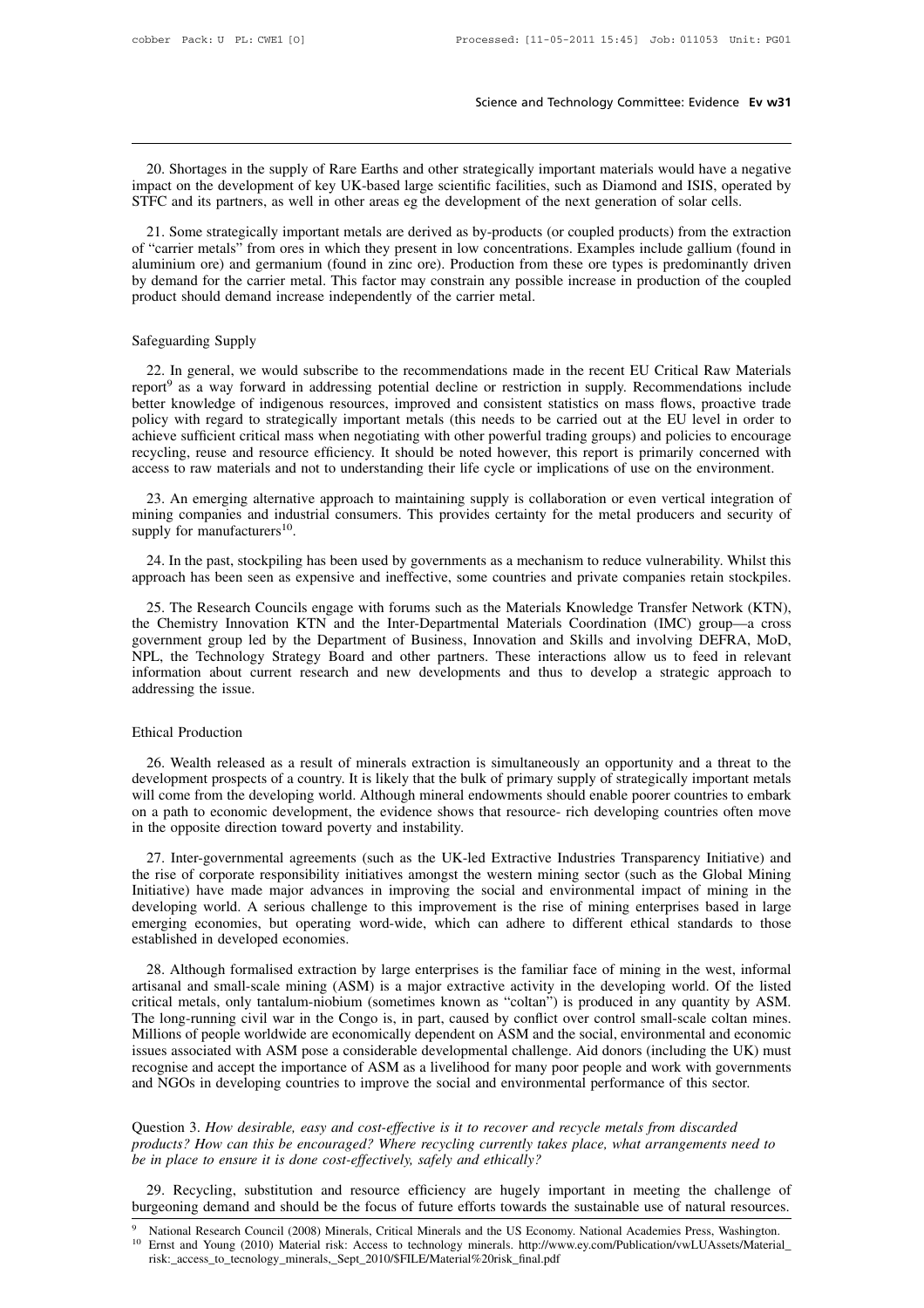- 
- **30.** Research councils are investing in research looking at the long-term sustainable use of materials:<br>
 NERC are proposing a major £15 million initiative on Resource Recovery from Waste led by the<br>
SUNR and the Environ Science and Technology Committee: Evidence<br>
Mesearch councils are investing in research looking at the long-term sustainable use of materials:<br>
— NERC are proposing a major £15 million initiative on Resource Recovery from The Environment Summittee: Evidence<br>
SUNR and the Environment, Pollution and Human Health<sup>11</sup> science themes, and involving other<br>
SUNR and the Environment, Pollution and Human Health<sup>11</sup> science themes, and involving othe The Councils are investing<br>
RERC are proposing a n<br>
SUNR and the Environn<br>
Research Councils.<br>
As part of the Sustainabl<br>
University of Southampt
	- Nesearch councils are investing in research looking at the long-term sustainable use of materials:<br>
	 NERC are proposing a major £15 million initiative on Resource Recovery from Waste led by the<br>
	SUNR and the Environment, rch councils are investing in research looking at the long-term sustainable use of materials:<br>NERC are proposing a major £15 million initiative on Resource Recovery from Waste led by the<br>SUNR and the Environment, Pollution MERC are proposing a major £15 million initiative on Resource Recovery from Waste led by the SUNR and the Environment, Pollution and Human Health<sup>11</sup> science themes, and involving other Research Councils.<br>As part of the Su NERC are proposing a major £15 million initiative on Resource Recovery from Waste led by the<br>SUNR and the Environment, Pollution and Human Health<sup>11</sup> science themes, and involving other<br>Research Councils.<br>As part of the Su SUNR and the Environment<br>Research Councils.<br>As part of the Sustainable<br>University of Southampton<br>Management<sup>12</sup>. This rese<br>material/energy recovery aurban environments.<br>The EPSRC Centre for<br>University is investigating — As part of the Sustainable Urban Environment programme EPSRC funded a consortium led by the<br>
	University of Southampton to investigate Strategies and Technologies for Sustainable Urban Waste<br>
	Management<sup>12</sup>. This research As part of the Sustainable Urban Environment programme EPSRC funded a consortium led by the University of Southampton to investigate Strategies and Technologies for Sustainable Urban Waste Management<sup>12</sup>. This research loo
	- University of Southampton to investigate Strategies and Technologies for Sustainable Urban Waste Management<sup>12</sup>. This research looked to improve our understanding of waste treatment and material/energy recovery and our und Management<sup>12</sup>. This research looked to improve our understanding of waste treatment and<br>material/energy recovery and our understanding of resource and energy flows through and within<br>urban environments.<br>The EPSRC Centre f material/energy recovery and our understanding of resource and ene<br>urban environments.<br>The EPSRC Centre for Innovative Manufacturing in Liquid Me<br>University is investigating more cost-effective and sustainable proce<br>succes — The EPSRC Centre for Innovative Manufacturing in Liquid Metal Engineering<sup>13</sup> at Brunel<br>University is investigating more cost-effective and sustainable processes for metal engineering. If<br>successful this research will dr The EPSRC Centre for Innovative Manufacturing in Liquid Metal Engineering<sup>13</sup> at Brunel University is investigating more cost-effective and sustainable processes for metal engineering. If successful this research will dram University is investigating more cost-effective and sustainable successful this research will dramatically reduce the energy coverall environmental impact of the metal-casting industry. Lon this funding could be applied to
- this funding could be app<br>
 EPSRC plans a major foc<br>
address a range of sustain<br>
materials reprocessing and<br>
Limits to Recycled Supply<br>
31. In general, the free market has

31. In general, the free market has so far been ineffective in encouraging recycling and resource efficiency. address a range of sustainability challenges, including energy and resource efficient manufacturing,<br>materials reprocessing and sustainable design approaches.<br>Limits to Recycled Supply<br>31. In general, the free market has materials reprocessing and sustainable design approaches.<br>
Limits to Recycled Supply<br>
31. In general, the free market has so far been ineffective in encouraging recycling and resource efficiency.<br>
Policy and related econom Limits to Recycled Supply<br>
31. In general, the free market ha<br>
Policy and related economic instrure<br>
contributed significantly to the UK<br>
(second highest in Europe)<sup>14</sup>.<br>
32. For the foreseeable future, the 31. In general, the free market has so far been ineffective in encouraging recycling and resource efficiency.<br>
Ilicy and related economic instruments have proved more effective. For example, the Aggregates Levy has<br>
Intri 31. In general, the free market has so far been ineffective in encouraging recycling and resource efficiency.<br>Policy and related economic instruments have proved more effective. For example, the Aggregates Levy has<br>contri

Policy and related economic instruments have proved more effective. For example, the Aggregates Levy has contributed significantly to the UK's high level of aggregates (ie crushed stone, sand and gravel) recycling (second contributed significantly to the UK's high level of aggregates (ie crushed stone, sand and gravel) recycling (second highest in Europe)<sup>14</sup>.<br>
32. For the foreseeable future, the vast bulk of our requirements for strategic Five million tonnes was from mining, with three million tonnes are derived from recycling.<br>The minimal of the same method of our requirements for strategically important metals will have<br>to be sourced from primary resourc 32. For the foreseeable future, the vast bulk of our requirements for strategically important metals will have to be sourced from primary resources within the crust. The upper limit on what is available for recycling is d 32. For the foreseeable future, the vast bulk of our requirements for strategically important metals will have<br>to be sourced from primary resources within the crust. The upper limit on what is available for recycling is<br>d way of illustration, global consumption of copper in 1970 was approximately eight million tonnes per anum.<br>Five million tonnes was from mining, with three million tonnes from recycling. In 2008 global copper consumption wa

research carried out as part of the recent European Raw Materials Initiative<sup>16</sup> suggests that recycling rates for Five million tonnes was from mining, with three million tonnes from recycling. In 2008 global copper<br>Five million tonnes was from mining, with three million tonnes from recycling. In 2008 global copper<br>consumption was abou row minimized was not 24 million tonnes, of which eight million tonnes are derived from recycling, with the remaining 16 million tonnes from primary production.<br>33. For most other metals recycling provides only 10–20% of d currently residing in the anthropogenic environment is very small compared to that needed to meet predicted research carried out as part of the recent European Raw Materials Initiative<sup>16</sup> suggests that recycling rates for 33. For most other metals recycling provides only 10–20% of demand, although work by UNEP research carried out as part of the recent European Raw Materials Initiative<sup>16</sup> suggests that recycling ra elements such as Gallium 34. Assessing the further potential contribution of recycling to meeting and such as Gallium, Indium, Tantalum and Rare Earths are currently less that recycling rates for ements such as Gallium, Indium, Tantalum and Rare E belements such as Gallium, Indium, Tantalum and Rare Earths are currently less than 1%. Even if recycling rates for these materials were much higher, we must recognise that the strategically important metal "resource" curr

Fraces for these materials were much higher, we must recognise that the strategically important metal "resource"<br>currently residing in the anthropogenic environment is very small compared to that needed to meet predicted<br>d society which may become available as a "resource" for recycling.<br>
Society which manufacturers of electric vehicles, wind generators, solar J<br>
34. Assessing the further potential contribution of recycling to meetin<br>
by lac 34. Assessing the further potential contribution of recycling to meeting demand within the UK is hampered<br>by lack of figures on imports of strategically important metals contained in finished and semi-finished goods<br>(see p <sup>34.</sup> Assessing the further potential contribution of recycling to meeting<br>by lack of figures on imports of strategically important metals contained<br>(see paragraph 17). This makes it difficult to quantify the amount of str

See paragraph 17). This makes it difficult to quantity the amount of strategically impociety which may become available as a "resource" for recycling.<br>
also 4. Are there substitutes for those metals that are in decline in measured and the temperature as a measured to recycling.<br>
1991 and the UK? How can these substitutes be more widely applied?<br>
1995. When developing new materials and devices researchers need to consider:<br>
1995. When develo Question 4. Are there substitutes for those metals that are in decline in technological products manufactured<br>in the UK? How can these substitutes be more widely applied?<br>35. When developing new materials and devices resea

- 
- 
- 
- 
- details the UK? How can these substitutes be more widely applied?<br>
35. When developing new materials and devices researchers need to consider:<br>  $\blacksquare$  If strategically important metals are essential to provide the required 35. When developing new materials and devices researchers need to consider:<br>
— If strategically important metals are essential to provide the required properties.<br>
— If there are alternative materials that will display the If strategically important metals and devices researchers heed to constitute the required if there are alternative materials that will display the same propert What the minimum level of the required element is that will al — If suategreary important metals are essential to provide the required properties.<br>
— If there are alternative materials that will display the same properties.<br>
— What the minimum level of the required element is that wil If there are alternative materials that will display the same<br>What the minimum level of the required element is that w<br>What the environmental implications of metal use are anc<br>environmental constraints might limit future u — What the minimum level of the required element is that will allow the same properties to 1<br>— What the environmental implications of metal use are and how this will change in the fut<br>environmental constraints might limit
	-
	-

<sup>13</sup> http://gow.epsrc.ac.uk/ViewGrant.aspx?GrantRef=EP/H026177/1

quantities of strategically important inctais is viable.<br>
— The end of life and how to recapture, reuse or recycle strategically important metals.<br>
<sup>11</sup> http://www.nerc.ac.uk/ViewGrant.aspx?GrantRef=GR/S79626/01<br>
<sup>13</sup> http Report\_2009.pdf 16 http://www.nerc.ac.uk/research/themes/health/<br>
16 http://gow.epsrc.ac.uk/ViewGrant.aspx?GrantRef=GR/S79626/01<br>
16 http://gow.epsrc.ac.uk/ViewGrant.aspx?GrantRef=EP/H026177/1<br>
14 Mineral Products Association (2009) Susta

<sup>&</sup>lt;sup>15</sup> http://www.usgs.gov/newsroom/article.asp?ID=2642<br><sup>16</sup> National Research Council (2008) Minerals, Critical Minerals and the US Economy. National Academies Press, Washington.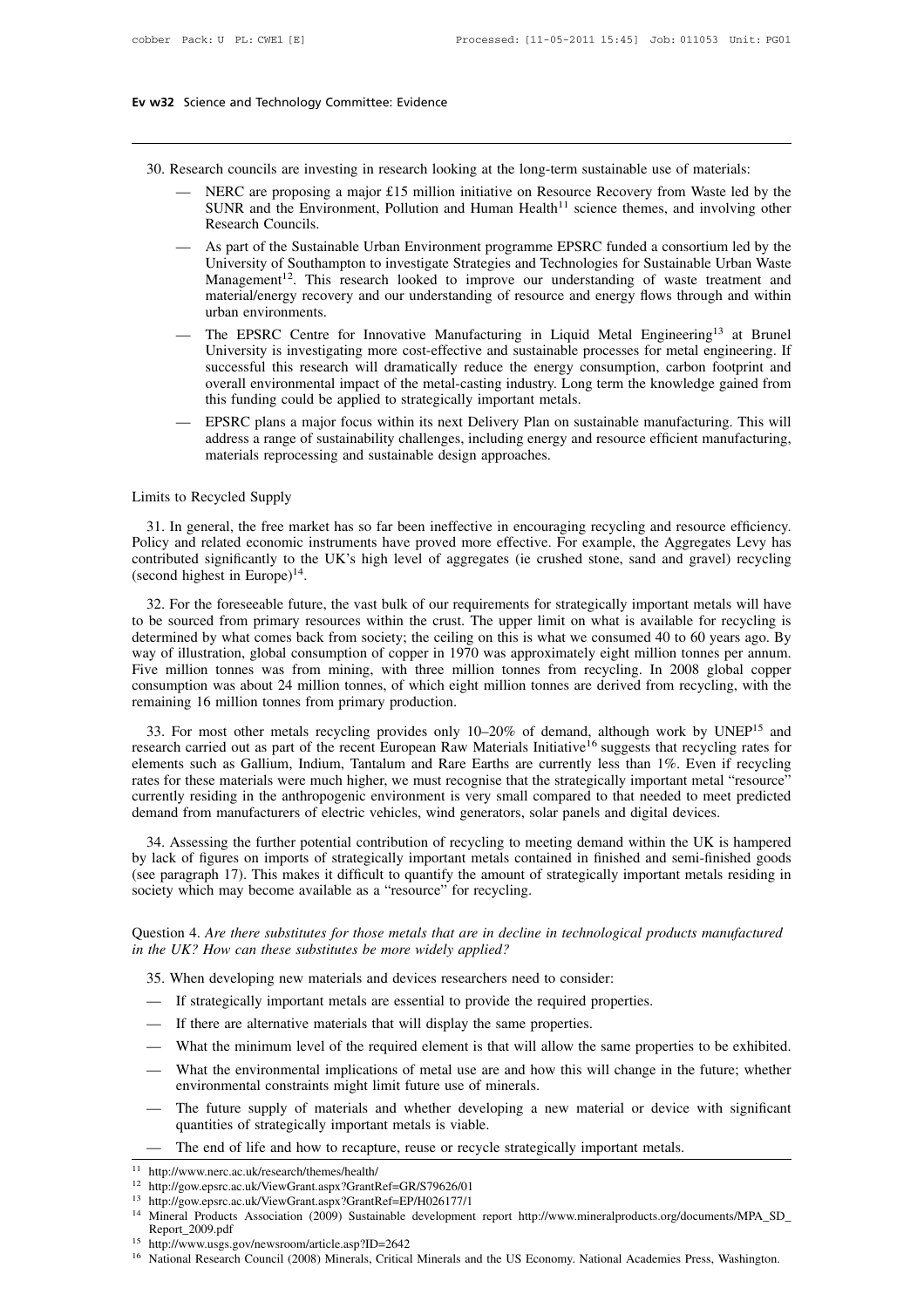Science and Technology Committee: Evidence Ev w33<br>36. These thought processes are already evident in projects across the RCUK portfolio. Much of this research<br>carried out in partnership with manufacturers, material users a Science and Technology Committee: Evidence Ev w33<br>36. These thought processes are already evident in projects across the RCUK portfolio. Much of this research<br>is carried out in partnership with manufacturers, material user 36. These thought positions carried out in partners<br>these challenges.<br>37. EPSRC is curre

36. These thought processes are already evident in projects across the RCUK portfolio. Much of this research carried out in partnership with manufacturers, material users and waste management organisations to tackle see ch 36. These thought processes are already evident in projects across the RCUK portfolio. Much of this research<br>is carried out in partnership with manufacturers, material users and waste management organisations to tackle<br>the 36. These thought processes are already evident in projects across the RCUK portfolio. Much of this research is carried out in partnership with manufacturers, material users and waste management organisations to tackle the is carried out in partnership with manufacturers, material users and waste management organisations to tackle<br>these challenges.<br>37. EPSRC is currently funding research at the Universities of Oxford, Liverpool and Salford<sup>1</sup> these challenges.<br>
37. EPSRC is currently funding resear<br>
new advanced alloys for use in nuclear<br>
range of elements available to them taki<br>
from the alloys used. This decision mak<br>
due to their low natural abundance.<br>
38. 37. EPSRC is currently funding research at the Universities of Oxford, Liverpool and Salford<sup>17</sup> to develop<br>w advanced alloys for use in nuclear fission and fusion applications. The researchers have considered the<br>nge of new advanced alloys for use in nuclear fission and fusion applications. The researchers have considered the range of elements available to them taking into account the properties required, including low activity rates from range of elements available to them taking into account the from the alloys used. This decision making process has ruled due to their low natural abundance.<br>38. In the area of catalysis, EPSRC funded researchers at the dev

23. In the area of catalysis, EPSRC funded researchers at the University of Bath<sup>18</sup> are looking at ways of veloping catalysts based on group II elements. These would be more environmentally benign and place less mand on t 38. In the area of catalysis, EPSRC funded researchers at the University of Bath<sup>18</sup> are looking at ways of developing catalysts based on group II elements. These would be more environmentally benign and place less demand 38. In the area of catalysis, EPSRC funded researchers at the developing catalysts based on group II elements. These would lemand on the world's strategically important resources.<br>39. However, it should be acknowledged tha

39. However, it should be acknowledged that in many instances substitution is not a viable option thus the way forward is appropriate life cycle thinking combined with research stimulus to ensure the environmental costs—an way forward is appropriate life cycle thinking combined with research stimulus to ensure the environmental costs—and in particular the carbon costs—are minimised.<br>
Question 5. What opportunities are there to work internati

40. EPSRC and its researchers are there to work internationally on the challenge of recovering, recycling and substituting strategically important metals?<br>40. EPSRC and its researchers are engaging with this issue on an in Question 5. What opportunities are there to work internationally on the challenge of recovering, recycling<br>and substituting strategically important metals?<br>40. EPSRC and its researchers are engaging with this issue on an i Question 5. What opportunities are there to work internationally on the challenge of recovering, recycling<br>and substituting strategically important metals?<br>40. EPSRC and its researchers are engaging with this issue on an i Question 5. What opportunities are there to work internationally on the challenge of recovering, recycling<br>and substituting strategically important metals?<br>40. EPSRC and its researchers are engaging with this issue on an i and substituting strategically important metals?<br>
40. EPSRC and its researchers are engaging with this issue on an international level. One recent example is<br>
from a UK-Japan Symposium on Green Manufacturing and Eco-innova 40. EPSRC and if<br>from a UK-Japan S<br>the future growth and<br>as a key resource<br>"sustainable manufa<br>of Cambridge.<br>41. NERC are p the future growth area of "urban mining"<sup>20</sup>—how we can treat manufacturing products accumulated as waste<br>as a key resource for the future. EPSRC is also supporting an expert visit to Japan in January 2011 on<br>"sustainable Sustainable manufacturing" led by Professor Mike Gregory of the Institute for Manufacturing, University<br>of Cambridge.<br>41. NERC are proposing leading a major research programme on Resource Recovery from Waste (see<br>paragraph

ustainable manufacturing" led by Professor Mike Gregory of the Institute for Manufacturing, University<br>Cambridge.<br>41. NERC are proposing leading a major research programme on Resource Recovery from Waste (see<br>ragraph 30).<br> of Cambridge.<br>
41. NERC are proposing leading a major research programme on Resource Recovery from Waste (see<br>
paragraph 30).<br>
42. The Research Councils put forward key members of the academic community to participate in<br> 41. NERC are proposing leading a major research programme on Resource Recovery from Waste (see<br>paragraph 30).<br>42. The Research Councils put forward key members of the academic community to participate in<br>international comm 41. NERC are proposing leading a major research programme on Resource Recovery from Waste (see<br>paragraph 30).<br>42. The Research Councils put forward key members of the academic community to participate in<br>international comm paragraph 30).<br>42. The Research Councils put forward key members of the academic community to participate in<br>international committees with a focus on materials. Professor Neil Alford from Imperial College London sits<br>on th international committees with a focus on materials. Professor Neil Alford from Imperial College London sits<br>on the European Materials Advisory Panel (MatSEEC). This is an independent science-based expert committee<br>which pr ernational committees with a focus on materials. Professor Neil Alford from Imperial College London sits<br>the European Materials Advisory Panel (MatSEEC). This is an independent science-based expert committee<br>nich provides which provides a forum to discuss challenges at an international level and develops Forward Look reports and<br>roadmaps for the different fields of materials science. MatSEEC could be an important future route for<br>internatio

route for<br>
aated that<br> **Annex 1**<br>
GIES 3. A new EC Communication on raw materials will be published in late January 2011. It is anticipated that will lead to significant research opportunities in this field as part of FP7/ FP8.<br> **Annex 1**<br>
STRATEGICALLY IMPORTA

|              | STRATEGICALLY IMPORTANT METALS AND THEIR DRIVING EMERGING TECHNO |
|--------------|------------------------------------------------------------------|
| Raw material | Emerging technologies                                            |
| Antimony     | Micro capacitors                                                 |
| Cobalt       | Lithium-ion batteries, synthetic fuels                           |
|              | Thin layer photovoltaics, Integrated Circuits,                   |
| Gallium      | White LED                                                        |
| Germanium    | Fibre optic cable, Infrared optical technologies                 |
| Indium       | Displays, thin layer photovoltaics                               |
| Niobium      | Micro capacitors, ferroalloys                                    |
| Platinum     | Fuel cells, catalysts                                            |
| Tantalum     | Micro capacitors, medical technology                             |
| Titanium     | Seawater desalination, implants                                  |

<sup>18</sup> http://gow.epsrc.ac.uk/ViewGrant.aspx?GrantRef=EP/E03117X/1

<sup>19</sup> http://www.raeng.org.uk/international/activities/UK\_Japan\_Symposium\_Green\_Manufacturing\_Eco\_innovation.htm

<sup>&</sup>lt;sup>20</sup> http://www.raeng.org.uk/international/activities/pdf/UK\_Japan\_Symposium\_Green\_Manufacturing\_Eco\_innovation/Kohmei\_ Halada.pdf

<sup>21</sup> European Commission (2010) Critical Raw Materials for the EU. Report of the ad-hoc working group on defining critical raw materials. http://www.raeng.org.uk/international/activities/UK\_Japan\_Symposium\_Green\_Manufacturin http://gow.epsrc.ac.uk/ViewPerson.aspx?PersonId=13417<br>http://gow.epsrc.ac.uk/ViewGrant.aspx?GrantRef=EP/E03117X/1<br>http://www.raeng.org.uk/international/activities/UK\_Japan\_Symposium\_Green\_Mar<br>http://www.raeng.org.uk/intern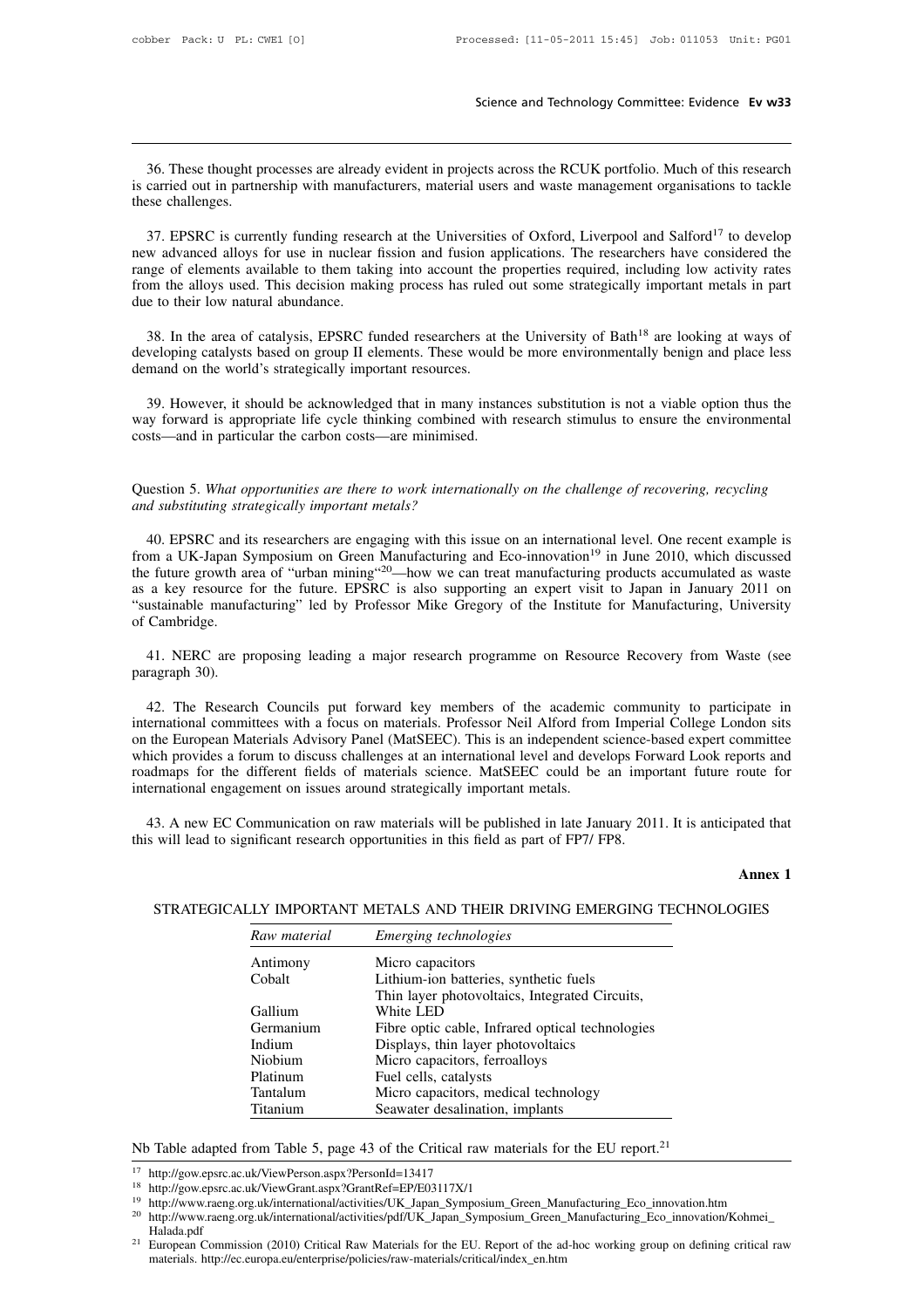## **Annex 2**

|                                                                            |               |               |                    | Annex 2 |
|----------------------------------------------------------------------------|---------------|---------------|--------------------|---------|
| IMPORTS OF CRITICAL METALS INTO THE UK AND THE EU 32 IN 2008 <sup>22</sup> |               |               |                    |         |
|                                                                            | UK imports    |               | EU32 total imports |         |
| Commodity                                                                  | $£$ thousand  | <b>Tonnes</b> | <b>Tonnes</b>      |         |
| Antimony                                                                   | 7,244         | 2,552         | 102,171            |         |
| Beryllium                                                                  | 2,593         | 39            | n/a                |         |
| Cobalt                                                                     | 145,117       | 5,533         | 91,137             |         |
| Gallium                                                                    | n/a           | n/a           | n/a                |         |
| Germanium                                                                  | 400           |               | n/a                |         |
| Indium                                                                     | n/a           | n/a           | n/a                |         |
| Lithium                                                                    | 3,568         | 1,002         | 33,211             |         |
| Niobium                                                                    | 6,975         | 154           | 154                |         |
| Platinum Group Metals                                                      | 1,517,602     | 1,485         | 15,566             |         |
| Rare Earths                                                                | 10.669        | 2,508         | 45,428             |         |
|                                                                            | Included with |               |                    |         |
| Rhenium                                                                    | Niobium       |               | n/a                |         |
| Tantalum                                                                   | 8,443         | 161           | 885                |         |
| Tungsten                                                                   | 47,815        | 3,026         | 21,874             |         |

| IMPORTS OF CRITICAL METALS INTO THE UK AND THE EU 32 IN 2008 <sup>22</sup> |  |  |  |  |  |  |  |  |  |
|----------------------------------------------------------------------------|--|--|--|--|--|--|--|--|--|
|----------------------------------------------------------------------------|--|--|--|--|--|--|--|--|--|

annual data<sup>22</sup> on production and trade of metals and mineral commodities for UK, EU and the world. It has carried out this function since 1913. It also provides analysis and advice on global minerals issues. This includes Exhenium<br>
Tantalum<br>
Tantalum<br>  $8,443$ <br>
Tungsten<br>  $47,815$ <br>  $3,026$ <br>  $21,874$ <br>
Note: The above table was provided by BGS. BGS is a global leader in the compilation and publication of<br>
annual data<sup>22</sup> on production and trad Fungsten 47,815 3,026 21,874<br>
Note: The above table was provided by BGS. BGS is a global leader in the compilation and publication of<br>
annual data<sup>22</sup> on production and trade of metals and mineral commodities for UK, EU a , **Plantiful Example 11**<br>
Note: The above table was provided b<br>
annual data<sup>22</sup> on production and trade<br>
carried out this function since 1913.<br>
includes publication of commodity pro-<br>
platinum<sup>24</sup> and cobalt<sup>25</sup><br>
Research C annual data<sup>22</sup> on production a<br>carried out this function sinc<br>includes publication of commo<br>platinum<sup>24</sup> and cobalt<sup>25</sup><br>Research Councils UK<br>17 December 2010

**Written evidence submitted by the British Standards Institution (BSI) (SIM 15)**<br>
Written evidence submitted by the British Standards Institution (BSI) (SIM 15)<br>
C's National Standards Body, BSI welcomes this opportunity t

As the UK's National Standards Body, BSI welcomes this opportunity to comment on this inquiry.<br>
As the UK's National Standards Body, BSI welcomes this opportunity to comment on this inquiry.<br>
BSI is the UK's National Stand Written evidence submitted by the British Standards Institution (BSI) (SIM 15)<br>As the UK's National Standards Body, BSI welcomes this opportunity to comment on this inquiry.<br>BSI is the UK's National Standards Body (NSB) an Written evidence submitted by the British Standards Institution (BSI) (SIM 15)<br>As the UK's National Standards Body, BSI welcomes this opportunity to comment on this inquiry.<br>BSI is the UK's National Standards Body (NSB) an Written evidence submitted by the British Standards Institution (BSI) (SIM 15)<br>As the UK's National Standards Body, BSI welcomes this opportunity to comment on this inquiry.<br>BSI is the UK's National Standards Body (NSB) an As the UK's National Standards Body, BSI welcomes this opportunity to comment on this inquiry.<br>BSI is the UK's National Standards Body (NSB) and was the world's first. It represents UK economic and<br>social interests across As the UK's National Standards Body, BSI welcom<br>BSI is the UK's National Standards Body (NSB) as<br>social interests across all of the European and i<br>development of business information solutions for B<br>with manufacturing and BSI is the UK's National Standards Body (NSB) and was the world's first. It represents UK economic and<br>cial interests across all of the European and international standards organizations and through the<br>velopment of busine number of committees of experts representing a broad range of stakeholders, and through the development of business information solutions for British organizations of all sizes and sectors. BSI works with manufacturing and

with manufacturing and service industries, businesses, governments and consumers to facilitate the production<br>of British, European and international standards.<br>Much of the market knowledge and expertise BSI has resides in 1. *Is there a global shortfall in the supply and availability of strategically important metals essential to the*<br>1. *Is there a global shortfall in the supply and availability of strategically important metals essential* 

*production of advanced technology in the UK?*<br>*production of advanced technology in the UK?*<br>*production of advanced technology in the UK?*<br>*production of advanced technology in the UK?*<br>*production of any particular mate* 

1.1 BSI has no particular expertise in analysing or establishing the likelihood of any particular materials or<br>
1.1 BSI has no particular expertise in analysing or establishing the likelihood of any particular materials or 1. Is there a global shortfall in the supply and availability of strategically important metals essential to the production of advanced technology in the UK?<br>
1.1 BSI has no particular expertise in analysing or establishi 1. Is there a global shortfall in the supply and availability of strategically important metals essential to the production of advanced technology in the UK?<br>1.1 BSI has no particular expertise in analysing or establishing 1. Is there a global shortfall in the supply and availability of strategically important metals essential to the production of advanced technology in the UK?<br>
1.1 BSI has no particular expertise in analysing or establishin production of advanced<br>1.1 BSI has no parti<br>resources becoming un<br>adopting them run their<br>environmental, social a<br>the BSI website:<br>1.1.1 http://shop.bsi 1.1.1 http://shop.bsigroup.com/en/Browse-by-Subject/Sustainability<br>
1.1.1 http://shop.bsigroup.com/en/Browse-by-Subject/Sustainability/<br>
1.2 These tools, and the development of new tools, form the basis of BSI standards-ma 1.1.1 http://shop.bsigroup.com/en/Browse-by-Subject/Sustainability<br>
1.2 These tools, and the development of new tools, form the basis of BSI standards-making activity in this<br>
1.1.1 http://shop.bsigroup.com/en/Browse-by-Su

are a and it is the adoption of these that will contribute to efforts to ensure the UK's future wealth-making activity in this area, and it is the adoption of these that will contribute to efforts to ensure the UK's future activities are not compromised by events unforeseen environmental, social and political occurrences that put the production of advanced technology at risk. 1.1.1 http://shop.bsigroup.com/en/Browse-by-Subject/Sustainability/<br>
1.2 These tools, and the development of new tools, form the basis of BSI standards-making activity in this<br>
area, and it is the adoption of these that wi area, and it is the adoption of these that will contribute to efforts to ensure the UK's future wealth-making<br>activities are not compromised by events unforeseen environmental, social and political occurrences that put<br>the activities are not compromised by events unforeseen environmental, social and political occurrences th<br>
the production of advanced technology at risk.<br>
<sup>22</sup> Source: BGS UK Minerals Yearbook 2009, BGS European Mineral Stati

the production of advanced technology at risk.<br>
<sup>22</sup> Source: BGS UK Minerals Yearbook 2009, BGS European Mineral Statistics 2003–2008, BGS Wor<br>
2004–2008 (see http://www.bgs.ac.uk/mineralsuk/statistics/home.html).<br>
<sup>23</sup> BG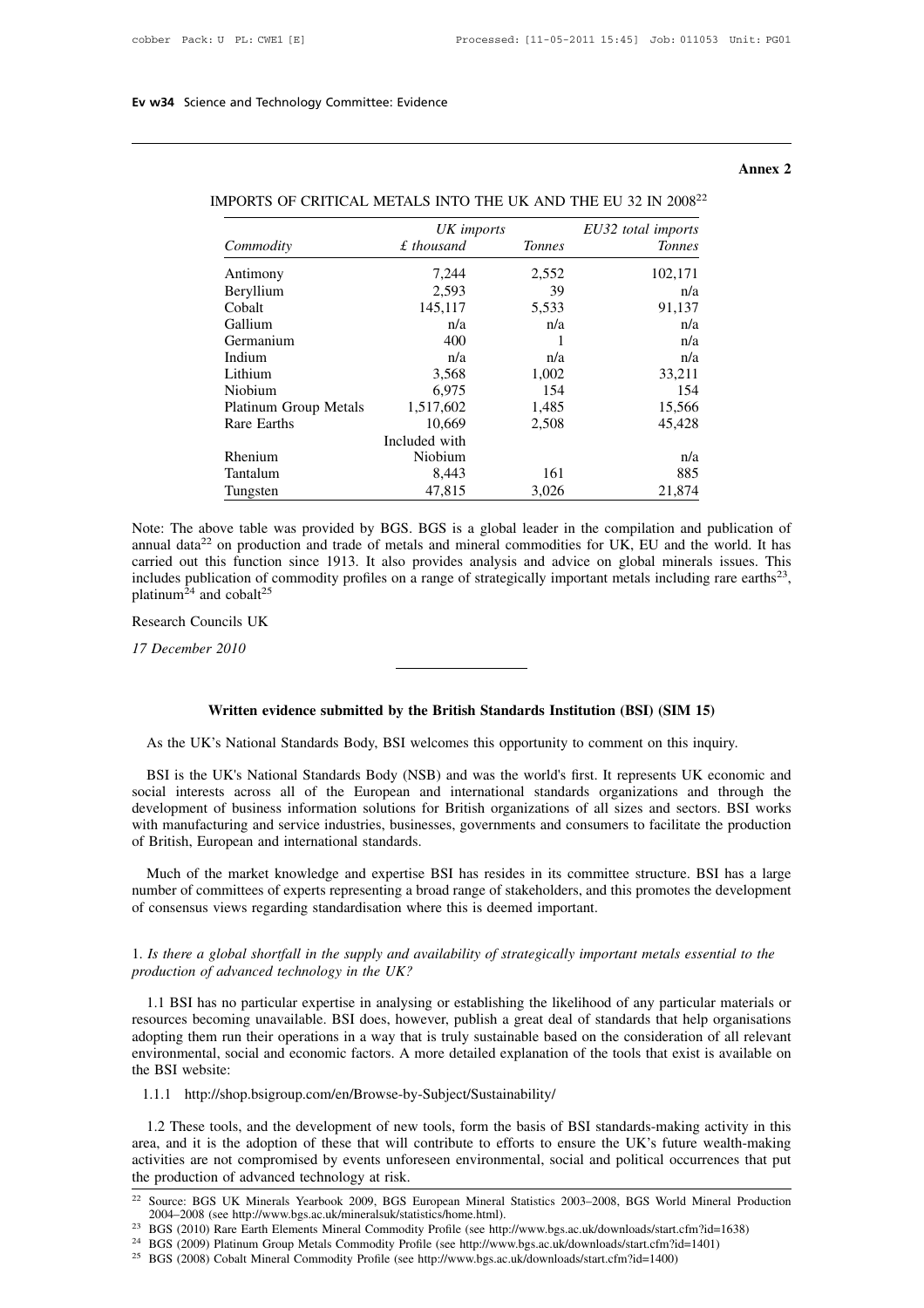2. *How vulnerable is the UK to a potential decline or restriction in the supply of strategically important*<br>2. *How vulnerable is the UK to a potential decline or restriction in the supply of strategically important*<br>2. **metals?** What should the Government be doing to safeguard against this and to ensure supplies are produced ethically?<br>*metals?* What should the Government be doing to safeguard against this and to ensure supplies are prod *ethically?*

2.1 Strategically important metals are no different to any other natural resource in that they all need to be not a sustainable manner. Sustainable development is defined by the British Standard BS 8900:2006 in a sustainab 2. How vulnerable is the UK to a potential decline or restriction in the supply of strategically important<br>metals? What should the Government be doing to safeguard against this and to ensure supplies are produced<br>ethically *Guidance for managing sustainable development* as "an enduring, balanced approach to ensure supplies are produced ethically?<br> *Guidance for managing sustainable development* is defined by the British Standard BS 8900:2006 environmental responsibility and social progress". This standard guides organization is the subject of the subject of the subject of the subject of the subject of the social progress of the social progress in that the subj ethically?<br>
2.1 Strategically important metals are no different to any other natural resource in that they all need to be<br>
used in a sustainable manner. Sustainable development is defined by the British Standard BS 8900:20 2.1 Strategically important n<br>used in a sustainable manner.<br>Guidance for managing sustain<br>environmental responsibility a<br>management of their impact of<br>performance and success.<br>2.2 For many organisations, s 2.1 Buddence for manging sustainable development is defined by the British Standard BS 8900:2006 iddance for managing sustainable development as "an enduring, balanced approach to economic activity, vironmental responsibil Guidance for managing sustainable development is defined by the Brisin Sulfidate B5 0500.2500<br>Guidance for managing sustainable development as "an enduring, balanced approach to economic activity,<br>environmental responsibil

For managing sustainable development as an endaring, balanced approach to economic activity,<br>environmental responsibility and social progress". This standard guides organizations towards effective<br>management of their impac management of their impact on society and the environment, along the route to enhanced organizational<br>performance and success.<br>2.2 For many organisations, such as the mining and manufacturing industries, the consideration management of their impact on society and the environment, along the foate to emfanced organizational<br>performance and success.<br>2.2 For many organisations, such as the mining and manufacturing industries, the consideration 2.2 For many organisations, such as the mining and manufacturing industries, the consideration of sustainable materials usage is fundamental to ensuring they operate in a genuinely sustainable manner. With this in mind, BS 2.2 For many organisations, such as the mining and manufacturing industries, the consideration of sustainable materials usage is fundamental to ensuring they operate in a genuinely sustainable manner. With this in mind, BS due to be published in mid-2011. It will provide a framework for the consideration of environmental, social<br>and economic issues in the sustainable uses of materials. The framework can be applied to all parts of the<br>supply 2.3 The Standard is intended to support of the assessment of the sustainable use of materials and is it is to be published in mid-2011. It will provide a framework for the consideration of environmental, social deconomic i This standard has the three D3000 FT and work for the assessment by the standardie ase of materials and is<br>due to be published in mid-2011. It will provide a framework for the consideration of environmental, social<br>and eco and economic issues in the sustainable uses of materials. The framework can be applied to all parts of the supply chain, including the source of the material, the use of the material throughout the use phase of a product a

3. The Standard is intended to support decisions about the sustainable use of any type of material, and the adoption and implementation of both this and BS 8900 should be encouraged by the Government to safeguard against t 2.3 The Standard is intended to support decisions about the sustainable use of any type of material, and the adoption and implementation of both this and BS 8900 should be encouraged by the Government to safeguard against

*ensure in and implementation of both this and BS 8900 should be encouraged by the Government to safeguard* against the decline or restriction in the supply of strategically important metals in a way that is deemed ethical

values and the decline or restriction in the supply of strategically important metals in a way that is deemed ethical.<br> *How desirable, easy and cost-effective is it to recover and recycle metals from discarded products? H* From discarded products? How can this be encouraged? Where recycling currently takes place, what arrangements need to be in place to ensure it is done cost-effectively, safely and ethically?<br>
3.1 The recovery and recycling S. How desirable, easy and cost-effective is it to recover and recycle metals from discarded products? How can this be encouraged? Where recycling currently takes place, what arrangements need to be in place to ensure it i of this be encouraged? When<br>can this be encouraged? When<br>ensure it is done cost-effective.<br>3.1 The recovery and recycle<br>established that incorporating<br>stage is the most sustainable<br>other end-of-life options.<br>3.2 To make th Sure it is done cost-effectively, safely and ethically?<br>
3.1 The recovery and recycling of metals from discarded products should only take place when it has been<br>
tablished that incorporating the metals in the products, an

3.1 The recovery and recycling of metals from discarded products should only take place when it has been established that incorporating the metals in the products, and recovering and recycling them at the end-of-life stage or the stage is the most sustainable option available. Other options may include using other materials, or adopting<br>established that incorporating the metals in the products, and recovering and recycling them at the end-of stage is the most sustainable stage is the most sustainable stage is the most sustainable end-of-life options.<br>3.2 To make this judenvironmental, social and these principles will enable subsequent recovery.<br>3.3 In relation 3.2 To make this judgement requires a coherent full lifecycle approach encompassing all relevant<br>vironmental, social and economic factors. This approach will be articulated in BS 8905 and adoption of<br>see principles will en

3.2 To make this judgement requires a coherent full lifecycle approach encompassing all relevant<br>environmental, social and economic factors. This approach will be articulated in BS 8905 and adoption of<br>these principles wil documentation, social and economic factors. This applicated will be antecided in Do 0505 and disposition of these principles will enable sustainable practices to be put into place regarding the use of the metals and their subsequent recovery.<br>
3.3 In relation to other end-of-life options, BSI is currently developing a series of standards for designers<br>
and design engineers, BS 8887, *Design for manufacture, assembly, disassembly and end-of-*3.3 In relation to other end-of-life options, BSI is currently developing a series of standards for designers and design engineers, BS 8887, *Design for manufacture, assembly, disassembly and end-of-life processing*. These 3.3 In relation to other end-of-life options, BSI is currently<br>and design engineers, BS 8887, *Design for manufacture*, *ass*<br>These standards aim to give designers recommendations c<br>documentation, guidance on the ultimate a design engineers, BS 8887, *Design for manufacture*, *assembly, assassembly and end-of-life processing*.<br>
ese standards aim to give designers recommendations on how best to incorporate into their design<br>
cumentation, gui First standards and to give designers and documentation, guidance on the ultimate materials used. A number of specific end-of the scurrently published and/or in development is 3.4 BS 8887–1, *Design for manufacture*, *conc* aterials used. A number of specific end-of-life processes have already been covered in the BS 8887 stenes.<br>
as exeries could be expanded to cover the selection and recovery of materials. A list of the BS 8887 standards<br>
re The series could be expanded to cover the selection and recovery of materials. A list of the BS 8887 standards<br>currently published and/or in development is as follows:<br>*3.4* BS 8887–1, *Design for manufacture, assembly, di* 

3.4 BS 8887-1, *Design for manufacture*, *asse*<br>*concepts, process and requirements;*<br>3.5 BS 8887-2, *Design for manufacture, ass*<br>*and definitions;*<br>3.6 BS 8887-220: *Design for manufacture, as*<br>*process of remanufacture—* 

3.4 BS 8887–1, *Design for manufacture, assembly, disassembly and end-of-life processing—Part 1: General*<br>ncepts, process and requirements;<br>3.5 BS 8887–2, *Design for manufacture, assembly, disassembly and end-of-life proc* 3.5 BS 8887–2, *Design for manufacture, assembly, disassembly and end-of-life processing—Part 2: Terms d definitions;*<br>3.6 BS 8887–220: *Design for manufacture, assembly, disassembly and end-of-life processing—Part 220:* 4. Are there substitutes for those metals that are in decline in technological processing—Part 220: The<br>2. *Are there substitute-specification*;<br>3.7 BS 8887–240, *Design for manufacture, assembly, disassembly and end-of-li* 

*Reconditioning.* <sup>27</sup> 3.7 BS 8887–240, *Design for manufacture, assembly, disassembly and end-of-life processing—Part 240:*<br>*Reconditioning.*<br><sup>4</sup>. *Are there substitutes for those metals that are in decline in technological products manufa* 

4.1 Substitution can only take place when an individual engineer in full possession and the relevant facts where substitutes for those metals that are in decline in technological products manufactured in the K? How can the Reconditioning.<br>
4. Are there substitutes for those metals that are in decline in technological products manufactured in the<br>
UK? How can these substitutes be more widely applied?<br>
4.1 Substitution can only take place when 4. Are there substitutes for those metals that are in decline in technological products manufactured in the UK? How can these substitutes be more widely applied?<br>4.1 Substitution can only take place when an individual engi 4. Are there substitutes for those metals that are in decline in technological products manufactured in the UK? How can these substitutes be more widely applied?<br>4.1 Substitution can only take place when an individual engi access different geographical regions and materials classes and in technological products manigratured in the<br>due to the relevant facts relating to the product being developed is able to make a decision based on the both t 24. The calculation can only take place when an individual engineer in full possession of the relevant facts relating to the product being developed is able to make a decision based on the both the performance and sustaina 4.1 Substitution can only take place when an individual engineer in full possession of the relevant facts relating to the product being developed is able to make a decision based on the both the performance and sustainabil relating to the product being developed is able to make a decision based on the both the performance and sustainability of the candidate materials. To be able to do this the engineer will need access to a wide range of com sustainability of the candidate materials. To be able to do the complex engineering data relating to performance and sust access due to the lack of agreement regarding the categor different geographical regions and materia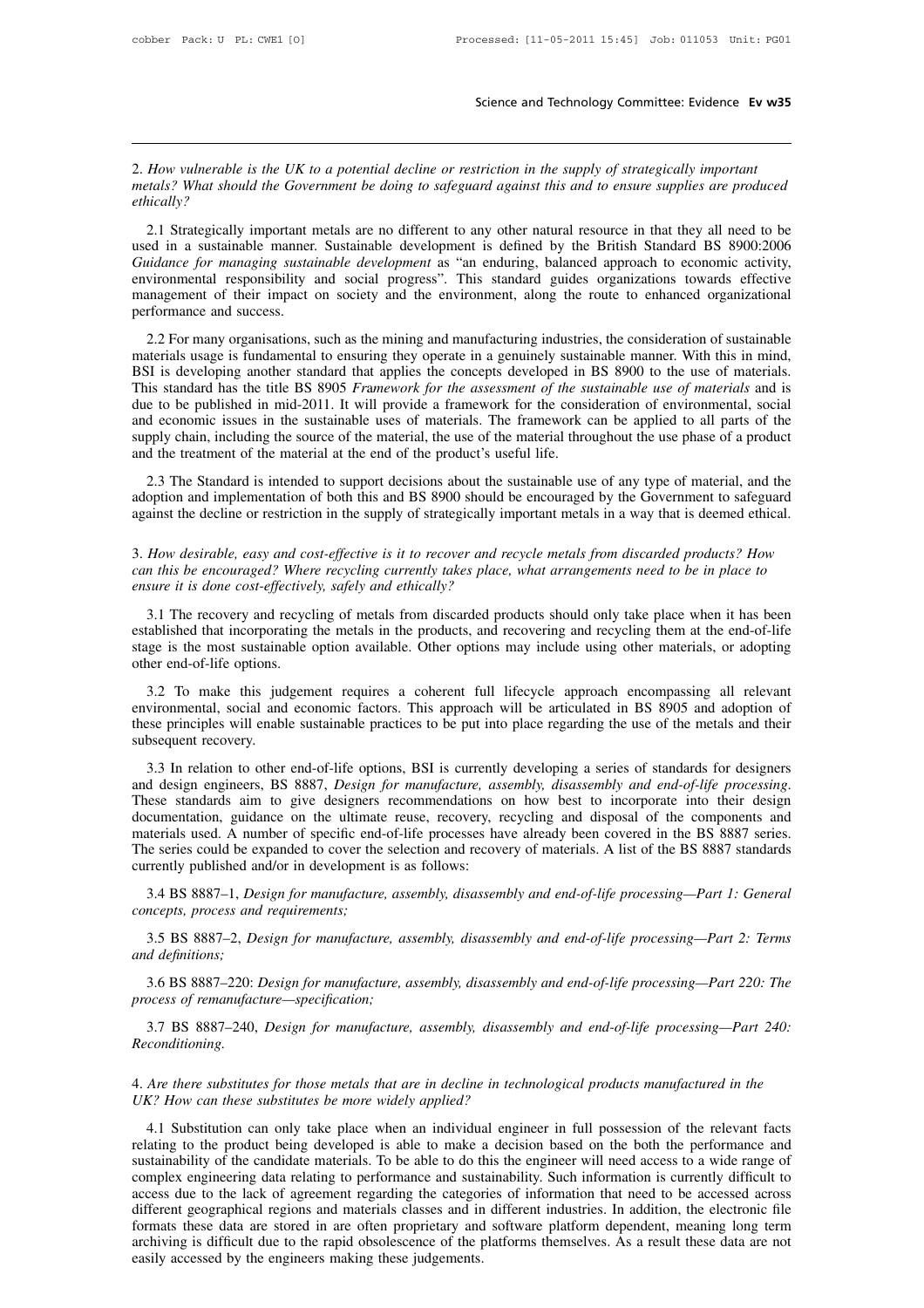w36 Science and Technology Committee: Evidence<br>4.2 The global supply chains are very complex, and a lot of valuable information regarding the sustainability<br>4 performance of particular materials and resources is lost, beca **EV W36** Science and Technology Committee: Evidence<br> **4.2** The global supply chains are very complex, and a lot of valuable information regarding the sustainability<br>
and performance of particular materials and resources is **EV W36** Science and Technology Committee: Evidence<br> **A.2** The global supply chains are very complex, and a lot of valuable information regarding the sustainability<br>
and performance of particular materials and resources is 4.2 The global supply chains are<br>and performance of particular mate<br>has knowledge of direct inputs and<br>the EU Life Cycle Database:<br>4.3 http://lca.jrc.ec.europa.eu/lcai 4.2 The global supply chains are very complex, and a lot of valuable information regarding the sustainability<br>and performance of particular materials and resources is lost, because a particular participant in the chain onl 4.2 The global supply chains are very complex, and a lot of valuable information regarding the sustainability<br>d performance of particular materials and resources is lost, because a particular participant in the chain only<br>

and performance of particular materials and resources is fost, because a particular participant in the chain only<br>has knowledge of direct inputs and outputs. There are efforts in place to create repositories for data, such and the EU Life Cycle Database:<br>
4.3 http://lca.jrc.ec.europa.eu/lcainfohub/datasetArea.vm<br>
4.4 This presents industry-derived data on specific materials using an averaging process. Reliance on these<br>
data, however, means 4.3 http://lca.jrc.ec.europa.eu/lcainfohub/datasetArea.vm<br>4.4 This presents industry-derived data on specific materials using an averaging process. Reliance on these<br>data, however, means that is not possible for a particip 4.3 http://lca.jrc.ec.europa.eu/lcainfohub/datasetArea.vm<br>4.4 This presents industry-derived data on specific materials using an averaging process. Reliance on these<br>data, however, means that is not possible for a particip 1.9 Interpretational data on specific materials using an averaging process. Reliance on these data, however, means that is not possible for a participant to gain competitive advantage by being better than average. To do be 4.4 This presents industry-derived data on specific materials using an averaging p data, however, means that is not possible for a participant to gain competitive advaraverage. To do better than average requires the origin a, nowever, means that is not po<br>erage. To do better than average re<br>a way that is not currently done.<br>veloped under ISO/TC 184/SC4<br>ers to generate, retain, archive, an<br>mpromise intellectual property. A<br>4.5 ISO 8000, *Data* a way that is not currently done. There are a great deal of internationally-developed product data standards veloped under ISO/TC 184/SC4 *Industrial Data* that could be applied to this problem and would enable ers to gene developed under ISO/TC 184/SC4 *Industrial Data* that could be applied to this problem and would enable users to generate, retain, archive, and make accessible all relevant data in a way that is secure and does not comprom

4.8 ISO 15926, *Industrial automation systems and integration—Integration of life-cycle data for process* plants including oil and gas production facilities. 4.5 ISO 8000, *Data quality.*<br>4.6 ISO 10303, *Industrial automation systems and integration—Product data representation and exchange,*<br>formally known as *Standard for the Exchange of Product Model Data (STEP).*<br>4.7 ISO 135 *informally known as Standard for the Exchange of Product Model Data (STEP).*<br>4.7 ISO 13584, *Industrial automation systems and integration—Parts library (PLIB).*<br>4.8 ISO 15926, *Industrial automation systems and integrati* Formally known as Standard for the Exchange of Product Model Data (STEP).<br>1.7 ISO 13584, *Industrial automation systems and integration—Parts library (PLIB).*<br>1.8 ISO 15926, *Industrial automation systems and integration—I* 

4.7 ISO 13584, *Industrial automation systems and integration—Parts library (PLIB)*.<br>4.8 ISO 15926, *Industrial automation systems and integration—Integration of life-cycle data for process*<br>*mts including oil and gas prod* accessing important and complex engineering data. As a result, participants including oil and gas production facilities.<br>
4.9 ISO 18629, *Industrial automation systems and integration—Process specification language (PSL)*. Frank including oil and gas production facilities.<br>
1.9 ISO 18629, *Industrial automation systems and integration—Process specification language (PSL)*.<br>
1.10 These standards could be adapted in such a way that overcomes t sustainability. 4.10 These standards could be adapted in such a way that overcomes the problems in identifying and accessing important and complex engineering data. As a result, participants would be able to access all suitable relevant i 4.10 These standards could be adapted in such a<br>accessing important and complex engineering data. As<br>relevant information regarding the attributes of a<br>sustainability.<br>5. What opportunities are there to work internationall

Experiment information regarding the attributes of a material, and make better choices in relation to its<br>stainability.<br>What opportunities are there to work internationally on the challenge of recovering, recycling and<br>bst Sustainability.<br>
5. What opportunities are there to work internationally on the challenge of recovering, recycling and<br>
substituting strategically important metals?<br>
5.1 The marketplace for raw materials, and goods and ser 5. What opportunities are there to work internationally on the challenge of recovering, recycling and substituting strategically important metals?<br>5.1 The marketplace for raw materials, and goods and services using materia 5. What opportunities are there to work internationally on the challenge of recovering, recycling and<br>substituting strategically important metals?<br>5.1 The marketplace for raw materials, and goods and services using materia standards. The marketplace for raw materials, and goods and services using materials, is an international one, and<br>substituting strategically important metals?<br>5.1 The marketplace for raw materials, and goods and services International one, and substitutionally important metals.<br>
5.1 The marketplace for raw materials, and goods and services using materials, is an international one, and<br>
many company, organisation and supply chain boundaries 5.1 The marketplace for raw materials, and goods and services using materials, is an international one, and many company, organisation and supply chain boundaries transcend national boundaries. Therefore, it is essential t many company, organisation and supply chain boundaries transcend national boundaries. Therefore, it is essential that the foundations upon which co-operation and methods are based are international in nature. As mentioned essential that the foundations upon which co-operation and methods are based are international in nature. As<br>mentioned earlier, many of these methods will be transmitted through the medium of published formal<br>standards. Th mentioned earlier, many of these methods will be transr<br>standards. The agreed good practice that is contained within<br>if it can be translated into internationally agreed standards at<br>National Standards Body (NSB) has formal Fit can be translated into internationally agreed standards at the global and/or European level. BSI, as the UK<br>titional Standards Body (NSB) has formal links with the International Standards Organisation (ISO) and the<br>rro In the call of distance into internationally agreed standards at the groot antivor European tever. BS1, as the GK<br>National Standards Body (NSB) has formal links with the International Standards Organisation (ISO) and the<br>E Furopean standards making Body, CEN. Therefore<br>European standards making Body, CEN. Therefore<br>developed in the UK is adopted more broadly and ca<br>of solutions regarding the sustainable use of materials<br>5.2 In addition, the

1. BSI is a leading participant in the development of standards developed by ISO/IC 184/<br>14 *Industrial Data*, and is in a position to lead on developments where there is an opportunity to use standards<br>15 BACKGROUND<br>1. BS SC4 *Industrial Data*, and is in a position to lead on developments where there is an opportunity to use standards<br>to enable access to high quality and useful data.<br>BSI BACKGROUND<br>1. BSI is the UK's National Standards Body to enable access to high quality and useful data.<br>
BSI BACKGROUND<br>
1. BSI is the UK's National Standards Body, incorporated by Royal Charter ar<br>
for preparing British Standards and related publications. BSI has 107 years o SI BACKGROUND<br>
1. BSI is the UK's National Standards Body, incorporated by Royal Charter and responsible independently<br>
1. BSI presents the UK view on standards in Europe (to CEN and CENELEC) and internationally (to ISO<br>
1 1. BSI is the UK's National Standards Body, inco<br>for preparing British Standards and related publicatio<br>of a wide range of stakeholders including governmen<br>2. BSI presents the UK view on standards in Eura<br>and IEC). BSI has

BSI BACKGROUND<br>
1. BSI is the UK's National Standards Body, incorporated by Royal Charter and responsible independently<br>
for preparing British Standards and related publications. BSI has 107 years of experience in serving The preparing British Standards and related publications. BST has 107 years of experience in serving the interest<br>a wide range of stakeholders including government, business and society.<br>2. BSI presents the UK view on stan

by a which standard is kept current through a process of maintenance and reviewed whereby it is updated, revised or withdrawn as necessary.<br>
2. BSI presents the UK view on standards in Europe (to CEN and CENELEC) and inter 2. BSI presents the UK view on standards in Europe (to CEN and CENELEC) and internationally (to ISO and IEC). BSI has a globally recognized reputation for independence, integrity and innovation ensuring standards are usefu 4. Standards are useful, relevant and authoritative.<br>
3. A BSI (as well as CEN/CENELEC, ISO/IEC) standard is a document defining best practice, established<br>
consensus. Each standard is kept current through a process of mai 3. A BSI (as well as CEN/CENELEC, ISO/IEC) standard is a document defining best practice, established<br>by consensus. Each standard is kept current through a process of maintenance and reviewed whereby it is<br>updated, revised

legislation. France and Fevered whereby it is<br>dated, revised or withdrawn as necessary.<br>4. Standards are designed to set out clear and unambiguous provisions and objectives. Although standards<br>5. Standards are developed when there is a a 4. Standards are designed to set out clear and unambiguous provisions and objectives. Although standards are voluntary and separate from legal and regulatory systems, they can be used to support or complement legislation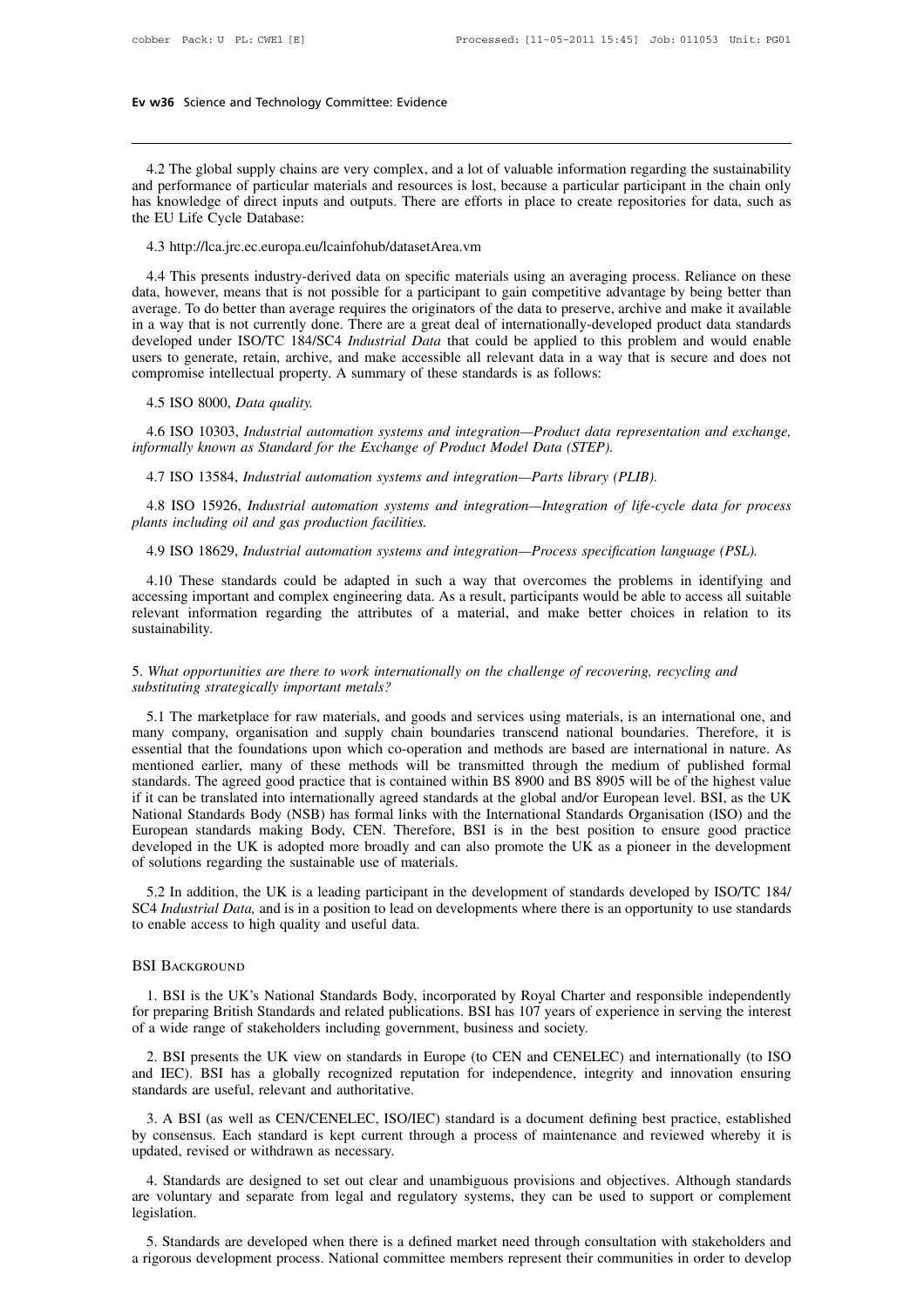Science and Technology Committee: Evidence Ev w37<br>standards and related documents by consensus. They include representatives from a range of bodies, including<br>government, business, consumers, academic institutions, social Science and Technology Committee: Evidence Evidence Evidence Constandards and related documents by consensus. They include representatives from a range of bodies, include government, business, consumers, academic instituti Standards and related documents by compovernment, business, consumers, acad<br>British Standards Institution<br>17 December 2010 *17* Islamdards and related documer<br>17 December 2010<br>17 December 2010

Most interests, consumers, academic mistications, social interests, regulators and trade amons.<br>
ds Institution<br>
Written evidence submitted by The Cobalt Development Institute (SIM 16)<br>
obal shortfall in the supply and ava 1*7 December 2010*<br> **1***. Is there a global shortfall in the supply and availability of strategically important metals essential to the***<br>
<b>1** *production of advanced technology in the UK? Production 17 December 2010*<br>*production of advanced technology in the UK?*<br>**production of advanced technology in the UK?**<br>**production of advanced technology in the UK? Writt**<br>1. *Is there a global s*<br>*production of advanc*<br>CDI Comment<br>With regard to col

Written evidence submitted by The Cobalt Development Institute (SIM 16)<br>Is there a global shortfall in the supply and availability of strategically important metals essential to the<br>DI Comment<br>With regard to cobalt only, t 1. Is there a global shortfall in the supply and availability of strategically important metals essential to the production of advanced technology in the UK?<br>
CDI Comment<br>
With regard to cobalt only, the industry does not Frontier and global shortpail in the supply and avaliability of strategically important metals essential to the<br>production of advanced technology in the UK?<br>CDI Comment<br>With regard to cobalt only, the industry does not see IDI Comment<br>
With regard to cobalt only, the industry does not see this as an issue. The global production of cobalt has<br>
consistently increased for the past 20-years and more recently several new projects have come on str CDI Comment<br>With regard to cobalt only, the industry does not see this as an issue. The global production of cobalt has<br>consistently increased for the past 20-years and more recently several new projects have come on strea With regard to cobalt only, the industry does not see this as an issue. The global production of cobalt has consistently increased for the past 20-years and more recently several new projects have come on stream or are abo With regard to cobalt only, the industry does not see this as an issue. The global production of cobalt has consistently increased for the past 20-years and more recently several new projects have come on stream or are abo consistently increased for the past 20-years and more recently several new projects have come on stream or are about to come on stream, for example FreeportMcMorans's Tenke Fungurume project in DRC and Sherritt Internation are about to come on stream, for example FreeportMcMorans's Tenke Fungurume project in DRC and Sherritt International's Ambatovy project in Madagascar. The cobalt market is well supplied with refined and raw material for t International's Ambatovy project in Madagascar. The cobalt market is well supplied with refined and raw material for the foreseeable future. In fact a recent report from CRU Strategies suggests that we are likely entering are over seven million tonnes and in the longer term there is also the possibility of mining deep sea mineralised *are over seven million tonnes and in the longer term there is also the possibility of mining deep sea mineralised*<br>nodules where the resource has been calculated to be around one billion tonnes. Nautilus Mining are just<br>e

*ethically?* metals? What should the Government be doing to safeguard against this and to ensure supplies are produced ethically?<br>CDI Comment<br>The UK is an important user of cobalt and it affects a broad range of industries from superal How vulnerable is the UK to a potential decline or restriction in the supply of strategically important<br>tals? What should the Government be doing to safeguard against this and to ensure supplies are produced<br>ically?<br>DI Com

2. How values is the OK to a potential decline of restriction in the supply of strategically important<br>metals? What should the Government be doing to safeguard against this and to ensure supplies are produced<br>ethically?<br>CD The UK is an important user of cobalt and it affects a broad range of industries from superalloys (aerospace<br>and land based gas turbines; hard wearing castings in renewable energy applications), catalysts (clean fuel<br>techn EDI Comment<br>
The UK is an important user of cobalt and it affects a broad range of industries from superalloys (aerospace<br>
and land based gas turbines; hard wearing castings in renewable energy applications), catalysts (cl CDI Comment<br>The UK is an important user of cobalt and it affects a broad range of industries from superalloys (aerospace<br>and land based gas turbines; hard wearing castings in renewable energy applications), catalysts (clea The UK is an important user of cobalt and it affects a broad range of industries from superalloys (aerospace and land based gas turbines; hard wearing castings in renewable energy applications), catalysts (clean fuel techn The UK is an important user of cobalt and it affects a broad range of industries from superalloys (aerospace and land based gas turbines; hard wearing castings in renewable energy applications), catalysts (clean fuel techn and land based gas turbines; hard wearing castings in renewable energy applications), catalysts (clean fuel<br>technology and removal of harmful gases such as NOx), digital storage (essential in computer processing),<br>industri technology and removal of harmful gases such as NOx), digital storage (essential in computer processing), industrial cutting tools (high speed steels and hard metals), driers in paints and pigments, rechargeable batteries industrial cutting tools (high speed steels and hard metals), driers in paints and pigments, rechargeable batteries (mainly Li-ion systems), high strength permanent magnets and many other applications. Cobalt is very much (mainly Li-ion systems), high strength permanent magnets and many other applications. Cobalt is very much a technology enabling metal and important in achieving the stated ambitions of the Government's "green" agenda. To s a technology enabling metal and important in achieving the stated ambitions of the Government's "green" agenda. To safeguard the UK's important global position in cobalt the UK could consider creating a "Minister for Metal For Metals and should facilitate and encourage good pointcal relations with important supplier countries as<br>this would facilitate access to raw materials in third countries and should allow ethical issues to be more<br>robust *can this would rachitate access to raw materials in third countries and should allow ethical issues to be more*<br>*cobustly addressed. Also it is considered appropriate to ensure that regulatory matters, such as REACH, are* 

*ensure is a proportional and sustainable way. Such measures applied in a proportional and sustainable way. Such measures venjoy uninterrupted supply with a sustainable and valuable future 3. How desirable, easy and cost-e* enjoy uninterrupted s<br>3. How desirable, ea<br>can this be encourag<br>ensure it is done cos.<br>CDI Comment<br>Much is already b

How desirable, easy and cost-effective is it to recover and recycle metals from discarded products? How<br>in this be encouraged? Where recycling currently takes place, what arrangements need to be in place to<br>sure it is done Figure 1.1 The measurable, easy and cost-effective is a to recover and recycle metals from discurded products: How<br>can this be encouraged? Where recycling currently takes place, what arrangements need to be in place to<br>ens Figure 1. The effectively, safely and ethically?<br>
CDI Comment<br>
Much is already being done in this respect and liaison with bodies such as EUROMETAUX would most<br>
helpful in obtaining an industry perspective as recycling is FIFT CON Comment<br>
Much is already being done in this respect and liaison with bodies such as EUROMETAUX would most<br>
helpful in obtaining an industry perspective as recycling is an important aspect of sustainability. Resour CDI Comment<br>
Much is already being done<br>
helpful in obtaining an industr-<br>
efficiency is key for a sustainal<br>
import of cobalt as well enc<br>
management are key here. Much is already being done in this tespect and hason while bodies such as EUROMETAUX would host<br>helpful in obtaining an industry perspective as recycling is an important aspect of sustainability. Resource<br>efficiency is key *UK?* How can these substitutes be more widely applied?<br>
The fiftiency is key for a sustainable future and the CDI believes it is<br>
import of cobalt as well encouraging recycling. Knowledge of<br>
management are key here.<br>
4. import of cobalt as well encouraging recycling. Knowledge of the sector and effective supply chain<br>management are key here.<br>4. Are there substitutes for those metals that are in decline in technological products manufactur

The *Are there substitutes for those metals that are in decline in technological products manufactured in the*<br>
It *How can these substitutes be more widely applied?*<br>
It is notoriously difficult to substitute cobalt witho A. Are there substitutes for those metals that are in decline in technological products manufactured in the UK? How can these substitutes be more widely applied?<br>
CDI Comment<br>
It is notoriously difficult to substitute coba A. *Are there substitutes by those metals that are in decline in technological products mandjaculed in the UK? How can these substitutes be more widely applied?*<br>CDI Comment<br>It is notoriously difficult to substitute cobalt ID Comment<br>It is notoriously difficult to substitute cobalt without suffering serious reductions in efficiency and or<br>performance. In the catalyst sector this is particularly apparent as well as for high performance alloys CDI Comment<br>It is notoriously difficult to substitute cobalt without suffering serious reductions in efficiency and or<br>performance. In the catalyst sector this is particularly apparent as well as for high performance alloy It is notoriously difficult to substitute cobalt without suffering seriou performance. In the catalyst sector this is particularly apparent as well as fother technology enabling processes. If substitution provided enhanced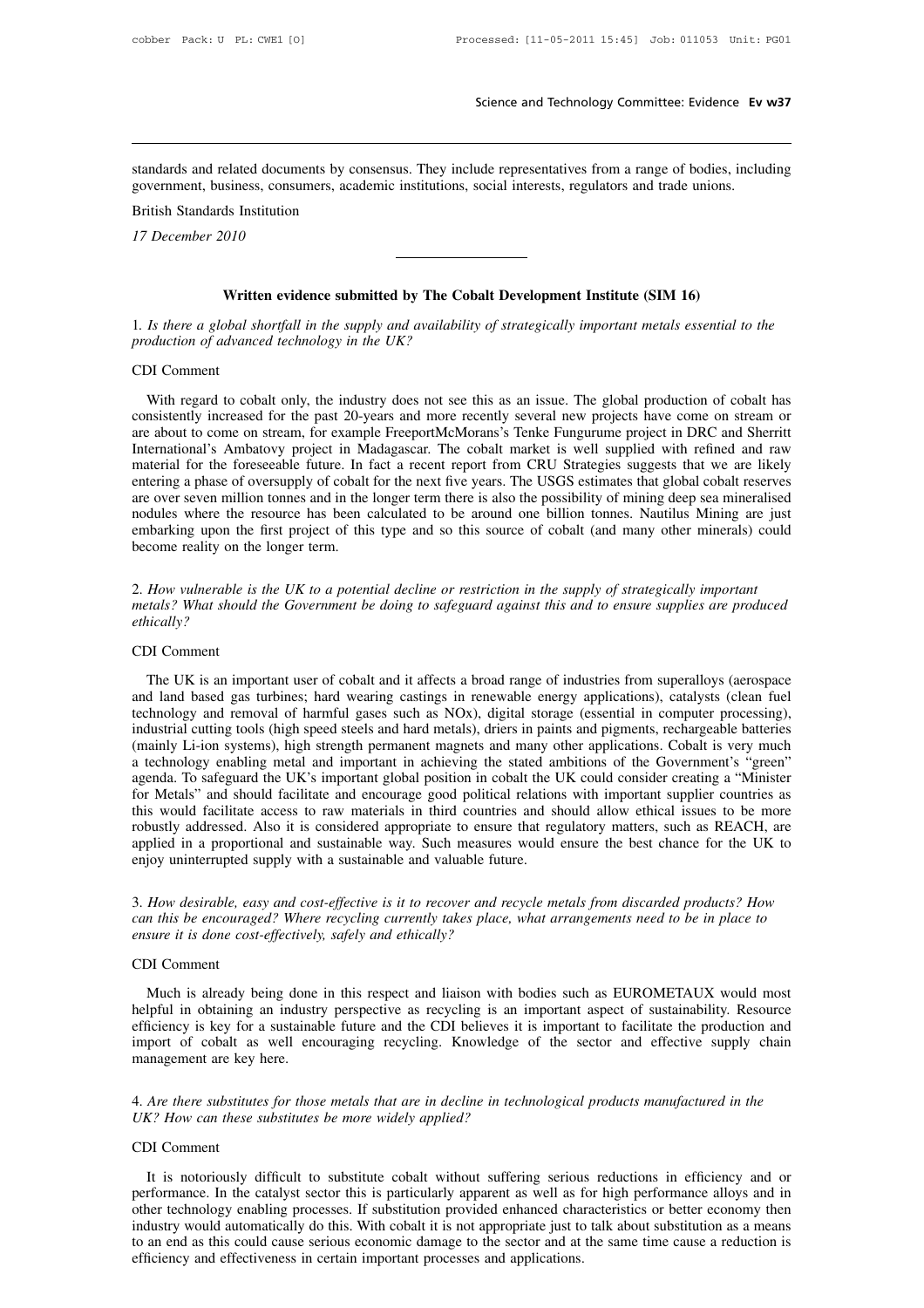5. *What opportunities are there to work internationally on the challenge of recovering, recycling and* **Ev w38** Science and Technology Committee: Evidence<br>*5. What opportunities are there to work internationally*<br>*substituting strategically important metals?*<br>CDI Comment

Ev w38 Science and Technology Committee: Evidence<br>
5. What opportunities are there to work internationally on the challenge of recovering, recycling and<br>
substituting strategically important metals?<br>
CDI Comment<br>
The UK sh What opportunities are there to work internationally on the challenge of recovering, recycling and<br>DI Comment<br>The UK should work to promote good governance, capacity-building and transparency in relation to the<br>tractive in 5. What opportunities are there to work internationally on the challenge of recovering, recycling and<br>substituting strategically important metals?<br>CDI Comment<br>The UK should work to promote good governance, capacity-buildin S. What opportunities are there to work internationally on the challenge of recovering, recycling and<br>substituting strategically important metals?<br>CDI Comment<br>The UK should work to promote good governance, capacity-buildin substituting strategically important metals?<br>
CDI Comment<br>
The UK should work to promote good governance, capacity-building and transparency in relation to the<br>
extractive industries in developing countries and promoting s CDI Comment<br>The UK should work to promote good governance, capacity-building and transparency in relation to the<br>extractive industries in developing countries and promoting sustainable exploration and extraction within and The UK should work to promote good governance, capacity-building and transparency in relation to the extractive industries in developing countries and promoting sustainable exploration and extraction within and outside the The UK should work to promote good governance, capacity-building and transparency in relation to the extractive industries in developing countries and promoting sustainable exploration and extraction within and outside the extractive industries in developing countries and promoting sustain outside the UK and EU. The CDI believes that closer co-operation the DRC in particular—is needed to ensure that access to essential and safeguarded. The E outside the OK and EO. The CDI beneves<br>the DRC in particular—is needed to ensure t<br>and safeguarded. The EU currently has a Ra<br>The issues relating to raw materials is comp<br>automatic response to perceived criticality o<br>impro and safeguarded. The EU curr<br>The issues relating to raw mat<br>automatic response to perceive<br>improve and safeguard raw m<br>The Cobalt Development Insti<br>17 December 2010

## Written evidence submitted by Gareth P Hatch (SIM 18)<sup>*Written evidence submitted by Gareth P Hatch* (SIM 18)<sup>*Written*</sup></sup>

## **DISCLAIMER**

Written evidence submitted by Gareth P Hatch (SIM 18)<br>The views expressed in this paper are solely those of the author and do not necessarily represent or reflect<br>exiews of Technology Metals Research, LLC or those of any o Written evidence submitted by Gareth P Hatch (SIM 18)<br>DISCLAIMER<br>The views expressed in this paper are solely those of the author and do not necessarily repre-<br>the views of Technology Metals Research, LLC or those of any o Writter<br>DISCLAIMER<br>The views expressed in this p<br>the views of Technology Metals<br>About the Author

The views expressed in this paper are solely those of the author and do not necessarily represent or reflect<br>
e views of Technology Metals Research, LLC or those of any other individual or entity.<br>
BOUT THE AUTHOR<br>
Gareth The views expressed in this paper are solely those of the author and do not necessarily represent or reflect<br>the views of Technology Metals Research, LLC or those of any other individual or entity.<br>ABOUT THE AUTHOR<br>Gareth the views of Technology Metals Research, LLC or those of any other individual or entity.<br>
ABOUT THE AUTHOR<br>
Gareth Hatch is a Founding Principal of Technology Metals Research, LLC. He is interested in helping<br>
people to un The AUTHOR<br>
Gareth Hatch is a Founding Principal of Technology Metals Research, LLC. He is intere<br>
people to understand the challenges associated with the growing demand for rare-earth eleme<br>
other critical and strategic m For several years Gareth materials, and how those challenges affect market sectors throughout the entire opple to understand the challenges associated with the growing demand for rare-earth elements [REEs] and her critical

Gareth Hatch is a Founding Principal of Technology Metals Research, LLC. He is interested in helping<br>people to understand the challenges associated with the growing demand for rare-earth elements [REEs] and<br>other critical engthe to understand the challenges associated with the growing demand for rare-earth elements [REEs] and other critical and strategic materials, and how those challenges affect market sectors throughout the entire technol proper to understand and strategic materials, and how those challenges affect market sectors throughout the entire technology supply chain. He is currently based in the suburbs of Chicago, Illinois, USA.<br>For several years other critical and strategic materials, and how those challenges affect market sectors throughout the entire technology supply chain. He is currently based in the suburbs of Chicago, Illinois, USA.<br>For several years Gareth For several years Gareth was Director of Technology at Dexter Magnetic Technologies, where he focused<br>the design & application of innovative magnetic materials, devices and systems, in order to solve real<br>gineering problem For Several years of the design & application of innovative magnetic materials, devices and systems, in order to solve real<br>engineering problems. He led a stellar team of engineers who helped customers and clients in the a

on an exergent capproach of minimal materials, and systems, in order to serve real defence, medical, data storage, oil & gas, renewables and industrial sectors. He holds five US patents on a variety of magnetic devices.<br>A of Engineering Accords and intervels who helped classmess that checks in the defence, medical, data storage, oil & gas, renewables and industrial sectors. He holds five US patents on a variety of magnetic devices.<br>A two-ti and strength and strategy, on a gast, renewlated and industrial steeds. The holds is<br>variety of magnetic devices.<br>A two-time graduate of the UK's University of Birmingham, Gareth has a B.Eng.<br>Science & Technology and a Ph. A two-time graduate of the UK's University of Birmingham, Gareth has a B.Eng. (Hons) in Materials<br>ience & Technology and a Ph.D. in Metallurgy & Materials, focused on rare-earth permanent-magnet<br>terrials. He is a Fellow of The Wallem of the UK's Institute of Materials, focused on ran-earth permanent-magnet materials. He is a Fellow of the UK's Institute of Materials, Minerals & Mining, a Fellow of the UK's Institution of Engineering & Techno

Because Countered Strategic Materials, Ninerals, Ninerals & Mining, a Fellow of the UK's Institution<br>of Engineering & Technology, a Chartered Engineer and a Senior Member of the IEEE. Gareth is also a<br>Chartered Scientist a Sciencering & Technology, a Chartered Engineer and a Senior Member of the IEEE. Gareth is also a Chartered Scientist and a Chartered Physicist through the UK's Institute of Physics.<br>
Gareth is the Founding Editor of Terra of Engineering & Technology, a Chartered Engineer and a Senior Member of the IEEE. Gareth is also a Chartered Scientist and a Chartered Physicist through the UK's Institute of Physics.<br>
Gareth is the Founding Editor of Ter Eth is the Founding Editor of Terra Magnetica, an Editor at KareMetablog and is Newsletter Editor and<br>to Chapter Chair of the IEEE Magnetics Society. He is Founder of the Magnetism & Electromagnetics<br>t Group and the Strate Interest Group and the Strategic Materials Network, both at Linkedin.com. Gareth is also an Advisor to Energy<br>Scienomic, a non-profit organization focused on best practices and standardization of global energy production<br>d

1. As recently noted by the House of Commons Science and Technology Select Committee [1], there is<br>
1. As recently noted by the House of Commons Science and Technology Select Committee [1], there is<br>
1. As recently noted b RARE-EARTH ELEMENTS: SUPPLY AND DEMAND CHALLENGES FOR UK INDUSTRY<br>INTRODUCTION AND BACKGROUND<br>1. As recently noted by the House of Commons Science and Technology Select Committee [1], there is<br>growing speculation on the av RARE-EARTH ELEMENTS: SUPPLY AND DEMAND CHALLENGES FOR UK INDUSTRY<br>INTRODUCTION AND BACKGROUND<br>1. As recently noted by the House of Commons Science and Technology Select Committee [1], there is<br>growing speculation on the av RAKE-EAKTH ELEMENTS: SUPPLY AND DEMAND CHALLENGES FOR UK INDUSTRY<br>INTRODUCTION AND BACKGROUND<br>1. As recently noted by the House of Commons Science and Technology Select Committee [1], there is<br>growing speculation on the av metals. 1. As recently noted by the House of Commons Science and Technology Select Committee [1], there is<br>owing speculation on the availability of a variety of metals of strategic importance to UK industry.<br>fortunately much of th exhibit speculation on the availability of a variety of metals of strategic importance to UK industry.<br>Unfortunately much of this speculation has been driven by frequently inaccurate media coverage of the sector.<br>Nonethele

Linfortunately much of this speculation has been driven by frequently inaccurate media coverage of the sector.<br>Nonetheless, there are some distinct challenges that the UK faces when it comes to the procurement of these met Construction and or any operator and sole and the UK faces when it comes to the procurement of the metals.<br>
2. Rare earths are almost universally viewed as being of strategic importance. Rare-earth elements (RE exhibit spe 2. Rare earths are almost universally viewed as being of strategic importance. Rare-earth elements (REEs)<br>hibit special electronic, magnetic and optical properties. In common with a number of other strategic metals,<br>EEs ar 2. Rare earths are almost universally viewed as being of strategic importance. Rare-earth elements (REEs) exhibit special electronic, magnetic and optical properties. In common with a number of other strategic metals, REEs

2. The supply and demand challenges associated with REEs have much an inversally in Reference and optical properties. In common with a number of other strategic metals, REEs are enablers; although generally used in small q REEs are enablers; although generally used in small quantities, compounds can have a profound effect on the ultimate performance of 3. The supply and demand challenges associated with REEs have negrorant metals. Given the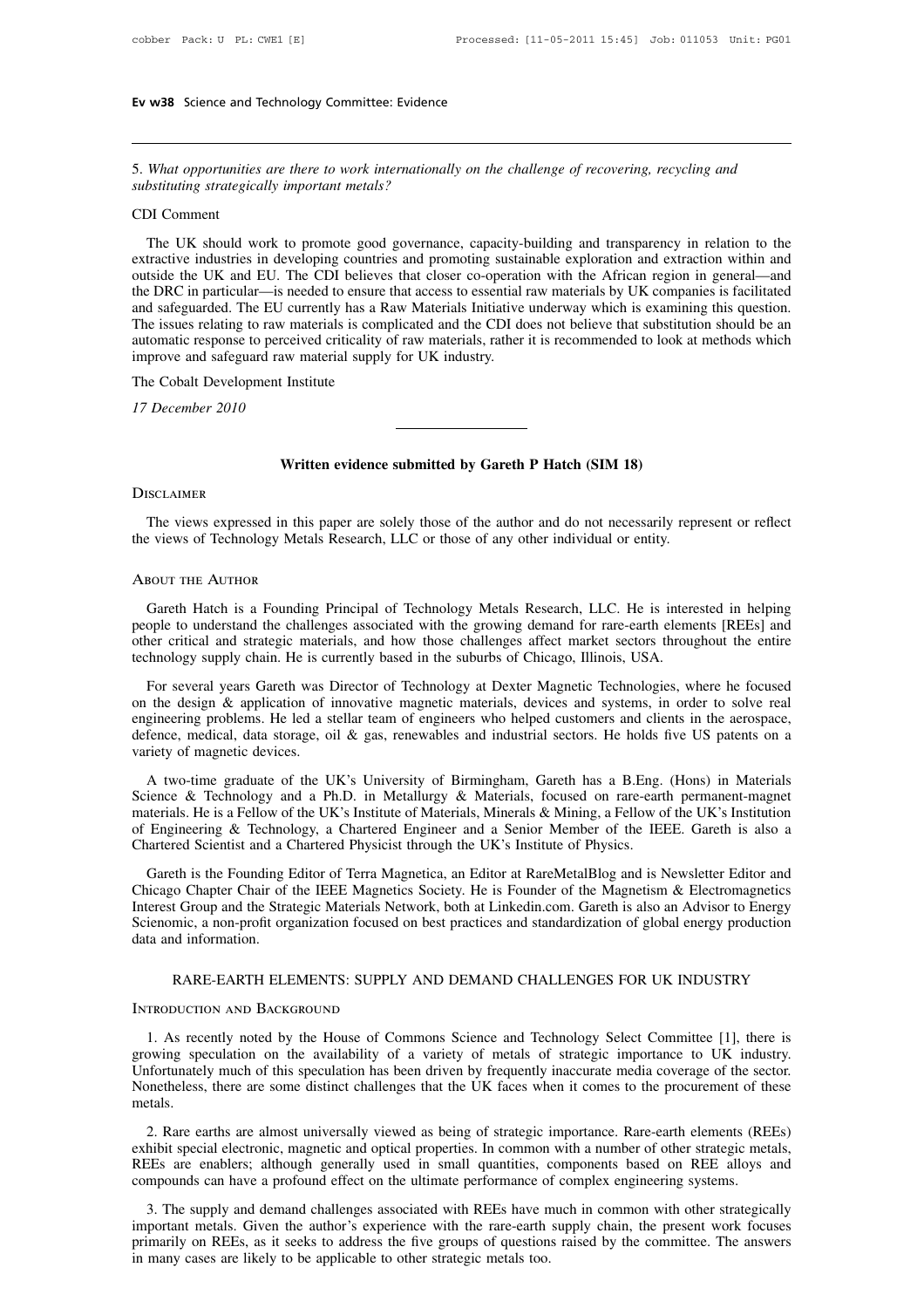## Scien<br>Rare-Earth Elements: Terms and Definitions<br>Rare-Earth Elements: Terms and Definitions

Science and Technology Committee: Evidence Ev w39<br>ARE-EARTH ELEMENTS: TERMS AND DEFINITIONS<br>4. The International Union of Pure and Applied Chemistry (IUPAC) defines the rare earths as a collection<br>17 elements of the period **EXART ELEMENTS:** TERMS AND DEFINITIONS<br>4. The International Union of Pure and Applied Chemistry (IUPAC) defines the rare earths as a collection<br>of 17 elements of the periodic table [2]. The list includes the 15 lanthanoid RARE-EARTH ELEMENTS: TERMS AND DEFINITIONS<br>4. The International Union of Pure and Applied Chemistry (IUPAC) defines the rare earths as a collection<br>of 17 elements of the periodic table [2]. The list includes the 15 lanthan **EXAMPLE EXAMPLE ENERGY STAND DEFINITIONS**<br>
4. The International Union of Pure and Applied Chemistry (IUPAC) defines the rare earths as a collection<br>
of 17 elements of the periodic table [2]. The list includes the 15 lanth RARE-EARTH ELEMENTS: TERMS AND DEFINITIONS<br>4. The International Union of Pure and Applied Chemistry (IUPAC) defines the rare earths as a collection<br>of 17 elements of the periodic table [2]. The list includes the 15 lanthan 4. The International Union of Pure and Applied Chemistry (IUPAC) defines the rare earths as a collection 17 elements of the periodic table [2]. The list includes the 15 lanthanoid elements (atomic numbers 57 rough to 71), 4. The international Union of Tare and Applica Chemistry (CFAC) defines the fact clatis as a concetion<br>of 17 elements of the periodic table [2]. The list includes the 15 lanthanoid elements (atomic numbers 57<br>through to 7

or 17 cleares or the periodic table [2]. The fist includes the 13 familially declined to acome intimeles 37 through to 71), in addition to scandium (Sc) and yttrium (Y). In practice, Sc does not usually occur in the same unough to 71), in addition to scalidatin (30) and yuridin (1). In practice, se does not usually occur in the same<br>minerals as the lanthanoids + Y, and thus the rare-earths industry generally omits reference to it. Also,<br>p innerals as the familianoids + 1, and thus the fac-cartus modstry generally of mis ference to it. Also, promethium (Pm) does not occur freely in Nature, and thus we are left with the 15 elements shown in Figure 1.<br>5. The r From the first five lands are being the relative in Fracture, and thus we are left with the 15 elements shown in Figure 1.<br>
5. The rare-earths industry further differentiates REEs as being either light or heavy rare earths 5. The rare-earths industry further differentiates REEs as being either light or heavy rare earths. In general, the first five lanthanoids are referred to as light REEs (LREEs). This leave the remaining lanthanoids + Y as the first five lanthanoids a<br>heavy REEs (HREEs) as<br>used by many scientists; t<br>is important to note exact<br>REEs are being used in a<br>generally more valuable.<br>equivalents (REOs).<br>6. REEs are always for Four CELES (IRCLES) as shown in Figure 1. Note that this subdivision does not quite inatent the terminology<br>ed by many scientists; there is little reason to delve into this discrepancy any further; suffice it to say that i one of privative symmany scientists, there is intie reason to deve into this disclusive any further, surface it to say that it<br>is important to note exactly which elements are being referred to, whenever the terms "light" R

is important to note exactly which elements are oeing referred to, whenever the terms right. KEEs of heavy REEs are being used in any discussion on the subject. HREEs are generally rarer than LREEs, and are thus generally REES are oling used in any used ssion on the subject. TREES are generally rater than EREES, and are this generally more valuable. Note that within the industry, it is customary to discuss REEs in terms of their oxide equiv equivalents (REOs).<br>
6. REEs are always found together with<br>
one deposit to another. The minerals con<br>
separated from one another. Because they a<br>
chemical processes. Specific processes hav<br>
"signature" of each deposit.<br>
R France and the secure are they are chemically very similar, this separation process requires intensive<br>emical processes. Specific processes have to be fine-tuned for each deposit, because of the unique mineral<br>ignature" of chemical processes. Specific processes have to be fine-tuned for each<br>
"signature" of each deposit.<br>
RARE-EARTH DEMAND DRIVERS<br>
7. Before addressing specific concerns relating to the supply of F<br>
drivers for the growing de

STARTH DEMAND DRIVERS<br>
1. Before addressing specific concerns relating to the supply of REEs, it is important to review the key<br>
1. Before addressing specific concerns relating to the supply of REEs, it is important to rev **EXARTH DEMAND DRIVERS**<br>
7. Before addressing specific concerns relating to the supply of REEs, it is important to review the key<br>
drivers for the growing demand for REE alloys and compounds.<br>
8. Certain REEs might be used FARE-EARTH DEMAND DRIVERS<br>
7. Before addressing specific concerns relating to the supply of REEs, it is important to review the key<br>
drivers for the growing demand for REE alloys and compounds.<br>
8. Certain REEs might be us 7. Before addressing specific concerns relating to the supply of REEs, it is important to review the key drivers for the growing demand for REE alloys and compounds.<br>8. Certain REEs might be used directly in compound form, The foundational basis for the supply of KEEs, it is in drivers for the growing demand for REE alloys and compounds.<br>8. Certain REEs might be used directly in compound form, while others may be in components via alloying w 8. Certain REEs might be used directly in compound form, while others may be incorporated into engineered mponents via alloying with other elements. Such components are then used within sub-assemblies, which is in turn use of components via alloying with other elements. Such components are then used within sub-assemblies, which are in turn used to create engineered devices and systems. In simplistic terms, any engineered system can be seem a

and Korea. Usage in the UK and all other countries with the exception of the USA totals 8%, a relatively small proportion of the global demand comes with the exception of components are the foundational basis for the entir are in turn asca to create engineered vectors<br>seem as the sum total of a set of sub-<br>those components are the foundational<br>9. Table 1 shows the estimated 201<br>of components or component-level good<br>and Korea. Usage in the UK 9. Table 1 shows the estimated 2010 global demand for REEs. These usages correspond to the production<br>
9. Table 1 shows the estimated 2010 global demand for REEs. These usages correspond to the production<br>
components or co 9. Table 1 shows the estimated 2010 global demand for REEs. These usages correspond to the production<br>of components or component-level goods. 60% of demand comes from China, with 20% coming from Japan<br>and Korea. Usage in battery packs) and polishing (primarily Ce for glass and silicon wafer polishing).<br>
11. The steady increase in the UK and all other countries with the exception of the USA total<br>
proportion of the global demand.<br>
10. The

d Korea. Usage in the UK and all other countries with the exception of the USA totals 8%, a relatively small<br>oportion of the global demand.<br>10. The key applications are for use in permanent magnets (primarily Nd, dysprosiu

proportion of the global demand.<br>
10. The key applications are for use in permanent magnets (primarily Nd, dysprosium (Dy), praseodymium<br>
(Pr) and samarium (Sm)), catalysts (primarily lanthanum (La) and cerium (Ce)), metal 10. The key applications are for use in p<br>(Pr) and samarium (Sm)), catalysts (primaribattery packs) and polishing (primarily Ce<br>11. The steady increase in demand for I<br>has also been increased demand, particularly<br>that use 12. Going forward, the demand for REEs is directly correlated to overall GDP growth globally. There they packs) and polishing (primarily Ce for glass and silicon wafer polishing).<br>
11. The steady increase in demand for REE

battery packs) and polishing (primarily Ce for glass and silicon water polishing).<br>
11. The steady increase in demand for REEs is directly correlated to overall GDP growth globally. There<br>
has also been increased demand, p 11. The steady increase in demand for REEs is directly correlated to overall GDP growth globally. There has also been increased demand, particularly in developed countries, for energy-efficient appliances and devices that metal alloys in particular and the state of the state of overall GDI grown groany. There has also been increased demand, particularly in developed countries, for energy-efficient appliances and devices that use rare-earththat use rare-earth-based com<br>that use rare-earth-based cor<br>12. Going forward, the dare the key growth drivers<br>demand for 2015, with signified<br>metal alloys in particular. M<br>increased to 185,000 t.<br>13. In terms of specific 12. Going forward, the demand for next-generation wind turbines and hybrid and plugin electric vehicles<br>
the key growth drivers for the specific REEs required for those applications. Table 2 shows forecasted<br>
mand for 2015 12. Oomg forward, the demand for hext-generation while turbines and hybrid and pright electric ventices<br>are the key growth drivers for the specific REEs required for those applications. Table 2 shows forecasted<br>demand for

demand for 2015, with significant predicted increases in demand for REEs for use in permanent magnets and metal alloys in particular. Market share by region is very similar, though the overall tonnage is significantly incr demand for 2015, with significant predicted increases in demand for REEs for use in permanent magnets and metal alloys in particular. Market share by region is very similar, though the overall tonnage is significantly incr mponents in the UK. It is in the use of semi-finished and finished goods such as permanent magnets and<br>ner components, and the devices and systems created from them, that companies in the UK generally interact<br>th the rare-

14. Until relatively recently, there have been few supply issues for REEs. In the longer term  $(2-3)$  years and other components, and the devices and systems created from them, that companies in the UK generally interact<br>with the rare-earths supply chain.<br>Q1: *Is there a global shortfall in the supply and availability of rare-earth* with the rare-earths supply chain.<br>
Q1: *Is there a global shortfall in the supply and availability of rare-earth metals?*<br>
14. Until relatively recently, there have been few supply issues for REEs. In the longer term (2–3 beyond for LREEs and 4–5 years and beyond for HREE) there should be few problems in sourcing REEs. The issue comes in dealing with certain supply challenges in the interim periods—the next 0–3 years for LREEs and 0–5 years 1: Is there a global shortfall in the supply and availability of rare-earth metals?<br>
14. Until relatively recently, there have been few supply issues for REEs. In the longer term (2–3 years and<br>
yond for LREEs and 4–5 year 14. Until relatively recently, there have been few supply issues for REEs. In the longer term (2–3 years and beyond for LREEs and 4–5 years and beyond for HREE) there should be few problems in sourcing REEs. The issue come

development projects underway. Over a dozen of these projects are at an advanced stage of development ( $\geq$ – $\geq$ )  $\geq$   $\geq$   $\geq$   $\geq$   $\geq$   $\geq$   $\geq$   $\geq$   $\geq$   $\geq$   $\geq$   $\geq$   $\geq$   $\geq$   $\geq$   $\geq$   $\geq$   $\ge$ There is thus no shortage of potential projects that will eventually diversify the global supply challenges in the interim periods—the next 0–3 years for LREEs and 0–5 years for HREEs.<br>15. It is widely accepted that at pre REES. The time to develop such cream supply chancinges in the interim periods—the hext o—y years for ENEEs and 0–5 years for HREEs.<br>15. It is widely accepted that at present, over 97% of global rare-earth production origin 15. It is widely accepted that at present, over 97% of global rare-earth produc<br>However, there are numerous rare-earth deposits located outside of China, man<br>development projects underway. Over a dozen of these projects ar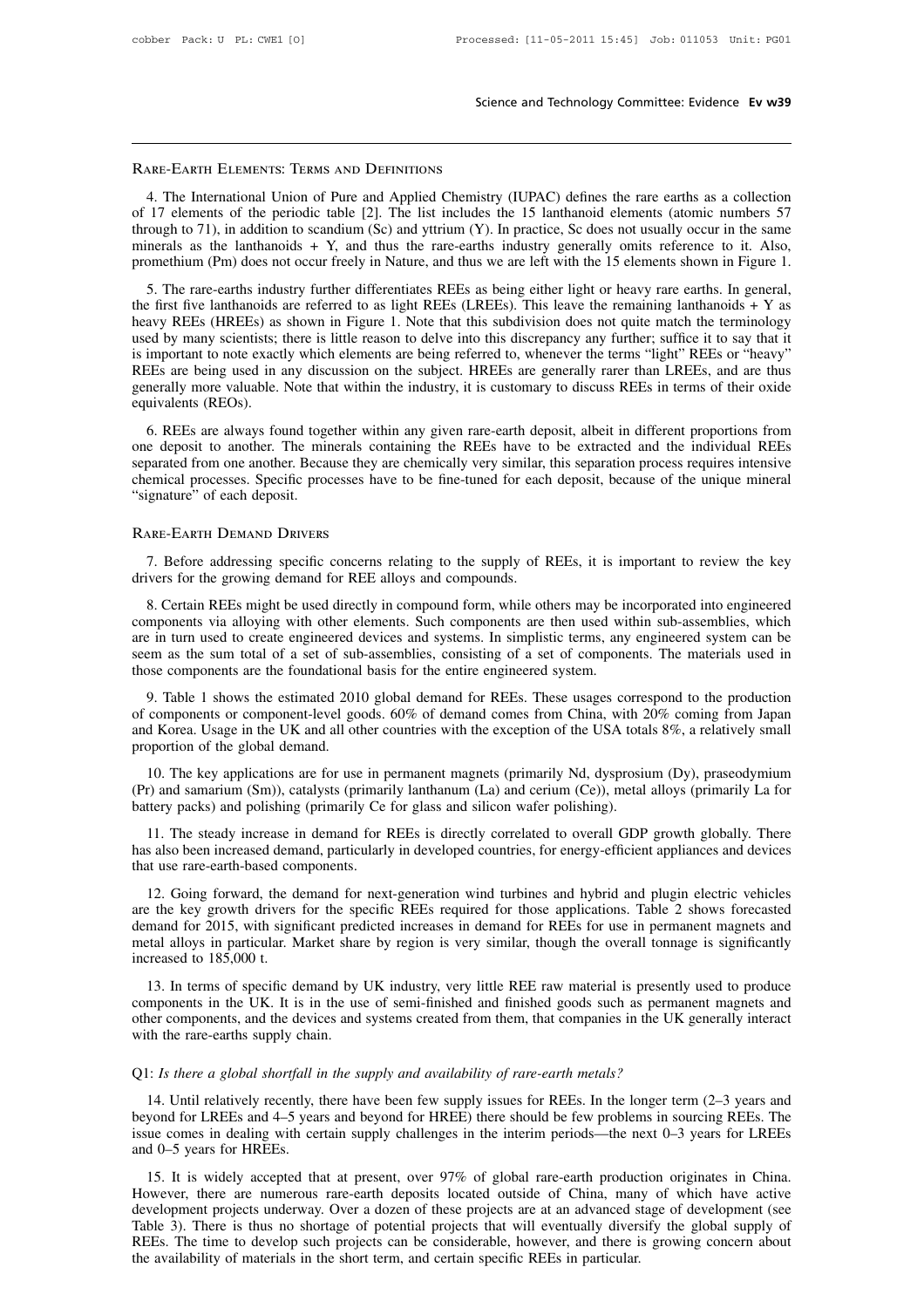16. In recent years, China has imposed export quotas on rare-earth shipments out of China. Ostensibly these<br>16. In recent years, China has imposed export quotas on rare-earth shipments out of China. Ostensibly these<br>the pu Ev w40 Science and Technology Committee: Evidence<br>
16. In recent years, China has imposed export quotas on rare-earth shipments out of China. Ostensibly these<br>
were put in place by the authorities to allow for the shut dow Ev w40 Science and Technology Committee: Evidence<br>
16. In recent years, China has imposed export quotas on rare-earth shipments out of China. Ostensibly these<br>
were put in place by the authorities to allow for the shut dow

16. In recent years, China has imposed export quotas on rare-earth shipments out of China. Ostensibly these<br>ree put in place by the authorities to allow for the shut down of inefficient, polluting mines and to allow for<br>vi 16. In recent years, China has imposed export quotas on rare-earth shipments out of China. Ostensibly these were put in place by the authorities to allow for the shut down of inefficient, polluting mines and to allow for e 16. In recent years, China has imposed export quotas on rare-earth shipments out of China. Ostensibly these were put in place by the authorities to allow for the shut down of inefficient, polluting mines and to allow for e 15–30,000 tonnes per annum of REOs are said to be illegally smuggled out of China. Ostensiony these were put in place by the authorities to allow for the shut down of inefficient, polluting mines and to allow for environme were put in place by the authorities to allow for the shift down of ineflictent, portuing innes and to allow for<br>environmental remediation.<br>17. Up until the second half of 2010, there have been few real challenges associat 17. Up until the second half of 2010, there have been few real challenges associated with the physical supply<br>of rare earths to the rest of the world from China. Figure 2 shows the export quota levels in recent years, alon of rare earths to the rest of the world from China. Figure 2 shows the export quota levels in recent years, along<br>with official demand numbers from the rest of the world (ROW), as well projected actual demand (an estimated The eatus to the rest of the world from China. Figure 2 shows the export quota levels in fecent years, along<br>th official demand numbers from the rest of the world (ROW), as well projected actual demand (an estimated<br>-30,00 With official defination funibles if off the ext of the world (KOW), as well projected actual definated and settinated 15–30,000 tonnes per annum of REOs are said to be illegally smuggled out of China to the rest of the wo

15–50,000 tollies per annull of KEOs are said to be inegally sindggled out of Clinia to the rest of the world<br>in recent years, and so the actual ROW demand metrics in Figure 2 attempt to account for this). It can be seen<br>t In recent years, and so the actual NOW definant inferits in Figure 2 attempt to account for this). It can be seen<br>that up until 2010, the export quotas from China were broadly in line with ROW demand. The dip in 2009 of<br>de or magnet alloys, produced in China. As present they apply only to the raw material forms of REEs and simple sention intervals. The up in 2009 of demand reflects the global recession and its effects on demand for REEs.<br>
18 definant reflects the global red<br>18. It should be noted the<br>companies in China, some of<br>been monolithic—there has<br>Furthermore, the export quots<br>or magnet alloys, produced in<br>REE-based compounds.<br>19. In July 2010, the autho 19. It should be hoted that export quotas are anocated by the Chinese authorities to murvidual trading<br>mpanies in China, some of which are foreign-owned. It should also be noted that the quotas to date have<br>en monolithic—t companies in China, some of which are foreign-owned. It should also be hoted that the quotas to date have<br>been monolithic—there has been no differentiation between specific REEs or REOs within those quotas.<br>Furthermore, th been mononinc—inete has been no unterentiation between specific KEEs of KEOs within those quotas.<br>Furthermore, the export quotas do NOT apply to semi-finished or finished goods, such as permanent magnets<br>or magnet alloys,

REE-based compounds.<br>
19. In July 2010, the authorities announced a significant reduction in export quotas for the latter half of the<br>
year—a maximum of approximately 8,000 t of REOs for export, bringing the total for 2010

REE-based compounds.<br>
19. In July 2010, the authorities announced a significant reduction in export quotas for the latter half of the<br>
year—a maximum of approximately 8,000 t of REOs for export, bringing the total for 2010 19. In July 2010, the authorities announced a significant reduction in export quotas for the latter half of the year—a maximum of approximately 8,000 t of REOs for export, bringing the total for 2010 to just over 30,000 t. For the LREEs actually remained a significant reduction in export quotas to the latter han of the pear—a maximum of approximately 8,000 t of REOs for export, bringing the total for 2010 to just over 30,000 t. This was a 4 prices, result of this action were very significant price increases for the export of LREEs (in some cases by 1,000–1,500%). LREEs are historically lower-value materials than HREEs, and because of the quota limits, Chinese 20. The result of this a  $1,000-1,500\%$ ). LREEs a Chinese traders prefer to the LREEs actually remains prices, resulting in the concreases are likely.<br>21. One other ongoing 20. The result of uns action were very significant price increases for the export of LKEEs (in some cases by<br>
200–1,500%). LREEs are historically lower-value materials than HREEs, and because of the quota limits,<br>
innese t 1,000–1,000–1,000–2,200%). EXEES are instorted prover-value materials than TREES, and decades of the quota films, Chinese traders prefer to sell HREEs if they can, in order to maximise profits. The underlying base price f

the LREEs actually remained largely unchanged; the traders imposed significant surcharges on top of those prices, resulting in the overall price increases. If the quota for 2011 is further reduced, then further price incre the EKEEs actually reliable largely unchanged, the tradets imposed significant sucharges on the prices, resulting in the overall price increases. If the quota for 2011 is further reduced, then fincreases are likely.<br>21. On 21. One other ongoing challenge of increasing importance is the fact that the ratios of individual REEs quired to fulfill global demand for the various applications listed in Tables 1 & 2, generally do not occur in e same 21. One other ongoing challenge of increasing importance is the fact that the ratios of individual REEs required to fulfill global demand for the various applications listed in Tables 1 & 2, generally do not occur in the

21. One onlet ongoing channelige of increasing importance is the fact that the ratios of individual KEEs<br>required to fulfill global demand for the various applications listed in Tables 1 & 2, generally do not occur in<br>the required to full the same ratios in<br>the same ratios in<br>elsewhere. This le<br>22. There is add<br>of Nd, and Dy (for<br>there demand for<br>stream soon.<br>O2: How vulneral Examples. This ideas to an initial<br>area in a production or detain tends conjugate to others.<br>Of Nd, and Dy (for permanent magnets), as well as Eu and Tb (for phosphors). Some projections indicate that<br>there demand for thes 22. There is additional pressure on specific REEs, given the demand for them, and in particular for oxides of Nd, and Dy (for permanent magnets), as well as Eu and Tb (for phosphors). Some projections indicate that there d

23. There is relatively little industrip supply, by 2015, even if some of the new projects come on-<br>2: How vulnerable is the UK to a potential decline or restriction in the supply of rare earths? What should<br>2 government b the raw-materials level. Most companies are connected further up the chain, so any vulnerable is the UK to a potential decline or restriction in the supply of rare earths? What should the government be doing to safeguard a Q2: How vulnerable is the UK to a potential decline or restrict<br>the government be doing to safeguard against this and to enst<br>23. There is relatively little industry in the UK that is dire<br>the raw-materials level. Most com

21. How vulnerable is the UK to a potential decline or restriction in the supply of rare earths? What should<br>2 government be doing to safeguard against this and to ensure supplies are produced ethically?<br>23. There is relat the government be doing to safeguard against this and to ensure supplies are produced ethically?<br>
23. There is relatively little industry in the UK that is directly connected to the rare-earth supply chain at<br>
the raw-mate 23. There is relatively little industry in the UK that is directly connected to the rare-earth supply chain at<br>the raw-materials level. Most companies are connected further up the chain, so any vulnerabilities are indirect 25. There is relatively little multisty in the OK that is directly connected to the rate-earth supply chain at<br>the raw-materials level. Most companies are connected further up the chain, so any vulnerabilities are indirect ine raw-inaterials level. Most companies are connected ruriner up the chain, so any vulnerabilities are indirect, though they certainly exist, and are of potential concern.<br>
24. One exception is a company called Less Commo mough they certainly exist, and are<br>
24. One exception is a company<br>
processed them into semi-finished g<br>
based company in the process of de<br>
is for materials mined and extracts<br>
processed into alloys at LCM.<br>
25. Despite 24. One exception is a company called Less Common Metas (LCM), based in Binkelmead. LCM produces<br>re-earth-based alloys and compounds. Historically, LCM has taken raw materials produced in China and<br>ocessed them into semi-f rate-earth-based anoys and compounds. This<br>containly, ECM has<br>processed them into semi-finished goods. The company is owned<br>based company in the process of developing a formerly produ<br>is for materials mined and extracted f

sed company in the process of developing a formerly producing rare-earth mine in South Africa. The plan<br>for materials mined and extracted from South Africa, to be refined into metals elsewhere, before being<br>ocessed into al is for materials mined and extracted from South Africa, to be refined into metals elsewhere, before being<br>processed into alloys at LCM.<br>25. Despite the indirect nature of UK industry's interaction with the rare-earth suppl processed into alloys at LCM.<br>
25. Despite the indirect nature of UK industry's interaction with the rare-earth supply chain, it is still<br>
potentially vulnerable to disruption on a couple of fronts.<br>
26. The first is on th 25. Despite the indirect nature of UK industry's interaction with the rare-earth supply chain, it is still<br>potentially vulnerable to disruption on a couple of fronts.<br>26. The first is on the geopolitical front. There was m 25. Despite the indirect nature of OK industry's interaction while trans-earth supply chain, it is sun<br>potentially vulnerable to disruption on a couple of fronts.<br>26. The first is on the geopolitical front. There was much potentially vulnerable to distuption on a couple of fionts.<br>26. The first is on the geopolitical front. There was much coverage in the media recently about an alleged<br>embargo that China placed on REE shipments to Japan, su 26. The first is on the geopolitical front. There was much coverage in the media recently about an alleged embargo that China placed on REE shipments to Japan, supposedly in retaliation for the arrest of a Chinese fishing embargo that China placed on REE shipments to Japan, supposedly in retaliation for the arrest of a Chinese fishing vessel captain. Despite these assertions in the media, there was actually little evidence to suggest that t prohibited). Example is supply unstription to Japan was as a result of retainatory actions on the part of the cinnese autionties. One<br>ly has to revisit Figure 2 to see that individual trading companies in China likely started running o The allocated quotas months ago. Given the demand, and potential profits to be made, illegal smuggling also increased, and only a few such shipments needed to be intercepted for the authorities to decide to clamp down and

anocated quotas months ago. Given the definant, and potential promis to be made, megal sinugging also<br>increased, and only a few such shipments needed to be intercepted for the authorities to decide to clamp down<br>and to do Increased, and omy a rew such simplinents needed to be intercepted for the admorties to decide to claimp down<br>and to do more rigorous inspections of all such goods (leading to delays, and certain shipments being<br>prohibited and to do liber hypotos inspections of an such goods (leading to delays, and certa<br>prohibited).<br>27. Regardless of the reality of what happened between Japan and China, there is ob-<br>China could, for whatever reason, decide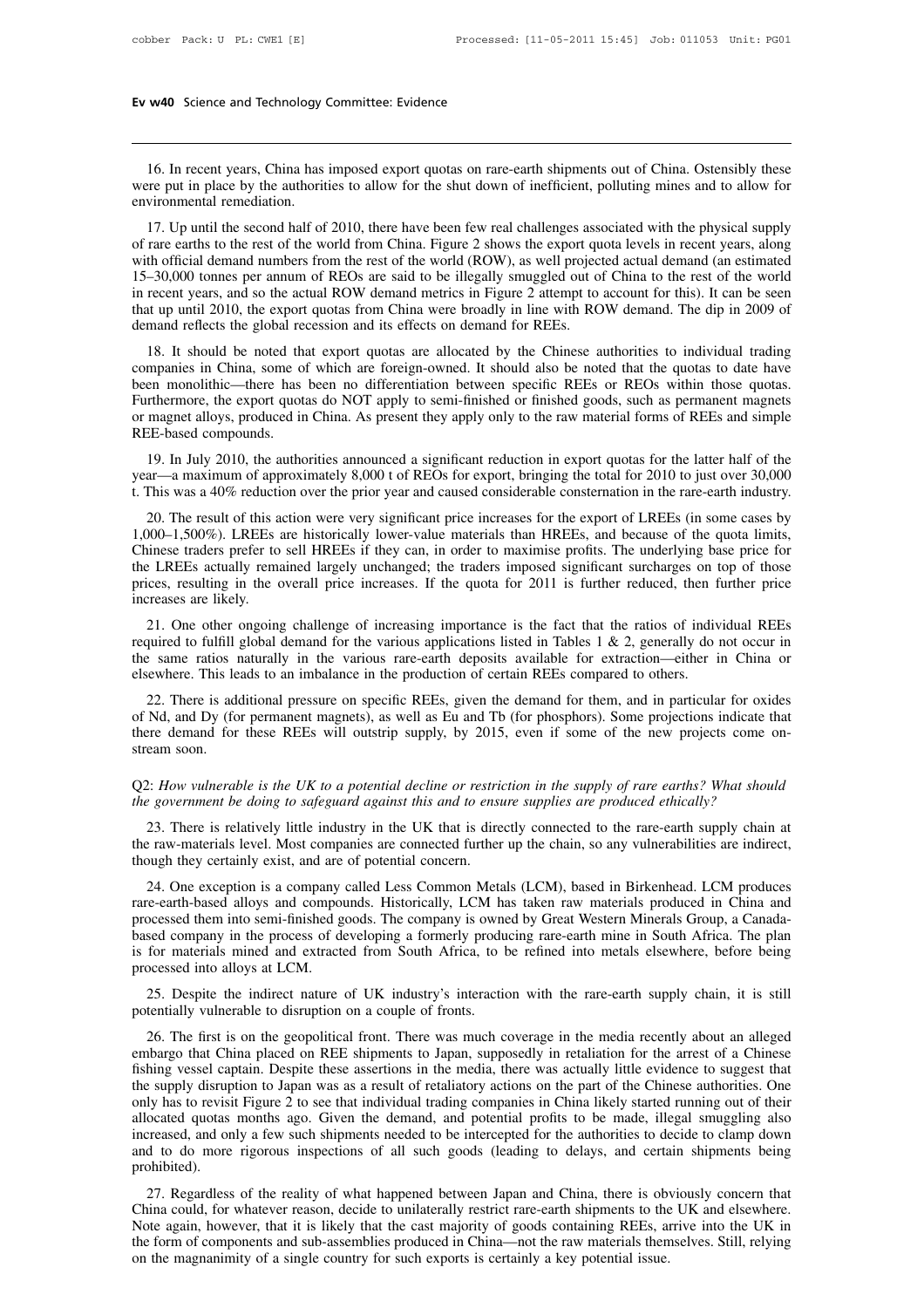Science and Technology Committee: Evidence Ev w41<br>28. The second vulnerability results from the geographic "bottleneck" caused by the fact that the vast<br>ajority of LREEs produced in China, are done so in the Bayun Obo regi Science and Technology Committee: Evidence Ev w41<br>28. The second vulnerability results from the geographic "bottleneck" caused by the fact that the vast<br>majority of LREEs produced in China, are done so in the Bayun Obo reg Science and Technology Committee: Evidence Ev w41<br>28. The second vulnerability results from the geographic "bottleneck" caused by the fact that the vast<br>majority of LREEs produced in China, are done so in the Bayun Obo reg 28. The second vulnerability results from the geographic "bottleneck" caused by the fact that the vast<br>majority of LREEs produced in China, are done so in the Bayun Obo region, up in Inner Mongolia. It would<br>require just o 28. The secon majority of LRE<br>require just one<br>these materials.<br>of HREEs.<br>29. Diversifica 28. The second vulnerability results from the geographic "bottleneck" caused by the fact that the vast<br>ajority of LREEs produced in China, are done so in the Bayun Obo region, up in Inner Mongolia. It would<br>quire just one 26. The second vulnerability results from the geographic bottleneck caused by the ract that the vast<br>majority of LREEs produced in China, are done so in the Bayun Obo region, up in Inner Mongolia. It would<br>require just one

majority of EKEEs produced in China, are done so in the Bayun Ooo region, up in finite Mongona. It would<br>require just one moderate earthquake in this region to potentially devastate the entire global supply chain for<br>these eighter just one moderate earing that in this region to potentially devastate the einite grootal supply chain for<br>these materials. A similar catastrophe in the SE of the country would have similar effects on the supply<br>of these materials. A similar catastropile in the SE of the country would have<br>of HREEs.<br>29. Diversification of global supply therefore, makes sense, business-wise. G<br>of raw material REE goods used by UK industry, however, it 29. Diversification of global supply therefore, makes sense, business-wise. Given the relatively small amount<br>raw material REE goods used by UK industry, however, it is difficult to see how the UK Government might<br>tigate a 29. Diversincation of global supply interefore, makes sense, business-wise. Given the relatively sinan amount<br>of raw material REE goods used by UK industry, however, it is difficult to see how the UK Government might<br>mitig

or taw material KEE goots used by OK mutstry, nowever, it is difficult to see now the OK Government inight<br>mitigate against either of the above circumstances. The maintenance of a modest stockpile of raw materials,<br>either European partners, following in the footsteps of Japan has a much larger user base when it comes to Allementary<br>to help safeguard the capabilities of companies such as LCM and others.<br>30. In the long term, the UK governmen Ether unlaterally of in conjunction with European partiers, hight be one way to solve the issue, particularly<br>to help safeguard the capabilities of companies such as LCM and others.<br>30. In the long term, the UK government importance to Japan and its industrial base. Granted, Japan has a much larger user base when it comes to REEs than the UK and Europe the components and sub-assemblies that contain REE alloys, in order to safeguard supplies 30. In the long term, the UK government might try to encourage the return o entities to the UK, who can produce the components and sub-assemblies that safeguard supplies of those parts of the supply chain. it might also c safeguard supplies of those parts of the supply chain. it might also consider, either unilaterally or together with<br>European partners, following in the footsteps of Japan and JOGMEC, its government-industry partnership-<br>ba *Puropean partners, following in the footsteps of Japan and JOGMEC, its government-industry partnership-*<br>based resource company that goes out around the world to find and to develop natural resources of strategic<br>importan

## *be in portance to Japan and its industrial base. Granted, Japan has a much larger user base when it comes to REEs*<br> *be in and Europe, but such an approach is still worth considering.*<br> *Q3: How desirable, easy and cost-e*

31. Given the significant resources required to extract and to produce REEs, it is absolutely desirable to try<br>31. Given this be encouraged? Where recycling currently takes place, what arrangements need to<br>31. Given the si The recover these valuable, easy and cost-effective is it to recover and recycle rare-earth metals from discarded products? How can this be encouraged? Where recycling currently takes place, what arrangements need to be in Q3: How desirable, easy and cost-effective is it to recover and recycle rare-earth metals from discarded<br>products? How can this be encouraged? Where recycling currently takes place, what arrangements need to<br>be in place to many of these metals into low concentrations made it questionable as to whether such recycling could be done cost-effectively, assuming there was a process available to do it.<br>32. In the case of REEs, it is likely that the in place to ensure it is done cost-effectively, safely and ethically?<br>31. Given the significant resources required to extract and to produce REEs, it is absolutely desirable to try<br>recover these valuable materials from the 31. Given the significant resources required to extract and to produce REEs, it is absolutely desirable to try<br>to recover these valuable materials from the waste streams of our society. Historically the over-dispersion of<br> 31. Given the significant resources required to extract and to<br>to recover these valuable materials from the waste streams of<br>many of these metals into low concentrations made it question<br>cost-effectively, assuming there wa

my of these metals into low concentrations made it questionable as to whether such recycling could be done st-effectively, assuming there was a process available to do it.<br>32. In the case of REEs, it is likely that the rec cost-effectively, assuming there was a process available to do it.<br>32. In the case of REEs, it is likely that the recovery of these materials could be made cost-effective, given<br>the right approach. To date, however, there 32. In the case of REEs, it is likely that the recovery of these materials could be made cost-effective, given<br>the right approach. To date, however, there has been little work done to study the economic feasibility of<br>cand Elements, it is likely that the recovery of these matches right approach. To date, however, there has been little work d candidate processes that have been studied academically.<br>33. Once such process, developed at the Univ indidate processes that have been studied academically.<br>
33. Once such process, developed at the University of Birmingham, involves the processing of previously<br>
ed rare-earth permanent magnets, into a powder form of the u 33. Once such process, developed at the University of Birmingham, involves the processing of previously used rare-earth permanent magnets, into a powder form of the underlying magnet alloy, which can then be re-<br>used to ma

The such process, developed at the University of Britannian, involves the processing of previously used rare-earth permanent magnets, into a powder form of the underlying magnet alloy, which can then be reused to make new The Birmingham perinsies, the act power form of the underlying magnet anoy, which can then be re-<br>used to make new magnets. The concept does not require the processing of the alloy back into the constituent<br>elements, unlik dependent to make hew magnets. The concept does not require the processing of the anoy back into the constituent<br>elements, unlike related processes recently developed in Japan.<br>34. The perennial challenge for such research elements, unlike related processes recently developed in Japan.<br>34. The perennial challenge for such research teams is the ongoing funding of their research. In the interests<br>of full disclosure the author recently co-found of full disclosure the author recently co-founded a private US-based company which has as its sole mission, the funding of feasibility studies for promising recovery technologies for REEs and other rare metals, such as the

## *substitutes in question, perhaps part of other nd-of-life initiatives for consumer and other products.*<br> *Q4: Are there substitutes for rare earths in technological products manufactured in the UK? How can these*<br> *substi*

35. As described above, REEs are present at the foundational materials level in the UK? How can these stability studies, and work towards the goal of developing the logistics infrastructure required to get access the rare to the rare metals in question, perhaps part of other nd-of-life initiatives for consumer and other products.<br>
Q4: *Are there substitutes for rare earths in technological products manufactured in the UK? How can these<br>
sub* or and the embedded in problem, produce the time the time through that the time than the substitutes be more widely applied?<br>
35. As described above, REEs are present at the foundational materials level in the "structural Q4: *Are there substitutes for rare earths in technological products manufactured in the UK? How can these substitutes be more widely applied?*<br>35. As described above, REEs are present at the foundational materials level or component level, than at this materials level, because of the time that it takes to research new materials<br>systems and microstructures. Because REEs are exploited for their unique optical, electronic and magnetic<br>proper 35. As described above, REEs are present at the foundational materials level in the "structural hierarchy" of gineering products and systems. It is generally far easier to consider substitutions at the system, sub-assembly 35. As described above, KEEs are present at the foundational materials fever in the structural inefarcity of engineering products and systems. It is generally far easier to consider substitutions at the system, sub-assembl

Engineering products and systems. It is generally rat easter to consider substitutions at the system, sub-assembly<br>or component level, than at this materials level, because of the time that it takes to research new materia permanent magnets, by manipulating the structure of the magnetic structure of the microstructures. Because REEs are exploited for their unique optical, electronic and magnetic properties, substitutions are even more diffic systems and incrosulations. Because REEs are explored for their dinque optical, electronic and mag<br>properties, substitutions are even more difficult in their case.<br>REEs and other strategic metals in components, while maint 36. That said, there have been significant efforts made, especially in Japan, to reduce the amount of scarce EEs and other strategic metals in components, while maintaining the original performance characteristics [3]. goo Fig. 20. That sate, there have been significant efforts made, espectarly in Japan, to feddee the amount of scate REEs and other strategic metals in components, while maintaining the original performance characteristics [3] A good example of this is work being done to reduce the amount of the incrementant magnets, by manipulating the structure of the magnet alloy at the processing, and "putting" the Dy only in certain places within the alloy

processing, and "putting" the Dy only in certain places within the alloy where it is actually needed.<br>
37. It is important to note the potential unintended consequences of well-meant substitution efforts, such as<br>
reduced processing, and "putting" the Dy only in certain places within the alloy where it is actually needed.<br>
37. It is important to note the potential unintended consequences of well-meant substitution efforts, such as<br>
reduced

Solution and so on. It is important not to "throw the baby out with<br>
28. Buth water" in the search for overcoming short-term supply difficulties.<br>
38. At present there is relatively little work underway in this area intern The bath water" in the search for overcoming short-term supply difficulties.<br>
Q5: What opportunities are there to work internationally on the challenge of recovering, recycling and<br>
substituting rare-earth metals?<br>
38. At 26: What opportunities are there to work internationally on the challenge of recovering, recycling and substituting rare-earth metals?<br>38. At present there is relatively little work underway in this area internationally, o Q5: What opportunities are there to work internationally on the challenge of recovs substituting rare-earth metals?<br>38. At present there is relatively little work underway in this area internationally Department of Energy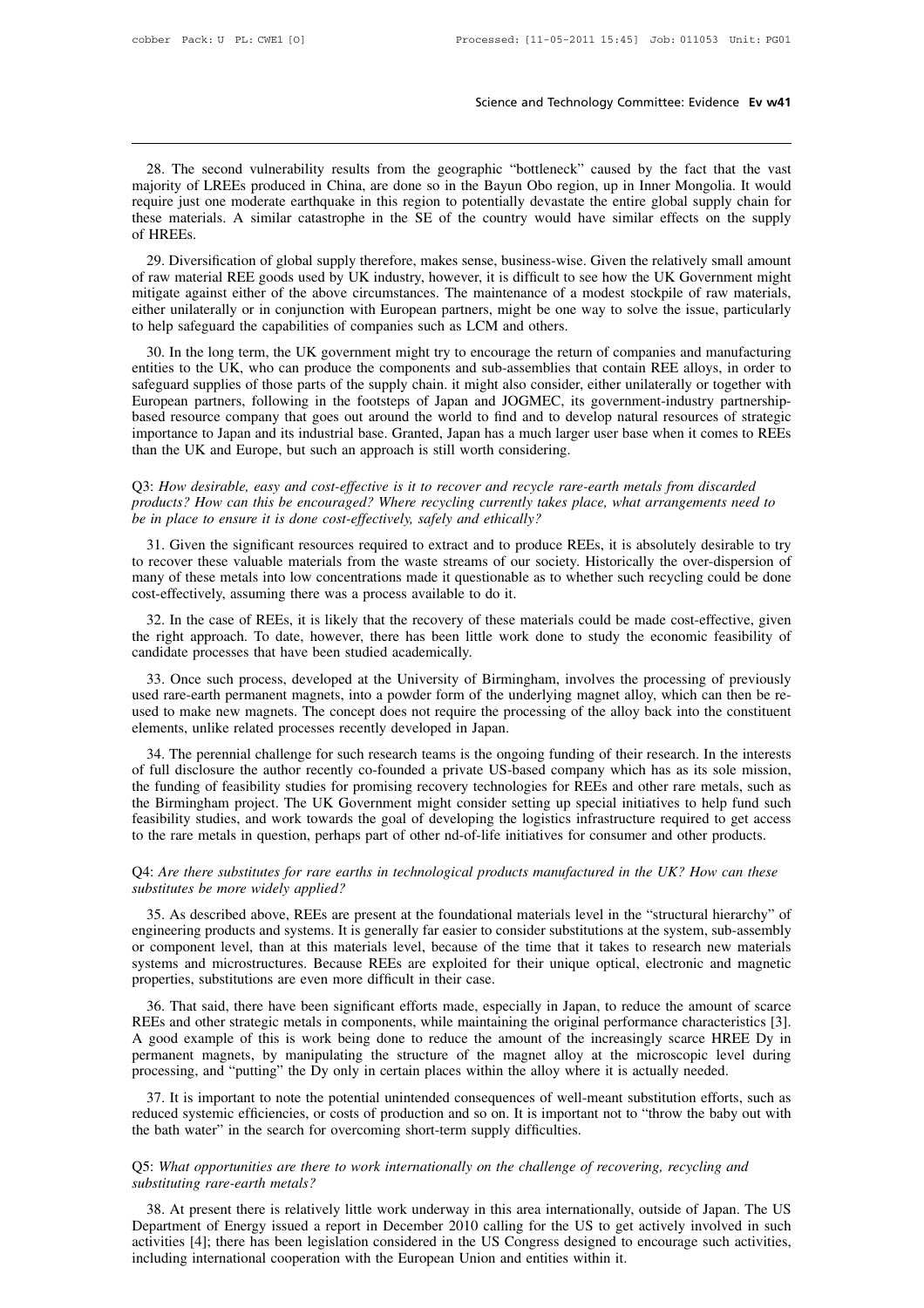39. It is the author's experience that there is tremendous enthusiasm in both the private and public sectors<br>39. It is the author's experience that there is tremendous enthusiasm in both the private and public sectors<br>19. **EV W42** Science and Technology Committee: Evidence<br> **in 1999**. It is the author's experience that there is tremendous enthusiasm in both the private and public sectors<br>
in numerous countries, particularly in Europe, but a **Ev w42** Science and Technology Committee: Evidence<br> **Ev w42** Science and Technology Committee: Evidence<br> **EVALUATE:** The private and public sectors<br>
in numerous countries, particularly in Europe, but also in North America 39. It is the author's experience that there is tremendous enthusiasm in both the private and public sectors<br>in numerous countries, particularly in Europe, but also in North America, Japan and Korea, to see such<br>initiative 39. It is the author's experience that there is tremendous enthusiasm in bot<br>in numerous countries, particularly in Europe, but also in North America,<br>initiatives succeed. Perhaps by combining such activities under a commo 39. It is the author's experience that there is tremendous enthusiasm in both the private and public sectors<br>numerous countries, particularly in Europe, but also in North America, Japan and Korea, to see such<br>tiatives succ For the middle in the middle is the middle in the middle provate and public sectors<br>in numerous countries, particularly in Europe, but also in North America, Japan and Korea, to see such<br>initiatives succeed. Perhaps by com

In indifferent scounties, particularly in Europe, but also in North America, Japan and Notea, to see such<br>initiatives succeed. Perhaps by combining such activities under a common framework with related activities,<br>momentum minatives succeed. Fernaps by combining such activities under a common framework with related activities, momentum could be achieved. There are certainly European Union initiatives underway to encourage collaboration inter momentum could be achieved. The<br>collaboration internationally, on the ac<br>40. There are precedents for such<br>initiated in the mid 1980s to incubat<br>Perhaps the UK could take the lead in<br>but also North American, Australian a<br>S Happy the UK could take the lead in establishing a similar type of framework, involving not just European t also North American, Australian and Asian partners (including institutions in China as well as Japan and uth Korea

in any of the companies noted above, Nor in any junior mining or exploration company operating in the rare-<br>and South Korea).<br>DECLARATION OF INTERESTS<br>41. Except for the recycling-related company mentioned above, the autho South Korea).<br>DECLARATION OF 1<br>41. Except for t<br>in any of the compearths sector.<br>Gareth P Hatch

**DECLARATION OF INTEREST**<br>41. Except for the recyclin any of the companies no<br>earths sector.<br>*Gareth P Hatch*<br>BEng (Hons) PhD CEng F.<br>Founding principal DECLARATION OF INTERESTS<br>
41. Except for the recycling-related company mentioned above, the author owns<br>
in any of the companies noted above, Nor in any junior mining or exploration con<br>
earths sector.<br> *Gareth P Hatch*<br>
B 41. Except for the recy<br>in any of the companies<br>earths sector.<br>Gareth P Hatch<br>BEng (Hons) PhD CEng<br>Founding principal<br>Technology Metals Resea 41. Except for the recycling-related company in<br>in any of the companies noted above, Nor in any<br>earths sector.<br>Gareth P Hatch<br>BEng (Hons) PhD CEng FIMMM FIET SMIEEE<br>Founding principal<br>Technology Metals Research, LLC<br>21 Dec *21 December 2010*<br> *21 December 2010*<br> *21 December 2010*<br> **21 December 2010**<br> **21 December 2010**<br> **REFERENCES** 

Sm - Samarium

## **REFERENCES**

Founding principal<br>
21 December 2010<br>
21 December 2010<br>
1. House of Commons Science and Technology Select Committee, Committee announce new inquiry into<br>
strategically important metals, *UK Parliament*, Nov 11, 2010, last Technology Metals Research, LLC<br>
21 December 2010<br>
REFERENCES<br>
1. House of Commons Science and Technology Select Committee, Committee announce new<br>
strategically important metals, *UK Parliament*, Nov 11, 2010, last access

21 December 2010<br>
REFERENCES<br>
1. House of Commons Science and Technology Select Committee, Committee announce new inquiry into<br>
strategically important metals, *UK Parliament*, Nov 11, 2010, last accessed Dec 17, 2010.<br>
2. REFERENCES<br>1. House of Commons Science and Testrategically important metals, *UK Parlid*<br>2. N G Connelly, T Damhus, R M Hartsh<br>RSC Publishing, Cambridge, 2005.<br>3. G P Hatch, Tackling The Rare Metal 1. House of Commons Science and Technology Select<br>strategically important metals, *UK Parliament*, Nov 11, 2<br>2. N G Connelly, T Damhus, R M Hartshorn & A T Hutto<br>RSC Publishing, Cambridge, 2005.<br>3. G P Hatch, Tackling The 2. N G Connelly, T Damhus, R M Hartshorn & A T Hutton, "Nomenclature of Inorganic Chemistry"<br>
RSC Publishing, Cambridge, 2005.<br>
3. G P Hatch, Tackling The Rare Metals Shortage: Can We Learn From The Japanese?, *Technol*<br>

1. House of Commons Science and Technology Select Committee, Committee announce new inquiry into<br>strategically important metals, *UK Parliament*, Nov 11, 2010, last accessed Dec 17, 2010.<br>2. N G Connelly, T Damhus, R M Har **The Same State State State Shortage: Can We Learn From The Japanese?,** *Technology Metals Research***, Nov 5, 2009, last accessed Dec 17, 2010.<br>
<b>4. D Bauer, D Diamond, J Li, D Sandalow, P Telleen & B Wanner, U.S. Department** 

2. N G Connelly, T Damhus, R M Hartshorn & A T Hutton, "Nomenclature of Inorganic Chemistry", IUPAC—<br>RSC Publishing, Cambridge, 2005.<br>3. G P Hatch, Tackling The Rare Metals Shortage: Can We Learn From The Japanese?, *Techn* 3. G P Hatch, Tackling The Rare Metals Shortage: Can We Learn From The Japanese?, *Technology Metals Research*, Nov 5, 2009, last accessed Dec 17, 2010.<br>4. D Bauer, D Diamond, J Li, D Sandalow, P Telleen & B Wanner, U.S. D



Figure 1: The rare-earth elements - sub-groups per industry (not scientific) norms

Ho - Holmium

Y - Yttrium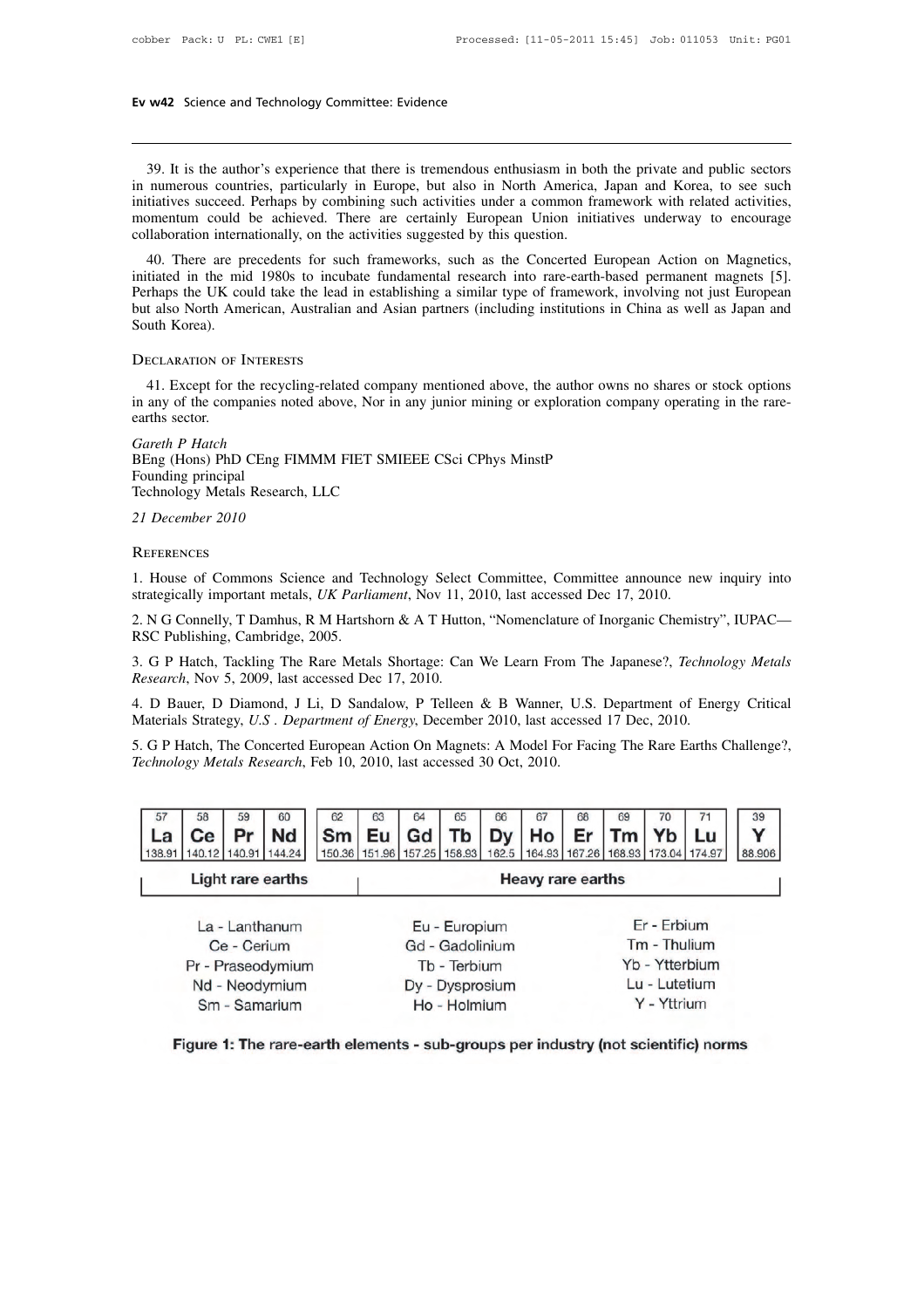

## Figure 2: Chinese export quotas and ROW demand for rare-earth exports

|                                               |                                                                      | Table 1            |            |               |                                   |                               |
|-----------------------------------------------|----------------------------------------------------------------------|--------------------|------------|---------------|-----------------------------------|-------------------------------|
|                                               | ESTIMATED GLOBAL RARE-EARTH DEMAND IN 2010 (TONNES OF REO $\pm$ 15%) |                    |            |               |                                   |                               |
| Application                                   | China                                                                | Japan &<br>NE Asia | <b>USA</b> | <i>Others</i> | <b>Total</b>                      | <i>Market</i><br><i>Share</i> |
| <b>Permanent Magnets</b>                      | 21,000                                                               | 3,500              | 500        | 1,000         | 26,000                            | $21\%$                        |
| Catalysts                                     | 9,000                                                                | 3,000              | 9,000      | 3,500         | 24,500                            | $20\%$                        |
| <b>Metal Alloys</b>                           | 15,500                                                               | 4,500              | 1,000      | 1,000         | 22,000                            | $18\%$                        |
| Polishing                                     | 10,500                                                               | 6,000              | 1,000      | 1,500         | 19,000                            | $15\%$                        |
| Glass                                         | 7,000                                                                | 1,500              | 1,000      | 1,500         | 11,000                            | $9\%$                         |
| Phosphors                                     | 5,500                                                                | 2,000              | 500        | 500           | 8,500                             | $7\%$                         |
| Ceramics                                      | 2,500                                                                | 2,500              | 1,500      | 500           | 7,000                             | 6%                            |
| Other                                         | 4,000                                                                | 2,000              | 500        | 500           | 7,000                             | 6%                            |
| Total                                         | 75,000                                                               | 25,000             | 15,000     | 10,000        | 125,000                           | $100\%$                       |
| <b>Market Share</b>                           | 60%                                                                  | $20\%$             | $12\%$     | $8\%$         | $100\%$                           |                               |
| (numbers may not add to 100% due to rounding) |                                                                      |                    |            |               | Source: Dudley Kingsnorth / IMCOA |                               |
|                                               |                                                                      | Table 2            |            |               |                                   |                               |

| <b>Market Share</b>                           | $60\%$                                                               | 20%                | $12\%$ | $8\%$         | $100\%$                                  |                        |
|-----------------------------------------------|----------------------------------------------------------------------|--------------------|--------|---------------|------------------------------------------|------------------------|
| (numbers may not add to 100% due to rounding) |                                                                      |                    |        |               | <i>Source:</i> Dudley Kingsnorth / IMCOA |                        |
|                                               |                                                                      | Table 2            |        |               |                                          |                        |
|                                               | ESTIMATED GLOBAL RARE-EARTH DEMAND IN 2015 (TONNES OF REO $\pm$ 15%) |                    |        |               |                                          |                        |
| Application                                   | China                                                                | Japan &<br>NE Asia | USA    | <i>Others</i> | Total                                    | Market<br><b>Share</b> |
| <b>Permanent Magnets</b>                      | 37,000                                                               | 6,000              | 3,000  | 2,000         | 48,000                                   | $26\%$                 |
| Catalysts                                     | 25,000                                                               | 7,000              | 2,000  | 1,000         | <b>35,000</b>                            | $19\%$                 |
| Metal Alloys                                  | 12,500                                                               | 10,000             | 4,000  | 4,000         | 30,500                                   | $16\%$                 |
| Polishing                                     | 12,500                                                               | 3,000              | 10,000 | 3,000         | 28,500                                   | $15\%$                 |
| Glass                                         | 8,000                                                                | 3,000              | 1,000  | 1,000         | <b>13,000</b>                            | 7%                     |
| Phosphors                                     | 7,000                                                                | 2,000              | 1.000  | 1,000         | 11,000                                   | 6%                     |
| Ceramics                                      | 3,000                                                                | 3,000              | 2,000  | 1,500         | 9,500                                    | 5%                     |
| Other                                         | 6,000                                                                | 2,500              | 500    | 500           | 9,500                                    | 5%                     |
| Total                                         | 111,000                                                              | 36,500             | 23,500 | 14,000        | 185,000                                  | $100\%$                |
| <b>Market Share</b>                           | 60%                                                                  | $20\%$             | $13\%$ | $8\%$         | $100\%$                                  |                        |